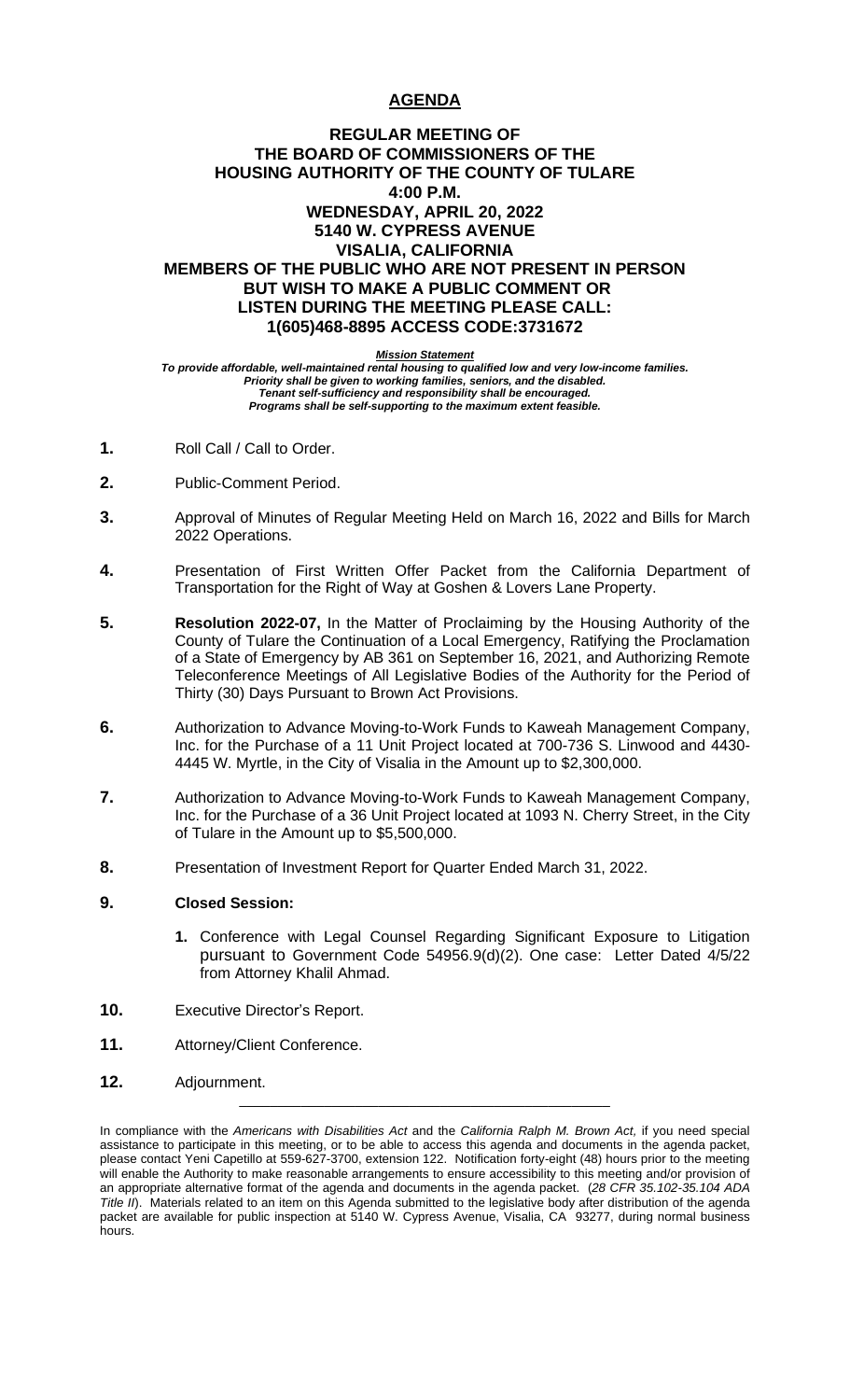# **AGENDA**

## **REUNIÓN REGULAR DE LA MESA DE COMISIONADOS DE LA AUTORIDAD DE VIVIENDAS DEL CONDADO DE TULARE 4:00 P.M. MIÉRCOLES, 20 DE ABRIL DEL 2022 5140 W. CYPRESS AVENUE VISALIA, CALIFORNIA MIEMBROS DEL PUBLICO QUE NO ESTEN PRESENTES EN PERSONA PERO QUE DESEEN HACER UN COMENTARIO PUBLICO O ESCUCHAR LA REUNION POR FAVOR DE LLAMAR AL: 1(605)468-8895 CODIGO DE ACCESSO:3731672**

### *Nuestra Misión*

*Proveer viviendas habitables y de renta aceptable para familias de bajos o muy bajos ingresos que califiquen. La prioridad es para familias que trabajen, personas de edad avanzada y personas incapacitadas. La responsabilidad y autosuficiencia del inquilino debe ser fomentada. Los programas deben mantener por si solos su máxima extensión factible.*

- **1.** Pase de Lista / Llamada en Orden.
- **2.** Periodo de Comentario Público.
- **3.** Aprobación de los Minutos de la Reunión Regular del 16 de Marzo del 2022 y las Facturas de las Operaciones de Marzo del 2022.
- **4.** Presentación de la Primera Oferta por Escrito del Departamento de Transportación de California para la Derecho de Servidumbre en la Propiedad de Goshen y Lovers Lane.
- **5. Resolución 2022-07,** En la Materia de la Autoridad de Viviendas del Condado de Tulare Proclamando la Continuación de una Emergencia Local, Ratificando la Proclamación de un Estado de Emergencia por AB 361 el 16 de Septiembre del 2021, y Autorizando Reuniones de Teleconferencia Remota de Todos los Cuerpos Legislativos de la Autoridad por un Periodo de Treinta (30) Días Conforme a las Provisiones del Acta Brown.
- **6.** Petición para Avanzar Fondos de Moviéndose-a-Trabajar a Kaweah Management Company, Inc., para la Compra de un Proyecto de 11 Unidades Localizado en el 700- 736 S. Linwood y 4430-4445 W. Myrtle, en la Ciudad de Visalia, en la Cantidad de hasta \$2,300,000.
- **7.** Petición para Avanzar Fondos de Moviéndose-a-Trabajar a Kaweah Management Company, Inc., para la Compra de un Proyector de 36 Unidades Localizado en el 1093 N. Cherry Street, en la Ciudad de Tulare, en la Cantidad de hasta \$5,500,000.
- **8.** Presentación del Reporte de las Inversiones para el Cuarto que Término el 31 de Marzo del 2022.

## **9. Sesión Cerrada:**

- 1. Conferencia con Asesoría Legal sobre Exposición Significante a Litigio Conforme al Código Gubernamental 54956.9(d)(2). Un caso: Carta con Fecha 4/5/22 del abogado Khalil Ahmad.
- **10.** Reporte del Director Ejecutivo.
- **11.** Conferencia Abogado/Cliente.
- **12.** Clausura.

\_\_\_\_\_\_\_\_\_\_\_\_\_\_\_\_\_\_\_\_\_\_\_\_\_\_\_\_\_\_\_\_\_\_\_\_\_\_\_\_\_\_\_\_\_

En cumplimento con el *Acto de Incapacidad de Americanos* y el *Acto de California Ralph M. Brown*, si Ud. Necesita asistencia especial en participar en esta junta o poder acceder a esta agenda y documentos en el paquete de la agenda, por favor de comunicase con Cynthia Lopez, teléfono 559-627-3700, extensión 122. Notificación de 48 horas antes de la junta podrá de que la Autoridad pueda hacer arreglos razonables para asegurarse de accesibilidad a esta junta y / o provisión de un formato alternativo apropiado de la agenda y documentos en el paquete de la agenda. (*28 CFR 35.102-35. 104 Titulo de ADA II*) Materiales Relacionados con los objetos en esta Agenda sometidos al cuerpo legislativo después de la distribución de este paquete de Agenda estarán disponibles para inspección del público en el 5140 W. Cypress Ave, Visalia, CA 93277 durante las horas normales de trabajo.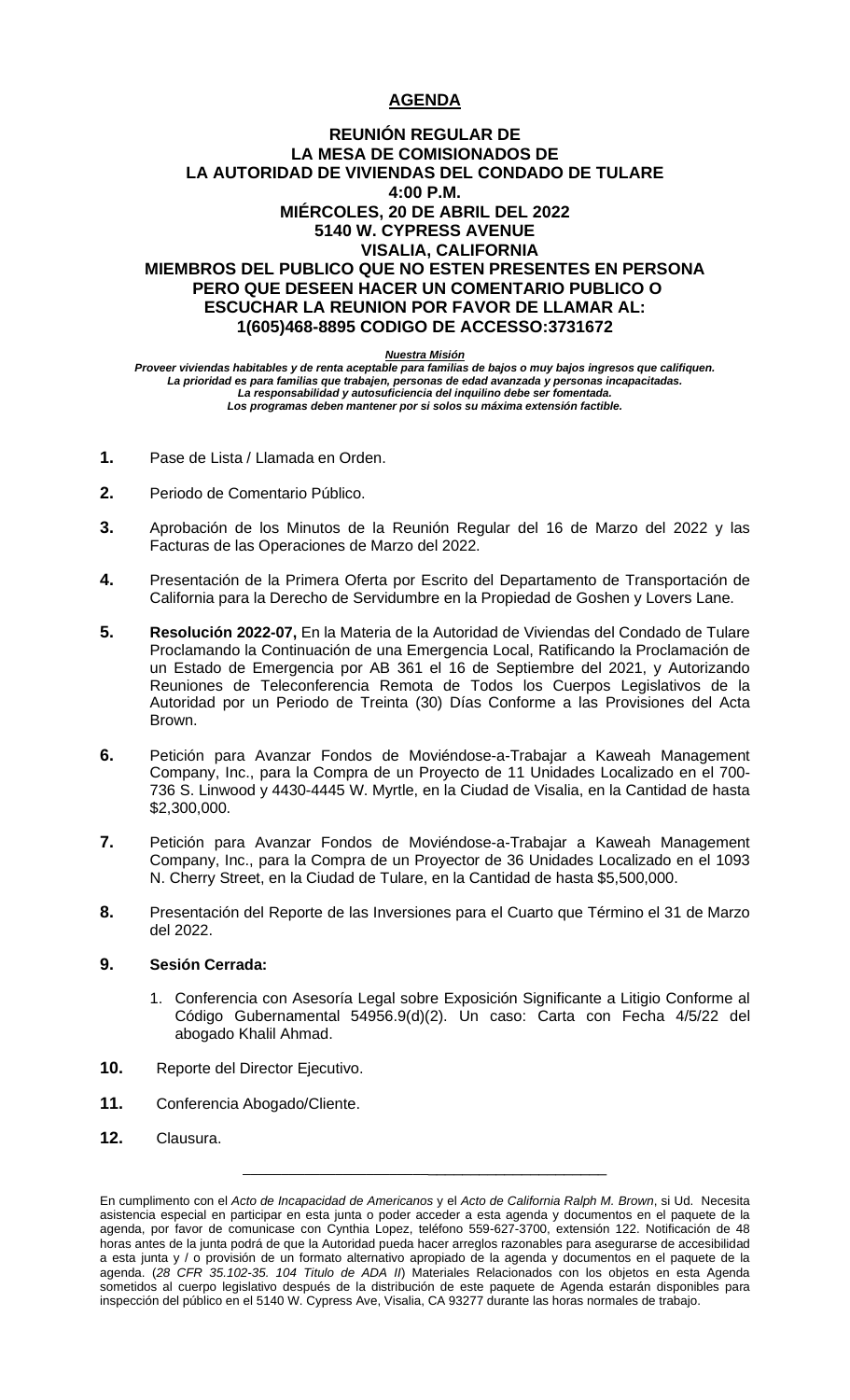# **MINUTES OF THE REGULAR MEETING OF THE HOUSING AUTHORITY OF THE COUNTY OF TULARE**

# **WEDNESDAY, MARCH 16, 2022**

**1. ROLL CALL/CALL TO ORDER:** Chairperson Hess called the meeting to

order at 4:02 P.M., and a roll call showed the following members in attendance:

## COMMISSIONERS PRESENT:

John Hess, Chairperson Judy Silicato, Vice Chairperson Sharon Chavarria, Commissioner Joanne Walters, Commissioner

COMMISSIONERS ABSENT: Tomas Velasquez, Commissioner

STAFF MEMBERS PRESENT:

Ken Kugler, Executive Director Yeni Capetillo, Executive Assistant Susan Alegria, Office Assistant Amy Powell, Human Resources Manager Cynthia Lopez, Programs/MTW Coordinator Julia M. Lew, Attorney

STAFF MEMBERS ABSENT: None

There being a quorum present, Chairperson Hess declared the meeting ready to

transact business.

**2. PUBLIC-COMMENT PERIOD:** Chairperson Hess declared the public-

comment period open. There was no one present in person or via teleconference from the public to comment.

# **3. APPROVAL OF MINUTES OF REGULAR MEETING HELD FEBRUARY**

# **16, 2022 AND BILLS FOR FEBRUARY 2022 OPERATIONS:** Commissioner Silicato

presented a motion to approve as a consent item the minutes of the regular meeting held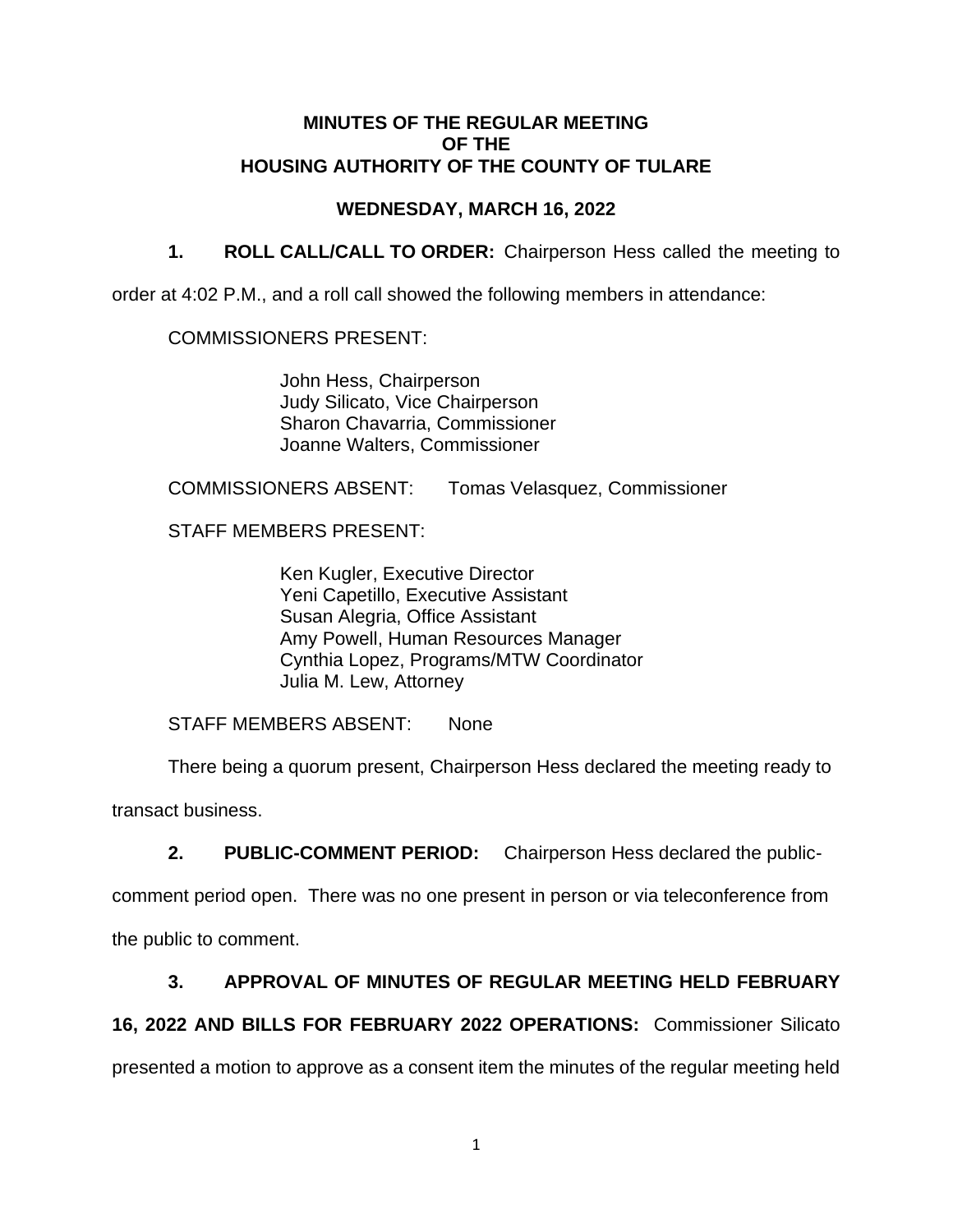February 16, 2022, and the bills for February 2022 as presented. Commissioner Walters seconded the motion, which passed by the following vote:

> AYES: Hess, Silicato, Chavarria, Walters NAYES: None ABSTAIN: None ABSENT: Velasquez

**4. PRESENTATION OF SINGLE AUDIT REPORT FOR YEAR ENDING JUNE 30, 2021:** This Item was tabled.

**5. PRESENTATION OF ADMINISTRATIVE AUDIT REPORT FOR YEAR ENDING JUNE 30, 2021:** This Item was tabled.

**6. RESOLUTION 2022-06, APPROVING THE ACCOUNTS RECEIVABLE CHARGED TO COLLECTION LOSS FOR THE PERIOD ENDING MARCH 31, 2022:**  Commissioner Silicato asked if there was a second page with the explanation for the write off charge for Natalie Cisneros in our Visalia Low Rent project. Mr. Kugler explained that the first page shows the charge was for cleaning/repairs under the cleaning/repair column.

Commissioner Silicato presented a motion to approve Resolution 2022-06 as presented. Commissioner Walters seconded the motion, which passed by the following vote:

| AYES:             | Hess, Silicato, Chavarria, Walters |
|-------------------|------------------------------------|
| NAYES:            | <b>None</b>                        |
| ABSTAIN: None     |                                    |
| ABSENT: Velasquez |                                    |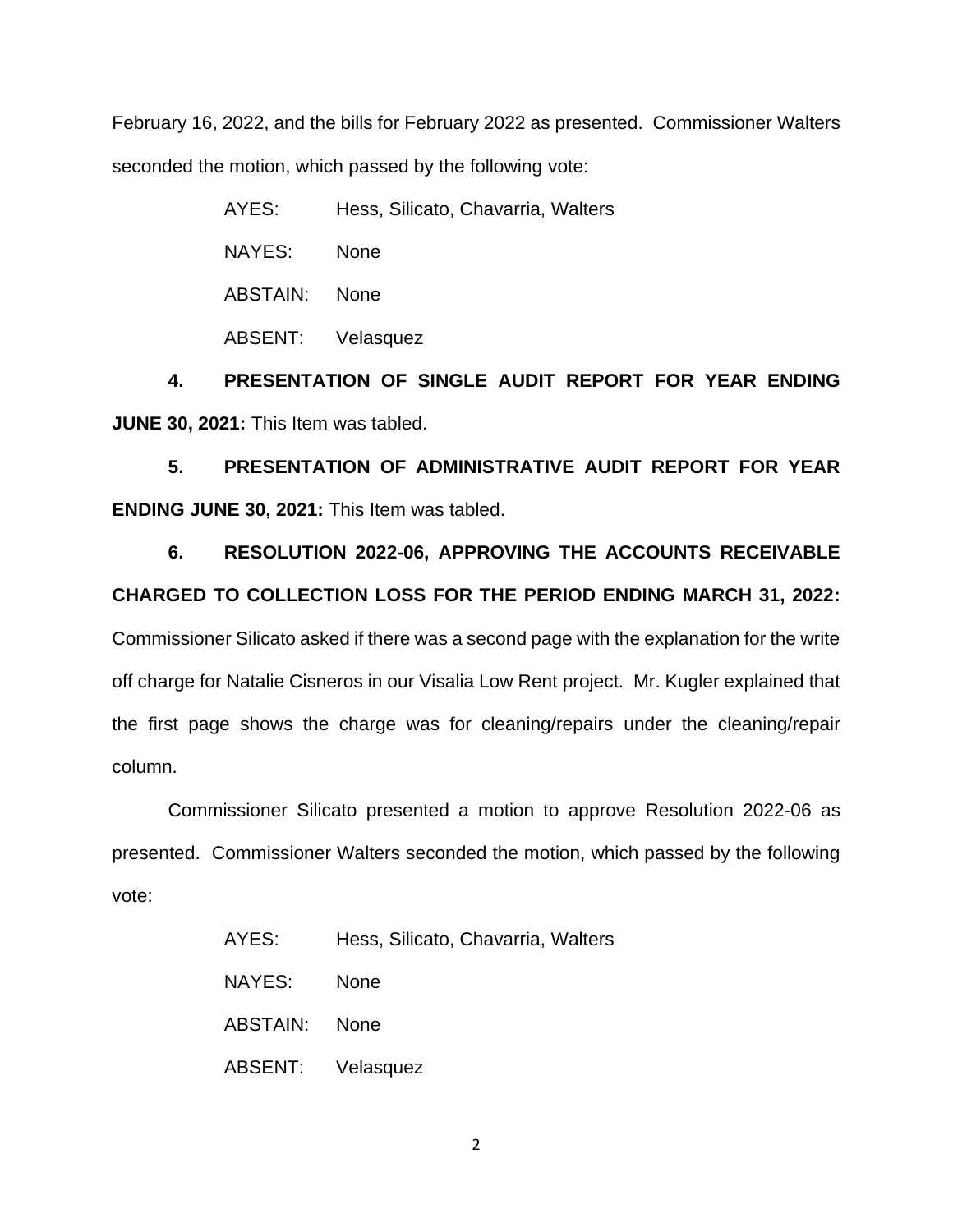**7. RESOLUTION 2022-07, THE MATTER OF PROCLAIMING BY THE HOUSING AUTHORITY OF THE COUNTY OF TULARE THE CONTINUATION OF A LOCAL EMERGENCY, RATIFYING THE PROCLAMATION OF A STATE OF EMERGENCY BY AB 361 ON SEPTEMBER 16, 2021, AND AUTHORIZING REMOTE TELECONFERENCE MEETINGS OF ALL LEGISLATIVE BODIES OF THE AUTHORITY FOR THE PERIOD OF THIRTY (30) DAYS PURSUANT TO BROWN ACT PROVISIONS:** Julia Lew explained that although some other agencies are doing without having the ability to have teleconference; Ratifying the proclamation allows us to hold teleconference without so many hurdles that otherwise we would have if we didn't ratify it. The Board can decide to continue and reevaluate on a monthly basis whether continuing is conducive for the Agency.

Commissioner Silicato presented a motion to approve Resolution 2022-07 as presented. Commissioner Walters seconded the motion, which passed by the following vote:

> AYES: Hess, Silicato, Chavarria, Walters NAYES: None ABSTAIN: None ABSENT: Velasquez

**8. PRESENTATION OF COMPREHENSIVE FINANCIAL REPORT FOR QUARTER ENDED DECEMBER 31, 2021:** Ken Kugler presented a review of the financial statements for the Housing Authority. The report covers Authority-controlled entities for the period ending December 31, 2021. It covers the six months reporting period from July 1<sup>st</sup> through December 31, 2021. Included in the report are the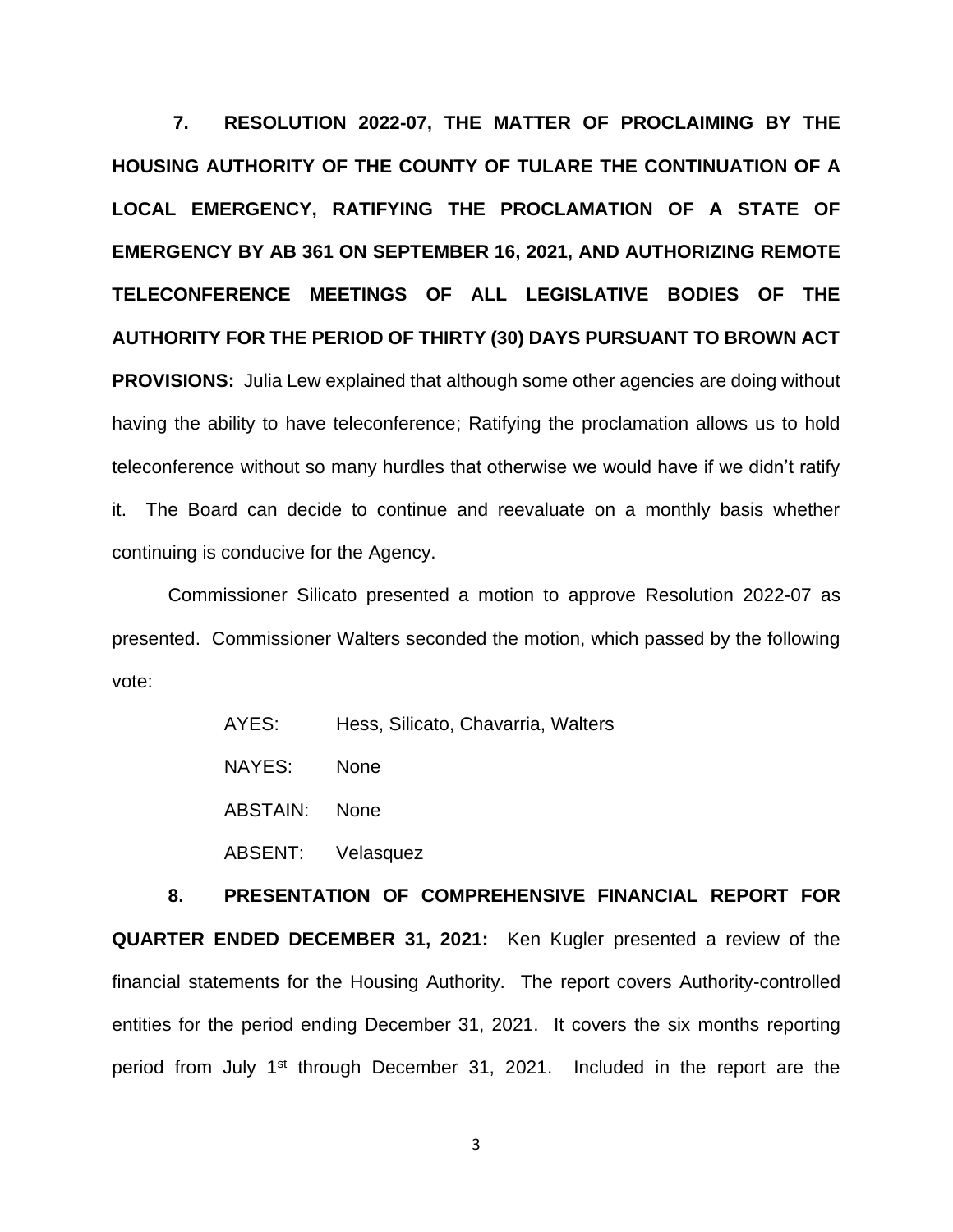Conventional Low rent, Farm Labor and Section 8 programs, as well as the Administration account. The Public-Housing program shows a reserve of \$1,382,993. The Farm Labor Centers show a loss of \$75,489 and the Tulare Farm Labor Center is showing a loss of \$102,792. Clark Court shows a loss of \$10,644; The Voucher program has a reserve of \$508,420; the Administration program shows a surplus of \$4,372578; Goshen and Lovers Lane show a loss of \$12,490; S. Central Street shows a surplus of \$8,413; Crowe shows a loss of \$2,635; Leslie shows a loss of \$11,719; Lynora shows a loss of \$23,344; Orangewood shows a loss of \$39,907. Mr. Kugler proceeded to present affiliated entities with June 30<sup>th</sup> year-end accounts Kingsburg Land shows a loss of \$34; Kimball Court shows a surplus of \$150,918; Willowbrook shows a surplus of \$22,977; Pacific Court shows a loss of \$64,932; South Santa Fe shows a loss of \$30,958; Vassar shows a loss of \$6,944; Bates shows a surplus \$681. Mr. Kugler proceeded to present affiliated entities with December 31st year-end accounts. Poplar Grove shows a loss of \$243,040; Mission Court shows a loss of \$228,432; Palomar Court shows a loss of \$225,596. Mr. Kugler informed the Board that overall, all of our projects are doing good. Chairperson Hess asked about an item listed as an employee benefit under Kimball Court. Mr. Kugler explained that he will have to get clarification from the accounting department and will provide details at next month's Board meeting.

Commissioner Silicato presented a motion to approve the Comprehensive Financial Report with the exception of the item listed as employee benefit under Kimball Court. Commissioner Chavarria seconded the motion, which passed by the following vote: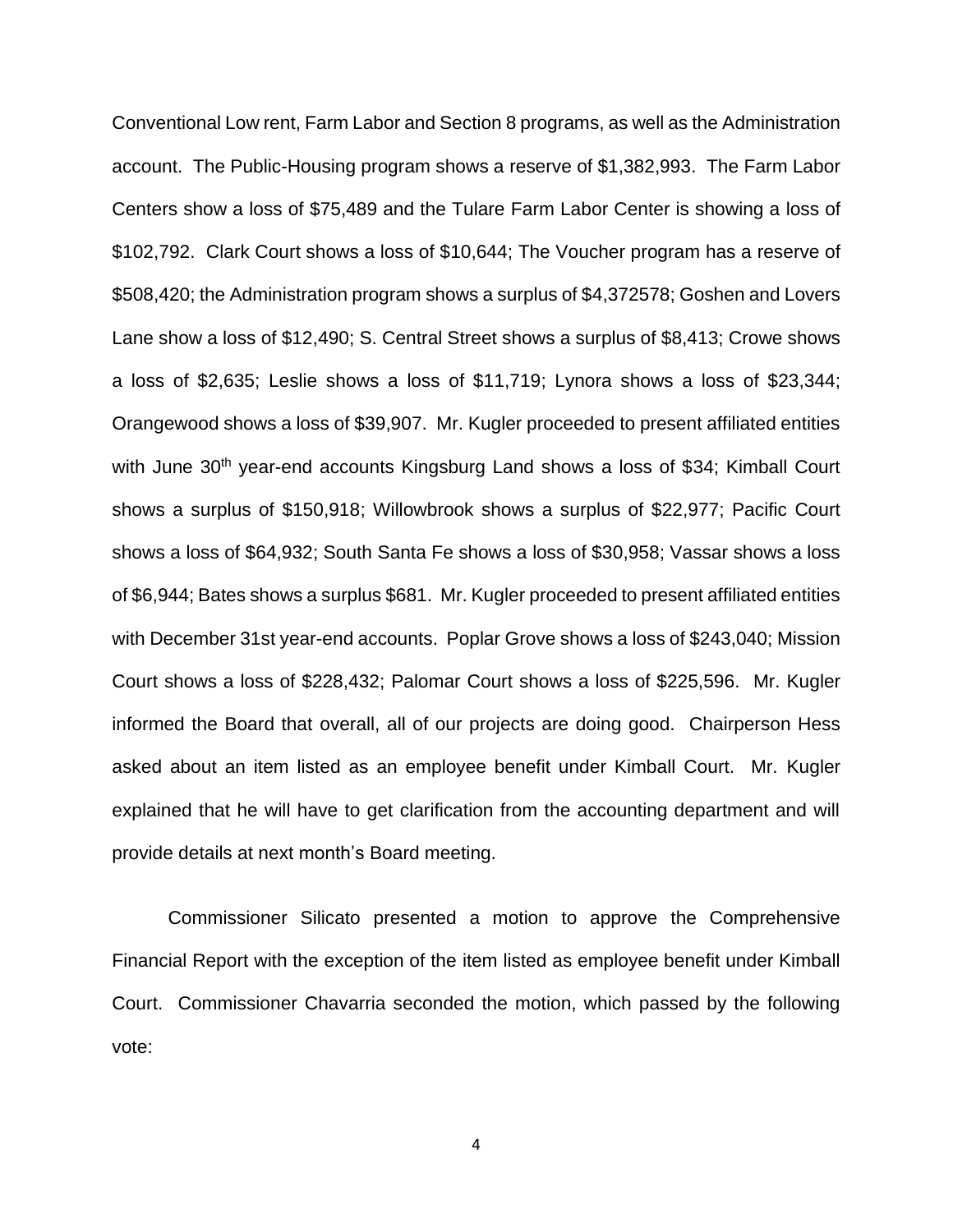AYES: Hess, Silicato, Chavarria, Walters NAYES: None ABSTAIN: None ABSENT: Velasquez

## **9. EXECUTIVE DIRECTOR'S REPORT:**

Mr. Kugler provided the Board with an update on Specialty Programs administered by the Housing Authority. The Mainstream Voucher Program has 134 vouchers allocated; 57 vouchers have been issued. Out of those, 38 vouchers have been leased up and 9 vouchers are pending review. The Emergency Housing Vouchers Program has 117 vouchers allocated; 72 vouchers have been issued, but only 11 vouchers have successfully leased up. 51 referrals are pending review. The Veterans Affairs Supportive Housing (VASH) Program has 66 vouchers allocated; 59 vouchers have been issued, and 37 have leased up. There are only 2 referrals pending review. The option of Single Room Occupancy (SRO) is been reviewed.

Mr. Kugler updated the Board on the California COVID-19 Rent Relief Program. There are \$645,000 in outstanding rents. The necessary paperwork has been submitted and is pending final approval. Out of the \$645,000, we have received over \$222,000; over \$23,000 has been approved. With all that said, we are still finding tenants unwilling to participate in the program. The program has a deadline to submit the application of March 31, 2022. Over 60 tenants are unwilling to do their portion of the application.

Mr. Kugler informed the Board we continue to be in contact with RH Builders for the sale of 99 Palms. They are working on obtaining soil samples for the rehab. RH Builders will most likely will request a 60-day close of escrow.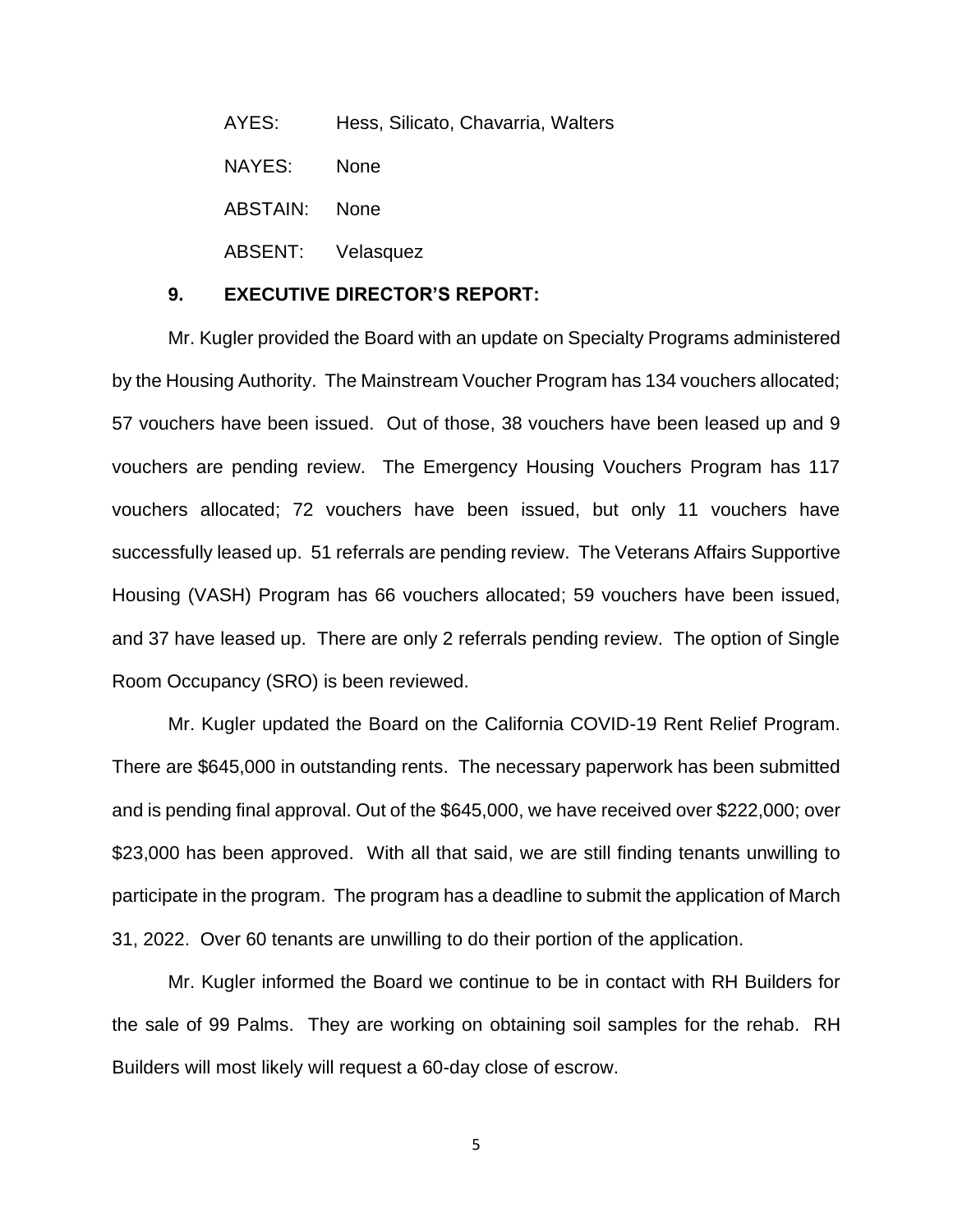Mr. Kugler informed the Board that the Myrtle Senior Project is progressing really slow due to contractors being short staffed. In the near future, we hope to be able to bring pictures to the Board of the progress.

Mr. Kugler informed the Board that we are still working on getting a payment portal set up with Emphasys. The addition of the payment kiosks is still under work.

Mr. Kugler informed the Board of the receipt of citations from the State of California Water Boards for Woodville and Linnell Farm Labor Centers. The citations required notification to the tenants of the failure to collect and test for Coliform Contaminant in the water for December and January. Since then, we have contracted with Water Systems Solutions to conduct the monthly collection, delivery for testing and review of reports. Provost & Pritchard is moving forward with the TCP design. They have to rework the design due to issues because of buried old utilities that were found.

Mr. Kugler informed the Board that the Avenal and Lemoore project are both completed. The Housing Authority doesn't have an active role in these two projects.

**10. CLOSED SESSION:** 

**A) CONFERENCES WITH LEGAL COUNSEL RE EXISTING LITIGATION (GOVERNMENT CODE 54959.9 (d)(1)): DIR/Labor Commissioner Case No. WC-CM-190717 (Bernhardt):** No reportable action was taken.

**B) DISCUSSION OF EXECUTIVE DIRECTOR'S EVALUATION, PURSUANT TO GOVERNMENT CODE 54957 (B)(1):** No reportable action was taken.

**11. CONSIDERATION OF RENEWAL OF EXECUTIVE DIRECTOR'S CONTRACT, FOR JULY 1, 2022 THROUGH JUNE 30, 2024, UTILIZING THE PRIOR/EXISITING AGREEMENT'S FORMULAS, WITH NO CHANGES TO PRIOR**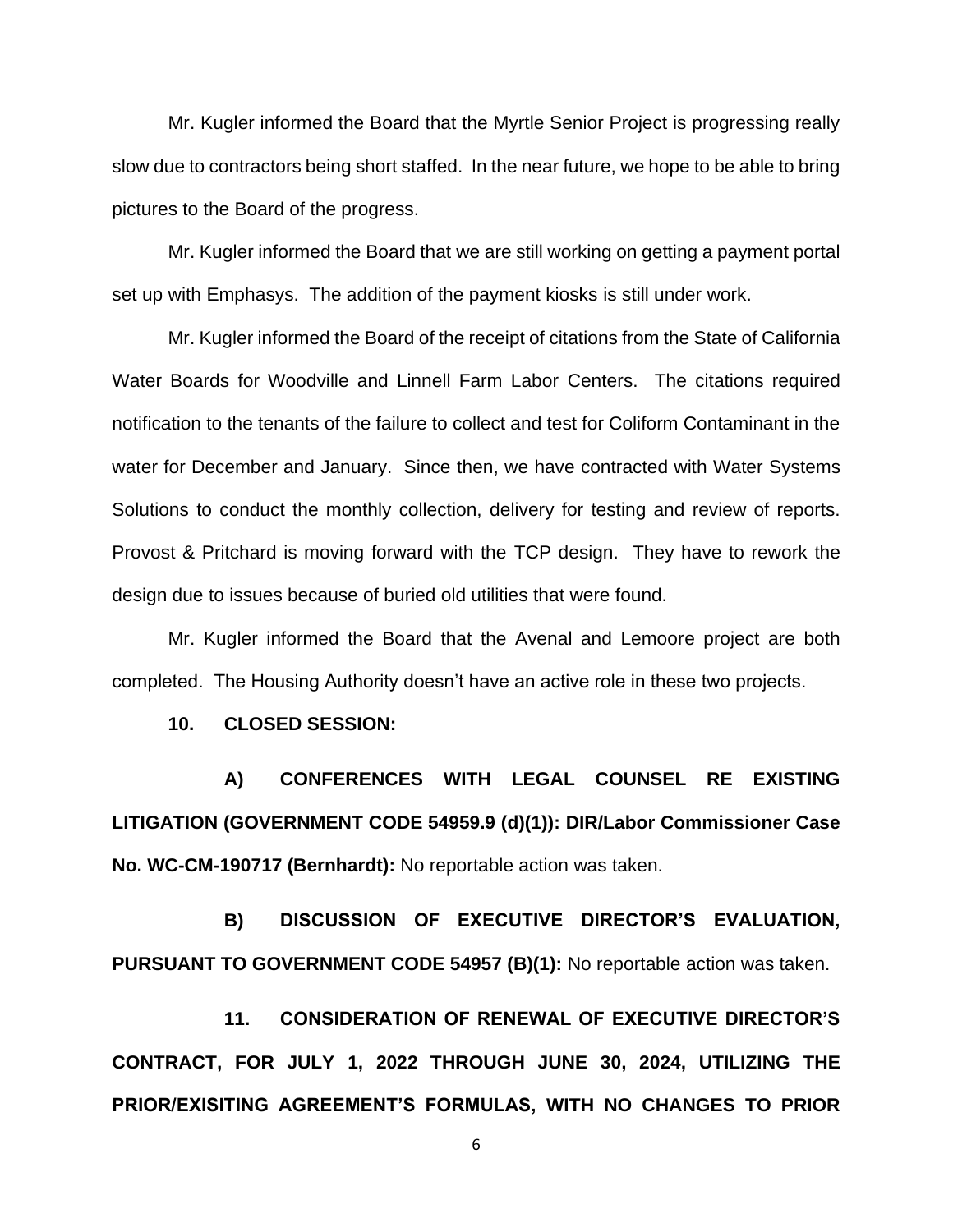**APPROVED COMPENSATION AND BENEFITS:** Commissioner Silicato presented a motion to approve the Contract. Commissioner Chavarria seconded the motion, which passed by the following vote:

| AYES:         | Hess, Silicato, Chavarria, Walters |
|---------------|------------------------------------|
| NAYES:        | <b>None</b>                        |
| ABSTAIN: None |                                    |
|               | ABSENT: Velasquez                  |
|               |                                    |

**12. ATTORNEY/CLIENT CONFERENCE:** There was nothing to report.

**13. ADJOURMENT:** There being no further business to come before the Board, Chairperson Hess declared the meeting adjourned at 5:01 P.M.

Respectfully Submitted,

By \_\_\_\_\_\_\_\_\_\_\_\_\_\_\_\_\_\_\_\_\_\_\_\_\_\_\_\_

KEN KUGLER, Secretary

MW/Minutes/March2022.doc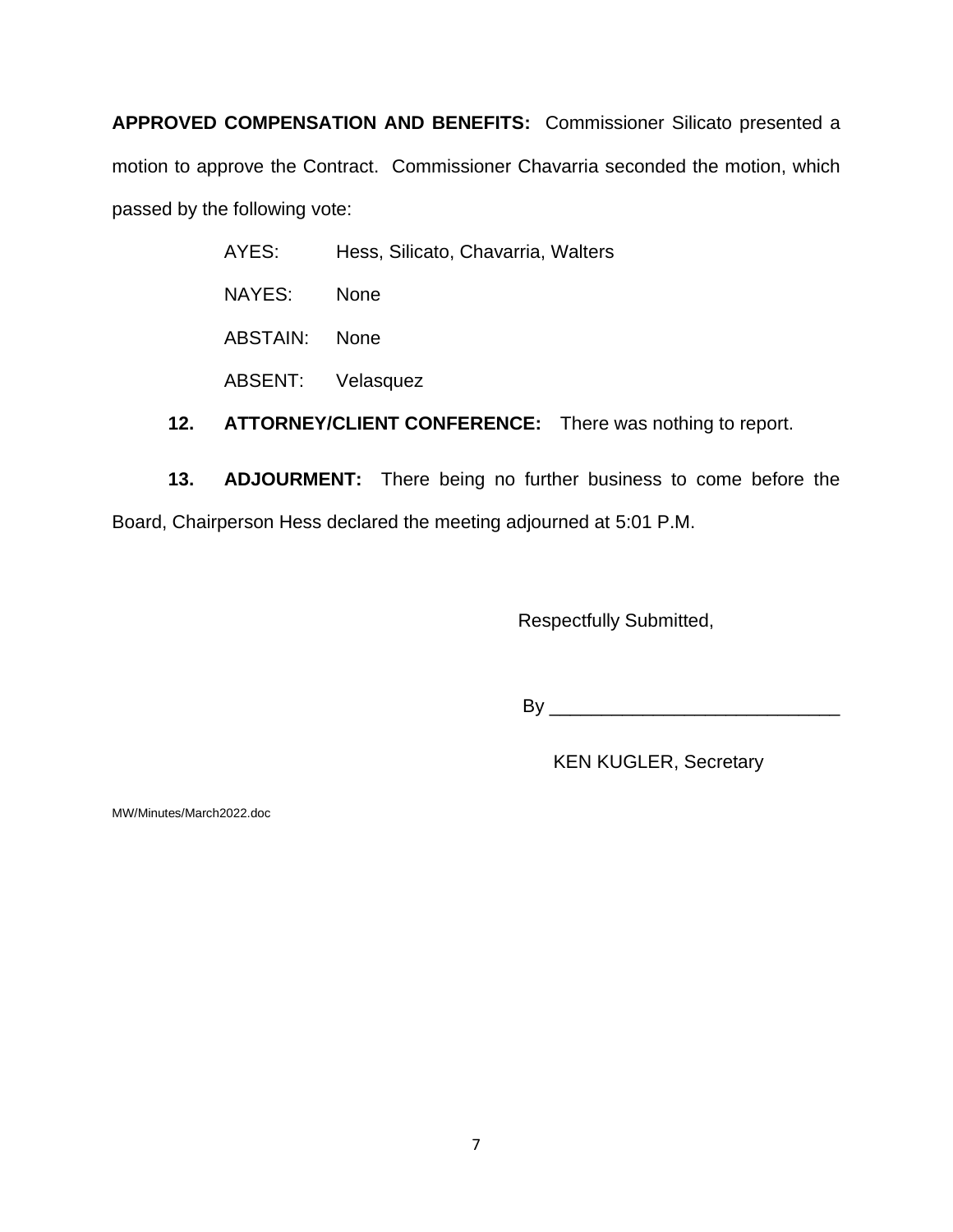| Vendor Name       | CheckTotal | $\overline{1}$ | LR              | <b>FLC</b>      | <b>TFLC</b>     | <b>ELMWD</b>    | SBRIDGE       | KBURGLD       | PDISELAND     | cc               | 830E RVLT      | <b>SFP</b>     | LS            | ADMIN         |                |
|-------------------|------------|----------------|-----------------|-----------------|-----------------|-----------------|---------------|---------------|---------------|------------------|----------------|----------------|---------------|---------------|----------------|
|                   |            | $\sqrt{2}$     | <b>RETIRE</b>   | KAWO            | <b>VICKIE</b>   | <b>VGV</b>      | <b>LINMAR</b> | MILLCR        | <b>ROBIN</b>  | ZACRY            | <b>JACOB</b>   | SHADY          | <b>CYPGRD</b> | <b>DOUGLS</b> | $\overline{2}$ |
|                   |            | 3              | WPV             | POPLAR          | <b>CRNSHW</b>   | <b>PARKSD</b>   | <b>EUCLID</b> | GW1           | <b>VILGRV</b> | CT&PDS           | <b>GROVES</b>  | <b>ENCINA</b>  | <b>TULEV</b>  | <b>WTRL</b>   |                |
|                   |            | $\overline{4}$ | SALLEE          | <b>VCHR</b>     | ALLOC           | <b>GW II</b>    | <b>SULTAN</b> | <b>MYRTLE</b> | 1634 S GRDN   | <b>OAKWD</b>     | PALOMR         | <b>TRCYCT</b>  | <b>NSP</b>    | MANZTA        |                |
|                   |            | 5              | <b>EKAW</b>     | <b>CYPCVE</b>   | <b>FAIRVW</b>   | <b>ASHLAN</b>   | <b>ASPEN</b>  | LOTAS         | SEQVIL        | <b>TMHSA</b>     | WILLOW         | <b>NLYNORA</b> | <b>NEWCOM</b> | ORIOLE        |                |
|                   |            | 6              | <b>LVRSLN</b>   | <b>CTYMNR</b>   | <b>VISGAR</b>   | <b>BRDMRS</b>   | <b>BELMNT</b> | AVENAL        | KPC           | <b>SCNTRL</b>    | <b>SCROWE</b>  | LESLIE         | <b>VICWD</b>  | ORNGWD        |                |
|                   |            | $\overline{7}$ | S GRDN          | <b>KMCSCTRL</b> | <b>PACCOURT</b> | <b>SSFETPLX</b> | VASSAR        | <b>BATES</b>  | QUINCE        | 1844SGRD         | <b>FULGHAM</b> | <b>KIMBAL</b>  | S1STDIBA      | LARK          |                |
|                   |            | 8              | <b>ROOSEVLT</b> | <b>LYRA TPX</b> | LAKEVIW         | 99PALM          | <b>TBRA</b>   | W TUL         | CDBG          | <b>MYRTLESNR</b> | EHV            | S COURT        | CONYER        |               |                |
| 36 NORTH OIL      | 87.36      | $\overline{1}$ | 55.92           |                 |                 |                 |               |               |               |                  |                |                |               |               |                |
| CHANGERS, LLC     |            | $\sqrt{2}$     |                 |                 |                 |                 | 13.98         |               |               |                  |                |                |               |               |                |
|                   |            | 3              |                 |                 |                 | 6.99            |               |               |               |                  |                |                |               |               |                |
|                   |            |                |                 |                 |                 |                 | 10.47         |               |               |                  |                |                |               |               |                |
|                   |            |                |                 |                 |                 |                 |               |               |               |                  |                |                |               |               |                |
|                   |            |                |                 |                 |                 |                 |               |               |               |                  |                |                |               |               |                |
|                   |            |                |                 |                 |                 |                 |               |               |               |                  |                |                |               |               |                |
|                   |            | 8              |                 |                 |                 |                 |               |               |               |                  |                |                |               |               |                |
| AAA QUALITY       | 290.94     | $\overline{1}$ |                 |                 |                 |                 |               |               |               |                  |                |                |               |               |                |
| SERVICES, INC     |            | $\sqrt{2}$     |                 |                 |                 |                 |               |               |               |                  |                |                |               |               |                |
|                   |            | 3              |                 |                 |                 |                 |               |               |               |                  |                |                |               |               |                |
|                   |            |                |                 |                 |                 |                 |               |               |               |                  |                |                |               |               |                |
|                   |            |                |                 |                 |                 |                 |               |               |               |                  |                |                |               |               |                |
|                   |            |                |                 |                 |                 |                 |               |               |               |                  |                |                |               |               |                |
|                   |            |                |                 |                 |                 |                 |               |               |               |                  |                |                |               |               |                |
|                   |            | 8              |                 |                 |                 | 290.94          |               |               |               |                  |                |                |               |               |                |
| <b>ADMIN LOAN</b> | 209,197.13 | $\overline{1}$ |                 |                 |                 |                 |               |               |               | 3,030.15         |                |                |               |               |                |
|                   |            | $\overline{2}$ |                 | 158,400.62      |                 | 9,542.54        |               |               |               |                  |                |                |               |               |                |
|                   |            | 3              |                 |                 |                 |                 |               |               |               |                  |                |                |               |               |                |
|                   |            |                |                 |                 |                 |                 |               |               |               | 4,768.05         |                |                |               |               |                |
|                   |            | 5              |                 |                 | 1,301.52        | 4,130.52        |               |               | 2,925.57      |                  | 1,139.02       | 954.26         | 9,084.62      |               |                |
|                   |            |                |                 |                 |                 |                 | 2,410.98      |               |               |                  | 2,513.06       | 2,489.55       |               |               |                |
|                   |            | $\overline{7}$ |                 |                 |                 |                 |               |               |               |                  |                | 6,506.67       |               |               |                |
|                   |            | 8              |                 |                 |                 |                 |               |               |               |                  |                |                |               |               |                |
| ADT COMMERCIAL    | 1,886.31   | $\overline{1}$ | 558.64          | 321.18          | 12.61           |                 |               |               |               |                  |                |                |               |               |                |
| <b>LLC</b>        |            | $\overline{2}$ |                 |                 |                 |                 |               |               |               |                  |                |                |               |               |                |
|                   |            | 3              |                 |                 |                 | 71.79           |               |               |               |                  |                |                |               |               |                |
|                   |            |                |                 | 443.81          |                 |                 |               |               |               |                  |                |                |               |               |                |
|                   |            |                |                 |                 |                 |                 | 124.06        |               |               |                  |                |                |               |               |                |
|                   |            |                |                 |                 |                 | 255.95          | 98.27         |               |               |                  |                |                |               |               |                |
|                   |            |                |                 |                 |                 |                 |               |               |               |                  |                |                |               |               |                |
|                   |            | 8              |                 |                 |                 |                 |               |               |               |                  |                |                |               |               |                |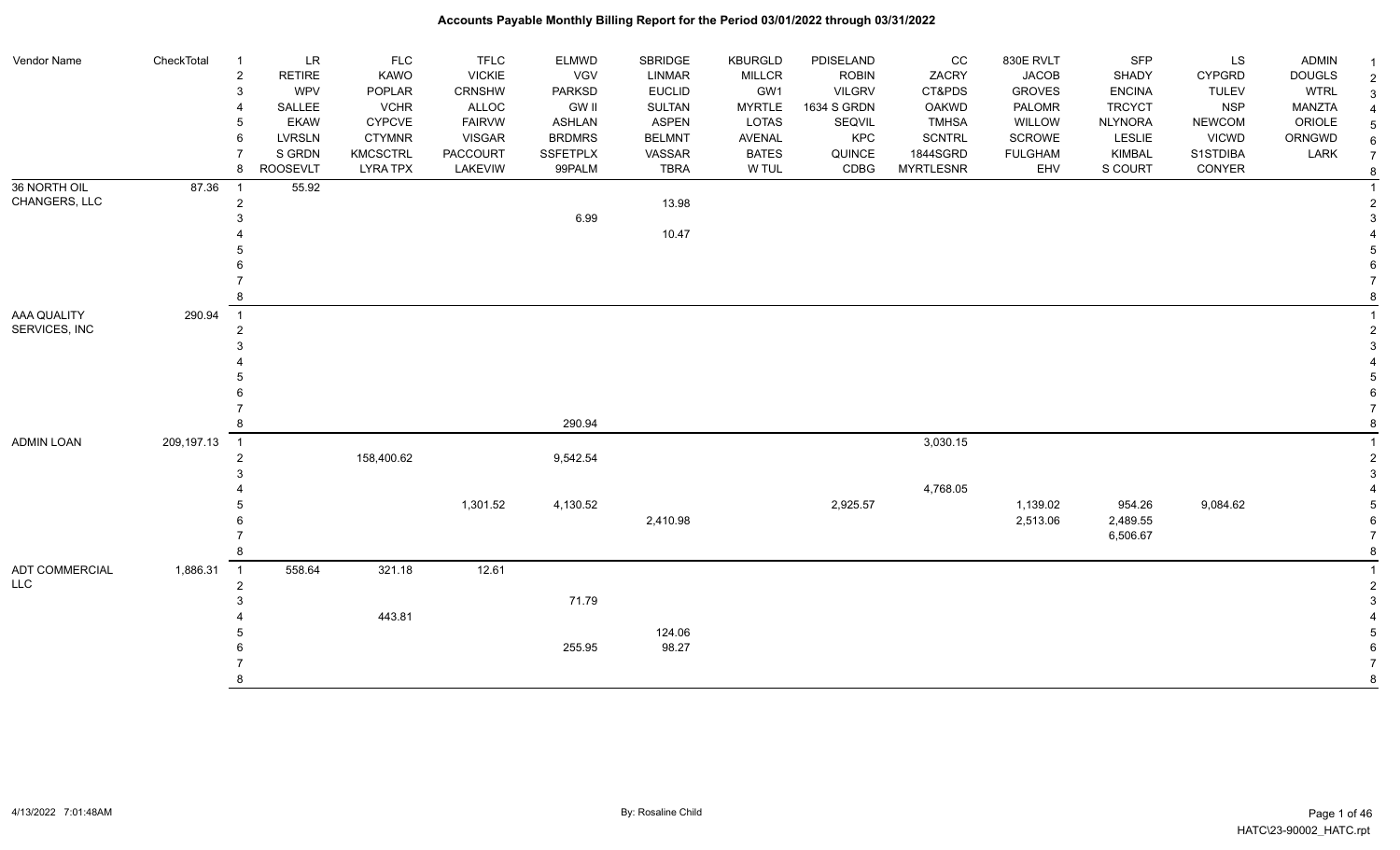| Vendor Name        | CheckTotal | $\overline{1}$           | <b>LR</b>       | <b>FLC</b>      | <b>TFLC</b>     | <b>ELMWD</b>    | SBRIDGE       | <b>KBURGLD</b> | PDISELAND     | CC               | 830E RVLT      | <b>SFP</b>     | LS            | <b>ADMIN</b>  |                     |
|--------------------|------------|--------------------------|-----------------|-----------------|-----------------|-----------------|---------------|----------------|---------------|------------------|----------------|----------------|---------------|---------------|---------------------|
|                    |            | $\overline{2}$           | <b>RETIRE</b>   | <b>KAWO</b>     | <b>VICKIE</b>   | <b>VGV</b>      | <b>LINMAR</b> | <b>MILLCR</b>  | <b>ROBIN</b>  | ZACRY            | <b>JACOB</b>   | SHADY          | <b>CYPGRD</b> | <b>DOUGLS</b> | $\overline{1}$      |
|                    |            | 3                        | <b>WPV</b>      | POPLAR          | <b>CRNSHW</b>   | <b>PARKSD</b>   | <b>EUCLID</b> | GW1            | <b>VILGRV</b> | CT&PDS           | <b>GROVES</b>  | <b>ENCINA</b>  | <b>TULEV</b>  | <b>WTRL</b>   | $\sqrt{2}$          |
|                    |            |                          | SALLEE          | <b>VCHR</b>     | <b>ALLOC</b>    | <b>GW II</b>    | <b>SULTAN</b> | <b>MYRTLE</b>  | 1634 S GRDN   | <b>OAKWD</b>     | PALOMR         | <b>TRCYCT</b>  | <b>NSP</b>    | MANZTA        | $\mathbf{3}$        |
|                    |            | 5                        | <b>EKAW</b>     | <b>CYPCVE</b>   | <b>FAIRVW</b>   | <b>ASHLAN</b>   | <b>ASPEN</b>  | LOTAS          | SEQVIL        | <b>TMHSA</b>     | WILLOW         | <b>NLYNORA</b> | <b>NEWCOM</b> | ORIOLE        | $\overline{4}$      |
|                    |            | 6                        | <b>LVRSLN</b>   | <b>CTYMNR</b>   | <b>VISGAR</b>   | <b>BRDMRS</b>   | <b>BELMNT</b> | <b>AVENAL</b>  | KPC           | <b>SCNTRL</b>    | <b>SCROWE</b>  | LESLIE         | <b>VICWD</b>  | ORNGWD        | 5                   |
|                    |            |                          | S GRDN          | <b>KMCSCTRL</b> | <b>PACCOURT</b> | <b>SSFETPLX</b> | VASSAR        | <b>BATES</b>   | QUINCE        | 1844SGRD         | <b>FULGHAM</b> | <b>KIMBAL</b>  | S1STDIBA      | LARK          | 6<br>$\overline{7}$ |
|                    |            | 8                        | <b>ROOSEVLT</b> | <b>LYRA TPX</b> | LAKEVIW         | 99PALM          | <b>TBRA</b>   | W TUL          | CDBG          | <b>MYRTLESNR</b> | EHV            | S COURT        | CONYER        |               |                     |
| ADVANCED AUTO      | 6,173.50   | $\overline{1}$           | 5,705.52        | 431.92          | 6.06            |                 |               |                |               |                  |                |                |               | 30.00         |                     |
| & SMOG             |            | 2                        |                 |                 |                 |                 |               |                |               |                  |                |                |               |               |                     |
|                    |            | 3                        |                 |                 |                 |                 |               |                |               |                  |                |                |               |               | $\mathcal{R}$       |
|                    |            |                          |                 |                 |                 |                 |               |                |               |                  |                |                |               |               |                     |
|                    |            |                          |                 |                 |                 |                 |               |                |               |                  |                |                |               |               |                     |
|                    |            |                          |                 |                 |                 |                 |               |                |               |                  |                |                |               |               |                     |
|                    |            |                          |                 |                 |                 |                 |               |                |               |                  |                |                |               |               |                     |
|                    |            |                          |                 |                 |                 |                 |               |                |               |                  |                |                |               |               | 8                   |
| <b>ADVANCED</b>    | 225.00     | $\overline{\phantom{1}}$ |                 |                 |                 |                 |               |                |               |                  |                |                |               |               |                     |
| MONITORING INC     |            | $\overline{2}$           |                 |                 |                 |                 |               |                |               |                  |                |                |               |               | $\overline{2}$      |
|                    |            |                          |                 |                 |                 |                 |               |                |               |                  |                |                |               |               | 3                   |
|                    |            |                          |                 |                 |                 |                 |               |                |               |                  |                |                |               |               |                     |
|                    |            |                          |                 |                 |                 |                 | 225.00        |                |               |                  |                |                |               |               | 6                   |
|                    |            |                          |                 |                 |                 |                 |               |                |               |                  |                |                |               |               | $\overline{7}$      |
|                    |            |                          |                 |                 |                 |                 |               |                |               |                  |                |                |               |               | 8                   |
| <b>AMERICAN</b>    | 330.32     | $\overline{1}$           | 59.12           | 18.46           | 2.17            |                 |               |                |               | 0.55             |                | 3.31           | 2.21          | 98.56         | $\overline{1}$      |
| <b>EXPRESS</b>     |            | $\overline{2}$           |                 |                 |                 | 2.21            | 19.03         | 1.66           | 0.55          |                  |                |                |               |               | $\overline{2}$      |
|                    |            | 3                        | 1.10            | 2.21            |                 | 0.55            | 1.10          |                |               | 1.10             |                |                | 2.21          |               | 3                   |
|                    |            |                          |                 | 95.99           |                 |                 | 0.55          | 1.66           |               | 0.55             | 1.10           |                | 0.55          |               |                     |
|                    |            |                          |                 | 0.55            |                 | 0.55            | 1.10          |                | 0.55          | 1.10             | 0.55           |                | 2.21          |               |                     |
|                    |            |                          |                 |                 |                 | 2.21            | 0.55          |                |               |                  |                |                |               |               | 6                   |
|                    |            |                          |                 |                 | 0.55            |                 |               |                |               | 0.59             |                | 3.31           |               |               |                     |
|                    |            |                          |                 |                 |                 |                 |               |                |               |                  |                |                |               |               | $\mathsf{R}$        |
| <b>AMERICAN</b>    | 758.75     | $\overline{1}$           |                 |                 |                 |                 |               |                |               |                  |                |                |               | 758.75        |                     |
| <b>INCORPORTED</b> |            | 2                        |                 |                 |                 |                 |               |                |               |                  |                |                |               |               | $\overline{2}$      |
|                    |            |                          |                 |                 |                 |                 |               |                |               |                  |                |                |               |               | 3                   |
|                    |            |                          |                 |                 |                 |                 |               |                |               |                  |                |                |               |               |                     |
|                    |            |                          |                 |                 |                 |                 |               |                |               |                  |                |                |               |               |                     |
|                    |            |                          |                 |                 |                 |                 |               |                |               |                  |                |                |               |               |                     |
|                    |            |                          |                 |                 |                 |                 |               |                |               |                  |                |                |               |               |                     |
|                    |            | 8                        |                 |                 |                 |                 |               |                |               |                  |                |                |               |               | 8                   |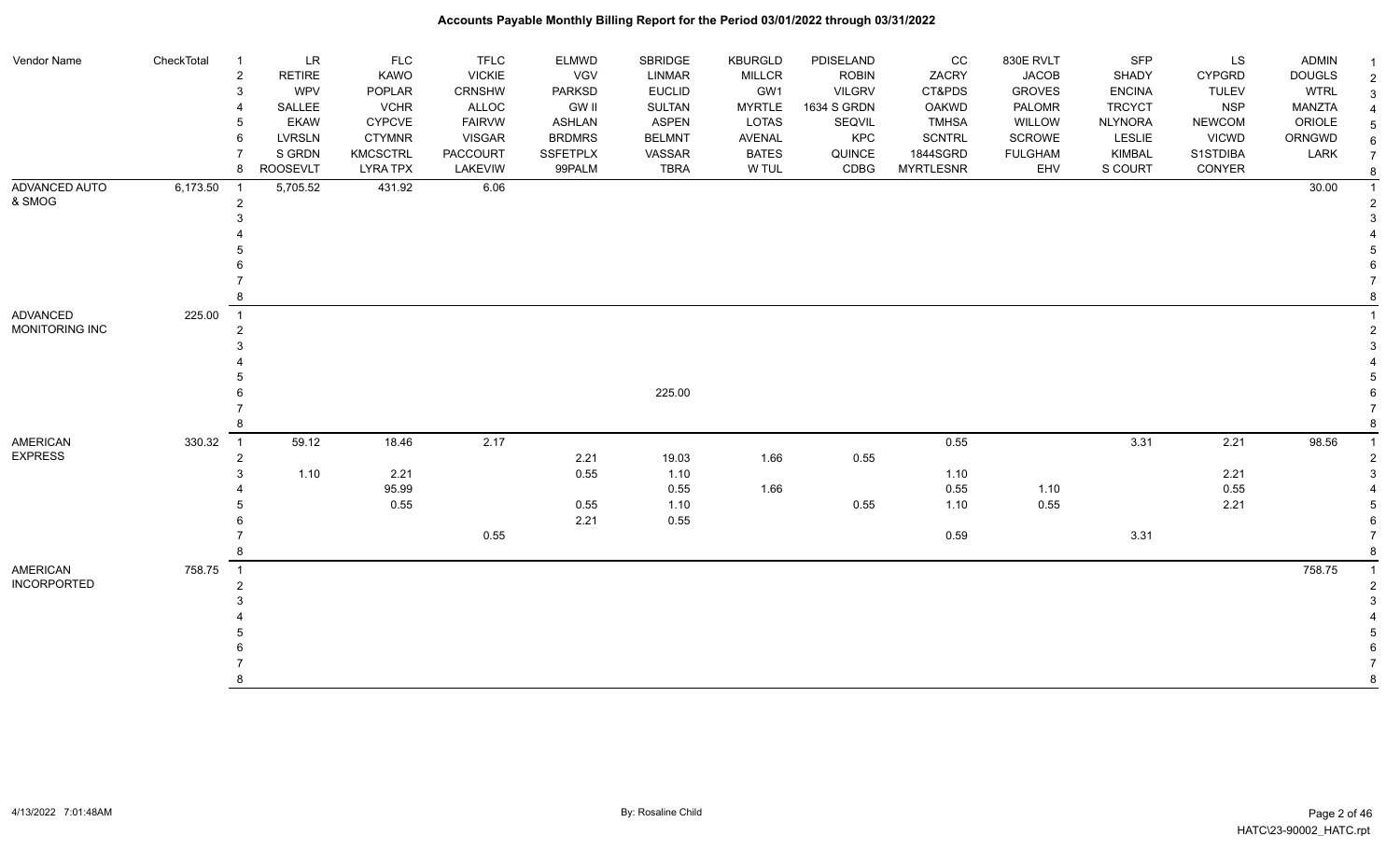| Vendor Name       | CheckTotal | <b>LR</b><br>$\overline{1}$     | <b>FLC</b>      | <b>TFLC</b>     | <b>ELMWD</b>  | <b>SBRIDGE</b> | <b>KBURGLD</b> | PDISELAND     | CC               | 830E RVLT      | <b>SFP</b>     | LS            | <b>ADMIN</b>  | $\overline{\mathbf{1}}$ |
|-------------------|------------|---------------------------------|-----------------|-----------------|---------------|----------------|----------------|---------------|------------------|----------------|----------------|---------------|---------------|-------------------------|
|                   |            | $\overline{2}$<br><b>RETIRE</b> | <b>KAWO</b>     | <b>VICKIE</b>   | VGV           | <b>LINMAR</b>  | MILLCR         | <b>ROBIN</b>  | ZACRY            | <b>JACOB</b>   | SHADY          | CYPGRD        | <b>DOUGLS</b> | $\overline{2}$          |
|                   |            | WPV<br>3                        | POPLAR          | CRNSHW          | PARKSD        | <b>EUCLID</b>  | GW1            | <b>VILGRV</b> | CT&PDS           | <b>GROVES</b>  | <b>ENCINA</b>  | <b>TULEV</b>  | <b>WTRL</b>   | 3                       |
|                   |            | SALLEE                          | <b>VCHR</b>     | ALLOC           | <b>GW II</b>  | SULTAN         | <b>MYRTLE</b>  | 1634 S GRDN   | <b>OAKWD</b>     | PALOMR         | <b>TRCYCT</b>  | <b>NSP</b>    | <b>MANZTA</b> |                         |
|                   |            | <b>EKAW</b>                     | CYPCVE          | <b>FAIRVW</b>   | ASHLAN        | ASPEN          | LOTAS          | SEQVIL        | <b>TMHSA</b>     | WILLOW         | <b>NLYNORA</b> | <b>NEWCOM</b> | ORIOLE        |                         |
|                   |            | <b>LVRSLN</b><br>6              | <b>CTYMNR</b>   | <b>VISGAR</b>   | <b>BRDMRS</b> | <b>BELMNT</b>  | AVENAL         | KPC           | <b>SCNTRL</b>    | <b>SCROWE</b>  | LESLIE         | <b>VICWD</b>  | ORNGWD        | 6                       |
|                   |            | S GRDN                          | <b>KMCSCTRL</b> | <b>PACCOURT</b> | SSFETPLX      | VASSAR         | <b>BATES</b>   | QUINCE        | 1844SGRD         | <b>FULGHAM</b> | KIMBAL         | S1STDIBA      | LARK          | $\overline{7}$          |
|                   |            | <b>ROOSEVLT</b><br>8            | <b>LYRA TPX</b> | LAKEVIW         | 99PALM        | <b>TBRA</b>    | W TUL          | CDBG          | <b>MYRTLESNR</b> | EHV            | S COURT        | CONYER        |               | 8                       |
| AMERITAS GROUP    | 7,991.84   | $\overline{1}$                  |                 |                 |               |                |                |               |                  |                |                |               | 7,991.84      |                         |
|                   |            | $\overline{2}$                  |                 |                 |               |                |                |               |                  |                |                |               |               |                         |
|                   |            |                                 |                 |                 |               |                |                |               |                  |                |                |               |               |                         |
|                   |            |                                 |                 |                 |               |                |                |               |                  |                |                |               |               |                         |
|                   |            |                                 |                 |                 |               |                |                |               |                  |                |                |               |               |                         |
|                   |            |                                 |                 |                 |               |                |                |               |                  |                |                |               |               |                         |
|                   |            |                                 |                 |                 |               |                |                |               |                  |                |                |               |               |                         |
|                   |            |                                 |                 |                 |               |                |                |               |                  |                |                |               |               |                         |
| ANGELINA          | 5,597.00   | 2,076.00<br>$\overline{1}$      |                 |                 |               |                |                |               |                  |                |                |               |               |                         |
| <b>BARRAGAM</b>   |            | $\overline{2}$                  |                 |                 |               |                | 1,074.00       |               |                  |                |                |               |               | $\overline{2}$          |
|                   |            |                                 |                 |                 |               |                |                | 813.00        |                  |                |                |               |               |                         |
|                   |            |                                 |                 |                 |               |                | 471.00         |               |                  |                |                |               |               |                         |
|                   |            |                                 |                 |                 |               |                |                |               |                  |                |                |               |               |                         |
|                   |            |                                 |                 |                 |               | 436.00         |                |               |                  |                |                |               |               |                         |
|                   |            |                                 |                 |                 |               |                |                |               |                  |                | 727.00         |               |               |                         |
|                   |            |                                 |                 |                 |               |                |                |               |                  |                |                |               |               |                         |
| AT&T              | 6,420.00   | 1,189.35<br>$\overline{1}$      | 237.42          | 22.53           |               |                |                |               |                  |                | 206.08         | 38.14         | 23.35         |                         |
|                   |            | $\overline{2}$                  |                 |                 |               |                | 488.48         |               |                  |                |                |               |               |                         |
|                   |            |                                 | 67.31           |                 | 275.45        | 324.31         |                | 230.50        |                  |                |                |               |               |                         |
|                   |            |                                 | 1,145.50        |                 |               |                |                |               |                  | 447.23         |                |               |               |                         |
|                   |            |                                 |                 |                 | 5.86          | 690.57         | 6.46           | 11.16         |                  |                |                | 90.42         |               |                         |
|                   |            |                                 |                 |                 | 180.69        |                |                |               |                  |                |                |               |               |                         |
|                   |            |                                 |                 |                 |               |                |                |               |                  |                |                |               |               |                         |
|                   |            |                                 |                 |                 | 739.19        |                |                |               |                  |                |                |               |               |                         |
| <b>AUTO GLASS</b> | 50.00      | $\overline{1}$                  |                 |                 |               |                |                |               |                  |                |                |               | 50.00         |                         |
| CENTRAL INC       |            | 2                               |                 |                 |               |                |                |               |                  |                |                |               |               |                         |
|                   |            |                                 |                 |                 |               |                |                |               |                  |                |                |               |               |                         |
|                   |            |                                 |                 |                 |               |                |                |               |                  |                |                |               |               |                         |
|                   |            |                                 |                 |                 |               |                |                |               |                  |                |                |               |               |                         |
|                   |            |                                 |                 |                 |               |                |                |               |                  |                |                |               |               |                         |
|                   |            |                                 |                 |                 |               |                |                |               |                  |                |                |               |               |                         |
|                   |            |                                 |                 |                 |               |                |                |               |                  |                |                |               |               | 8                       |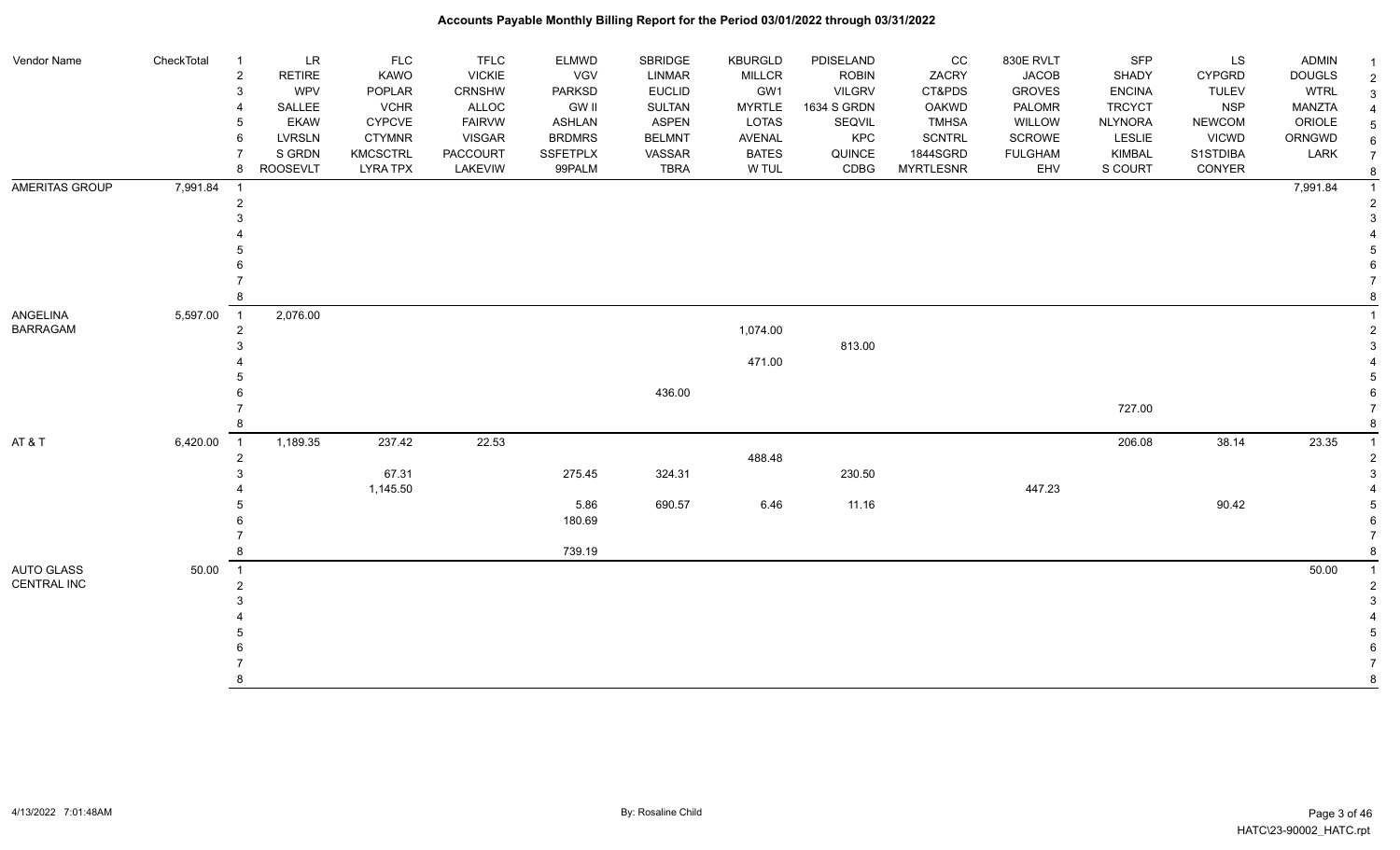| Vendor Name               | CheckTotal | $\overline{1}$<br>$\overline{2}$<br>3 | <b>LR</b><br><b>RETIRE</b><br><b>WPV</b> | <b>FLC</b><br><b>KAWO</b><br>POPLAR | TFLC<br><b>VICKIE</b><br>CRNSHW | <b>ELMWD</b><br>VGV<br><b>PARKSD</b> | SBRIDGE<br><b>LINMAR</b><br><b>EUCLID</b> | <b>KBURGLD</b><br><b>MILLCR</b><br>GW1 | PDISELAND<br><b>ROBIN</b><br><b>VILGRV</b> | cc<br>ZACRY<br>CT&PDS | 830E RVLT<br><b>JACOB</b><br><b>GROVES</b> | <b>SFP</b><br><b>SHADY</b><br><b>ENCINA</b> | LS<br>CYPGRD<br><b>TULEV</b> | <b>ADMIN</b><br><b>DOUGLS</b><br><b>WTRL</b> |
|---------------------------|------------|---------------------------------------|------------------------------------------|-------------------------------------|---------------------------------|--------------------------------------|-------------------------------------------|----------------------------------------|--------------------------------------------|-----------------------|--------------------------------------------|---------------------------------------------|------------------------------|----------------------------------------------|
|                           |            |                                       | SALLEE                                   | <b>VCHR</b>                         | ALLOC                           | <b>GW II</b>                         | <b>SULTAN</b>                             | <b>MYRTLE</b>                          | 1634 S GRDN                                | <b>OAKWD</b>          | PALOMR                                     | <b>TRCYCT</b>                               | <b>NSP</b>                   | <b>MANZTA</b>                                |
|                           |            | 5                                     | <b>EKAW</b>                              | <b>CYPCVE</b>                       | <b>FAIRVW</b>                   | ASHLAN                               | <b>ASPEN</b>                              | <b>LOTAS</b>                           | SEQVIL                                     | <b>TMHSA</b>          | WILLOW                                     | <b>NLYNORA</b>                              | <b>NEWCOM</b>                | ORIOLE                                       |
|                           |            | 6                                     | <b>LVRSLN</b>                            | <b>CTYMNR</b>                       | <b>VISGAR</b>                   | <b>BRDMRS</b>                        | <b>BELMNT</b>                             | AVENAL                                 | KPC                                        | <b>SCNTRL</b>         | SCROWE                                     | LESLIE                                      | <b>VICWD</b>                 | ORNGWD                                       |
|                           |            | $\overline{7}$                        | S GRDN                                   | <b>KMCSCTRL</b>                     | <b>PACCOURT</b>                 | <b>SSFETPLX</b>                      | VASSAR                                    | <b>BATES</b>                           | QUINCE                                     | 1844SGRD              | <b>FULGHAM</b>                             | <b>KIMBAL</b>                               | S1STDIBA                     | LARK                                         |
|                           |            | 8                                     | <b>ROOSEVLT</b>                          | <b>LYRA TPX</b>                     | LAKEVIW                         | 99PALM                               | <b>TBRA</b>                               | W TUL                                  | CDBG                                       | <b>MYRTLESNR</b>      | EHV                                        | S COURT                                     | CONYER                       |                                              |
| <b>AUTOMATED</b>          | 253.54     | - 1                                   | 92.79                                    | 4.73                                | 12.01                           |                                      |                                           |                                        |                                            |                       |                                            | 5.02                                        |                              |                                              |
| OFFICE SYSTEMS            |            | $\overline{2}$                        |                                          |                                     |                                 |                                      |                                           |                                        |                                            |                       |                                            |                                             |                              |                                              |
|                           |            |                                       |                                          |                                     |                                 | 0.29                                 | 0.59                                      |                                        |                                            |                       |                                            |                                             |                              |                                              |
|                           |            |                                       |                                          | 138.11                              |                                 |                                      |                                           |                                        |                                            |                       |                                            |                                             |                              |                                              |
|                           |            |                                       |                                          |                                     |                                 |                                      |                                           |                                        |                                            |                       |                                            |                                             |                              |                                              |
|                           |            |                                       |                                          |                                     |                                 |                                      |                                           |                                        |                                            |                       |                                            |                                             |                              |                                              |
|                           |            |                                       |                                          |                                     |                                 |                                      |                                           |                                        |                                            |                       |                                            |                                             |                              |                                              |
|                           |            | 8                                     |                                          |                                     |                                 |                                      |                                           |                                        |                                            |                       |                                            |                                             |                              |                                              |
| <b>AZEVEDO</b>            | 750.15     | $\overline{\phantom{0}}$ 1            | 59.46                                    |                                     | 155.04                          |                                      |                                           |                                        |                                            |                       |                                            |                                             |                              |                                              |
| ELECTRIC, INC.            |            | $\boldsymbol{2}$                      |                                          |                                     |                                 |                                      |                                           |                                        |                                            |                       |                                            |                                             |                              |                                              |
|                           |            |                                       |                                          |                                     |                                 |                                      |                                           |                                        |                                            |                       |                                            |                                             |                              |                                              |
|                           |            |                                       |                                          |                                     |                                 |                                      |                                           |                                        |                                            |                       |                                            |                                             |                              |                                              |
|                           |            |                                       |                                          | 535.65                              |                                 |                                      |                                           |                                        |                                            |                       |                                            |                                             |                              |                                              |
|                           |            |                                       |                                          |                                     |                                 |                                      |                                           |                                        |                                            |                       |                                            |                                             |                              |                                              |
|                           |            |                                       |                                          |                                     |                                 |                                      |                                           |                                        |                                            |                       |                                            |                                             |                              |                                              |
|                           |            | 8                                     |                                          |                                     |                                 |                                      |                                           |                                        |                                            |                       |                                            |                                             |                              |                                              |
| <b>B.R. FUNSTEN &amp;</b> | 3,643.00   | $\overline{1}$                        |                                          |                                     |                                 |                                      |                                           |                                        |                                            |                       |                                            |                                             |                              | 3,643.00                                     |
| CO DBA TOM                |            | $\overline{2}$                        |                                          |                                     |                                 |                                      |                                           |                                        |                                            |                       |                                            |                                             |                              |                                              |
|                           |            |                                       |                                          |                                     |                                 |                                      |                                           |                                        |                                            |                       |                                            |                                             |                              |                                              |
|                           |            |                                       |                                          |                                     |                                 |                                      |                                           |                                        |                                            |                       |                                            |                                             |                              |                                              |
|                           |            |                                       |                                          |                                     |                                 |                                      |                                           |                                        |                                            |                       |                                            |                                             |                              |                                              |
|                           |            |                                       |                                          |                                     |                                 |                                      |                                           |                                        |                                            |                       |                                            |                                             |                              |                                              |
|                           |            | 8                                     |                                          |                                     |                                 |                                      |                                           |                                        |                                            |                       |                                            |                                             |                              |                                              |
| <b>BAYNE PEST</b>         |            | $\overline{1}$                        | 1,320.00                                 |                                     |                                 |                                      |                                           |                                        |                                            |                       |                                            |                                             | 55.00                        |                                              |
| CONTROL, INC              | 2,090.00   |                                       |                                          |                                     |                                 |                                      | 55.00                                     |                                        | 55.00                                      |                       |                                            |                                             |                              |                                              |
|                           |            | $\overline{2}$                        |                                          |                                     |                                 | 110.00                               | 55.00                                     |                                        |                                            |                       |                                            |                                             |                              |                                              |
|                           |            |                                       |                                          |                                     |                                 |                                      |                                           | 55.00                                  |                                            |                       | 55.00                                      |                                             |                              |                                              |
|                           |            |                                       |                                          |                                     |                                 |                                      |                                           |                                        |                                            |                       |                                            |                                             | 55.00                        |                                              |
|                           |            |                                       |                                          |                                     |                                 | 110.00                               |                                           |                                        |                                            |                       |                                            |                                             |                              |                                              |
|                           |            |                                       | 55.00                                    |                                     | 55.00                           | 55.00                                |                                           |                                        |                                            |                       |                                            |                                             |                              |                                              |
|                           |            | 8                                     |                                          |                                     |                                 |                                      |                                           |                                        |                                            |                       |                                            |                                             |                              |                                              |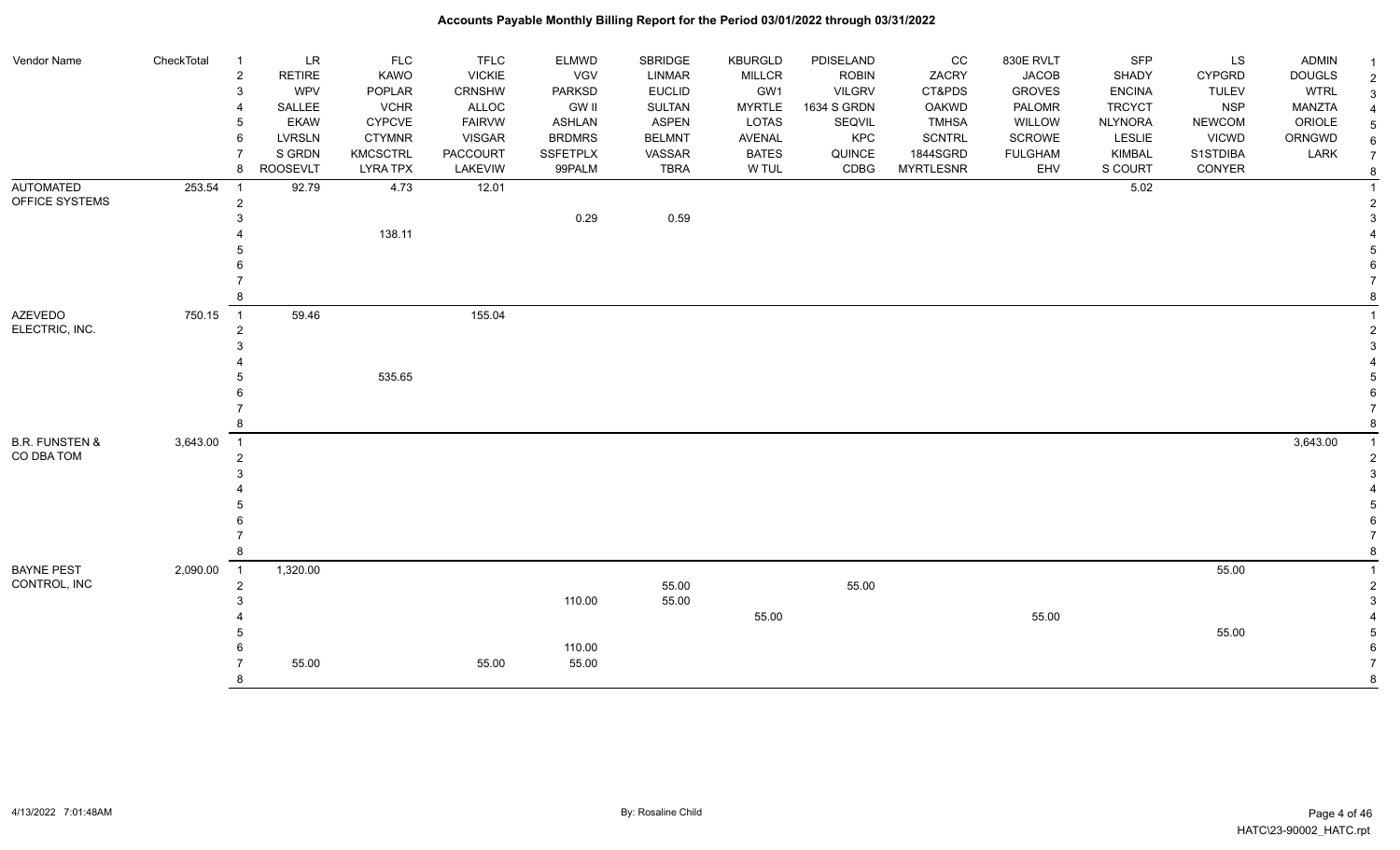#### Vendor Name CheckTotal 1 LR FLC FLC ELMWD SBRIDGE KBURGLD PDISELAND CC 830E RVLT SFP LS ADMIN <sub>1</sub> 2 RETIRE KAWO VICKIE VGV LINMAR MILLCR ROBIN ZACRY JACOB SHADY CYPGRD DOUGLS 2 3 WPV POPLAR CRNSHW PARKSD EUCLID GW1 VILGRV CT&PDS GROVES ENCINA TULEV WTRL 3 4 SALLEE VCHR ALLOC GW II SULTAN MYRTLE 1634 S GRDN OAKWD PALOMR TRCYCT NSP MANZTA 4 5 EKAW CYPCVE FAIRVW ASHLAN ASPEN LOTAS SEQVIL TMHSA WILLOW NLYNORA NEWCOM ORIOLE 5 6 LVRSLN CTYMNR VISGAR BRDMRS BELMNT AVENAL KPC SCNTRL SCROWE LESLIE VICWD ORNGWD  $_{6}$ 7 SIGRDN KMCSCTRL PACCOURT SSFETPLX VASSAR BATES QUINCE 1844SGRD FULGHAM KIMBAL S1STDIBA LARK 7 8 ROOSEVLT LYRA TPX LAKEVIW 99PALM TBRA W TUL CDBG MYRTLESNR EHV S COURT CONYER <sub>8</sub> BENNETT'S, CAL OFFICE SUPPLIES 29.24 1 29.24 1 2 2  $3<sup>3</sup>$  4 4 5 5  $6$  7 7 8 8 BERKADIA COMMERCIAL 33,455.46 1 1 2 2  $2,488.77$   $3,482.28$   $18,838.60$   $3$  4 4  $\,$  5  $\,$  3,645.81  $\,$  5  $\,$  5  $6$  7 7 8 8 BMI IMAGING SYSTEMS, INC 5,017.00 1 1 2 2  $3<sup>3</sup>$  4 5,017.00 4 5 5  $6$  7 7 8 8 BONNEVILLE MULTIFAMILY 16,953.12 1 1 2 2 3 12,700.70 3 4 4,252.42 4 5 5  $6$  7 7 8 8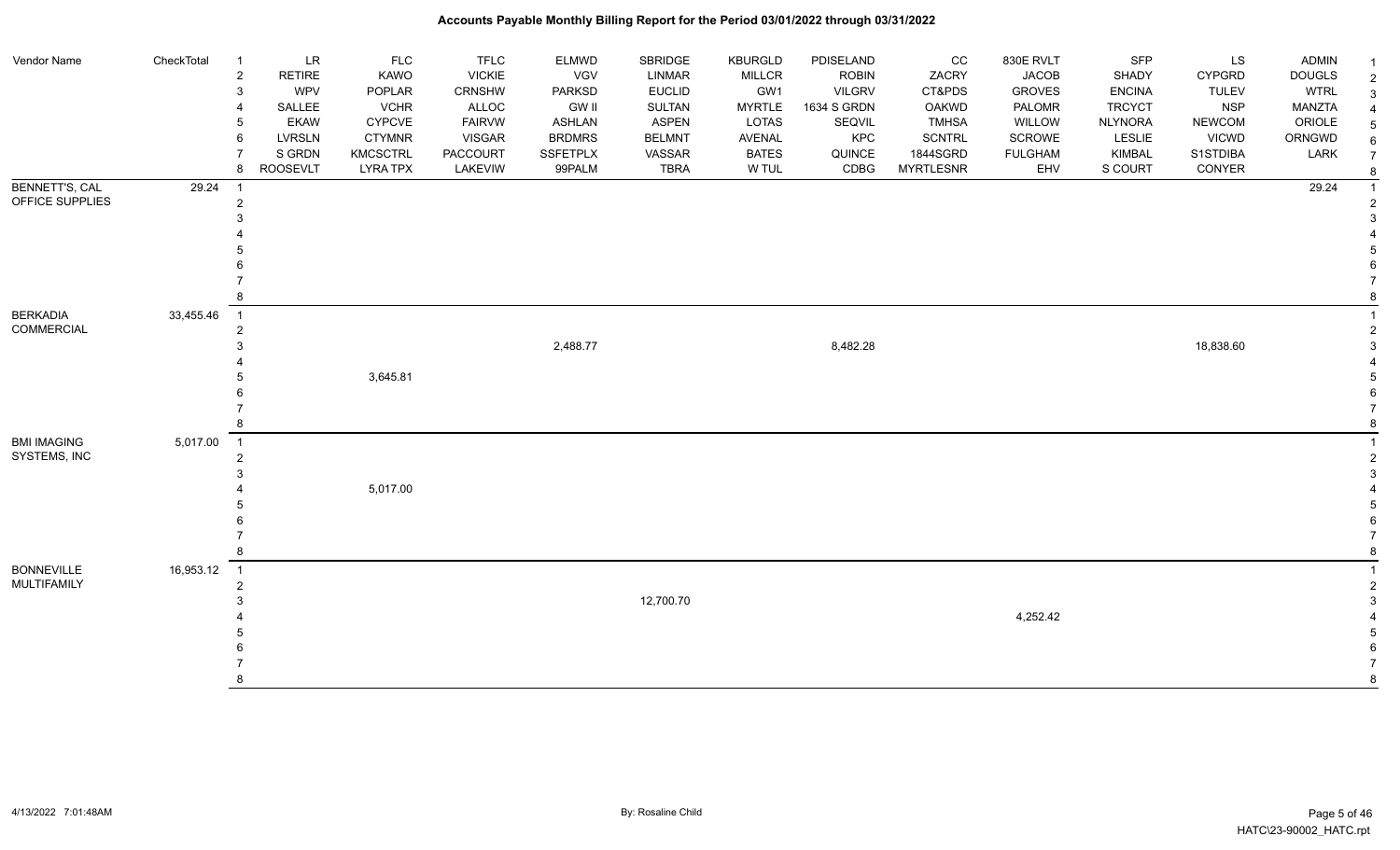| Vendor Name                            | CheckTotal | <b>LR</b><br>$\overline{1}$<br><b>RETIRE</b><br>$\overline{2}$<br>WPV<br>3<br>SALLEE<br><b>EKAW</b><br>LVRSLN<br>6<br>S GRDN<br><b>ROOSEVLT</b><br>8 | <b>FLC</b><br>KAWO<br>POPLAR<br><b>VCHR</b><br><b>CYPCVE</b><br><b>CTYMNR</b><br>KMCSCTRL<br><b>LYRA TPX</b> | <b>TFLC</b><br><b>VICKIE</b><br>CRNSHW<br><b>ALLOC</b><br><b>FAIRVW</b><br><b>VISGAR</b><br><b>PACCOURT</b><br>LAKEVIW | <b>ELMWD</b><br><b>VGV</b><br>PARKSD<br><b>GW II</b><br><b>ASHLAN</b><br><b>BRDMRS</b><br>SSFETPLX<br>99PALM | SBRIDGE<br><b>LINMAR</b><br><b>EUCLID</b><br>SULTAN<br><b>ASPEN</b><br><b>BELMNT</b><br>VASSAR<br><b>TBRA</b> | <b>KBURGLD</b><br>MILLCR<br>GW1<br><b>MYRTLE</b><br>LOTAS<br>AVENAL<br><b>BATES</b><br>W TUL | PDISELAND<br><b>ROBIN</b><br><b>VILGRV</b><br>1634 S GRDN<br>SEQVIL<br>KPC<br>QUINCE<br>CDBG | cc<br>ZACRY<br>CT&PDS<br><b>OAKWD</b><br><b>TMHSA</b><br><b>SCNTRL</b><br>1844SGRD<br><b>MYRTLESNR</b> | 830E RVLT<br><b>JACOB</b><br><b>GROVES</b><br>PALOMR<br>WILLOW<br>SCROWE<br><b>FULGHAM</b><br>EHV | <b>SFP</b><br>SHADY<br><b>ENCINA</b><br><b>TRCYCT</b><br><b>NLYNORA</b><br>LESLIE<br>KIMBAL<br>S COURT | LS<br><b>CYPGRD</b><br><b>TULEV</b><br><b>NSP</b><br><b>NEWCOM</b><br><b>VICWD</b><br>S1STDIBA<br>CONYER | <b>ADMIN</b><br><b>DOUGLS</b><br><b>WTRL</b><br><b>MANZTA</b><br>ORIOLE<br>ORNGWD<br>LARK | -1<br>$\overline{2}$<br>3 |
|----------------------------------------|------------|------------------------------------------------------------------------------------------------------------------------------------------------------|--------------------------------------------------------------------------------------------------------------|------------------------------------------------------------------------------------------------------------------------|--------------------------------------------------------------------------------------------------------------|---------------------------------------------------------------------------------------------------------------|----------------------------------------------------------------------------------------------|----------------------------------------------------------------------------------------------|--------------------------------------------------------------------------------------------------------|---------------------------------------------------------------------------------------------------|--------------------------------------------------------------------------------------------------------|----------------------------------------------------------------------------------------------------------|-------------------------------------------------------------------------------------------|---------------------------|
| <b>BSE RENTS</b><br><b>EQUIPMENT</b>   | 232.09     | $\overline{1}$                                                                                                                                       |                                                                                                              |                                                                                                                        |                                                                                                              |                                                                                                               |                                                                                              |                                                                                              |                                                                                                        |                                                                                                   |                                                                                                        |                                                                                                          | 232.09                                                                                    |                           |
| C C PROCESS<br><b>SERVICES</b>         | 325.00     | 175.00<br>$\overline{1}$<br>$\overline{2}$                                                                                                           | 75.00                                                                                                        |                                                                                                                        |                                                                                                              |                                                                                                               | 75.00                                                                                        |                                                                                              |                                                                                                        |                                                                                                   |                                                                                                        |                                                                                                          |                                                                                           |                           |
| CAL STATE<br><b>DISTRIBUTING INC</b>   | 3,327.16   | 1,197.84<br>$\overline{1}$<br>$\overline{2}$                                                                                                         |                                                                                                              |                                                                                                                        |                                                                                                              |                                                                                                               |                                                                                              |                                                                                              |                                                                                                        |                                                                                                   |                                                                                                        |                                                                                                          | 2,129.32                                                                                  |                           |
| <b>CALIFORNIA</b><br><b>COMPUFORMS</b> | 2,797.60   | $\overline{1}$<br>8                                                                                                                                  |                                                                                                              |                                                                                                                        |                                                                                                              |                                                                                                               |                                                                                              |                                                                                              |                                                                                                        |                                                                                                   |                                                                                                        |                                                                                                          | 2,797.60                                                                                  | 8                         |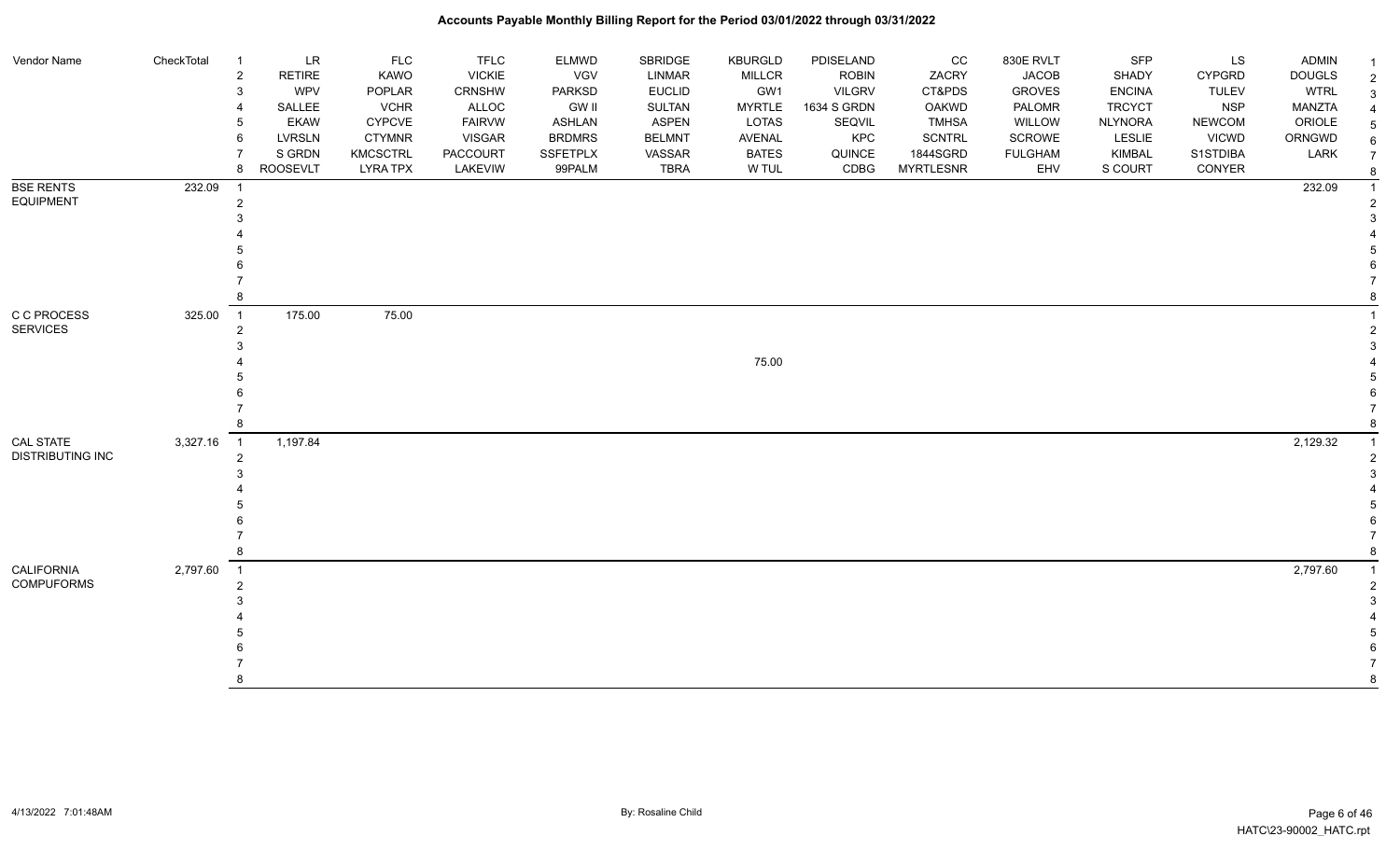| Vendor Name            | CheckTotal | $\overline{1}$ | LR              | <b>FLC</b>      | <b>TFLC</b>     | ELMWD         | SBRIDGE       | <b>KBURGLD</b> | PDISELAND     | CC               | 830E RVLT      | <b>SFP</b>     | LS            | <b>ADMIN</b>  |  |
|------------------------|------------|----------------|-----------------|-----------------|-----------------|---------------|---------------|----------------|---------------|------------------|----------------|----------------|---------------|---------------|--|
|                        |            | $\overline{2}$ | <b>RETIRE</b>   | <b>KAWO</b>     | <b>VICKIE</b>   | VGV           | <b>LINMAR</b> | <b>MILLCR</b>  | <b>ROBIN</b>  | ZACRY            | <b>JACOB</b>   | <b>SHADY</b>   | <b>CYPGRD</b> | <b>DOUGLS</b> |  |
|                        |            | 3              | <b>WPV</b>      | POPLAR          | <b>CRNSHW</b>   | <b>PARKSD</b> | <b>EUCLID</b> | GW1            | <b>VILGRV</b> | CT&PDS           | <b>GROVES</b>  | <b>ENCINA</b>  | <b>TULEV</b>  | <b>WTRL</b>   |  |
|                        |            |                | SALLEE          | <b>VCHR</b>     | ALLOC           | <b>GW II</b>  | <b>SULTAN</b> | <b>MYRTLE</b>  | 1634 S GRDN   | <b>OAKWD</b>     | PALOMR         | <b>TRCYCT</b>  | <b>NSP</b>    | MANZTA        |  |
|                        |            |                | <b>EKAW</b>     | <b>CYPCVE</b>   | <b>FAIRVW</b>   | <b>ASHLAN</b> | <b>ASPEN</b>  | LOTAS          | SEQVIL        | <b>TMHSA</b>     | WILLOW         | <b>NLYNORA</b> | <b>NEWCOM</b> | ORIOLE        |  |
|                        |            |                | <b>LVRSLN</b>   | <b>CTYMNR</b>   | <b>VISGAR</b>   | <b>BRDMRS</b> | <b>BELMNT</b> | AVENAL         | KPC           | <b>SCNTRL</b>    | SCROWE         | LESLIE         | <b>VICWD</b>  | ORNGWD        |  |
|                        |            |                | S GRDN          | <b>KMCSCTRL</b> | <b>PACCOURT</b> | SSFETPLX      | VASSAR        | <b>BATES</b>   | QUINCE        | 1844SGRD         | <b>FULGHAM</b> | KIMBAL         | S1STDIBA      | LARK          |  |
|                        |            | 8              | <b>ROOSEVLT</b> | <b>LYRA TPX</b> | LAKEVIW         | 99PALM        | <b>TBRA</b>   | W TUL          | CDBG          | <b>MYRTLESNR</b> | EHV            | S COURT        | CONYER        |               |  |
| <b>CALIFORNIA</b>      | 6,468.00   |                |                 |                 |                 |               |               |                |               |                  |                |                |               |               |  |
| <b>HOUSING FINANCE</b> |            | $\overline{2}$ |                 |                 |                 |               |               |                |               |                  |                |                |               |               |  |
|                        |            |                |                 |                 |                 |               |               |                |               |                  |                |                |               |               |  |
|                        |            |                |                 |                 |                 |               |               |                |               |                  |                |                |               |               |  |
|                        |            |                |                 |                 |                 |               |               |                |               | 6,468.00         |                |                |               |               |  |
|                        |            |                |                 |                 |                 |               |               |                |               |                  |                |                |               |               |  |
|                        |            |                |                 |                 |                 |               |               |                |               |                  |                |                |               |               |  |
|                        |            |                |                 |                 |                 |               |               |                |               |                  |                |                |               |               |  |
| CALIFORNIA             | 186.22     | $\overline{1}$ |                 | 186.22          |                 |               |               |                |               |                  |                |                |               |               |  |
| <b>INDUSTRIAL</b>      |            | $\overline{2}$ |                 |                 |                 |               |               |                |               |                  |                |                |               |               |  |
|                        |            |                |                 |                 |                 |               |               |                |               |                  |                |                |               |               |  |
|                        |            |                |                 |                 |                 |               |               |                |               |                  |                |                |               |               |  |
|                        |            |                |                 |                 |                 |               |               |                |               |                  |                |                |               |               |  |
|                        |            |                |                 |                 |                 |               |               |                |               |                  |                |                |               |               |  |
|                        |            |                |                 |                 |                 |               |               |                |               |                  |                |                |               |               |  |
|                        |            | 8              |                 |                 |                 |               |               |                |               |                  |                |                |               |               |  |
| CALIFORNIA             | 55.36      | $\overline{1}$ |                 |                 |                 |               |               |                |               |                  |                |                |               | 55.36         |  |
| <b>STATE</b>           |            |                |                 |                 |                 |               |               |                |               |                  |                |                |               |               |  |
|                        |            |                |                 |                 |                 |               |               |                |               |                  |                |                |               |               |  |
|                        |            |                |                 |                 |                 |               |               |                |               |                  |                |                |               |               |  |
|                        |            |                |                 |                 |                 |               |               |                |               |                  |                |                |               |               |  |
|                        |            |                |                 |                 |                 |               |               |                |               |                  |                |                |               |               |  |
|                        |            |                |                 |                 |                 |               |               |                |               |                  |                |                |               |               |  |
|                        |            | 8              |                 |                 |                 |               |               |                |               |                  |                |                |               |               |  |
| <b>CALIFORNIA</b>      | 24,578.18  | $\overline{1}$ | 8,079.15        | 496.16          | 2.48            |               |               |                |               | 605.72           |                |                |               | 999.10        |  |
| <b>WATER SERVICE</b>   |            | $\overline{2}$ |                 | 68.25           |                 | 1,816.14      |               | 2,654.95       | 444.99        |                  | 118.18         |                | 49.81         |               |  |
|                        |            | 3              | 691.17          |                 |                 |               |               |                |               | 1,159.39         |                | 103.01         |               |               |  |
|                        |            |                |                 | 137.29          |                 |               |               | 1,716.27       |               |                  |                | 54.23          |               |               |  |
|                        |            |                | 472.14          |                 | 319.07          |               |               |                |               | 338.27           | 302.19         |                |               |               |  |
|                        |            |                |                 |                 |                 |               |               |                |               |                  | 185.30         |                |               |               |  |
|                        |            |                | 118.93          | 197.67          | 449.30          | 202.09        | 207.75        |                |               | 1,078.15         |                | 1,511.03       |               |               |  |
|                        |            | 8              |                 |                 |                 |               |               |                |               |                  |                |                |               |               |  |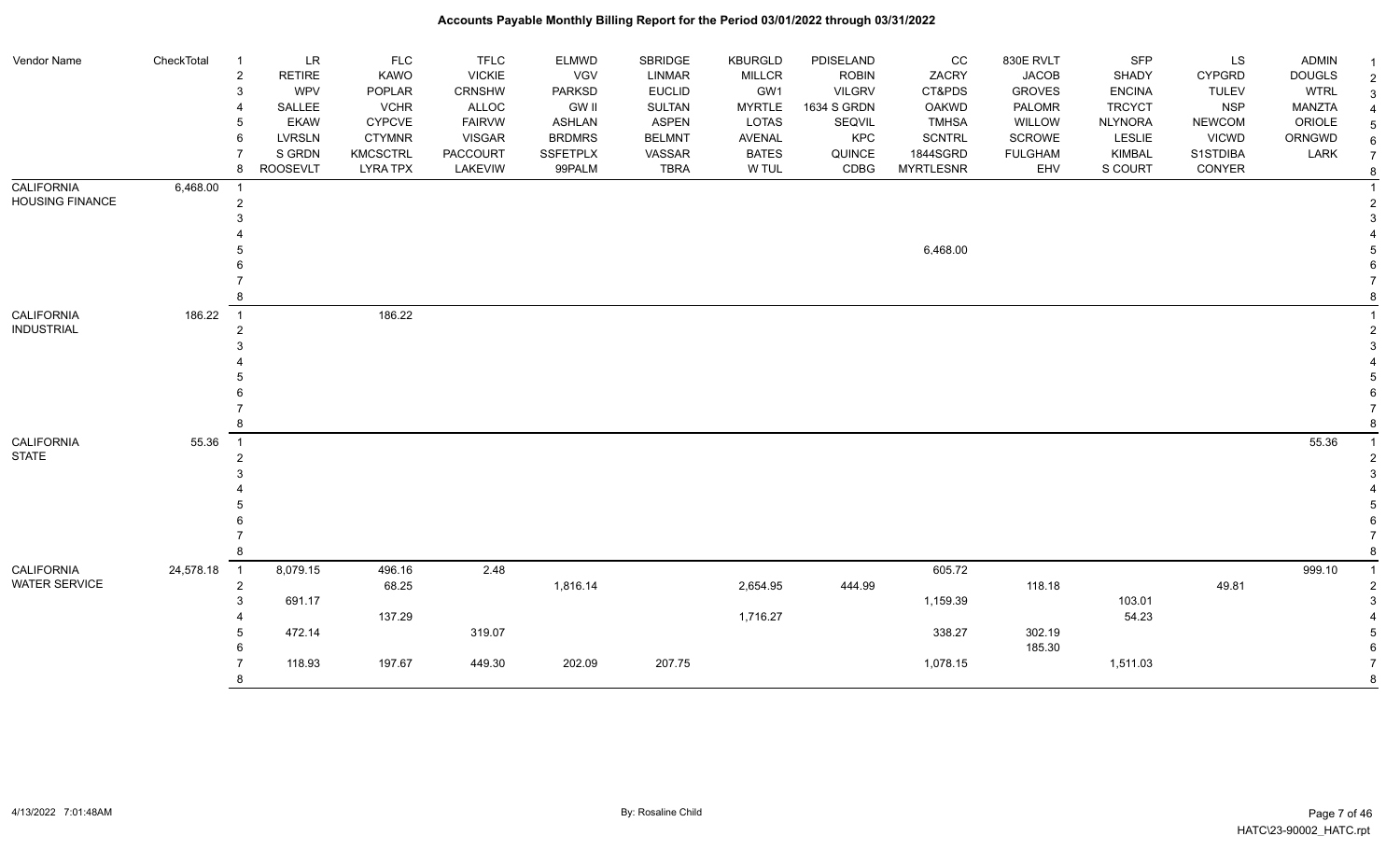| Vendor Name           | CheckTotal | -1                               | LR              | <b>FLC</b>      | <b>TFLC</b>     | <b>ELMWD</b>  | SBRIDGE       | <b>KBURGLD</b> | PDISELAND     | cc               | 830E RVLT      | <b>SFP</b>     | LS            | <b>ADMIN</b>  |  |
|-----------------------|------------|----------------------------------|-----------------|-----------------|-----------------|---------------|---------------|----------------|---------------|------------------|----------------|----------------|---------------|---------------|--|
|                       |            | $\overline{2}$                   | RETIRE          | KAWO            | <b>VICKIE</b>   | VGV           | <b>LINMAR</b> | <b>MILLCR</b>  | <b>ROBIN</b>  | ZACRY            | <b>JACOB</b>   | SHADY          | <b>CYPGRD</b> | <b>DOUGLS</b> |  |
|                       |            | 3                                | WPV             | POPLAR          | <b>CRNSHW</b>   | <b>PARKSD</b> | <b>EUCLID</b> | GW1            | <b>VILGRV</b> | CT&PDS           | <b>GROVES</b>  | <b>ENCINA</b>  | <b>TULEV</b>  | <b>WTRL</b>   |  |
|                       |            |                                  | SALLEE          | <b>VCHR</b>     | ALLOC           | <b>GW II</b>  | <b>SULTAN</b> | <b>MYRTLE</b>  | 1634 S GRDN   | <b>OAKWD</b>     | PALOMR         | <b>TRCYCT</b>  | <b>NSP</b>    | MANZTA        |  |
|                       |            | 5                                | <b>EKAW</b>     | <b>CYPCVE</b>   | <b>FAIRVW</b>   | <b>ASHLAN</b> | <b>ASPEN</b>  | LOTAS          | SEQVIL        | <b>TMHSA</b>     | WILLOW         | <b>NLYNORA</b> | <b>NEWCOM</b> | ORIOLE        |  |
|                       |            | 6                                | <b>LVRSLN</b>   | <b>CTYMNR</b>   | <b>VISGAR</b>   | <b>BRDMRS</b> | <b>BELMNT</b> | AVENAL         | KPC           | <b>SCNTRL</b>    | SCROWE         | LESLIE         | <b>VICWD</b>  | ORNGWD        |  |
|                       |            |                                  | S GRDN          | <b>KMCSCTRL</b> | <b>PACCOURT</b> | SSFETPLX      | VASSAR        | <b>BATES</b>   | QUINCE        | 1844SGRD         | <b>FULGHAM</b> | KIMBAL         | S1STDIBA      | LARK          |  |
|                       |            | 8                                | <b>ROOSEVLT</b> | <b>LYRA TPX</b> | LAKEVIW         | 99PALM        | <b>TBRA</b>   | W TUL          | CDBG          | <b>MYRTLESNR</b> | EHV            | S COURT        | CONYER        |               |  |
| CALPERS FISCAL        | 60,383.48  |                                  |                 |                 |                 |               |               |                |               |                  |                |                |               | 60,383.48     |  |
| <b>SERVICES</b>       |            | $\overline{2}$                   |                 |                 |                 |               |               |                |               |                  |                |                |               |               |  |
|                       |            |                                  |                 |                 |                 |               |               |                |               |                  |                |                |               |               |  |
|                       |            |                                  |                 |                 |                 |               |               |                |               |                  |                |                |               |               |  |
|                       |            |                                  |                 |                 |                 |               |               |                |               |                  |                |                |               |               |  |
|                       |            |                                  |                 |                 |                 |               |               |                |               |                  |                |                |               |               |  |
|                       |            |                                  |                 |                 |                 |               |               |                |               |                  |                |                |               |               |  |
|                       |            | 8                                |                 |                 |                 |               |               |                |               |                  |                |                |               |               |  |
| CARROLL'S TIRE        | 294.86     | $\overline{1}$                   |                 | 294.86          |                 |               |               |                |               |                  |                |                |               |               |  |
| <b>WAREHOUSE</b>      |            | $\overline{2}$                   |                 |                 |                 |               |               |                |               |                  |                |                |               |               |  |
|                       |            |                                  |                 |                 |                 |               |               |                |               |                  |                |                |               |               |  |
|                       |            |                                  |                 |                 |                 |               |               |                |               |                  |                |                |               |               |  |
|                       |            |                                  |                 |                 |                 |               |               |                |               |                  |                |                |               |               |  |
|                       |            |                                  |                 |                 |                 |               |               |                |               |                  |                |                |               |               |  |
|                       |            |                                  |                 |                 |                 |               |               |                |               |                  |                |                |               |               |  |
|                       |            | 8                                |                 |                 |                 |               |               |                |               |                  |                |                |               |               |  |
| CENTRAL VALLEY        | 7,374.98   |                                  |                 |                 |                 |               |               |                |               |                  |                |                |               |               |  |
| <b>COALITION FOR</b>  |            | $\overline{1}$<br>$\overline{2}$ |                 |                 |                 |               |               |                |               |                  |                |                |               |               |  |
|                       |            |                                  |                 |                 |                 | 833.33        |               |                | 250.00        | 416.66           |                |                |               |               |  |
|                       |            |                                  |                 |                 |                 |               | 833.33        |                |               |                  |                |                |               |               |  |
|                       |            |                                  |                 |                 |                 |               |               |                |               |                  | 416.66         |                |               |               |  |
|                       |            |                                  |                 |                 |                 |               | 833.33        |                | 625.00        |                  |                |                | 1,250.00      |               |  |
|                       |            |                                  |                 |                 |                 | 1,250.00      | 666.67        |                |               |                  |                |                |               |               |  |
|                       |            |                                  |                 |                 |                 |               |               |                |               |                  |                |                |               |               |  |
|                       |            | 8                                |                 |                 |                 |               |               |                |               |                  |                |                |               |               |  |
| <b>CHARTER</b>        | 219.98     | $\overline{1}$                   |                 |                 |                 |               |               |                |               |                  |                |                |               |               |  |
| <b>COMMUNICATIONS</b> |            | $\overline{2}$                   |                 |                 |                 |               |               |                |               |                  |                |                |               |               |  |
|                       |            |                                  |                 |                 |                 |               |               |                |               |                  |                |                |               |               |  |
|                       |            |                                  |                 |                 |                 |               |               |                |               |                  |                |                |               |               |  |
|                       |            |                                  |                 |                 |                 |               |               |                |               |                  |                |                | 219.98        |               |  |
|                       |            |                                  |                 |                 |                 |               |               |                |               |                  |                |                |               |               |  |
|                       |            |                                  |                 |                 |                 |               |               |                |               |                  |                |                |               |               |  |
|                       |            | 8                                |                 |                 |                 |               |               |                |               |                  |                |                |               |               |  |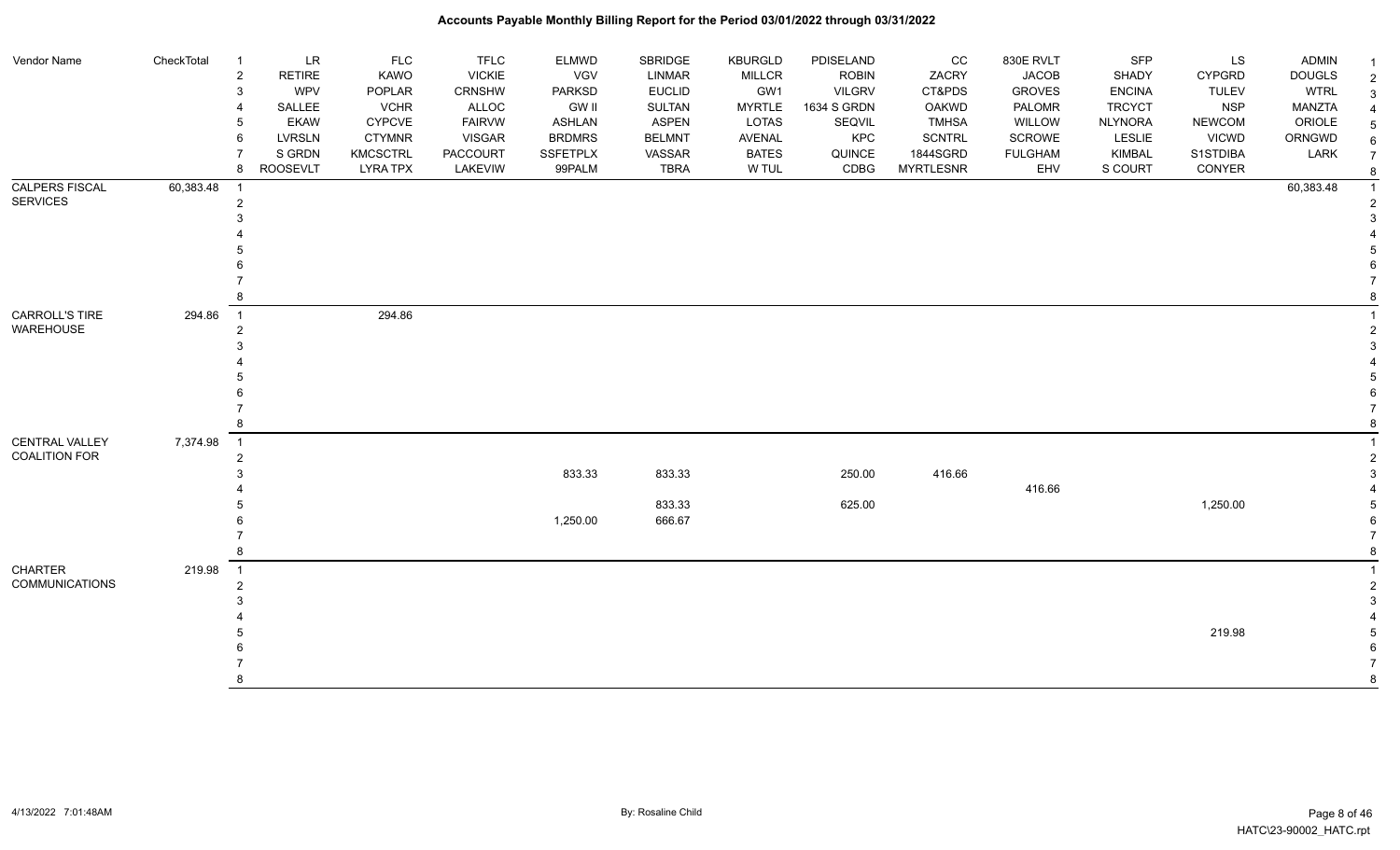| Vendor Name          | CheckTotal | $\overline{1}$ | LR            | <b>FLC</b>      | <b>TFLC</b>     | ELMWD           | SBRIDGE       | <b>KBURGLD</b> | PDISELAND     | CC               | 830E RVLT      | <b>SFP</b>     | LS            | <b>ADMIN</b>  |                |
|----------------------|------------|----------------|---------------|-----------------|-----------------|-----------------|---------------|----------------|---------------|------------------|----------------|----------------|---------------|---------------|----------------|
|                      |            | $\overline{c}$ | <b>RETIRE</b> | <b>KAWO</b>     | <b>VICKIE</b>   | <b>VGV</b>      | LINMAR        | <b>MILLCR</b>  | <b>ROBIN</b>  | ZACRY            | <b>JACOB</b>   | SHADY          | <b>CYPGRD</b> | <b>DOUGLS</b> | $\overline{2}$ |
|                      |            | 3              | <b>WPV</b>    | POPLAR          | <b>CRNSHW</b>   | <b>PARKSD</b>   | <b>EUCLID</b> | GW1            | <b>VILGRV</b> | CT&PDS           | <b>GROVES</b>  | <b>ENCINA</b>  | <b>TULEV</b>  | <b>WTRL</b>   | 3              |
|                      |            |                | SALLEE        | <b>VCHR</b>     | ALLOC           | <b>GW II</b>    | <b>SULTAN</b> | <b>MYRTLE</b>  | 1634 S GRDN   | <b>OAKWD</b>     | PALOMR         | <b>TRCYCT</b>  | <b>NSP</b>    | <b>MANZTA</b> | $\overline{4}$ |
|                      |            |                | <b>EKAW</b>   | <b>CYPCVE</b>   | <b>FAIRVW</b>   | ASHLAN          | <b>ASPEN</b>  | LOTAS          | SEQVIL        | <b>TMHSA</b>     | WILLOW         | <b>NLYNORA</b> | <b>NEWCOM</b> | ORIOLE        | 5              |
|                      |            | 6              | <b>LVRSLN</b> | <b>CTYMNR</b>   | <b>VISGAR</b>   | <b>BRDMRS</b>   | <b>BELMNT</b> | <b>AVENAL</b>  | KPC           | <b>SCNTRL</b>    | SCROWE         | LESLIE         | <b>VICWD</b>  | ORNGWD        |                |
|                      |            |                | S GRDN        | <b>KMCSCTRL</b> | <b>PACCOURT</b> | <b>SSFETPLX</b> | VASSAR        | <b>BATES</b>   | QUINCE        | 1844SGRD         | <b>FULGHAM</b> | <b>KIMBAL</b>  | S1STDIBA      | LARK          |                |
|                      |            | 8              | ROOSEVLT      | <b>LYRA TPX</b> | LAKEVIW         | 99PALM          | <b>TBRA</b>   | W TUL          | CDBG          | <b>MYRTLESNR</b> | EHV            | S COURT        | CONYER        |               |                |
| <b>CINTAS</b>        | 3,554.83   |                | 1,147.34      | 596.73          | 58.63           |                 |               |                |               | 3.27             |                | 52.76          | 36.70         | 841.71        |                |
| CORPORATION          |            | $\mathbf{2}$   |               | 0.90            |                 | 6.47            | 57.03         | 3.10           | 2.06          |                  | 0.30           |                |               |               |                |
|                      |            | 3              | 2.67          | 15.26           |                 | 28.28           | 8.57          |                | 0.15          | 3.47             |                | 0.50           | 10.72         |               | 3              |
|                      |            |                |               | 507.76          | 14.60           |                 | 44.71         | 5.00           |               | 2.28             | 3.95           | 0.44           | 1.45          |               |                |
|                      |            |                | 1.37          | 2.12            | 1.63            | 0.43            | 10.72         | 5.59           | 9.62          | 3.48             | 1.82           | 2.28           | 16.55         |               |                |
|                      |            |                |               |                 |                 | 4.51            | 1.59          |                |               |                  |                |                |               |               |                |
|                      |            |                | 1.43          |                 | 2.50            | 1.39            |               |                | 1.16          | 3.64             |                | 7.58           | 0.08          |               |                |
|                      |            |                |               | 1.80            |                 | 16.73           |               |                |               |                  |                |                |               |               |                |
| <b>CITIZENS</b>      | 48,865.11  | $\overline{1}$ |               |                 |                 |                 |               |                |               |                  |                |                |               |               |                |
| <b>BUSINESS BANK</b> |            | $\mathfrak{p}$ |               | 16,617.06       |                 |                 |               | 18,624.62      |               |                  |                |                |               |               |                |
|                      |            |                |               |                 |                 |                 |               |                |               |                  |                |                |               |               | 3              |
|                      |            |                |               |                 |                 |                 |               | 9,348.08       |               |                  |                |                |               |               |                |
|                      |            |                |               |                 |                 |                 |               |                |               |                  |                |                |               | 4,275.35      | 5              |
|                      |            |                |               |                 |                 |                 |               |                |               |                  |                |                |               |               |                |
|                      |            |                |               |                 |                 |                 |               |                |               |                  |                |                |               |               |                |
|                      |            |                |               |                 |                 |                 |               |                |               |                  |                |                |               |               |                |
| CITY OF DINUBA       | 11,592.05  | $\overline{1}$ | 7,088.40      |                 |                 |                 |               |                |               |                  |                |                |               |               |                |
|                      |            | 2              |               |                 |                 |                 |               |                |               |                  |                |                |               |               |                |
|                      |            |                |               |                 |                 |                 | 4,503.65      |                |               |                  |                |                |               |               | 3              |
|                      |            |                |               |                 |                 |                 |               |                |               |                  |                |                |               |               |                |
|                      |            |                |               |                 |                 |                 |               |                |               |                  |                |                |               |               |                |
|                      |            |                |               |                 |                 |                 |               |                |               |                  |                |                |               |               |                |
|                      |            |                |               |                 |                 |                 |               |                |               |                  |                |                |               |               |                |
|                      |            |                |               |                 |                 |                 |               |                |               |                  |                |                |               |               |                |
| CITY OF EXETER       | 3,063.91   | $\overline{1}$ |               |                 |                 |                 |               |                |               |                  |                |                |               |               |                |
|                      |            |                |               |                 |                 |                 |               |                |               |                  |                |                |               |               | $\overline{2}$ |
|                      |            |                |               |                 |                 |                 |               |                |               |                  |                |                |               |               | $\mathcal{R}$  |
|                      |            |                |               |                 |                 |                 |               |                |               |                  |                |                |               |               |                |
|                      |            |                |               |                 |                 |                 |               |                |               |                  |                |                |               |               |                |
|                      |            |                |               |                 |                 |                 | 2,679.92      |                |               |                  |                |                |               |               |                |
|                      |            |                |               |                 |                 |                 |               |                | 383.99        |                  |                |                |               |               |                |
|                      |            |                |               |                 |                 |                 |               |                |               |                  |                |                |               |               | 8              |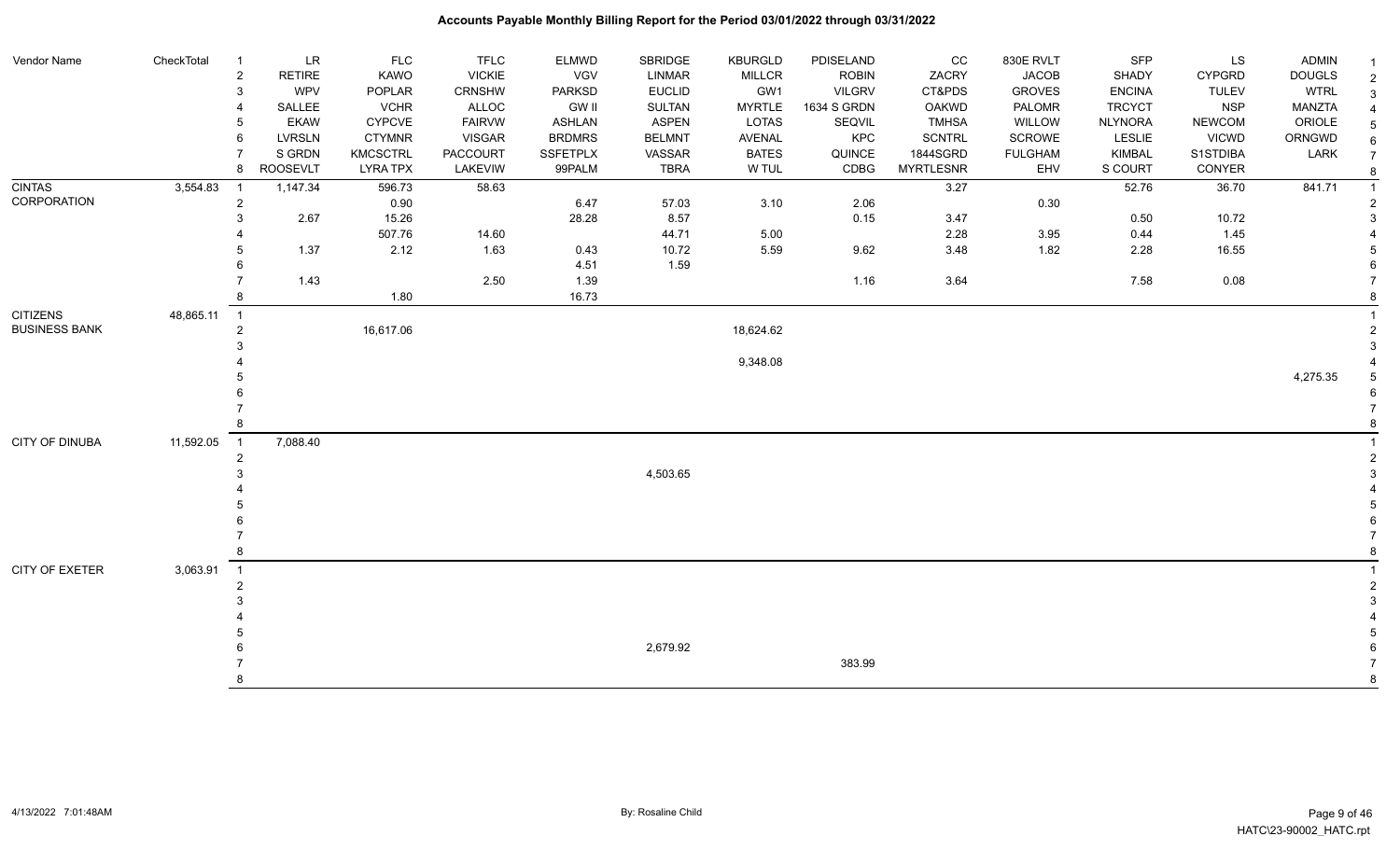### Vendor Name CheckTotal 1 LR FLC FLC ELMWD SBRIDGE KBURGLD PDISELAND CC 830E RVLT SFP LS ADMIN <sub>1</sub> 2 RETIRE KAWO VICKIE VGV LINMAR MILLCR ROBIN ZACRY JACOB SHADY CYPGRD DOUGLS 2 3 WPV POPLAR CRNSHW PARKSD EUCLID GW1 VILGRV CT&PDS GROVES ENCINA TULEV WTRL 3 4 SALLEE VCHR ALLOC GW II SULTAN MYRTLE 1634 S GRDN OAKWD PALOMR TRCYCT NSP MANZTA 4 5 EKAW CYPCVE FAIRVW ASHLAN ASPEN LOTAS SEQVIL TMHSA WILLOW NLYNORA NEWCOM ORIOLE 5 6 LVRSLN CTYMNR VISGAR BRDMRS BELMNT AVENAL KPC SCNTRL SCROWE LESLIE VICWD ORNGWD  $_{6}$ 7 SIGRDN KMCSCTRL PACCOURT SSFETPLX VASSAR BATES QUINCE 1844SGRD FULGHAM KIMBAL S1STDIBA LARK 7 8 ROOSEVLT LYRA TPX LAKEVIW 99PALM TBRA W TUL CDBG MYRTLESNR EHV S COURT CONYER <sub>8</sub> CITY OF FARMERSVILLE 5,433.97 1 1 2 2  $2,973.64$  3 4 2,460.33 4 5 5  $6$  7 7 8 8 CITY OF KINGSBURG 2,346.20 1 1 2 and a set of the set of the set of the set of the set of the set of the set of the set of the set of the set of the set of the set of the set of the set of the set of the set of the set of the set of the set of the set  $3<sup>3</sup>$  4 4 5 5  $6$  7 7 8 8 CITY OF LINDSAY 909.01 1 1 2 2  $3<sup>3</sup>$  4 4 5 281.70 627.31 5  $6$  7 7 8 8 CITY OF PORTERVILLE 32,026.71 1 10,310.22 4,608.12 9,289.65 190.53 1 2 2  $3 \hspace{5cm} 13.89$  4 4 5 969.42 9.93 86.79 6,548.16 5  $6$ 7 7

### **Accounts Payable Monthly Billing Report for the Period 03/01/2022 through 03/31/2022**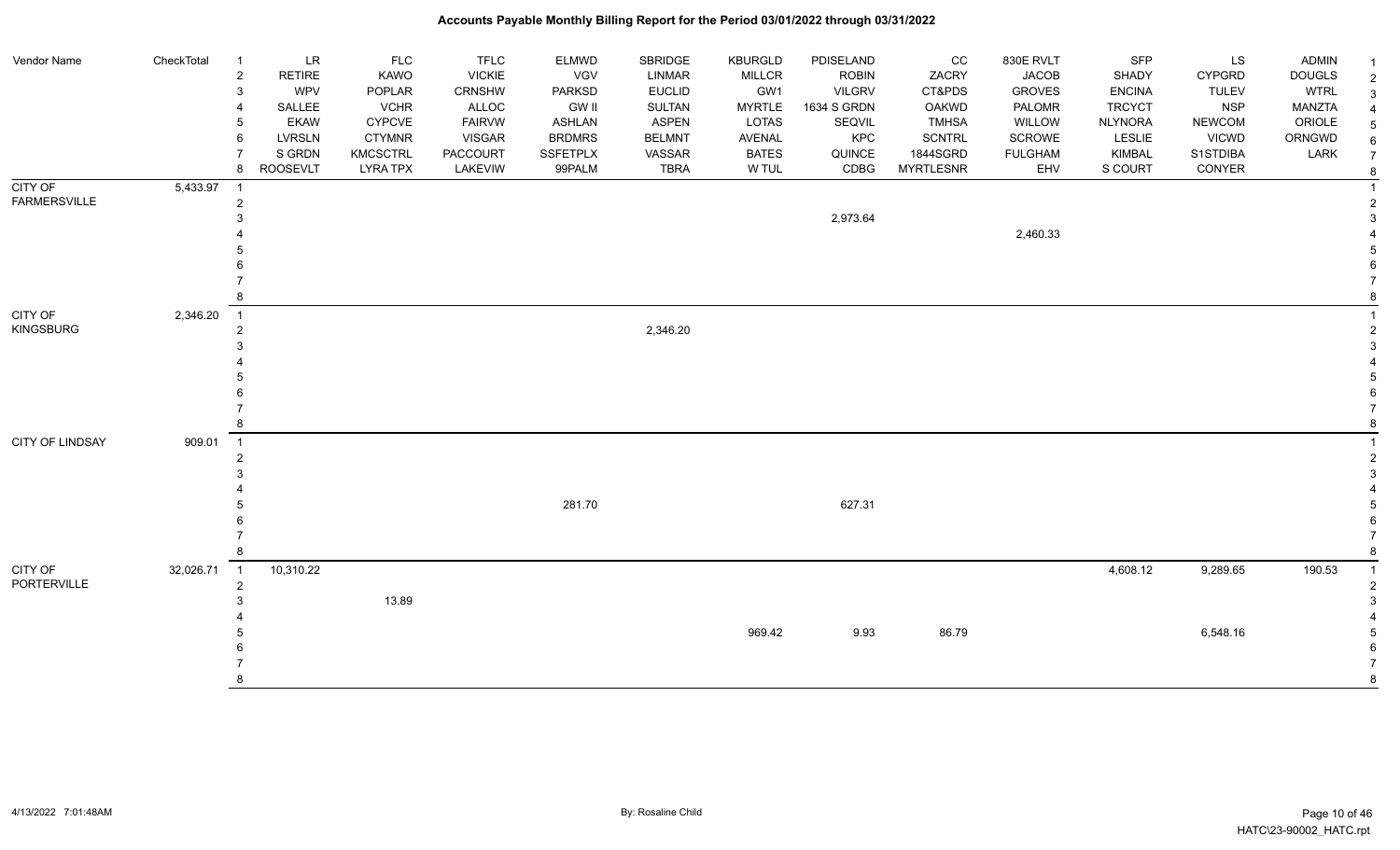| Vendor Name            | CheckTotal | $\overline{1}$ | LR            | <b>FLC</b>      | <b>TFLC</b>     | ELMWD           | SBRIDGE       | <b>KBURGLD</b> | PDISELAND     | cc               | 830E RVLT      | SFP            | LS            | <b>ADMIN</b>  | $\overline{\mathbf{1}}$ |
|------------------------|------------|----------------|---------------|-----------------|-----------------|-----------------|---------------|----------------|---------------|------------------|----------------|----------------|---------------|---------------|-------------------------|
|                        |            | $\mathbf 2$    | <b>RETIRE</b> | KAWO            | <b>VICKIE</b>   | VGV             | <b>LINMAR</b> | <b>MILLCR</b>  | <b>ROBIN</b>  | ZACRY            | <b>JACOB</b>   | SHADY          | <b>CYPGRD</b> | <b>DOUGLS</b> | $\overline{2}$          |
|                        |            | 3              | <b>WPV</b>    | POPLAR          | CRNSHW          | <b>PARKSD</b>   | <b>EUCLID</b> | GW1            | <b>VILGRV</b> | CT&PDS           | <b>GROVES</b>  | <b>ENCINA</b>  | <b>TULEV</b>  | <b>WTRL</b>   | 3                       |
|                        |            | $\overline{4}$ | SALLEE        | <b>VCHR</b>     | ALLOC           | <b>GW II</b>    | SULTAN        | <b>MYRTLE</b>  | 1634 S GRDN   | <b>OAKWD</b>     | PALOMR         | <b>TRCYCT</b>  | <b>NSP</b>    | <b>MANZTA</b> |                         |
|                        |            | 5              | <b>EKAW</b>   | <b>CYPCVE</b>   | <b>FAIRVW</b>   | <b>ASHLAN</b>   | <b>ASPEN</b>  | LOTAS          | SEQVIL        | <b>TMHSA</b>     | WILLOW         | <b>NLYNORA</b> | <b>NEWCOM</b> | ORIOLE        |                         |
|                        |            | 6              | <b>LVRSLN</b> | <b>CTYMNR</b>   | <b>VISGAR</b>   | <b>BRDMRS</b>   | <b>BELMNT</b> | AVENAL         | KPC           | <b>SCNTRL</b>    | <b>SCROWE</b>  | LESLIE         | <b>VICWD</b>  | ORNGWD        |                         |
|                        |            |                | S GRDN        | <b>KMCSCTRL</b> | <b>PACCOURT</b> | <b>SSFETPLX</b> | VASSAR        | <b>BATES</b>   | QUINCE        | 1844SGRD         | <b>FULGHAM</b> | <b>KIMBAL</b>  | S1STDIBA      | LARK          |                         |
|                        |            | 8              | ROOSEVLT      | <b>LYRA TPX</b> | LAKEVIW         | 99PALM          | <b>TBRA</b>   | W TUL          | CDBG          | <b>MYRTLESNR</b> | EHV            | S COURT        | CONYER        |               | 8                       |
| <b>CITY OF TULARE</b>  | 56,637.47  |                | 21,744.22     |                 | 4,379.76        |                 |               |                |               |                  |                |                |               | 1,835.78      |                         |
|                        |            | $\mathbf{2}$   |               | 226.53          |                 |                 |               |                |               |                  |                |                |               |               |                         |
|                        |            | 3              |               |                 |                 |                 |               |                |               |                  |                |                | 6,668.17      |               |                         |
|                        |            |                |               |                 |                 |                 |               |                |               | 1,758.41         |                |                | 458.88        | 258.12        |                         |
|                        |            |                |               | 3,803.23        |                 |                 | 5,681.20      |                |               | 1,524.51         |                | 1,279.66       |               |               |                         |
|                        |            |                |               |                 |                 | 6,756.23        |               |                |               |                  |                |                |               |               |                         |
|                        |            |                |               |                 |                 |                 |               |                |               |                  |                |                |               |               |                         |
|                        |            | 8              |               | 262.77          |                 |                 |               |                |               |                  |                |                |               |               |                         |
| CITY OF TULARE         | 138.30     | $\overline{1}$ |               |                 |                 |                 |               |                |               |                  |                |                |               |               |                         |
| <b>FINANCE</b>         |            | 2              |               |                 |                 |                 |               |                |               |                  |                |                |               |               |                         |
|                        |            |                |               |                 |                 |                 |               |                |               |                  |                |                |               |               |                         |
|                        |            |                |               |                 |                 |                 |               |                |               |                  |                |                | 138.30        |               |                         |
|                        |            |                |               |                 |                 |                 |               |                |               |                  |                |                |               |               |                         |
|                        |            |                |               |                 |                 |                 |               |                |               |                  |                |                |               |               |                         |
|                        |            |                |               |                 |                 |                 |               |                |               |                  |                |                |               |               |                         |
|                        |            |                |               |                 |                 |                 |               |                |               |                  |                |                |               |               |                         |
| <b>CITY OF VISALIA</b> | 42,315.78  | $\overline{1}$ | 10,552.16     | 1,006.72        | 3.80            |                 |               |                |               | 545.17           |                |                |               | 1,413.38      |                         |
|                        |            | $\overline{2}$ |               | 111.52          |                 | 3,469.19        |               | 3,604.31       | 545.97        |                  | 321.69         |                |               |               |                         |
|                        |            | 3              | 1,357.14      |                 |                 |                 |               |                |               | 1,349.91         |                | 1,387.93       |               |               |                         |
|                        |            |                |               | 300.21          |                 |                 |               | 3,971.54       |               |                  |                | 164.35         |               |               |                         |
|                        |            |                | 418.84        |                 | 444.49          |                 |               |                |               | 575.08           | 553.29         |                |               |               |                         |
|                        |            |                |               |                 |                 |                 |               |                |               |                  | 416.40         |                |               |               |                         |
|                        |            |                | 202.24        | 1,022.86        | 3,809.07        | 807.80          | 216.14        |                |               | 1,080.26         |                | 2,664.32       |               |               |                         |
|                        |            |                |               |                 |                 |                 |               |                |               |                  |                |                |               |               |                         |
| CITY OF                | 6,661.95   | $\overline{1}$ | 3,631.95      |                 |                 |                 |               |                |               |                  |                |                |               |               |                         |
| WOODLAKE               |            | $\overline{2}$ |               |                 |                 |                 |               |                |               |                  |                |                |               |               |                         |
|                        |            |                |               |                 |                 | 3,030.00        |               |                |               |                  |                |                |               |               |                         |
|                        |            |                |               |                 |                 |                 |               |                |               |                  |                |                |               |               |                         |
|                        |            |                |               |                 |                 |                 |               |                |               |                  |                |                |               |               |                         |
|                        |            |                |               |                 |                 |                 |               |                |               |                  |                |                |               |               |                         |
|                        |            |                |               |                 |                 |                 |               |                |               |                  |                |                |               |               |                         |
|                        |            |                |               |                 |                 |                 |               |                |               |                  |                |                |               |               | $\mathsf{R}$            |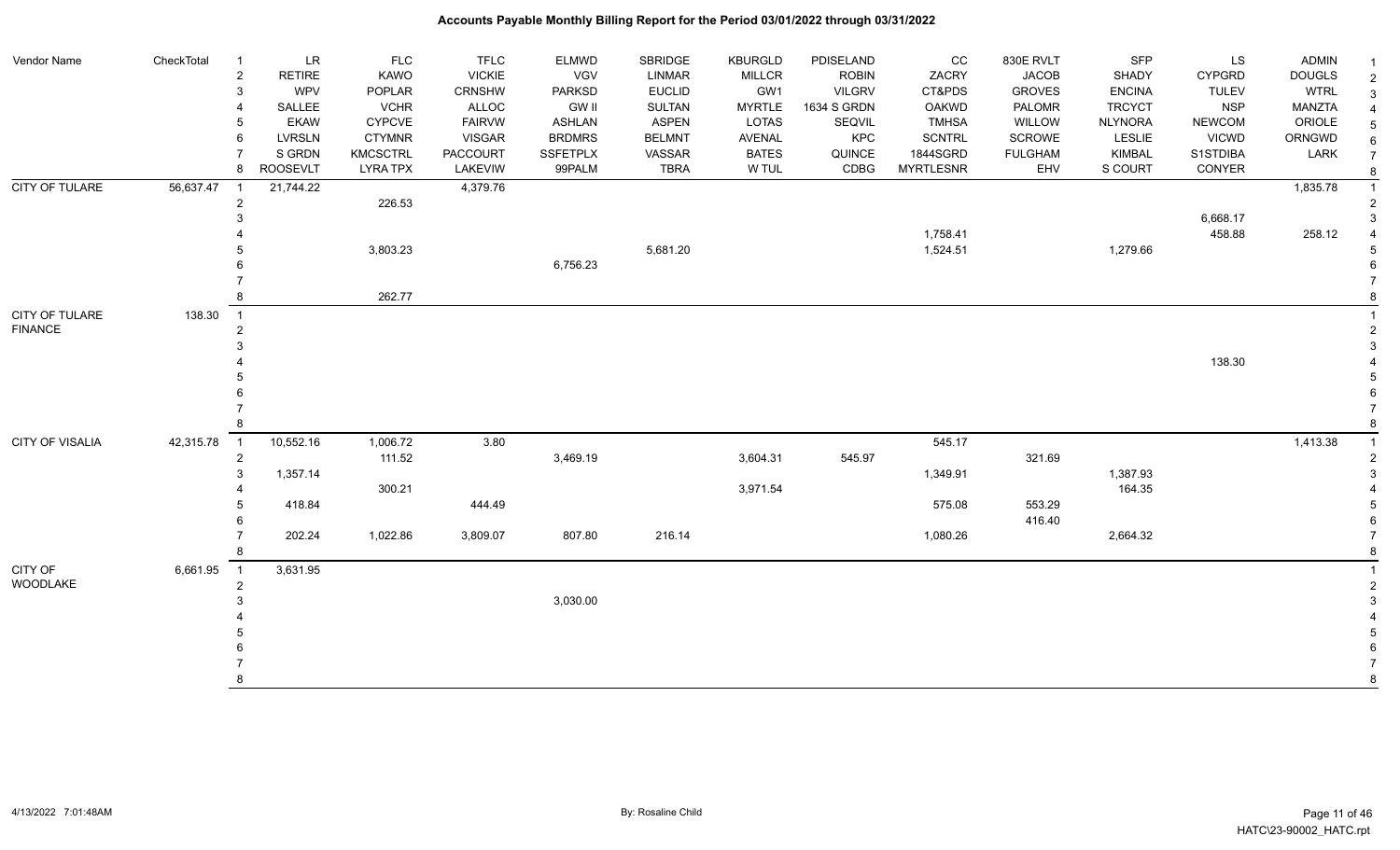| Vendor Name             | CheckTotal | $\overline{1}$             | <b>LR</b>     | <b>FLC</b>      | <b>TFLC</b>     | <b>ELMWD</b>  | SBRIDGE       | <b>KBURGLD</b> | PDISELAND     | CC               | 830E RVLT      | <b>SFP</b>     | LS            | ADMIN         | -1             |
|-------------------------|------------|----------------------------|---------------|-----------------|-----------------|---------------|---------------|----------------|---------------|------------------|----------------|----------------|---------------|---------------|----------------|
|                         |            | $\overline{2}$             | <b>RETIRE</b> | KAWO            | <b>VICKIE</b>   | VGV           | LINMAR        | <b>MILLCR</b>  | <b>ROBIN</b>  | ZACRY            | <b>JACOB</b>   | SHADY          | <b>CYPGRD</b> | <b>DOUGLS</b> | $\overline{c}$ |
|                         |            | 3                          | WPV           | POPLAR          | CRNSHW          | <b>PARKSD</b> | <b>EUCLID</b> | GW1            | <b>VILGRV</b> | CT&PDS           | <b>GROVES</b>  | <b>ENCINA</b>  | <b>TULEV</b>  | <b>WTRL</b>   | $\mathbf{3}$   |
|                         |            | $\overline{4}$             | SALLEE        | <b>VCHR</b>     | ALLOC           | <b>GW II</b>  | SULTAN        | <b>MYRTLE</b>  | 1634 S GRDN   | <b>OAKWD</b>     | PALOMR         | <b>TRCYCT</b>  | <b>NSP</b>    | MANZTA        |                |
|                         |            | 5                          | <b>EKAW</b>   | <b>CYPCVE</b>   | <b>FAIRVW</b>   | ASHLAN        | <b>ASPEN</b>  | LOTAS          | <b>SEQVIL</b> | <b>TMHSA</b>     | WILLOW         | <b>NLYNORA</b> | <b>NEWCOM</b> | ORIOLE        |                |
|                         |            | 6                          | <b>LVRSLN</b> | <b>CTYMNR</b>   | <b>VISGAR</b>   | <b>BRDMRS</b> | <b>BELMNT</b> | AVENAL         | <b>KPC</b>    | <b>SCNTRL</b>    | SCROWE         | LESLIE         | <b>VICWD</b>  | ORNGWD        | 6              |
|                         |            | $\overline{7}$             | S GRDN        | <b>KMCSCTRL</b> | <b>PACCOURT</b> | SSFETPLX      | VASSAR        | <b>BATES</b>   | QUINCE        | 1844SGRD         | <b>FULGHAM</b> | <b>KIMBAL</b>  | S1STDIBA      | LARK          |                |
|                         |            | 8                          | ROOSEVLT      | <b>LYRA TPX</b> | <b>LAKEVIW</b>  | 99PALM        | TBRA          | W TUL          | CDBG          | <b>MYRTLESNR</b> | EHV            | S COURT        | CONYER        |               | 8              |
| <b>CLINE'S BUSINESS</b> | 383.96     | $\overline{1}$             | 128.64        | 38.39           | 3.84            |               |               |                |               |                  |                |                |               |               |                |
| <b>EQUIPMENT INC</b>    |            | $\overline{2}$             |               |                 |                 |               |               |                |               |                  |                |                |               |               | $\mathcal{P}$  |
|                         |            | 3                          |               |                 |                 |               |               |                |               |                  |                |                |               |               | 3              |
|                         |            |                            |               | 213.09          |                 |               |               |                |               |                  |                |                |               |               |                |
|                         |            |                            |               |                 |                 |               |               |                |               |                  |                |                |               |               |                |
|                         |            |                            |               |                 |                 |               |               |                |               |                  |                |                |               |               |                |
|                         |            | 8                          |               |                 |                 |               |               |                |               |                  |                |                |               |               |                |
| <b>CMA FIRE</b>         | 757.00     | $\overline{1}$             |               |                 |                 |               |               |                |               |                  |                |                |               |               |                |
| PROTECTION DBA:         |            | $\overline{2}$             |               |                 |                 |               |               |                |               |                  |                |                |               |               |                |
|                         |            | 3                          |               |                 |                 |               |               |                |               |                  |                |                |               |               | 3              |
|                         |            |                            |               |                 |                 |               |               |                |               |                  |                |                |               |               |                |
|                         |            |                            |               |                 |                 | 757.00        |               |                |               |                  |                |                |               |               |                |
|                         |            |                            |               |                 |                 |               |               |                |               |                  |                |                |               |               |                |
|                         |            |                            |               |                 |                 |               |               |                |               |                  |                |                |               |               |                |
|                         |            | 8                          |               |                 |                 |               |               |                |               |                  |                |                |               |               | 8              |
| COLONY SQUARE           | 612.00     | $\overline{\phantom{0}}$ 1 |               |                 |                 |               |               |                |               |                  |                |                |               |               |                |
| <b>HOMEOWNERS</b>       |            | $\overline{2}$             |               |                 |                 |               |               |                |               |                  |                |                |               |               | $\mathcal{P}$  |
|                         |            | 3                          |               |                 |                 |               |               |                |               |                  |                |                |               |               |                |
|                         |            |                            |               |                 |                 |               |               |                |               |                  |                |                |               |               |                |
|                         |            |                            |               |                 |                 |               |               |                |               |                  |                |                |               |               |                |
|                         |            |                            |               |                 |                 |               |               |                |               |                  |                |                |               |               |                |
|                         |            |                            |               |                 |                 |               | 612.00        |                |               |                  |                |                |               |               |                |
|                         |            | 8                          |               |                 |                 |               |               |                |               |                  |                |                |               |               | 8              |
| CORNERSTONE             | 210.00     | $\overline{1}$             |               |                 |                 |               |               |                |               |                  |                |                |               |               |                |
| POOL SERVICE            |            | $\overline{2}$             |               |                 |                 |               |               |                |               |                  |                |                |               |               | $\overline{2}$ |
|                         |            | 3                          |               |                 |                 |               |               |                |               |                  |                |                |               |               |                |
|                         |            |                            |               |                 |                 |               |               |                |               |                  |                |                |               |               |                |
|                         |            |                            |               |                 |                 |               |               |                |               |                  |                |                | 210.00        |               | .5             |
|                         |            |                            |               |                 |                 |               |               |                |               |                  |                |                |               |               |                |
|                         |            | 8                          |               |                 |                 |               |               |                |               |                  |                |                |               |               | 8              |
|                         |            |                            |               |                 |                 |               |               |                |               |                  |                |                |               |               |                |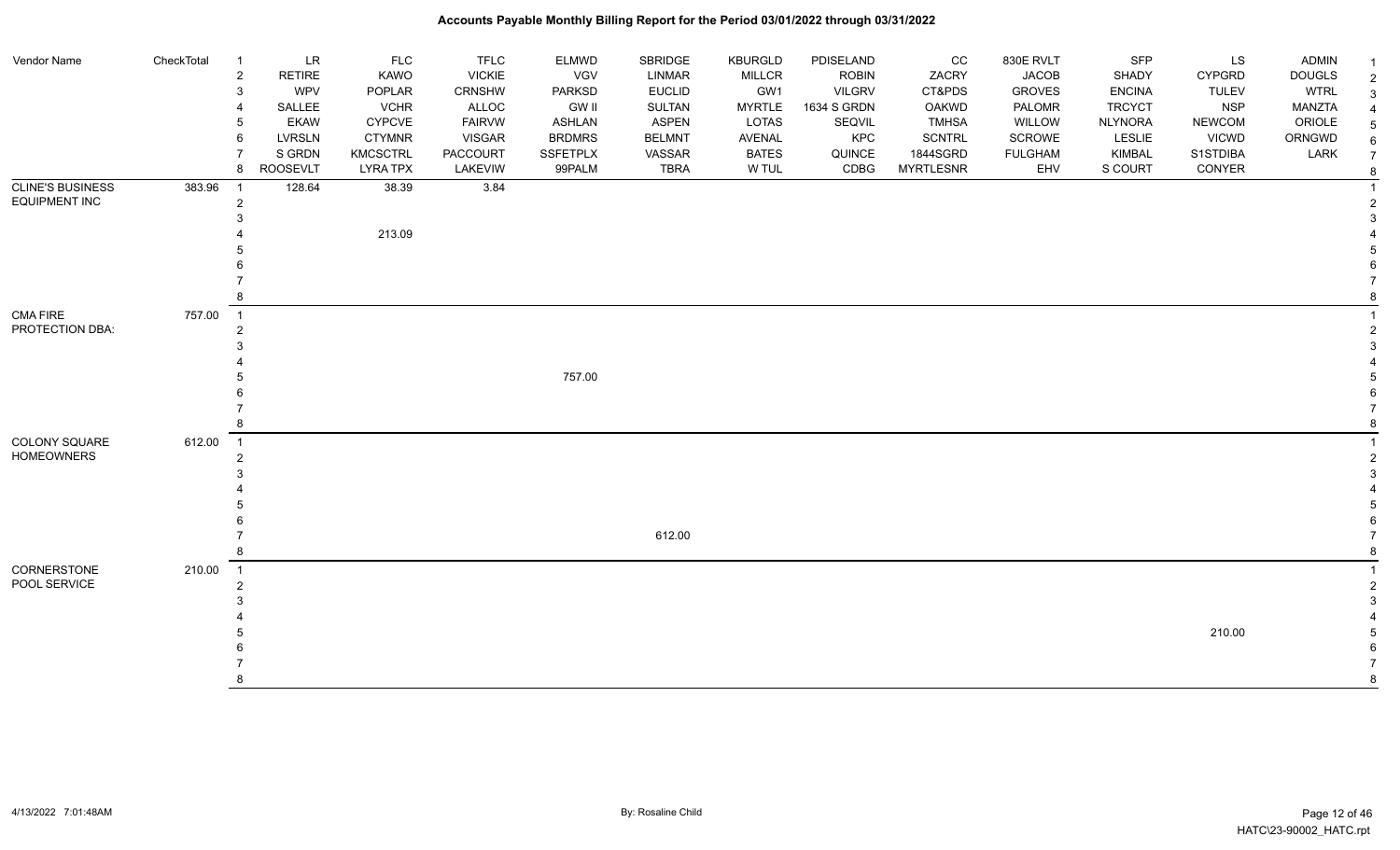| <b>Vendor Name</b>      | CheckTotal | $\overline{1}$ | <b>LR</b>       | <b>FLC</b>      | <b>TFLC</b>     | <b>ELMWD</b>    | SBRIDGE       | <b>KBURGLD</b> | PDISELAND     | cc               | 830E RVLT      | <b>SFP</b>     | LS.           | <b>ADMIN</b>  | $\mathbf 1$    |
|-------------------------|------------|----------------|-----------------|-----------------|-----------------|-----------------|---------------|----------------|---------------|------------------|----------------|----------------|---------------|---------------|----------------|
|                         |            | $\overline{2}$ | <b>RETIRE</b>   | KAWO            | <b>VICKIE</b>   | <b>VGV</b>      | LINMAR        | <b>MILLCR</b>  | <b>ROBIN</b>  | ZACRY            | <b>JACOB</b>   | SHADY          | <b>CYPGRD</b> | <b>DOUGLS</b> | $\overline{2}$ |
|                         |            | $\mathbf{3}$   | <b>WPV</b>      | POPLAR          | CRNSHW          | <b>PARKSD</b>   | <b>EUCLID</b> | GW1            | <b>VILGRV</b> | CT&PDS           | <b>GROVES</b>  | <b>ENCINA</b>  | <b>TULEV</b>  | <b>WTRL</b>   | 3              |
|                         |            | $\overline{4}$ | SALLEE          | <b>VCHR</b>     | ALLOC           | <b>GW II</b>    | SULTAN        | <b>MYRTLE</b>  | 1634 S GRDN   | <b>OAKWD</b>     | PALOMR         | <b>TRCYCT</b>  | <b>NSP</b>    | <b>MANZTA</b> |                |
|                         |            | 5              | <b>EKAW</b>     | <b>CYPCVE</b>   | <b>FAIRVW</b>   | <b>ASHLAN</b>   | <b>ASPEN</b>  | LOTAS          | SEQVIL        | <b>TMHSA</b>     | WILLOW         | <b>NLYNORA</b> | <b>NEWCOM</b> | ORIOLE        | 5              |
|                         |            | 6              | LVRSLN          | <b>CTYMNR</b>   | <b>VISGAR</b>   | <b>BRDMRS</b>   | <b>BELMNT</b> | AVENAL         | KPC           | <b>SCNTRL</b>    | SCROWE         | LESLIE         | <b>VICWD</b>  | ORNGWD        |                |
|                         |            | 7              | S GRDN          | <b>KMCSCTRL</b> | <b>PACCOURT</b> | <b>SSFETPLX</b> | VASSAR        | <b>BATES</b>   | QUINCE        | 1844SGRD         | <b>FULGHAM</b> | <b>KIMBAL</b>  | S1STDIBA      | LARK          | 7              |
|                         |            | 8              | <b>ROOSEVLT</b> | <b>LYRA TPX</b> | LAKEVIW         | 99PALM          | <b>TBRA</b>   | W TUL          | CDBG          | <b>MYRTLESNR</b> | EHV            | S COURT        | CONYER        |               | 8              |
| <b>COUNTER TOPS</b>     | 2,360.00   | $\overline{1}$ | 1,160.00        |                 |                 |                 |               |                |               |                  |                |                |               |               |                |
| BY CHET RICHARD         |            | $\overline{2}$ |                 |                 |                 |                 | 160.00        |                |               |                  |                |                |               |               |                |
|                         |            | 3              |                 |                 |                 |                 |               |                |               |                  |                |                |               |               |                |
|                         |            |                |                 |                 |                 |                 |               |                |               |                  |                |                |               |               |                |
|                         |            |                |                 |                 |                 |                 |               | 640.00         |               |                  |                |                |               |               |                |
|                         |            |                |                 |                 | 400.00          |                 |               |                |               |                  |                |                |               |               |                |
|                         |            |                |                 |                 |                 |                 |               |                |               |                  |                |                |               |               |                |
|                         |            | 8              |                 |                 |                 |                 |               |                |               |                  |                |                |               |               |                |
| COUNTY OF               | 145.00     | $\overline{1}$ | 145.00          |                 |                 |                 |               |                |               |                  |                |                |               |               |                |
| <b>TULARE SHERIFF'S</b> |            | $\overline{2}$ |                 |                 |                 |                 |               |                |               |                  |                |                |               |               |                |
|                         |            | 3              |                 |                 |                 |                 |               |                |               |                  |                |                |               |               |                |
|                         |            |                |                 |                 |                 |                 |               |                |               |                  |                |                |               |               |                |
|                         |            |                |                 |                 |                 |                 |               |                |               |                  |                |                |               |               |                |
|                         |            | 6              |                 |                 |                 |                 |               |                |               |                  |                |                |               |               |                |
|                         |            |                |                 |                 |                 |                 |               |                |               |                  |                |                |               |               |                |
|                         |            | 8              |                 |                 |                 |                 |               |                |               |                  |                |                |               |               |                |
| <b>CRYSTAL CLEAR</b>    | 400.00     | $\overline{1}$ |                 |                 |                 |                 |               |                |               |                  |                |                |               |               |                |
| POOL SERVICE INC        |            | $\overline{c}$ |                 |                 |                 |                 |               |                |               |                  |                |                |               |               |                |
|                         |            | 3              |                 |                 |                 |                 |               |                |               |                  |                |                |               |               |                |
|                         |            |                |                 |                 |                 |                 |               |                |               |                  |                |                |               |               |                |
|                         |            |                |                 |                 |                 |                 |               |                |               |                  |                |                |               |               |                |
|                         |            |                |                 |                 |                 |                 |               |                |               |                  |                |                |               |               |                |
|                         |            |                |                 |                 | 400.00          |                 |               |                |               |                  |                |                |               |               |                |
|                         |            | 8              |                 |                 |                 |                 |               |                |               |                  |                |                |               |               |                |
| <b>CUTLER PUBLIC</b>    | 3,410.00   | $\overline{1}$ | 3,410.00        |                 |                 |                 |               |                |               |                  |                |                |               |               |                |
| UTILITY DISTRICT        |            | $\overline{a}$ |                 |                 |                 |                 |               |                |               |                  |                |                |               |               |                |
|                         |            | 3              |                 |                 |                 |                 |               |                |               |                  |                |                |               |               |                |
|                         |            |                |                 |                 |                 |                 |               |                |               |                  |                |                |               |               |                |
|                         |            |                |                 |                 |                 |                 |               |                |               |                  |                |                |               |               |                |
|                         |            |                |                 |                 |                 |                 |               |                |               |                  |                |                |               |               |                |
|                         |            |                |                 |                 |                 |                 |               |                |               |                  |                |                |               |               |                |
|                         |            | 8              |                 |                 |                 |                 |               |                |               |                  |                |                |               |               | 8              |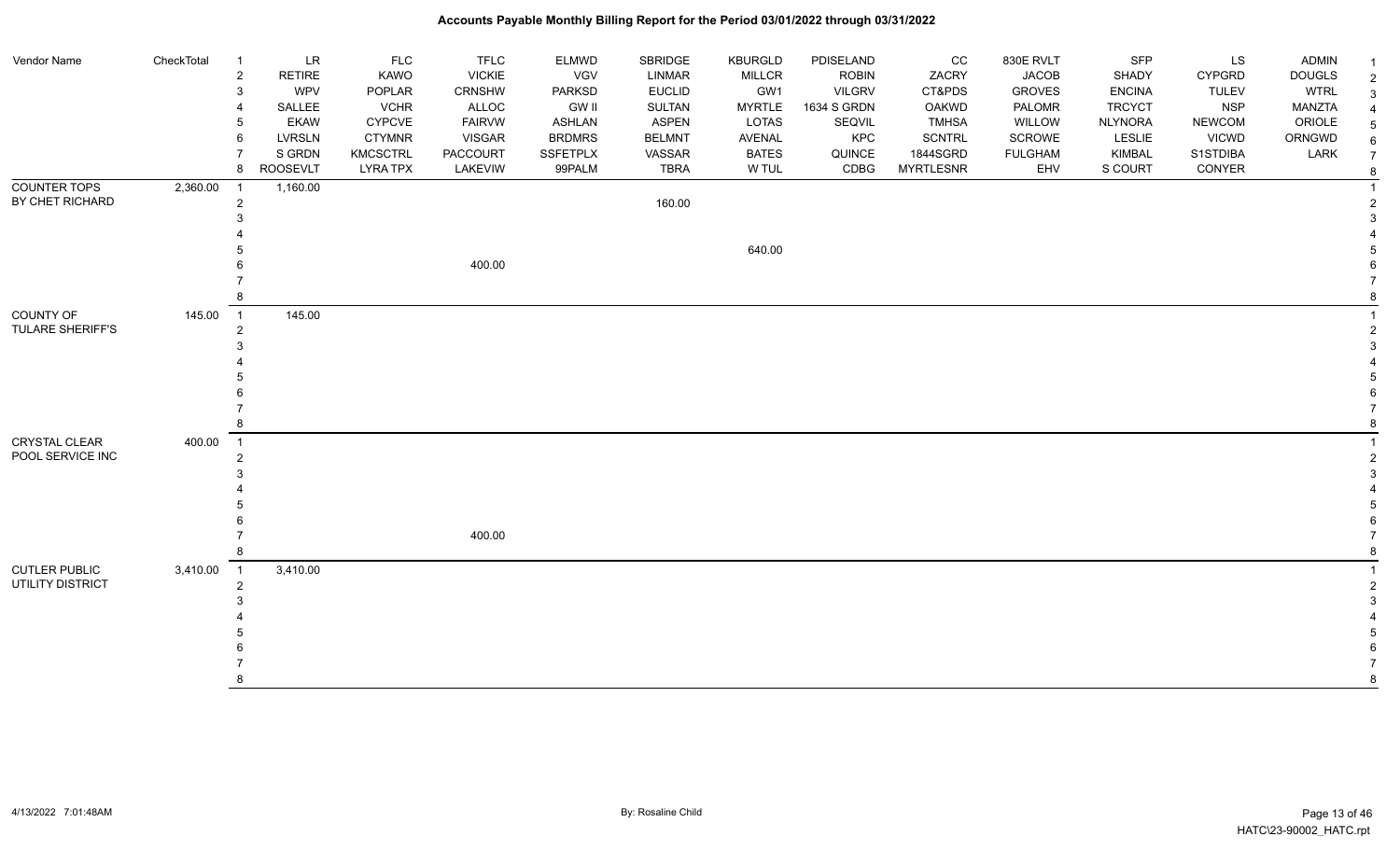| Vendor Name                       | CheckTotal | $\overline{\mathbf{1}}$ | LR              | <b>FLC</b>      | <b>TFLC</b>     | <b>ELMWD</b>    | SBRIDGE          | <b>KBURGLD</b> | PDISELAND     | CC               | 830E RVLT      | SFP                  | LS            | ADMIN         |                |
|-----------------------------------|------------|-------------------------|-----------------|-----------------|-----------------|-----------------|------------------|----------------|---------------|------------------|----------------|----------------------|---------------|---------------|----------------|
|                                   |            | $\overline{c}$          | <b>RETIRE</b>   | KAWO            | <b>VICKIE</b>   | VGV             | <b>LINMAR</b>    | <b>MILLCR</b>  | <b>ROBIN</b>  | ZACRY            | <b>JACOB</b>   | SHADY                | <b>CYPGRD</b> | <b>DOUGLS</b> | $\overline{2}$ |
|                                   |            | 3                       | <b>WPV</b>      | POPLAR          | CRNSHW          | <b>PARKSD</b>   | <b>EUCLID</b>    | GW1            | <b>VILGRV</b> | CT&PDS           | <b>GROVES</b>  | <b>ENCINA</b>        | <b>TULEV</b>  | <b>WTRL</b>   | 3              |
|                                   |            |                         | SALLEE          | <b>VCHR</b>     | ALLOC           | <b>GW II</b>    | <b>SULTAN</b>    | <b>MYRTLE</b>  | 1634 S GRDN   | OAKWD            | PALOMR         | <b>TRCYCT</b>        | <b>NSP</b>    | <b>MANZTA</b> |                |
|                                   |            | 5                       | <b>EKAW</b>     | <b>CYPCVE</b>   | <b>FAIRVW</b>   | <b>ASHLAN</b>   | <b>ASPEN</b>     | <b>LOTAS</b>   | SEQVIL        | <b>TMHSA</b>     | WILLOW         | <b>NLYNORA</b>       | <b>NEWCOM</b> | ORIOLE        |                |
|                                   |            | 6                       | <b>LVRSLN</b>   | <b>CTYMNR</b>   | <b>VISGAR</b>   | <b>BRDMRS</b>   | <b>BELMNT</b>    | AVENAL         | KPC           | <b>SCNTRL</b>    | SCROWE         | <b>LESLIE</b>        | <b>VICWD</b>  | ORNGWD        |                |
|                                   |            |                         | S GRDN          | <b>KMCSCTRL</b> | <b>PACCOURT</b> | <b>SSFETPLX</b> | VASSAR           | <b>BATES</b>   | QUINCE        | 1844SGRD         | <b>FULGHAM</b> | KIMBAL               | S1STDIBA      | LARK          |                |
|                                   |            | 8                       | <b>ROOSEVLT</b> | <b>LYRA TPX</b> | LAKEVIW         | 99PALM          | <b>TBRA</b>      | W TUL          | CDBG          | <b>MYRTLESNR</b> | EHV            | S COURT              | CONYER        |               | 8              |
| <b>CVE</b>                        | 1,700.00   | $\overline{1}$          |                 |                 |                 |                 |                  |                |               |                  |                | 1,700.00             |               |               |                |
| CONTRACTING                       |            | $\overline{2}$          |                 |                 |                 |                 |                  |                |               |                  |                |                      |               |               |                |
|                                   |            |                         |                 |                 |                 |                 |                  |                |               |                  |                |                      |               |               |                |
|                                   |            |                         |                 |                 |                 |                 |                  |                |               |                  |                |                      |               |               |                |
|                                   |            |                         |                 |                 |                 |                 |                  |                |               |                  |                |                      |               |               |                |
|                                   |            |                         |                 |                 |                 |                 |                  |                |               |                  |                |                      |               |               |                |
|                                   |            |                         |                 |                 |                 |                 |                  |                |               |                  |                |                      |               |               |                |
| <b>CYPRESS</b>                    |            |                         |                 |                 |                 |                 |                  |                |               |                  |                |                      |               |               |                |
| <b>GARDENS OF</b>                 | 1,524.00   | $\overline{1}$          |                 |                 |                 |                 |                  |                |               |                  |                |                      |               |               |                |
|                                   |            | $\overline{2}$          |                 |                 |                 |                 |                  |                |               |                  |                |                      | 1,524.00      |               |                |
|                                   |            |                         |                 |                 |                 |                 |                  |                |               |                  |                |                      |               |               |                |
|                                   |            |                         |                 |                 |                 |                 |                  |                |               |                  |                |                      |               |               |                |
|                                   |            |                         |                 |                 |                 |                 |                  |                |               |                  |                |                      |               |               |                |
|                                   |            |                         |                 |                 |                 |                 |                  |                |               |                  |                |                      |               |               |                |
|                                   |            | 8                       |                 |                 |                 |                 |                  |                |               |                  |                |                      |               |               |                |
|                                   |            |                         |                 |                 |                 |                 |                  |                |               |                  |                |                      |               |               |                |
| DAN MUSTIN DBA<br>CAL-AIR COOLING | 24,979.08  | $\overline{1}$          | 7,982.53        | 252.57          | 340.12          |                 |                  |                |               |                  |                |                      |               |               |                |
|                                   |            | $\overline{2}$<br>3     |                 |                 |                 | 1,221.27        |                  | 119.17         |               |                  |                |                      |               |               |                |
|                                   |            |                         | 649.02          |                 |                 |                 | 429.00           |                | 2,552.54      | 213.57           |                | 809.95               | 2,923.33      |               |                |
|                                   |            |                         | 752.85          | 147.33          |                 |                 | 202.52<br>524.63 | 97.50          |               | 99.67            | 252.57         | 1,018.21<br>1,371.24 |               |               |                |
|                                   |            |                         |                 |                 |                 |                 | 195.00           |                |               |                  |                |                      |               |               |                |
|                                   |            |                         | 1,344.19        |                 | 252.57          | 280.72          |                  |                |               |                  |                | 947.01               |               |               |                |
|                                   |            |                         |                 |                 |                 |                 |                  |                |               |                  |                |                      |               |               |                |
| DAVE SCOTT DBA                    | 2,325.00   | $\overline{1}$          | 1,650.00        | 400.00          |                 |                 |                  |                |               |                  |                |                      |               |               |                |
| DAVES TUB &                       |            | $\overline{2}$          |                 |                 |                 |                 |                  | 125.00         |               |                  |                |                      |               |               |                |
|                                   |            |                         |                 |                 |                 |                 |                  |                |               |                  |                |                      |               |               |                |
|                                   |            |                         |                 |                 |                 |                 |                  |                |               |                  |                |                      |               |               |                |
|                                   |            |                         |                 |                 |                 |                 |                  |                |               |                  |                |                      |               |               |                |
|                                   |            |                         |                 |                 |                 |                 |                  |                |               |                  |                |                      |               |               |                |
|                                   |            |                         |                 |                 | 150.00          |                 |                  |                |               |                  |                |                      |               |               |                |
|                                   |            |                         |                 |                 |                 |                 |                  |                |               |                  |                |                      |               |               |                |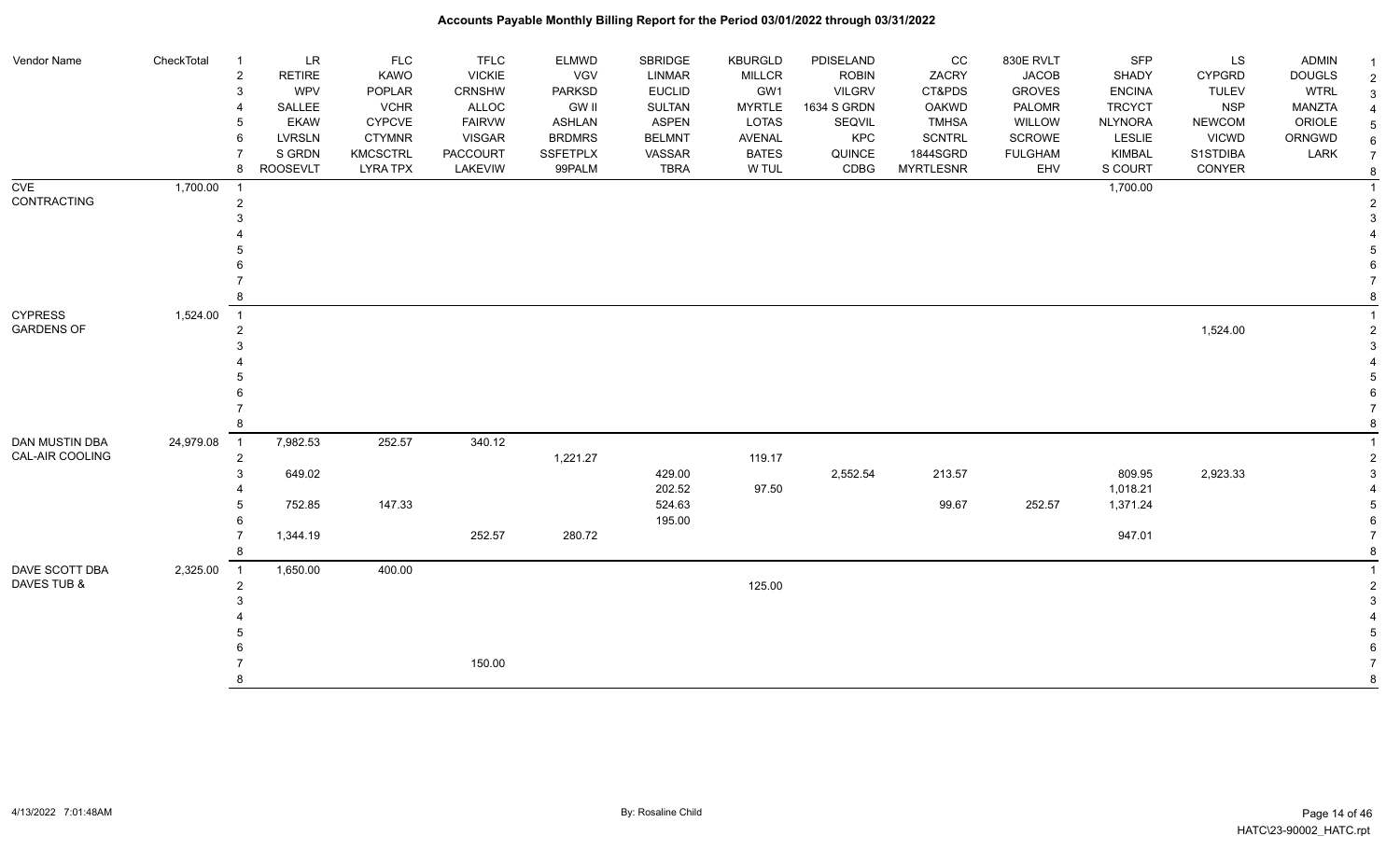| Vendor Name                              | CheckTotal  | LR<br>$\overline{1}$                     | <b>FLC</b>      | <b>TFLC</b>     | <b>ELMWD</b>    | SBRIDGE       | KBURGLD       | PDISELAND     | CC               | 830E RVLT      | SFP            | LS            | <b>ADMIN</b>  |                |
|------------------------------------------|-------------|------------------------------------------|-----------------|-----------------|-----------------|---------------|---------------|---------------|------------------|----------------|----------------|---------------|---------------|----------------|
|                                          |             | $\overline{\mathbf{c}}$<br><b>RETIRE</b> | KAWO            | <b>VICKIE</b>   | VGV             | <b>LINMAR</b> | MILLCR        | <b>ROBIN</b>  | ZACRY            | <b>JACOB</b>   | SHADY          | <b>CYPGRD</b> | <b>DOUGLS</b> | $\overline{2}$ |
|                                          |             | WPV<br>3                                 | POPLAR          | <b>CRNSHW</b>   | <b>PARKSD</b>   | <b>EUCLID</b> | GW1           | <b>VILGRV</b> | CT&PDS           | <b>GROVES</b>  | <b>ENCINA</b>  | <b>TULEV</b>  | <b>WTRL</b>   | 3              |
|                                          |             | SALLEE                                   | <b>VCHR</b>     | <b>ALLOC</b>    | <b>GW II</b>    | SULTAN        | <b>MYRTLE</b> | 1634 S GRDN   | <b>OAKWD</b>     | PALOMR         | <b>TRCYCT</b>  | <b>NSP</b>    | <b>MANZTA</b> |                |
|                                          |             | <b>EKAW</b>                              | <b>CYPCVE</b>   | <b>FAIRVW</b>   | <b>ASHLAN</b>   | <b>ASPEN</b>  | <b>LOTAS</b>  | SEQVIL        | <b>TMHSA</b>     | WILLOW         | <b>NLYNORA</b> | <b>NEWCOM</b> | ORIOLE        |                |
|                                          |             | <b>LVRSLN</b><br>6                       | <b>CTYMNR</b>   | <b>VISGAR</b>   | <b>BRDMRS</b>   | <b>BELMNT</b> | AVENAL        | KPC           | <b>SCNTRL</b>    | SCROWE         | <b>LESLIE</b>  | <b>VICWD</b>  | ORNGWD        | 6              |
|                                          |             | S GRDN                                   | <b>KMCSCTRL</b> | <b>PACCOURT</b> | <b>SSFETPLX</b> | VASSAR        | <b>BATES</b>  | QUINCE        | 1844SGRD         | <b>FULGHAM</b> | <b>KIMBAL</b>  | S1STDIBA      | LARK          |                |
|                                          |             | <b>ROOSEVLT</b><br>8                     | <b>LYRA TPX</b> | LAKEVIW         | 99PALM          | <b>TBRA</b>   | W TUL         | CDBG          | <b>MYRTLESNR</b> | EHV            | S COURT        | CONYER        |               | 8              |
| <b>DAVE'S HEATING &amp;</b>              | 2,747.00    |                                          |                 |                 |                 |               |               |               |                  |                |                |               |               |                |
| AIR CONDITIONING                         |             | $\overline{2}$                           |                 |                 |                 |               |               |               |                  |                |                |               |               |                |
|                                          |             |                                          |                 |                 |                 | 2,747.00      |               |               |                  |                |                |               |               |                |
|                                          |             |                                          |                 |                 |                 |               |               |               |                  |                |                |               |               |                |
|                                          |             |                                          |                 |                 |                 |               |               |               |                  |                |                |               |               |                |
|                                          |             |                                          |                 |                 |                 |               |               |               |                  |                |                |               |               |                |
|                                          |             |                                          |                 |                 |                 |               |               |               |                  |                |                |               |               |                |
|                                          |             |                                          |                 |                 |                 |               |               |               |                  |                |                |               |               |                |
| DAVID J. ADAMS,<br><b>DBA TWIN PALMS</b> | 32,158.00 1 | 9,974.58                                 | 406.38          |                 |                 |               |               |               |                  |                | 2,060.52       | 2,202.44      | 1,319.16      |                |
|                                          |             | $\overline{2}$                           | 100.00          |                 | 2,100.00        |               | 2,035.00      | 760.00        |                  | 135.00         |                |               |               |                |
|                                          |             |                                          | 1,528.83        |                 |                 | 1,000.00      |               | 1,000.00      | 750.00           |                | 200.00         |               |               |                |
|                                          |             |                                          | 63.96           |                 |                 |               | 840.00        |               |                  |                | 425.00         |               |               |                |
|                                          |             | 150.00                                   |                 |                 | 5.75            |               | 6.34          | 10.95         | 375.00           |                |                | 1,046.09      |               |                |
|                                          |             |                                          |                 |                 |                 | 225.00        |               |               |                  |                |                |               |               |                |
|                                          |             | 100.00                                   |                 | 558.00          | 360.00          |               |               | 320.00        | 525.00           |                | 1,575.00       |               |               |                |
|                                          |             |                                          |                 |                 |                 |               |               |               |                  |                |                |               |               |                |
| DE EQUITY                                | 3,000.00    | $\overline{1}$                           |                 |                 |                 |               |               |               |                  |                |                |               |               |                |
| GROUP, INC                               |             | $\overline{2}$                           |                 |                 |                 |               |               |               |                  |                |                |               |               |                |
|                                          |             |                                          |                 |                 |                 |               |               |               |                  |                |                |               |               |                |
|                                          |             |                                          |                 |                 |                 |               |               |               |                  |                |                |               |               |                |
|                                          |             |                                          |                 |                 |                 |               |               |               |                  |                |                |               |               |                |
|                                          |             |                                          |                 |                 |                 |               |               |               |                  |                |                |               |               |                |
|                                          |             |                                          |                 |                 |                 |               |               |               |                  |                |                |               |               |                |
|                                          |             |                                          |                 |                 |                 |               |               |               |                  |                |                | 3,000.00      |               |                |
| DEL R REED DBA                           | 390.00      | $\overline{1}$                           |                 |                 |                 |               |               |               |                  |                |                |               |               |                |
| <b>AMERICAN</b>                          |             | 2                                        |                 |                 |                 |               |               |               |                  |                |                |               |               | $\overline{2}$ |
|                                          |             |                                          |                 |                 |                 |               |               |               |                  |                |                |               |               |                |
|                                          |             |                                          |                 |                 |                 |               |               |               |                  |                |                |               |               |                |
|                                          |             |                                          |                 |                 |                 | 195.00        |               |               |                  |                |                |               |               |                |
|                                          |             |                                          |                 |                 |                 |               |               |               |                  |                |                |               |               |                |
|                                          |             |                                          |                 |                 |                 |               |               |               |                  |                |                |               |               |                |
|                                          |             |                                          |                 |                 | 195.00          |               |               |               |                  |                |                |               |               | 8              |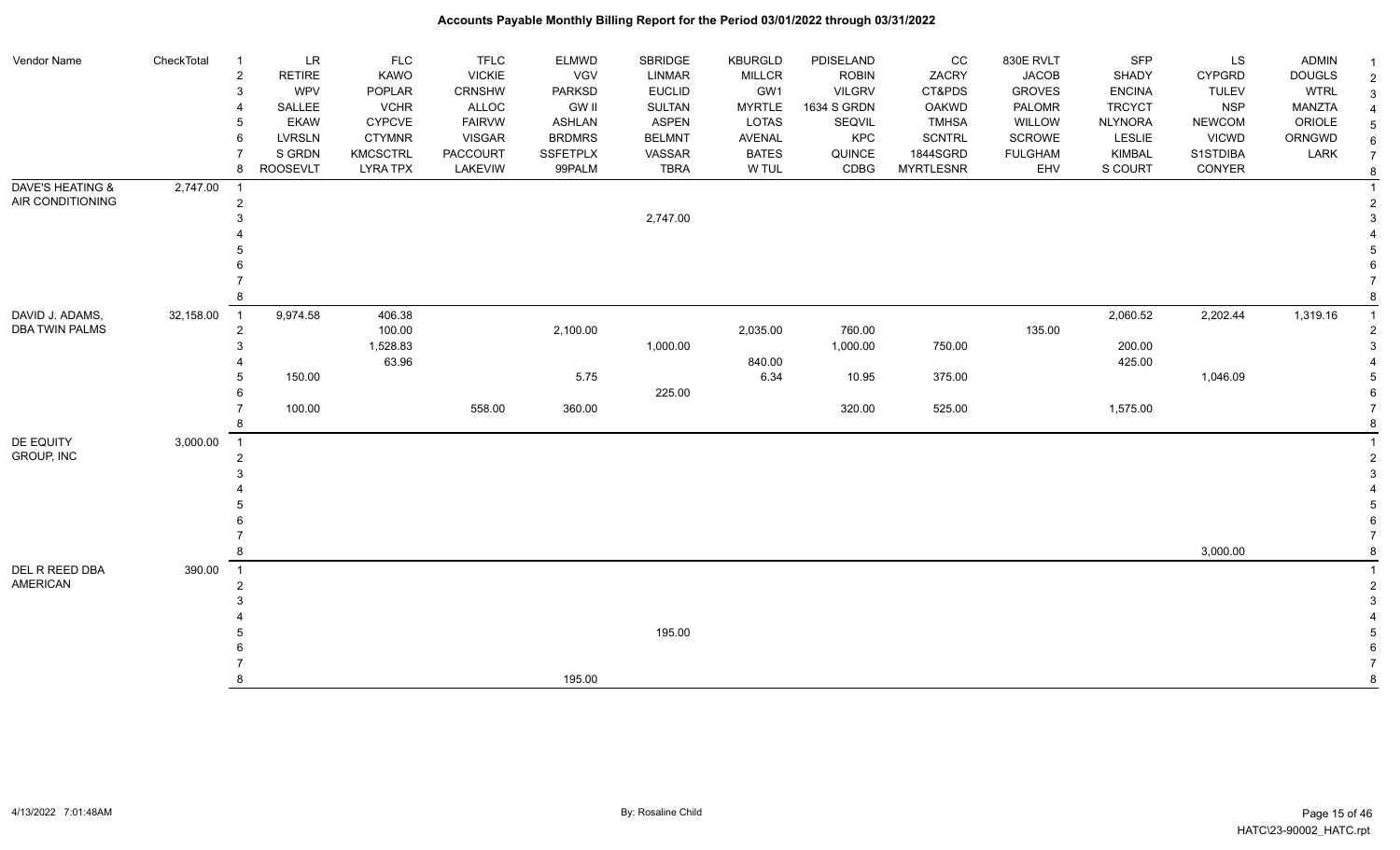| Vendor Name                                | CheckTotal | $\overline{1}$<br>$\overline{\mathbf{c}}$ | LR<br><b>RETIRE</b> | <b>FLC</b><br>KAWO | <b>TFLC</b><br><b>VICKIE</b> | <b>ELMWD</b><br>VGV | SBRIDGE<br><b>LINMAR</b> | <b>KBURGLD</b><br>MILLCR | PDISELAND<br><b>ROBIN</b> | CC<br>ZACRY      | 830E RVLT<br><b>JACOB</b> | SFP<br>SHADY   | LS<br>CYPGRD  | <b>ADMIN</b><br><b>DOUGLS</b> | -1<br>$\overline{2}$ |
|--------------------------------------------|------------|-------------------------------------------|---------------------|--------------------|------------------------------|---------------------|--------------------------|--------------------------|---------------------------|------------------|---------------------------|----------------|---------------|-------------------------------|----------------------|
|                                            |            | 3                                         | WPV                 | POPLAR             | CRNSHW                       | PARKSD              | <b>EUCLID</b>            | GW1                      | <b>VILGRV</b>             | CT&PDS           | <b>GROVES</b>             | <b>ENCINA</b>  | <b>TULEV</b>  | <b>WTRL</b>                   | 3                    |
|                                            |            |                                           | SALLEE              | <b>VCHR</b>        | ALLOC                        | <b>GW II</b>        | SULTAN                   | <b>MYRTLE</b>            | 1634 S GRDN               | <b>OAKWD</b>     | PALOMR                    | <b>TRCYCT</b>  | <b>NSP</b>    | <b>MANZTA</b>                 |                      |
|                                            |            |                                           | <b>EKAW</b>         | <b>CYPCVE</b>      | <b>FAIRVW</b>                | <b>ASHLAN</b>       | <b>ASPEN</b>             | LOTAS                    | SEQVIL                    | <b>TMHSA</b>     | WILLOW                    | <b>NLYNORA</b> | <b>NEWCOM</b> | ORIOLE                        |                      |
|                                            |            | 6                                         | LVRSLN              | <b>CTYMNR</b>      | <b>VISGAR</b>                | <b>BRDMRS</b>       | <b>BELMNT</b>            | AVENAL                   | KPC                       | <b>SCNTRL</b>    | SCROWE                    | <b>LESLIE</b>  | <b>VICWD</b>  | ORNGWD                        |                      |
|                                            |            |                                           | S GRDN              | <b>KMCSCTRL</b>    | PACCOURT                     | <b>SSFETPLX</b>     | VASSAR                   | <b>BATES</b>             | QUINCE                    | 1844SGRD         | <b>FULGHAM</b>            | <b>KIMBAL</b>  | S1STDIBA      | LARK                          |                      |
|                                            |            | 8                                         | <b>ROOSEVLT</b>     | <b>LYRA TPX</b>    | LAKEVIW                      | 99PALM              | <b>TBRA</b>              | W TUL                    | CDBG                      | <b>MYRTLESNR</b> | EHV                       | S COURT        | CONYER        |                               |                      |
| <b>DELL COMPUTER</b>                       | 20,218.75  | -1                                        |                     |                    |                              |                     |                          |                          |                           |                  |                           |                |               | 20,218.75                     |                      |
| C/O DELL USA L.P                           |            | $\overline{2}$                            |                     |                    |                              |                     |                          |                          |                           |                  |                           |                |               |                               |                      |
|                                            |            |                                           |                     |                    |                              |                     |                          |                          |                           |                  |                           |                |               |                               |                      |
|                                            |            |                                           |                     |                    |                              |                     |                          |                          |                           |                  |                           |                |               |                               |                      |
|                                            |            |                                           |                     |                    |                              |                     |                          |                          |                           |                  |                           |                |               |                               |                      |
|                                            |            |                                           |                     |                    |                              |                     |                          |                          |                           |                  |                           |                |               |                               |                      |
|                                            |            |                                           |                     |                    |                              |                     |                          |                          |                           |                  |                           |                |               |                               |                      |
|                                            |            |                                           |                     |                    |                              |                     |                          |                          |                           |                  |                           |                |               |                               |                      |
| <b>DELTA VECTOR</b>                        | 3,510.83   | $\overline{1}$                            | 1,930.61            | 288.75             |                              |                     |                          |                          |                           | 57.00            |                           |                |               | 806.05                        |                      |
| CONTROL                                    |            | $\overline{2}$                            |                     |                    |                              |                     |                          |                          |                           |                  |                           |                |               |                               |                      |
|                                            |            |                                           |                     |                    |                              |                     |                          |                          |                           |                  |                           |                |               |                               |                      |
|                                            |            |                                           |                     |                    |                              |                     |                          | 22.50                    |                           |                  |                           |                |               |                               |                      |
|                                            |            |                                           |                     |                    |                              |                     |                          |                          |                           |                  |                           |                |               |                               |                      |
|                                            |            |                                           |                     |                    |                              |                     |                          |                          |                           | 28.50            | 38.50                     | 45.00          | 16.50         |                               |                      |
|                                            |            |                                           |                     |                    | 87.64                        |                     |                          |                          |                           |                  |                           |                | 189.78        |                               |                      |
|                                            |            |                                           |                     |                    |                              |                     |                          |                          |                           |                  |                           |                |               |                               |                      |
| <b>DINUBA LUMBER</b><br><b>COMPANY INC</b> | 614.69     | $\overline{1}$                            | 290.69              |                    |                              |                     |                          |                          |                           |                  |                           |                |               |                               |                      |
|                                            |            | $\overline{2}$                            |                     |                    |                              |                     |                          |                          |                           |                  |                           |                |               |                               |                      |
|                                            |            |                                           |                     |                    |                              |                     | 166.60<br>157.40         |                          |                           |                  |                           |                |               |                               |                      |
|                                            |            |                                           |                     |                    |                              |                     |                          |                          |                           |                  |                           |                |               |                               |                      |
|                                            |            |                                           |                     |                    |                              |                     |                          |                          |                           |                  |                           |                |               |                               |                      |
|                                            |            |                                           |                     |                    |                              |                     |                          |                          |                           |                  |                           |                |               |                               |                      |
|                                            |            |                                           |                     |                    |                              |                     |                          |                          |                           |                  |                           |                |               |                               |                      |
| <b>DJJ INDUSTRIES</b>                      | 135.60     | $\overline{1}$                            | 135.60              |                    |                              |                     |                          |                          |                           |                  |                           |                |               |                               |                      |
| <b>DBA CLEAR</b>                           |            | $\overline{2}$                            |                     |                    |                              |                     |                          |                          |                           |                  |                           |                |               |                               |                      |
|                                            |            |                                           |                     |                    |                              |                     |                          |                          |                           |                  |                           |                |               |                               |                      |
|                                            |            |                                           |                     |                    |                              |                     |                          |                          |                           |                  |                           |                |               |                               |                      |
|                                            |            |                                           |                     |                    |                              |                     |                          |                          |                           |                  |                           |                |               |                               |                      |
|                                            |            |                                           |                     |                    |                              |                     |                          |                          |                           |                  |                           |                |               |                               |                      |
|                                            |            |                                           |                     |                    |                              |                     |                          |                          |                           |                  |                           |                |               |                               |                      |
|                                            |            | 8                                         |                     |                    |                              |                     |                          |                          |                           |                  |                           |                |               |                               | 8                    |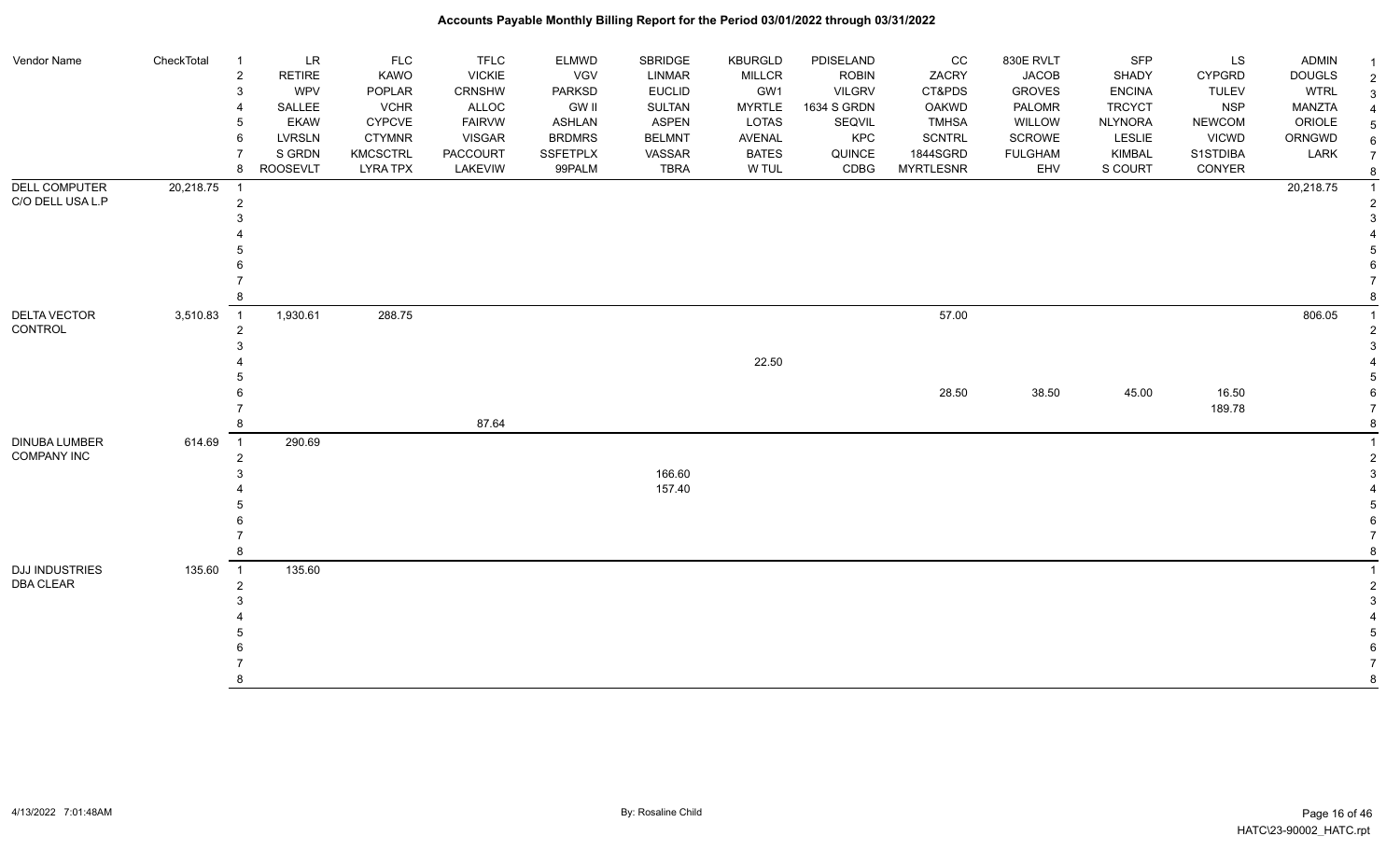| Vendor Name          | CheckTotal | $\overline{1}$        | <b>LR</b>       | <b>FLC</b>      | <b>TFLC</b>     | <b>ELMWD</b>    | <b>SBRIDGE</b> | <b>KBURGLD</b> | PDISELAND     | CC               | 830E RVLT      | SFP            | LS            | ADMIN         |                |
|----------------------|------------|-----------------------|-----------------|-----------------|-----------------|-----------------|----------------|----------------|---------------|------------------|----------------|----------------|---------------|---------------|----------------|
|                      |            | $\overline{c}$        | <b>RETIRE</b>   | KAWO            | <b>VICKIE</b>   | VGV             | <b>LINMAR</b>  | <b>MILLCR</b>  | <b>ROBIN</b>  | ZACRY            | <b>JACOB</b>   | <b>SHADY</b>   | <b>CYPGRD</b> | <b>DOUGLS</b> | $\overline{2}$ |
|                      |            | 3                     | <b>WPV</b>      | POPLAR          | <b>CRNSHW</b>   | <b>PARKSD</b>   | <b>EUCLID</b>  | GW1            | <b>VILGRV</b> | CT&PDS           | <b>GROVES</b>  | <b>ENCINA</b>  | <b>TULEV</b>  | <b>WTRL</b>   | 3              |
|                      |            | $\boldsymbol{\Delta}$ | SALLEE          | <b>VCHR</b>     | <b>ALLOC</b>    | <b>GW II</b>    | SULTAN         | <b>MYRTLE</b>  | 1634 S GRDN   | <b>OAKWD</b>     | PALOMR         | <b>TRCYCT</b>  | <b>NSP</b>    | MANZTA        |                |
|                      |            | 5                     | <b>EKAW</b>     | CYPCVE          | <b>FAIRVW</b>   | <b>ASHLAN</b>   | <b>ASPEN</b>   | <b>LOTAS</b>   | SEQVIL        | <b>TMHSA</b>     | WILLOW         | <b>NLYNORA</b> | <b>NEWCOM</b> | ORIOLE        |                |
|                      |            | 6                     | <b>LVRSLN</b>   | <b>CTYMNR</b>   | <b>VISGAR</b>   | <b>BRDMRS</b>   | <b>BELMNT</b>  | <b>AVENAL</b>  | KPC           | <b>SCNTRL</b>    | SCROWE         | <b>LESLIE</b>  | <b>VICWD</b>  | ORNGWD        |                |
|                      |            |                       | S GRDN          | <b>KMCSCTRL</b> | <b>PACCOURT</b> | <b>SSFETPLX</b> | VASSAR         | <b>BATES</b>   | QUINCE        | 1844SGRD         | <b>FULGHAM</b> | <b>KIMBAL</b>  | S1STDIBA      | LARK          |                |
|                      |            | 8                     | <b>ROOSEVLT</b> | <b>LYRA TPX</b> | LAKEVIW         | 99PALM          | <b>TBRA</b>    | W TUL          | CDBG          | <b>MYRTLESNR</b> | EHV            | S COURT        | CONYER        |               | 8              |
| <b>DON ERICKSON</b>  | 2,612.42   | - 1                   | 854.44          |                 |                 |                 |                |                |               |                  |                |                |               |               |                |
| INC DBA COAST        |            | $\overline{c}$        |                 |                 |                 |                 |                | 793.13         |               |                  |                |                |               |               |                |
|                      |            |                       |                 |                 |                 |                 |                |                |               | 54.68            |                |                |               |               |                |
|                      |            |                       |                 |                 |                 |                 |                | 50.77          |               |                  |                |                |               |               |                |
|                      |            |                       |                 |                 |                 |                 |                |                | 175.24        |                  |                |                | 159.03        |               |                |
|                      |            |                       |                 |                 |                 |                 | 44.92          |                |               |                  |                |                |               |               |                |
|                      |            |                       | 45.43           |                 |                 |                 |                |                |               |                  |                | 434.78         |               |               |                |
|                      |            |                       |                 |                 |                 |                 |                |                |               |                  |                |                |               |               |                |
| <b>EMPHASYS</b>      | 21,736.00  | $\overline{1}$        | 7,281.56        | 2,173.60        | 217.36          |                 |                |                |               |                  |                |                |               |               |                |
| <b>COMPUTER</b>      |            | $\overline{2}$        |                 |                 |                 |                 |                |                |               |                  |                |                |               |               |                |
|                      |            |                       |                 |                 |                 |                 |                |                |               |                  |                |                |               |               |                |
|                      |            |                       |                 | 12,063.48       |                 |                 |                |                |               |                  |                |                |               |               |                |
|                      |            |                       |                 |                 |                 |                 |                |                |               |                  |                |                |               |               |                |
|                      |            |                       |                 |                 |                 |                 |                |                |               |                  |                |                |               |               |                |
|                      |            |                       |                 |                 |                 |                 |                |                |               |                  |                |                |               |               |                |
|                      |            | 8                     |                 |                 |                 |                 |                |                |               |                  |                |                |               |               |                |
| <b>EMPIRE SUPPLY</b> | 2,141.64   | $\overline{1}$        |                 |                 |                 |                 |                |                |               |                  |                |                |               | 1,147.81      |                |
| COMPANY, INC         |            | $\overline{2}$        |                 |                 |                 | 448.68          |                |                |               |                  |                |                |               |               |                |
|                      |            |                       |                 |                 |                 |                 |                |                |               |                  |                |                |               |               |                |
|                      |            |                       |                 |                 |                 |                 |                |                |               |                  |                |                |               |               |                |
|                      |            |                       |                 |                 |                 |                 |                |                |               |                  |                |                | 545.15        |               |                |
|                      |            |                       |                 |                 |                 |                 |                |                |               |                  |                |                |               |               |                |
|                      |            |                       |                 |                 |                 |                 |                |                |               |                  |                |                |               |               |                |
|                      |            |                       |                 |                 |                 |                 |                |                |               |                  |                |                |               |               |                |
| <b>EMPLOYMENT</b>    | 281.00     | $\overline{1}$        | 23.94           | 117.76          |                 |                 |                |                |               |                  |                |                | 6.02          |               |                |
| DEVELOPMENT          |            | 2                     |                 |                 |                 |                 |                | 2.36           |               |                  |                |                |               |               |                |
|                      |            |                       |                 |                 |                 |                 | 0.50           |                |               | 4.86             |                |                |               |               |                |
|                      |            |                       |                 | 117.32          |                 |                 | 2.58           | 0.86           |               |                  |                |                |               |               |                |
|                      |            |                       |                 |                 |                 |                 |                |                | 1.36          |                  |                |                | 2.58          |               |                |
|                      |            |                       |                 |                 |                 |                 | 0.86           |                |               |                  |                |                |               |               |                |
|                      |            |                       |                 |                 |                 |                 |                |                |               |                  |                |                |               |               |                |
|                      |            |                       |                 |                 |                 |                 |                |                |               |                  |                |                |               |               |                |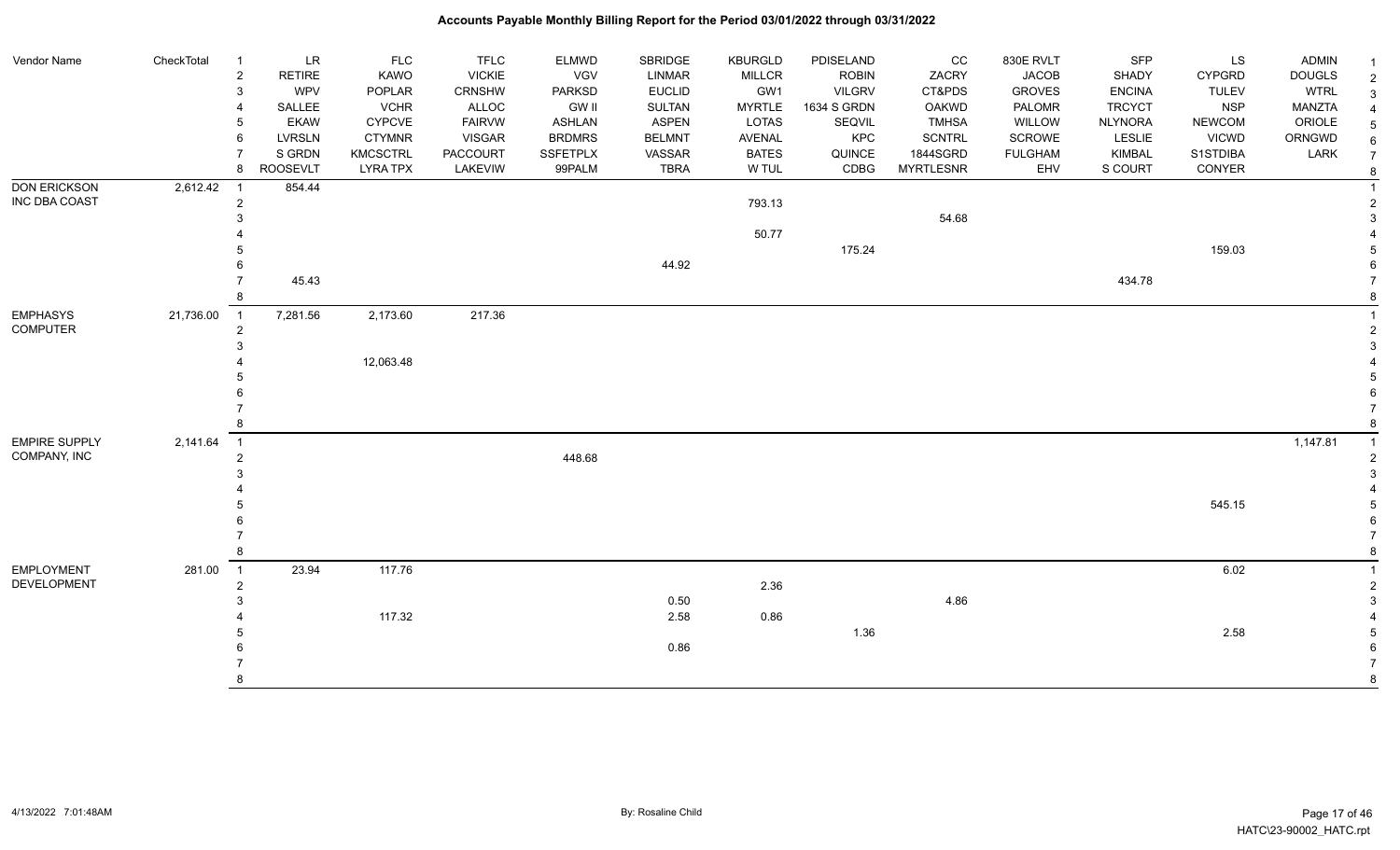| Vendor Name            | CheckTotal | $\overline{\mathbf{1}}$          | <b>LR</b>       | FLC             | <b>TFLC</b>   | <b>ELMWD</b>    | SBRIDGE       | <b>KBURGLD</b> | PDISELAND     | cc               | 830E RVLT      | <b>SFP</b>     | LS            | <b>ADMIN</b>  | $\mathbf{1}$   |
|------------------------|------------|----------------------------------|-----------------|-----------------|---------------|-----------------|---------------|----------------|---------------|------------------|----------------|----------------|---------------|---------------|----------------|
|                        |            | $\overline{c}$                   | <b>RETIRE</b>   | <b>KAWO</b>     | <b>VICKIE</b> | VGV             | LINMAR        | MILLCR         | <b>ROBIN</b>  | ZACRY            | <b>JACOB</b>   | SHADY          | <b>CYPGRD</b> | <b>DOUGLS</b> | $\overline{2}$ |
|                        |            | $\mathbf{3}$                     | WPV             | POPLAR          | CRNSHW        | <b>PARKSD</b>   | <b>EUCLID</b> | GW1            | <b>VILGRV</b> | CT&PDS           | <b>GROVES</b>  | <b>ENCINA</b>  | <b>TULEV</b>  | <b>WTRL</b>   | 3              |
|                        |            | 4                                | SALLEE          | <b>VCHR</b>     | ALLOC         | GW II           | SULTAN        | <b>MYRTLE</b>  | 1634 S GRDN   | OAKWD            | PALOMR         | <b>TRCYCT</b>  | <b>NSP</b>    | MANZTA        |                |
|                        |            | 5                                | <b>EKAW</b>     | <b>CYPCVE</b>   | <b>FAIRVW</b> | <b>ASHLAN</b>   | <b>ASPEN</b>  | LOTAS          | SEQVIL        | <b>TMHSA</b>     | WILLOW         | <b>NLYNORA</b> | <b>NEWCOM</b> | ORIOLE        |                |
|                        |            | 6                                | <b>LVRSLN</b>   | <b>CTYMNR</b>   | VISGAR        | <b>BRDMRS</b>   | <b>BELMNT</b> | AVENAL         | KPC           | <b>SCNTRL</b>    | SCROWE         | LESLIE         | <b>VICWD</b>  | ORNGWD        |                |
|                        |            |                                  | S GRDN          | <b>KMCSCTRL</b> | PACCOURT      | <b>SSFETPLX</b> | VASSAR        | <b>BATES</b>   | QUINCE        | 1844SGRD         | <b>FULGHAM</b> | KIMBAL         | S1STDIBA      | LARK          |                |
|                        |            | 8                                | <b>ROOSEVLT</b> | <b>LYRA TPX</b> | LAKEVIW       | 99PALM          | <b>TBRA</b>   | W TUL          | CDBG          | <b>MYRTLESNR</b> | EHV            | S COURT        | CONYER        |               | 8              |
| EVANS PROPERTY         | 2,250.00   | - 1                              |                 |                 |               |                 |               |                |               |                  |                |                |               |               |                |
| MANAGEMENT             |            | $\overline{a}$                   |                 |                 |               |                 |               |                |               |                  |                |                |               |               |                |
|                        |            | 3                                | 2,250.00        |                 |               |                 |               |                |               |                  |                |                |               |               |                |
|                        |            |                                  |                 |                 |               |                 |               |                |               |                  |                |                |               |               |                |
|                        |            |                                  |                 |                 |               |                 |               |                |               |                  |                |                |               |               |                |
|                        |            |                                  |                 |                 |               |                 |               |                |               |                  |                |                |               |               |                |
|                        |            | 8                                |                 |                 |               |                 |               |                |               |                  |                |                |               |               |                |
| <b>EVERGREEN</b>       |            |                                  |                 |                 |               |                 |               |                |               |                  |                |                |               |               |                |
|                        | 675.00     | $\overline{1}$<br>$\overline{2}$ |                 |                 |               |                 |               |                |               |                  |                |                |               |               |                |
| LANDSCAPE INC          |            | 3                                | 675.00          |                 |               |                 |               |                |               |                  |                |                |               |               |                |
|                        |            |                                  |                 |                 |               |                 |               |                |               |                  |                |                |               |               |                |
|                        |            |                                  |                 |                 |               |                 |               |                |               |                  |                |                |               |               |                |
|                        |            |                                  |                 |                 |               |                 |               |                |               |                  |                |                |               |               |                |
|                        |            |                                  |                 |                 |               |                 |               |                |               |                  |                |                |               |               |                |
|                        |            | 8                                |                 |                 |               |                 |               |                |               |                  |                |                |               |               |                |
| <b>EXPRESS</b>         | 7,410.22   | $\overline{\phantom{0}}$ 1       | 612.20          |                 |               |                 |               |                |               |                  |                |                |               | 3,742.24      |                |
| SERVICES, INC          |            | $\overline{2}$                   |                 |                 |               |                 |               |                |               |                  |                |                |               |               |                |
|                        |            | 3                                |                 |                 |               |                 |               |                |               |                  |                |                |               |               |                |
|                        |            |                                  |                 | 3,055.78        |               |                 |               |                |               |                  |                |                |               |               |                |
|                        |            |                                  |                 |                 |               |                 |               |                |               |                  |                |                |               |               |                |
|                        |            |                                  |                 |                 |               |                 |               |                |               |                  |                |                |               |               |                |
|                        |            |                                  |                 |                 |               |                 |               |                |               |                  |                |                |               |               |                |
|                        |            | 8                                |                 |                 |               |                 |               |                |               |                  |                |                |               |               |                |
| <b>FERGUSON</b>        | 18,151.03  | $\overline{\phantom{0}}$ 1       |                 |                 |               |                 |               |                |               |                  |                |                |               | 18,151.03     | $\overline{1}$ |
| <b>ENTERPRISES INC</b> |            | $\overline{2}$                   |                 |                 |               |                 |               |                |               |                  |                |                |               |               |                |
|                        |            |                                  |                 |                 |               |                 |               |                |               |                  |                |                |               |               |                |
|                        |            |                                  |                 |                 |               |                 |               |                |               |                  |                |                |               |               |                |
|                        |            |                                  |                 |                 |               |                 |               |                |               |                  |                |                |               |               |                |
|                        |            |                                  |                 |                 |               |                 |               |                |               |                  |                |                |               |               |                |
|                        |            |                                  |                 |                 |               |                 |               |                |               |                  |                |                |               |               |                |
|                        |            | 8                                |                 |                 |               |                 |               |                |               |                  |                |                |               |               |                |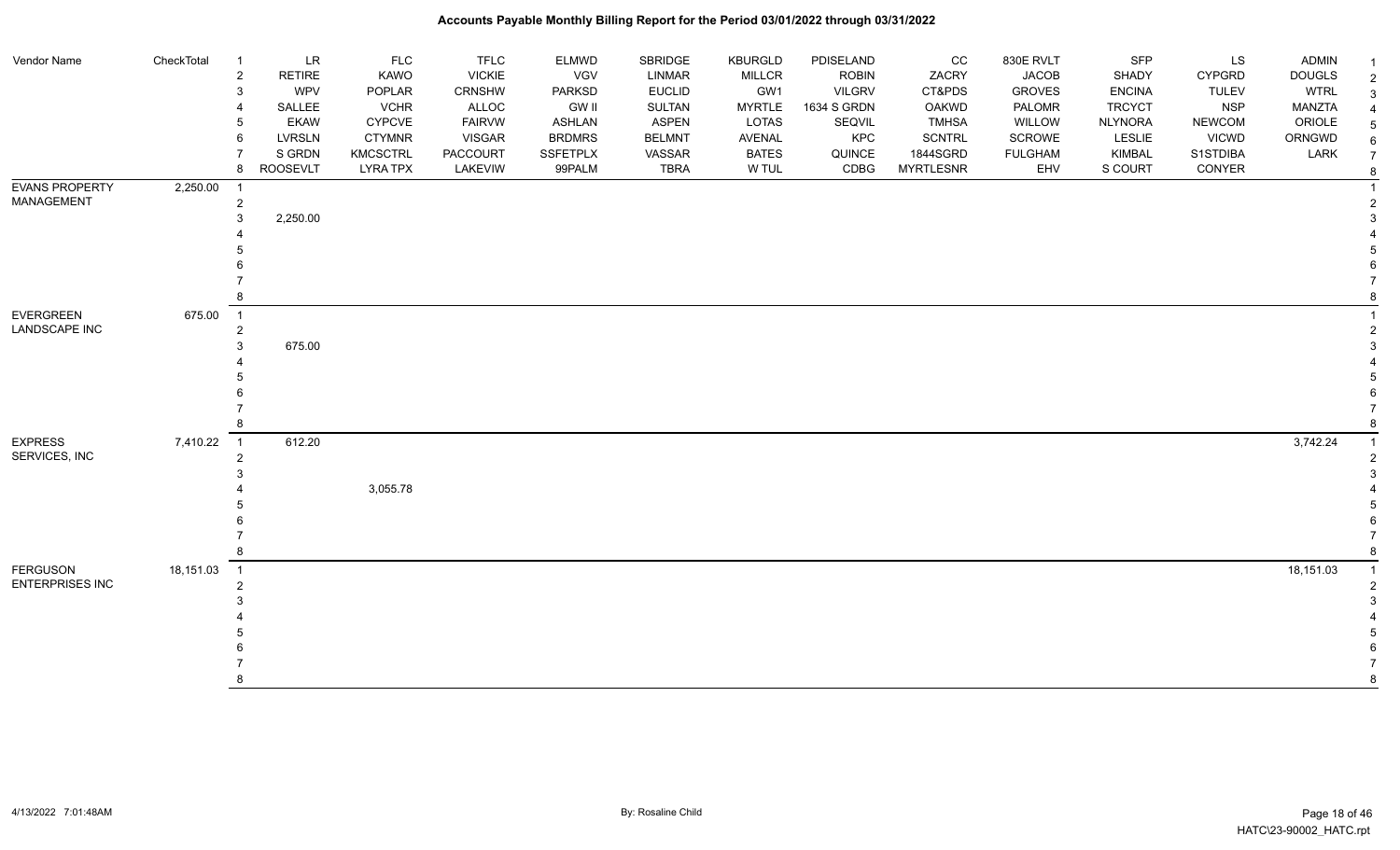#### Vendor Name CheckTotal 1 LR FLC FLC ELMWD SBRIDGE KBURGLD PDISELAND CC 830E RVLT SFP LS ADMIN <sub>1</sub> 2 RETIRE KAWO VICKIE VGV LINMAR MILLCR ROBIN ZACRY JACOB SHADY CYPGRD DOUGLS 2 3 WPV POPLAR CRNSHW PARKSD EUCLID GW1 VILGRV CT&PDS GROVES ENCINA TULEV WTRL 3 4 SALLEE VCHR ALLOC GW II SULTAN MYRTLE 1634 S GRDN OAKWD PALOMR TRCYCT NSP MANZTA 4 5 EKAW CYPCVE FAIRVW ASHLAN ASPEN LOTAS SEQVIL TMHSA WILLOW NLYNORA NEWCOM ORIOLE 5 6 LVRSLN CTYMNR VISGAR BRDMRS BELMNT AVENAL KPC SCNTRL SCROWE LESLIE VICWD ORNGWD  $_{6}$ 7 SIGRDN KMCSCTRL PACCOURT SSFETPLX VASSAR BATES QUINCE 1844SGRD FULGHAM KIMBAL S1STDIBA LARK 7 8 ROOSEVLT LYRA TPX LAKEVIW 99PALM TBRA W TUL CDBG MYRTLESNR EHV S COURT CONYER <sub>8</sub> FRANCHISE TAX BOARD STATE OF 800.00 1 1 2 2  $3<sup>3</sup>$  4 4 5 5 6 800.00 6 7 7 8 8 FRANK'S APPLIANCE, INC 1,091.16 1 245.30 1 2 162.64 2  $3<sup>3</sup>$  4 4 5 5  $6$  7 683.22 7 8 8 FRESNO COUNTY TAX COLLECTOR 11,264.85 1 1 **2** 4,273.75 4,273.75 6,991.10 **6,991.10**  $3<sup>3</sup>$  4 4 5 5  $6$  7 7 8 8 FRONTIER CALIFORNIA INC. 245.80 1 1 2 2  $3<sup>3</sup>$  4 4 5 5 6 245.80 6 7 7 8 8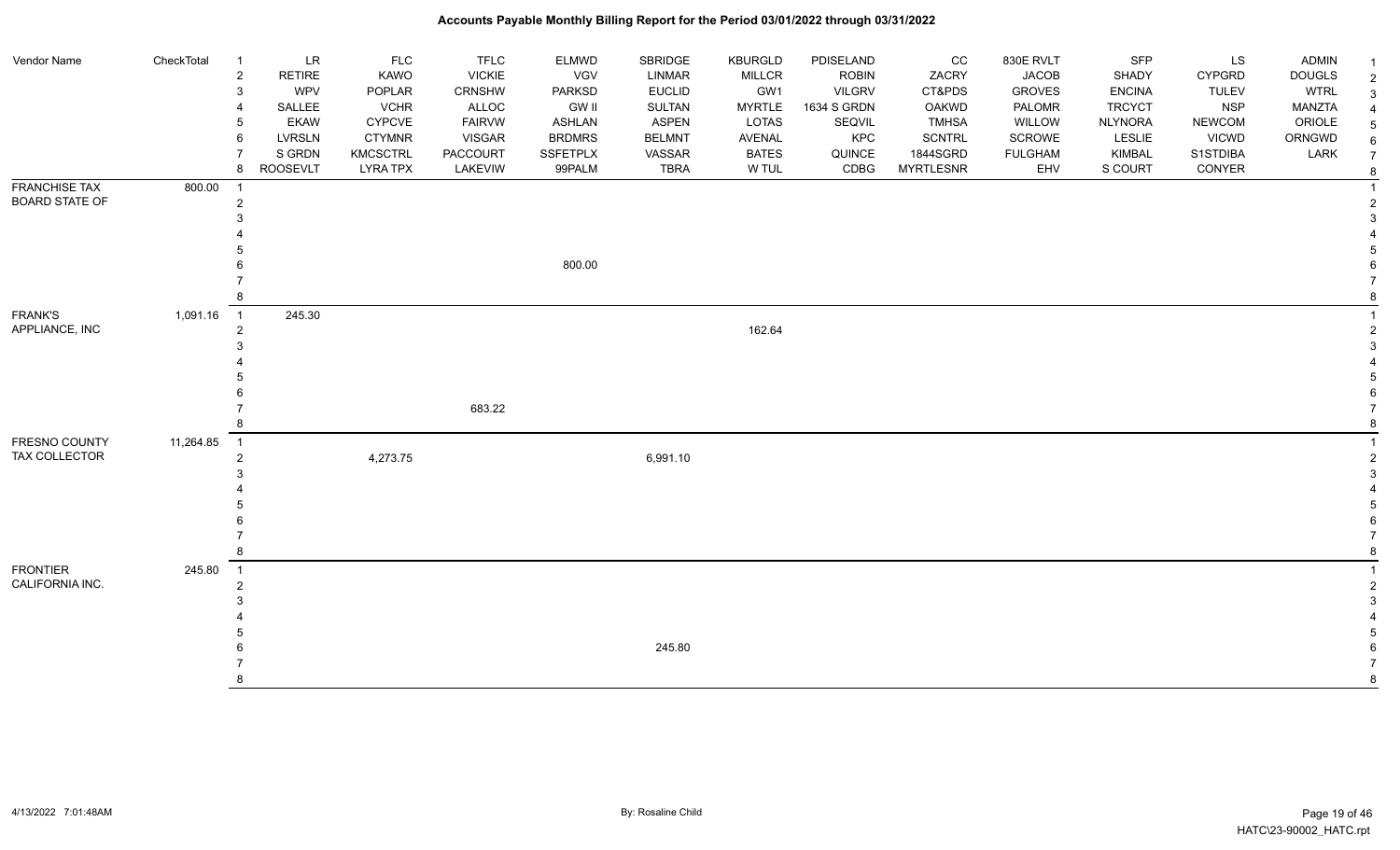| Vendor Name                                | CheckTotal | $\overline{1}$                   | LR              | <b>FLC</b>      | <b>TFLC</b>     | <b>ELMWD</b>    | SBRIDGE       | KBURGLD       | PDISELAND     | cc               | 830E RVLT      | SFP            | LS            | <b>ADMIN</b>  | $\overline{1}$ |
|--------------------------------------------|------------|----------------------------------|-----------------|-----------------|-----------------|-----------------|---------------|---------------|---------------|------------------|----------------|----------------|---------------|---------------|----------------|
|                                            |            | $\overline{2}$                   | <b>RETIRE</b>   | <b>KAWO</b>     | <b>VICKIE</b>   | VGV             | <b>LINMAR</b> | <b>MILLCR</b> | <b>ROBIN</b>  | ZACRY            | <b>JACOB</b>   | <b>SHADY</b>   | <b>CYPGRD</b> | <b>DOUGLS</b> | $\overline{2}$ |
|                                            |            | 3                                | <b>WPV</b>      | POPLAR          | <b>CRNSHW</b>   | <b>PARKSD</b>   | <b>EUCLID</b> | GW1           | <b>VILGRV</b> | CT&PDS           | <b>GROVES</b>  | <b>ENCINA</b>  | <b>TULEV</b>  | <b>WTRL</b>   | 3              |
|                                            |            | 4                                | SALLEE          | <b>VCHR</b>     | ALLOC           | GW II           | <b>SULTAN</b> | MYRTLE        | 1634 S GRDN   | <b>OAKWD</b>     | PALOMR         | <b>TRCYCT</b>  | <b>NSP</b>    | <b>MANZTA</b> |                |
|                                            |            | 5                                | <b>EKAW</b>     | <b>CYPCVE</b>   | <b>FAIRVW</b>   | <b>ASHLAN</b>   | <b>ASPEN</b>  | LOTAS         | SEQVIL        | <b>TMHSA</b>     | WILLOW         | <b>NLYNORA</b> | <b>NEWCOM</b> | ORIOLE        | -5             |
|                                            |            | 6                                | LVRSLN          | <b>CTYMNR</b>   | <b>VISGAR</b>   | <b>BRDMRS</b>   | <b>BELMNT</b> | <b>AVENAL</b> | KPC           | <b>SCNTRL</b>    | SCROWE         | <b>LESLIE</b>  | <b>VICWD</b>  | ORNGWD        | 6              |
|                                            |            |                                  | S GRDN          | <b>KMCSCTRL</b> | <b>PACCOURT</b> | <b>SSFETPLX</b> | VASSAR        | <b>BATES</b>  | QUINCE        | 1844SGRD         | <b>FULGHAM</b> | KIMBAL         | S1STDIBA      | LARK          | $\overline{7}$ |
|                                            |            | 8                                | <b>ROOSEVLT</b> | <b>LYRA TPX</b> | LAKEVIW         | 99PALM          | <b>TBRA</b>   | W TUL         | CDBG          | <b>MYRTLESNR</b> | EHV            | S COURT        | CONYER        |               | 8              |
| <b>FRUIT GROWERS</b>                       | 257.05     | $\overline{1}$                   |                 | 216.12          |                 |                 |               |               |               |                  |                |                |               |               |                |
| <b>SUPPLY</b>                              |            | 2                                |                 |                 |                 |                 |               |               |               |                  |                |                |               |               | 2              |
|                                            |            |                                  |                 | 40.93           |                 |                 |               |               |               |                  |                |                |               |               |                |
|                                            |            |                                  |                 |                 |                 |                 |               |               |               |                  |                |                |               |               |                |
|                                            |            |                                  |                 |                 |                 |                 |               |               |               |                  |                |                |               |               |                |
|                                            |            |                                  |                 |                 |                 |                 |               |               |               |                  |                |                |               |               |                |
|                                            |            |                                  |                 |                 |                 |                 |               |               |               |                  |                |                |               |               |                |
| <b>G &amp; M CULVER</b><br>PARTNERSHIP DBA | 553.01     |                                  |                 |                 |                 |                 |               |               |               |                  |                | 395.32         |               |               |                |
|                                            |            | $\overline{1}$<br>$\overline{2}$ |                 |                 |                 |                 |               |               |               |                  |                |                |               |               |                |
|                                            |            |                                  |                 |                 |                 |                 |               |               |               |                  |                |                |               |               |                |
|                                            |            |                                  |                 |                 |                 |                 |               |               |               |                  |                |                |               |               |                |
|                                            |            |                                  |                 |                 |                 |                 |               |               |               |                  |                |                |               |               |                |
|                                            |            |                                  |                 |                 |                 |                 |               |               |               |                  |                |                |               |               |                |
|                                            |            |                                  |                 |                 |                 |                 |               |               |               | 157.69           |                |                |               |               |                |
|                                            |            | 8                                |                 |                 |                 |                 |               |               |               |                  |                |                |               |               |                |
| <b>GENERAL</b>                             | 2,300.20   | $\overline{1}$                   |                 |                 |                 |                 |               |               |               |                  |                |                |               | 2,300.20      |                |
| ELECTRIC CO                                |            | $\overline{2}$                   |                 |                 |                 |                 |               |               |               |                  |                |                |               |               | 2              |
|                                            |            |                                  |                 |                 |                 |                 |               |               |               |                  |                |                |               |               |                |
|                                            |            |                                  |                 |                 |                 |                 |               |               |               |                  |                |                |               |               |                |
|                                            |            |                                  |                 |                 |                 |                 |               |               |               |                  |                |                |               |               |                |
|                                            |            |                                  |                 |                 |                 |                 |               |               |               |                  |                |                |               |               |                |
|                                            |            |                                  |                 |                 |                 |                 |               |               |               |                  |                |                |               |               |                |
|                                            |            |                                  |                 |                 |                 |                 |               |               |               |                  |                |                |               |               | 8              |
| <b>GOMEZ POOL</b>                          | 370.00     | $\overline{1}$                   |                 |                 |                 |                 |               |               |               |                  |                |                |               |               | $\overline{1}$ |
| <b>SERVICE</b>                             |            | $\overline{2}$                   |                 |                 |                 |                 |               | 370.00        |               |                  |                |                |               |               | $\mathcal{P}$  |
|                                            |            |                                  |                 |                 |                 |                 |               |               |               |                  |                |                |               |               | 3              |
|                                            |            |                                  |                 |                 |                 |                 |               |               |               |                  |                |                |               |               |                |
|                                            |            |                                  |                 |                 |                 |                 |               |               |               |                  |                |                |               |               |                |
|                                            |            |                                  |                 |                 |                 |                 |               |               |               |                  |                |                |               |               |                |
|                                            |            |                                  |                 |                 |                 |                 |               |               |               |                  |                |                |               |               | 8              |
|                                            |            |                                  |                 |                 |                 |                 |               |               |               |                  |                |                |               |               |                |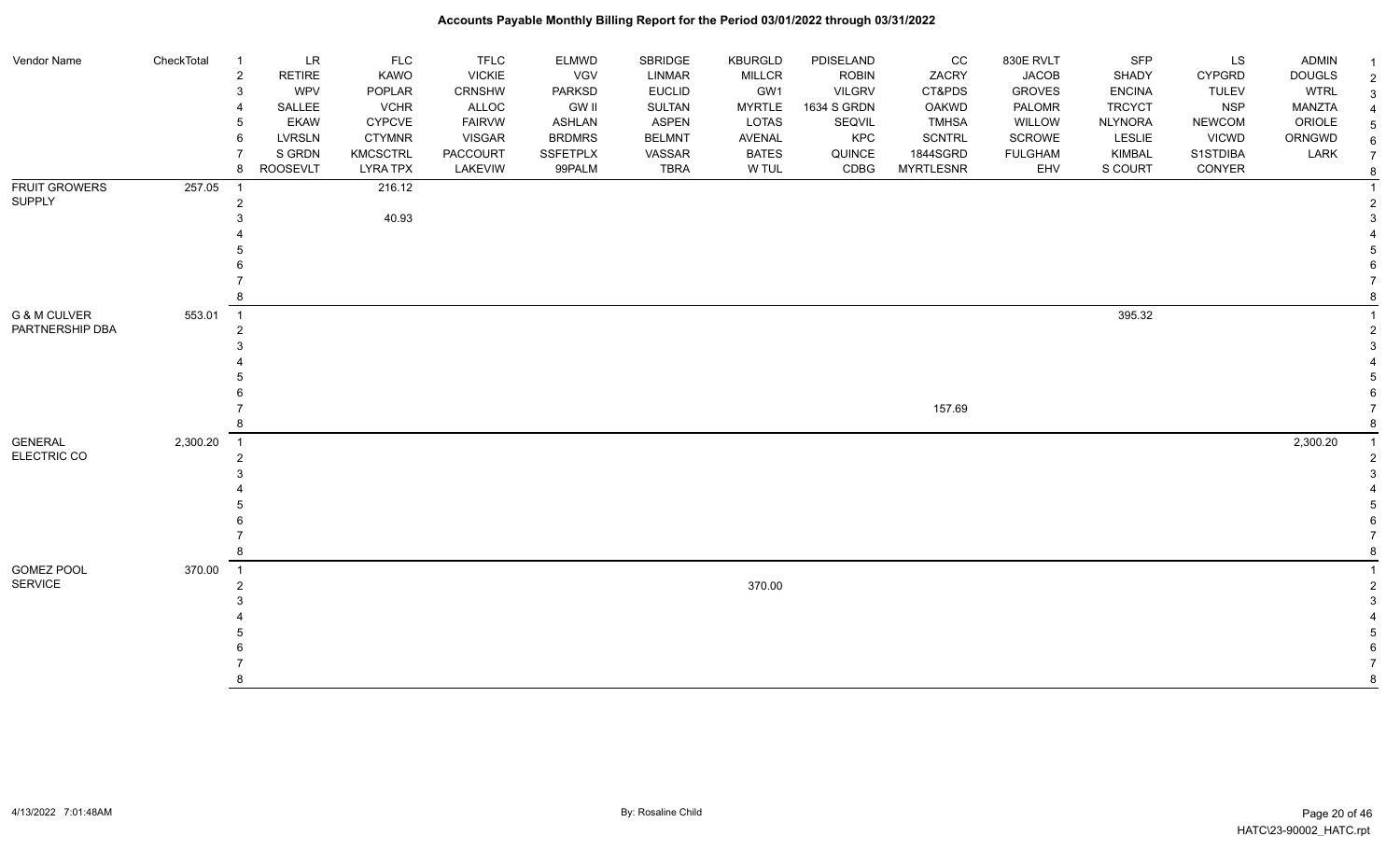| Vendor Name          | CheckTotal | $\overline{1}$             | <b>LR</b>       | <b>FLC</b>      | <b>TFLC</b>     | <b>ELMWD</b>    | SBRIDGE       | KBURGLD       | PDISELAND     | CC               | 830E RVLT      | <b>SFP</b>     | LS            | <b>ADMIN</b>  | $\mathbf{1}$   |
|----------------------|------------|----------------------------|-----------------|-----------------|-----------------|-----------------|---------------|---------------|---------------|------------------|----------------|----------------|---------------|---------------|----------------|
|                      |            | $\overline{2}$             | <b>RETIRE</b>   | KAWO            | <b>VICKIE</b>   | VGV             | LINMAR        | <b>MILLCR</b> | <b>ROBIN</b>  | ZACRY            | <b>JACOB</b>   | SHADY          | CYPGRD        | <b>DOUGLS</b> | $\overline{2}$ |
|                      |            | 3                          | <b>WPV</b>      | POPLAR          | CRNSHW          | <b>PARKSD</b>   | <b>EUCLID</b> | GW1           | <b>VILGRV</b> | CT&PDS           | <b>GROVES</b>  | <b>ENCINA</b>  | <b>TULEV</b>  | <b>WTRL</b>   | 3              |
|                      |            | $\overline{\mathbf{4}}$    | SALLEE          | <b>VCHR</b>     | ALLOC           | <b>GW II</b>    | <b>SULTAN</b> | <b>MYRTLE</b> | 1634 S GRDN   | <b>OAKWD</b>     | PALOMR         | <b>TRCYCT</b>  | <b>NSP</b>    | <b>MANZTA</b> |                |
|                      |            | 5                          | <b>EKAW</b>     | <b>CYPCVE</b>   | <b>FAIRVW</b>   | <b>ASHLAN</b>   | <b>ASPEN</b>  | LOTAS         | SEQVIL        | <b>TMHSA</b>     | WILLOW         | <b>NLYNORA</b> | <b>NEWCOM</b> | ORIOLE        |                |
|                      |            | 6                          | <b>LVRSLN</b>   | <b>CTYMNR</b>   | VISGAR          | <b>BRDMRS</b>   | <b>BELMNT</b> | AVENAL        | KPC           | <b>SCNTRL</b>    | SCROWE         | LESLIE         | <b>VICWD</b>  | ORNGWD        |                |
|                      |            | $\overline{7}$             | S GRDN          | <b>KMCSCTRL</b> | <b>PACCOURT</b> | <b>SSFETPLX</b> | VASSAR        | <b>BATES</b>  | QUINCE        | 1844SGRD         | <b>FULGHAM</b> | KIMBAL         | S1STDIBA      | LARK          |                |
|                      |            | 8                          | <b>ROOSEVLT</b> | <b>LYRA TPX</b> | LAKEVIW         | 99PALM          | <b>TBRA</b>   | W TUL         | CDBG          | <b>MYRTLESNR</b> | EHV            | S COURT        | CONYER        |               | 8              |
| <b>GOSHEN</b>        | 840.00     | $\overline{1}$             | 840.00          |                 |                 |                 |               |               |               |                  |                |                |               |               |                |
| <b>COMMUNITY</b>     |            | $\overline{2}$             |                 |                 |                 |                 |               |               |               |                  |                |                |               |               |                |
|                      |            | 3                          |                 |                 |                 |                 |               |               |               |                  |                |                |               |               |                |
|                      |            |                            |                 |                 |                 |                 |               |               |               |                  |                |                |               |               |                |
|                      |            |                            |                 |                 |                 |                 |               |               |               |                  |                |                |               |               |                |
|                      |            |                            |                 |                 |                 |                 |               |               |               |                  |                |                |               |               |                |
|                      |            |                            |                 |                 |                 |                 |               |               |               |                  |                |                |               |               |                |
|                      |            | 8                          |                 |                 |                 |                 |               |               |               |                  |                |                |               |               |                |
| <b>GRAINGER, INC</b> | 806.38     | $\overline{1}$             |                 | 286.87          |                 |                 |               |               |               |                  |                |                |               | 519.51        | $\overline{1}$ |
|                      |            | $\overline{2}$             |                 |                 |                 |                 |               |               |               |                  |                |                |               |               |                |
|                      |            | 3                          |                 |                 |                 |                 |               |               |               |                  |                |                |               |               |                |
|                      |            |                            |                 |                 |                 |                 |               |               |               |                  |                |                |               |               |                |
|                      |            |                            |                 |                 |                 |                 |               |               |               |                  |                |                |               |               |                |
|                      |            |                            |                 |                 |                 |                 |               |               |               |                  |                |                |               |               |                |
|                      |            |                            |                 |                 |                 |                 |               |               |               |                  |                |                |               |               |                |
|                      |            | 8                          |                 |                 |                 |                 |               |               |               |                  |                |                |               |               |                |
| <b>GROSS &amp;</b>   | 1,125.49   | $\overline{\phantom{0}}$ 1 | 463.49          | 662.00          |                 |                 |               |               |               |                  |                |                |               |               |                |
| STEVENS INC          |            | $\overline{2}$             |                 |                 |                 |                 |               |               |               |                  |                |                |               |               |                |
|                      |            | 3                          |                 |                 |                 |                 |               |               |               |                  |                |                |               |               |                |
|                      |            |                            |                 |                 |                 |                 |               |               |               |                  |                |                |               |               |                |
|                      |            |                            |                 |                 |                 |                 |               |               |               |                  |                |                |               |               |                |
|                      |            |                            |                 |                 |                 |                 |               |               |               |                  |                |                |               |               |                |
|                      |            |                            |                 |                 |                 |                 |               |               |               |                  |                |                |               |               |                |
|                      |            | 8                          |                 |                 |                 |                 |               |               |               |                  |                |                |               |               |                |
| HALSEY'S TREE        | 5,300.00   | $\overline{\phantom{0}}$ 1 |                 | 4,500.00        |                 |                 |               |               |               |                  |                |                |               |               |                |
| <b>SERVICE</b>       |            | $\overline{2}$             |                 |                 |                 |                 |               |               |               |                  |                |                |               |               |                |
|                      |            | 3                          | 800.00          |                 |                 |                 |               |               |               |                  |                |                |               |               |                |
|                      |            |                            |                 |                 |                 |                 |               |               |               |                  |                |                |               |               |                |
|                      |            |                            |                 |                 |                 |                 |               |               |               |                  |                |                |               |               |                |
|                      |            |                            |                 |                 |                 |                 |               |               |               |                  |                |                |               |               |                |
|                      |            |                            |                 |                 |                 |                 |               |               |               |                  |                |                |               |               |                |
|                      |            | 8                          |                 |                 |                 |                 |               |               |               |                  |                |                |               |               | 8              |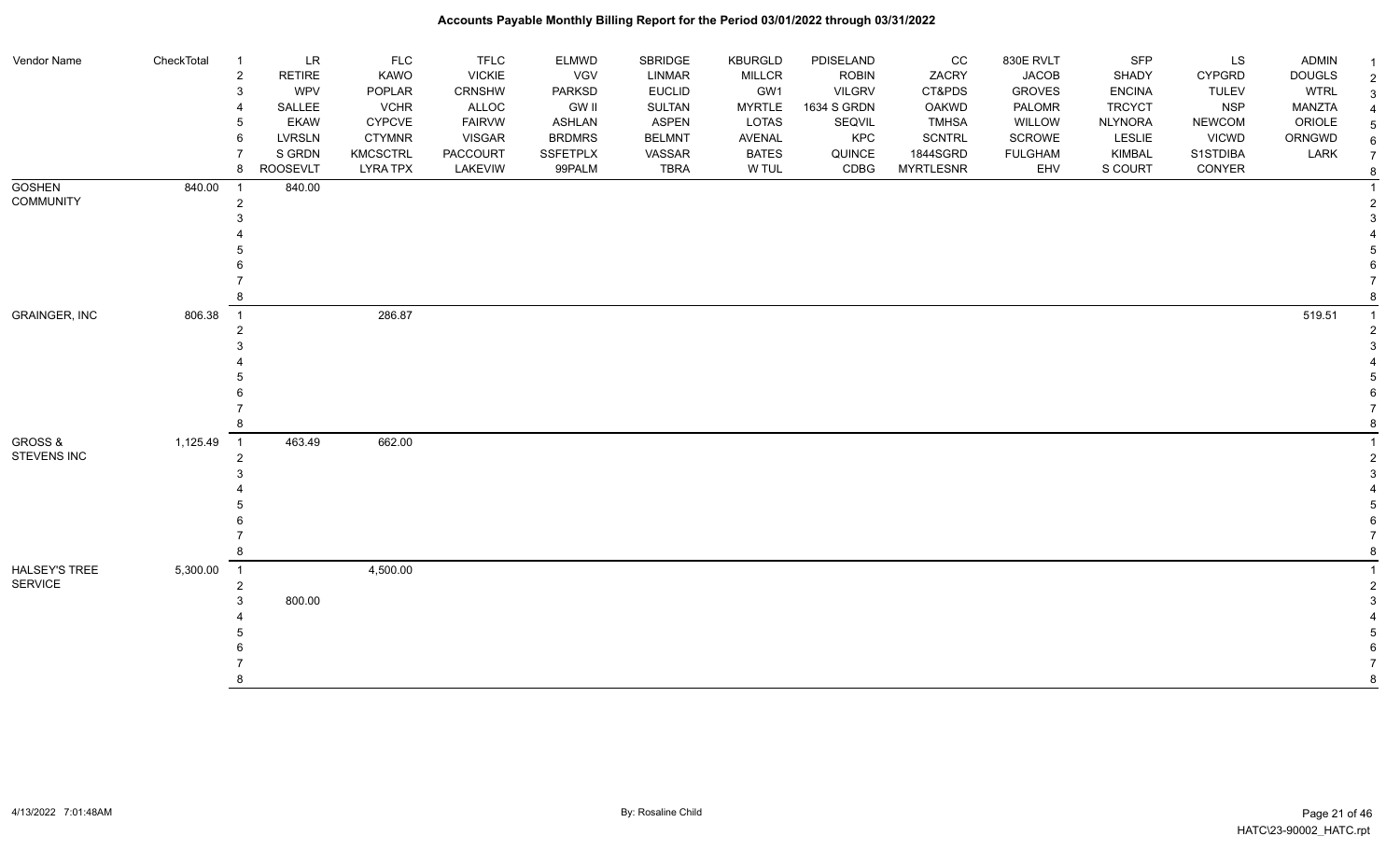| Vendor Name            | CheckTotal | $\overline{1}$ | LR            | <b>FLC</b>      | <b>TFLC</b>     | <b>ELMWD</b>    | <b>SBRIDGE</b> | <b>KBURGLD</b> | PDISELAND     | cc               | 830E RVLT      | <b>SFP</b>     | LS.           | <b>ADMIN</b>  |  |
|------------------------|------------|----------------|---------------|-----------------|-----------------|-----------------|----------------|----------------|---------------|------------------|----------------|----------------|---------------|---------------|--|
|                        |            | $\sqrt{2}$     | <b>RETIRE</b> | <b>KAWO</b>     | <b>VICKIE</b>   | VGV             | <b>LINMAR</b>  | <b>MILLCR</b>  | <b>ROBIN</b>  | ZACRY            | <b>JACOB</b>   | SHADY          | <b>CYPGRD</b> | <b>DOUGLS</b> |  |
|                        |            | 3              | WPV           | POPLAR          | <b>CRNSHW</b>   | <b>PARKSD</b>   | <b>EUCLID</b>  | GW1            | <b>VILGRV</b> | CT&PDS           | <b>GROVES</b>  | <b>ENCINA</b>  | <b>TULEV</b>  | <b>WTRL</b>   |  |
|                        |            |                | SALLEE        | <b>VCHR</b>     | <b>ALLOC</b>    | <b>GW II</b>    | <b>SULTAN</b>  | <b>MYRTLE</b>  | 1634 S GRDN   | <b>OAKWD</b>     | PALOMR         | <b>TRCYCT</b>  | <b>NSP</b>    | MANZTA        |  |
|                        |            | 5              | <b>EKAW</b>   | <b>CYPCVE</b>   | <b>FAIRVW</b>   | <b>ASHLAN</b>   | <b>ASPEN</b>   | LOTAS          | SEQVIL        | <b>TMHSA</b>     | WILLOW         | <b>NLYNORA</b> | <b>NEWCOM</b> | ORIOLE        |  |
|                        |            | 6              | <b>LVRSLN</b> | <b>CTYMNR</b>   | <b>VISGAR</b>   | <b>BRDMRS</b>   | <b>BELMNT</b>  | AVENAL         | KPC           | <b>SCNTRL</b>    | SCROWE         | LESLIE         | <b>VICWD</b>  | ORNGWD        |  |
|                        |            |                | S GRDN        | <b>KMCSCTRL</b> | <b>PACCOURT</b> | <b>SSFETPLX</b> | VASSAR         | <b>BATES</b>   | QUINCE        | 1844SGRD         | <b>FULGHAM</b> | KIMBAL         | S1STDIBA      | LARK          |  |
|                        |            | 8              | ROOSEVLT      | <b>LYRA TPX</b> | LAKEVIW         | 99PALM          | <b>TBRA</b>    | W TUL          | CDBG          | <b>MYRTLESNR</b> | EHV            | S COURT        | CONYER        |               |  |
| HAYES GARAGE           | 1,865.00   |                | 1,320.00      |                 |                 |                 |                |                |               |                  |                |                |               |               |  |
| <b>DOOR</b>            |            | $\overline{2}$ |               |                 |                 |                 |                |                |               |                  |                |                |               |               |  |
|                        |            |                |               |                 |                 |                 |                |                |               |                  |                |                | 250.00        |               |  |
|                        |            |                |               |                 |                 |                 |                |                |               |                  |                |                |               |               |  |
|                        |            |                |               |                 |                 |                 |                |                |               |                  |                |                |               |               |  |
|                        |            |                |               |                 |                 |                 |                |                |               |                  |                |                |               |               |  |
|                        |            |                |               |                 |                 |                 |                |                | 295.00        |                  |                |                |               |               |  |
|                        |            |                |               |                 |                 |                 |                |                |               |                  |                |                |               |               |  |
| HCI SYSTEMS, INC       | 625.00     | $\overline{1}$ |               |                 |                 |                 |                |                |               |                  |                |                |               |               |  |
|                        |            | $\overline{2}$ |               |                 |                 |                 |                |                |               |                  |                |                |               |               |  |
|                        |            |                |               |                 |                 |                 |                |                |               |                  |                |                |               |               |  |
|                        |            |                |               |                 |                 |                 |                |                |               |                  |                |                |               |               |  |
|                        |            |                |               |                 |                 |                 |                |                |               |                  |                |                | 625.00        |               |  |
|                        |            |                |               |                 |                 |                 |                |                |               |                  |                |                |               |               |  |
|                        |            |                |               |                 |                 |                 |                |                |               |                  |                |                |               |               |  |
|                        |            | 8              |               |                 |                 |                 |                |                |               |                  |                |                |               |               |  |
| HIRE UP STAFFING       | 27,496.00  | $\overline{1}$ | 4,041.33      |                 | 1,227.56        |                 |                |                |               |                  |                |                |               | 40.00         |  |
| <b>SERVICES</b>        |            | 2              |               |                 |                 |                 | 958.98         | 940.80         |               |                  |                |                |               |               |  |
|                        |            | 3              |               | 2,727.37        |                 | 18.18           | 36.36          |                | 1,411.20      |                  |                |                | 851.78        |               |  |
|                        |            |                |               | 2,379.88        |                 |                 | 9.09           | 940.80         |               | 117.31           | 940.80         |                | 39.13         |               |  |
|                        |            |                |               | 130.16          |                 | 107.19          | 1,253.85       | 71.45          | 564.48        | 500.24           |                |                | 940.80        |               |  |
|                        |            |                |               |                 |                 | 940.80          | 940.80         |                |               |                  |                |                |               |               |  |
|                        |            |                |               |                 | 4,346.77        |                 |                |                |               |                  |                | 940.80         |               |               |  |
|                        |            | 8              |               | 13.02           |                 | 65.07           |                |                |               |                  |                |                |               |               |  |
| HOME DEPOT             | 12,993.75  | $\overline{1}$ | 4,706.12      | 132.49          | 169.95          |                 |                |                |               |                  |                | 461.12         | 195.43        | 1,715.25      |  |
| <b>CREDIT SERVICES</b> |            | $\overline{c}$ |               |                 |                 | 415.17          | 103.98         | 623.63         |               |                  |                |                |               |               |  |
|                        |            |                |               | 242.67          |                 | 51.99           |                |                | 37.32         |                  |                |                | 164.57        |               |  |
|                        |            |                |               | 50.52           |                 |                 | 77.98          | 391.00         |               |                  | 676.01         |                |               |               |  |
|                        |            |                | 32.45         | 166.11          |                 |                 | 195.46         |                | 641.17        | 27.61            |                | 53.19          | 41.47         |               |  |
|                        |            |                |               |                 | 113.09          | 62.59           |                |                |               |                  |                | 106.40         |               | 462.55        |  |
|                        |            |                |               |                 | 516.97          |                 |                |                | 315.11        |                  |                |                |               |               |  |
|                        |            | 8              |               |                 |                 | 44.38           |                |                |               |                  |                |                |               |               |  |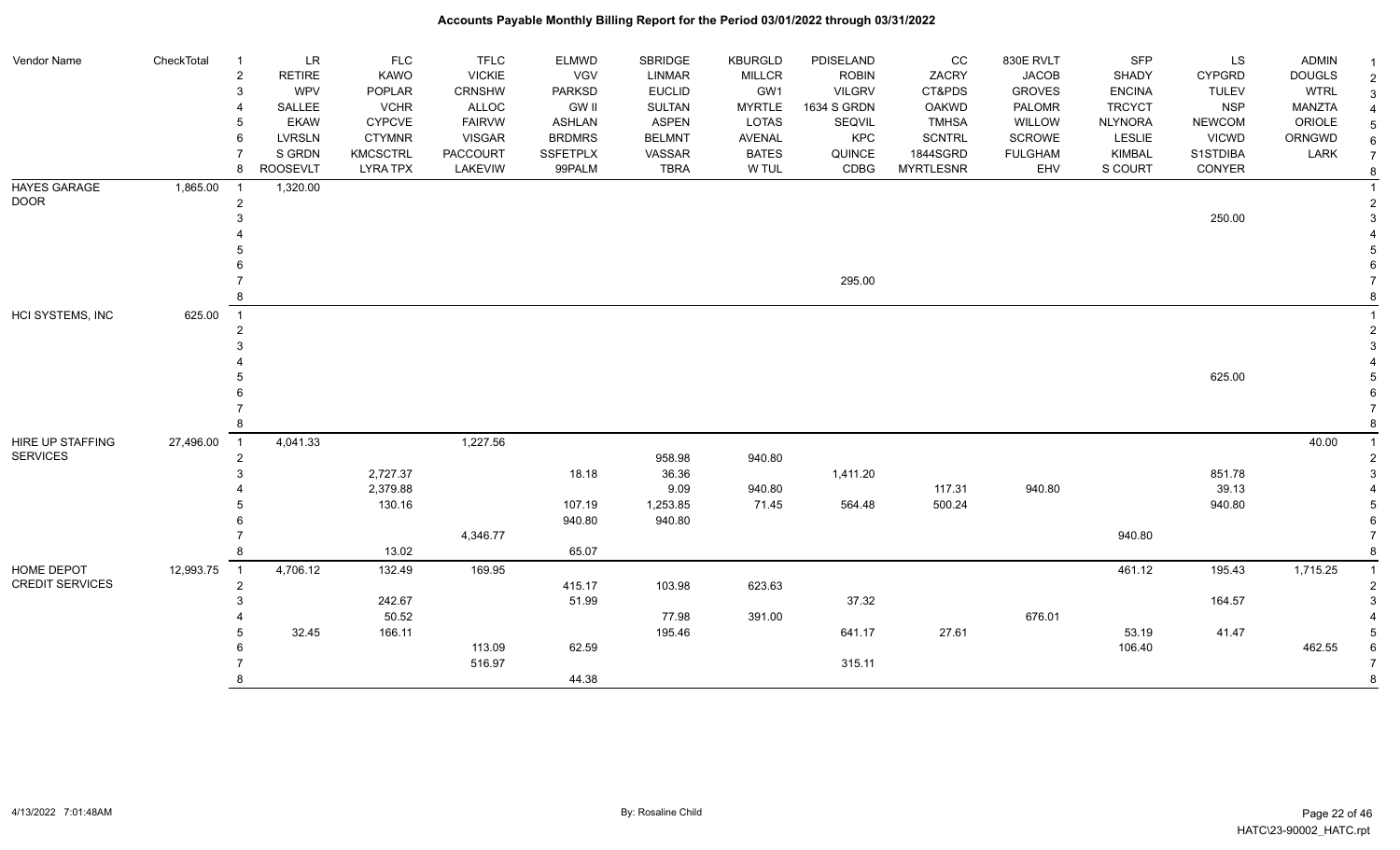| Vendor Name                       | CheckTotal | $\overline{1}$           | LR              | <b>FLC</b>      | <b>TFLC</b>     | <b>ELMWD</b>  | SBRIDGE       | <b>KBURGLD</b> | PDISELAND     | CC               | 830E RVLT      | <b>SFP</b>     | LS            | <b>ADMIN</b>  |  |
|-----------------------------------|------------|--------------------------|-----------------|-----------------|-----------------|---------------|---------------|----------------|---------------|------------------|----------------|----------------|---------------|---------------|--|
|                                   |            | $\sqrt{2}$               | <b>RETIRE</b>   | KAWO            | <b>VICKIE</b>   | VGV           | <b>LINMAR</b> | MILLCR         | <b>ROBIN</b>  | ZACRY            | <b>JACOB</b>   | SHADY          | <b>CYPGRD</b> | <b>DOUGLS</b> |  |
|                                   |            | 3                        | <b>WPV</b>      | POPLAR          | CRNSHW          | <b>PARKSD</b> | <b>EUCLID</b> | GW1            | <b>VILGRV</b> | CT&PDS           | <b>GROVES</b>  | <b>ENCINA</b>  | <b>TULEV</b>  | <b>WTRL</b>   |  |
|                                   |            |                          | SALLEE          | <b>VCHR</b>     | ALLOC           | GW II         | SULTAN        | <b>MYRTLE</b>  | 1634 S GRDN   | <b>OAKWD</b>     | PALOMR         | <b>TRCYCT</b>  | <b>NSP</b>    | MANZTA        |  |
|                                   |            |                          | <b>EKAW</b>     | <b>CYPCVE</b>   | <b>FAIRVW</b>   | <b>ASHLAN</b> | ASPEN         | LOTAS          | SEQVIL        | <b>TMHSA</b>     | WILLOW         | <b>NLYNORA</b> | <b>NEWCOM</b> | ORIOLE        |  |
|                                   |            | 6                        | <b>LVRSLN</b>   | <b>CTYMNR</b>   | <b>VISGAR</b>   | <b>BRDMRS</b> | <b>BELMNT</b> | AVENAL         | KPC           | <b>SCNTRL</b>    | SCROWE         | LESLIE         | <b>VICWD</b>  | ORNGWD        |  |
|                                   |            |                          | S GRDN          | <b>KMCSCTRL</b> | <b>PACCOURT</b> | SSFETPLX      | VASSAR        | <b>BATES</b>   | QUINCE        | 1844SGRD         | <b>FULGHAM</b> | KIMBAL         | S1STDIBA      | LARK          |  |
|                                   |            | 8                        | <b>ROOSEVLT</b> | <b>LYRA TPX</b> | LAKEVIW         | 99PALM        | <b>TBRA</b>   | W TUL          | CDBG          | <b>MYRTLESNR</b> | EHV            | S COURT        | CONYER        |               |  |
| <b>HOME DEPOT</b>                 | 910.26     | -1                       |                 |                 |                 |               |               |                |               |                  |                |                |               | 910.26        |  |
| U.S.A., INC. THE                  |            | $\overline{c}$           |                 |                 |                 |               |               |                |               |                  |                |                |               |               |  |
|                                   |            |                          |                 |                 |                 |               |               |                |               |                  |                |                |               |               |  |
|                                   |            |                          |                 |                 |                 |               |               |                |               |                  |                |                |               |               |  |
|                                   |            |                          |                 |                 |                 |               |               |                |               |                  |                |                |               |               |  |
|                                   |            |                          |                 |                 |                 |               |               |                |               |                  |                |                |               |               |  |
|                                   |            |                          |                 |                 |                 |               |               |                |               |                  |                |                |               |               |  |
|                                   |            |                          |                 |                 |                 |               |               |                |               |                  |                |                |               |               |  |
| JANET YOUNG DBA<br>AMERICAN BLIND | 6,246.91   | $\overline{1}$           | 3,719.39        |                 | 440.51          |               |               |                |               |                  |                |                |               |               |  |
|                                   |            | $\overline{2}$           |                 |                 |                 | 78.12         |               | 321.16         |               |                  |                |                |               |               |  |
|                                   |            |                          |                 |                 |                 |               |               |                |               |                  |                |                |               |               |  |
|                                   |            |                          |                 |                 |                 |               |               | 444.31         |               | 427.49           |                |                |               |               |  |
|                                   |            |                          |                 | 518.64          |                 |               |               |                |               | 27.12            |                |                |               |               |  |
|                                   |            |                          |                 |                 |                 |               | 237.62        |                |               |                  |                |                |               |               |  |
|                                   |            |                          | 32.55           |                 |                 |               |               |                |               |                  |                |                |               |               |  |
|                                   |            |                          |                 |                 |                 |               |               |                |               |                  |                |                |               |               |  |
| JC LANSDOWNE,                     | 1,574.92   | $\overline{1}$           |                 |                 |                 |               |               |                |               |                  |                |                |               | 1,574.92      |  |
| <b>INC</b>                        |            | $\overline{2}$           |                 |                 |                 |               |               |                |               |                  |                |                |               |               |  |
|                                   |            |                          |                 |                 |                 |               |               |                |               |                  |                |                |               |               |  |
|                                   |            |                          |                 |                 |                 |               |               |                |               |                  |                |                |               |               |  |
|                                   |            |                          |                 |                 |                 |               |               |                |               |                  |                |                |               |               |  |
|                                   |            |                          |                 |                 |                 |               |               |                |               |                  |                |                |               |               |  |
|                                   |            |                          |                 |                 |                 |               |               |                |               |                  |                |                |               |               |  |
|                                   |            | 8                        |                 |                 |                 |               |               |                |               |                  |                |                |               |               |  |
| <b>JENSEN &amp;</b>               | 1,971.47   | $\overline{\phantom{1}}$ |                 |                 |                 |               |               |                |               |                  |                |                |               | 1,971.47      |  |
| PILEGARD                          |            | $\overline{2}$           |                 |                 |                 |               |               |                |               |                  |                |                |               |               |  |
|                                   |            |                          |                 |                 |                 |               |               |                |               |                  |                |                |               |               |  |
|                                   |            |                          |                 |                 |                 |               |               |                |               |                  |                |                |               |               |  |
|                                   |            |                          |                 |                 |                 |               |               |                |               |                  |                |                |               |               |  |
|                                   |            |                          |                 |                 |                 |               |               |                |               |                  |                |                |               |               |  |
|                                   |            |                          |                 |                 |                 |               |               |                |               |                  |                |                |               |               |  |
|                                   |            | 8                        |                 |                 |                 |               |               |                |               |                  |                |                |               |               |  |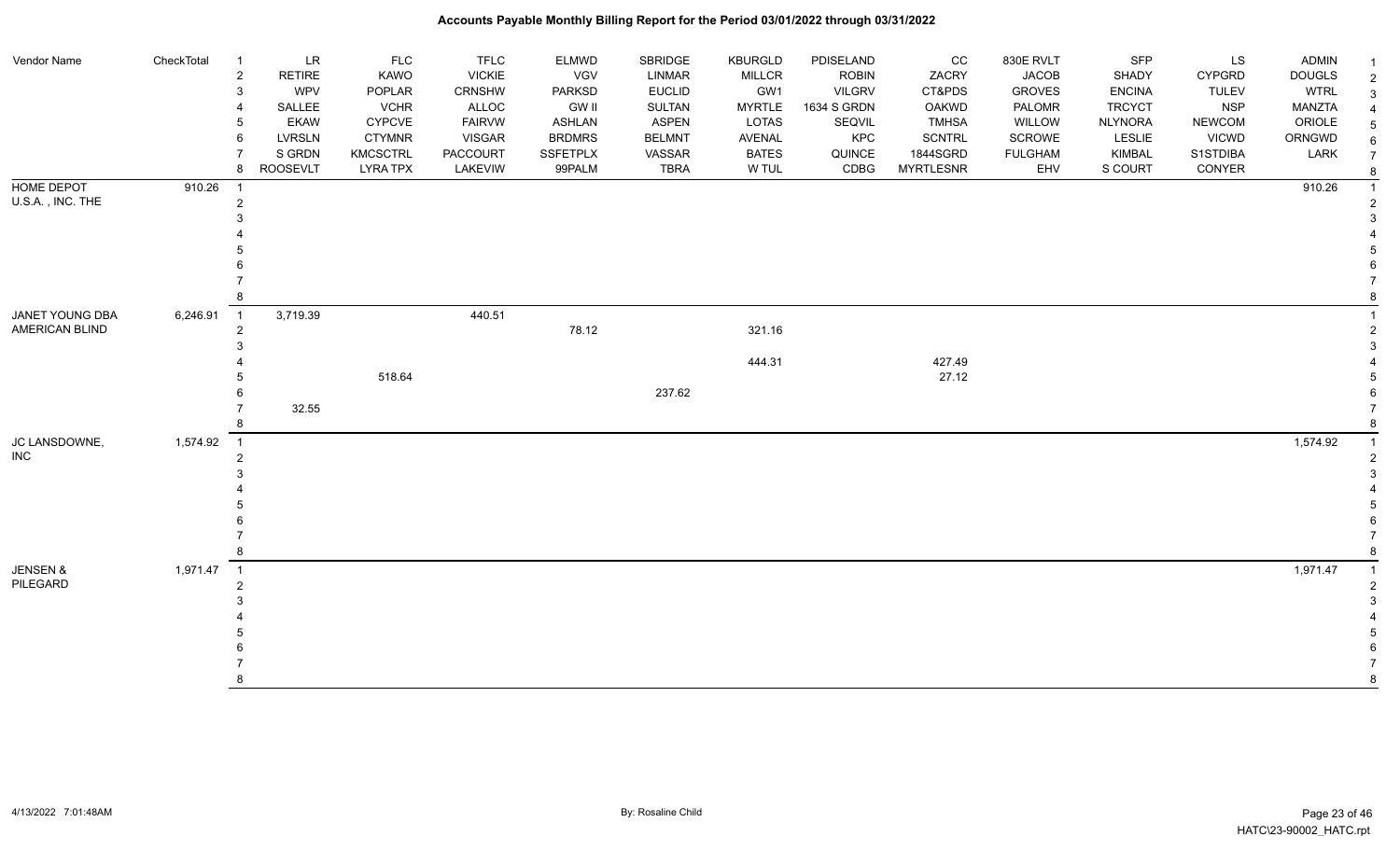| Vendor Name            | CheckTotal | LR<br>-1<br><b>RETIRE</b>                  | <b>FLC</b><br>KAWO | <b>TFLC</b><br><b>VICKIE</b> | <b>ELMWD</b><br>VGV | SBRIDGE<br>LINMAR | <b>KBURGLD</b>       | PDISELAND                     | CC<br>ZACRY      | 830E RVLT<br><b>JACOB</b> | SFP<br>SHADY   | LS<br><b>CYPGRD</b> | <b>ADMIN</b>                 | -1             |
|------------------------|------------|--------------------------------------------|--------------------|------------------------------|---------------------|-------------------|----------------------|-------------------------------|------------------|---------------------------|----------------|---------------------|------------------------------|----------------|
|                        |            | $\overline{\mathbf{c}}$<br><b>WPV</b><br>3 | POPLAR             | <b>CRNSHW</b>                | <b>PARKSD</b>       | <b>EUCLID</b>     | <b>MILLCR</b><br>GW1 | <b>ROBIN</b><br><b>VILGRV</b> | CT&PDS           | <b>GROVES</b>             | <b>ENCINA</b>  | <b>TULEV</b>        | <b>DOUGLS</b><br><b>WTRL</b> | $\overline{2}$ |
|                        |            | SALLEE                                     | <b>VCHR</b>        | ALLOC                        | <b>GW II</b>        | SULTAN            | <b>MYRTLE</b>        | 1634 S GRDN                   | <b>OAKWD</b>     | PALOMR                    | <b>TRCYCT</b>  | <b>NSP</b>          | <b>MANZTA</b>                | 3              |
|                        |            | <b>EKAW</b>                                | <b>CYPCVE</b>      | <b>FAIRVW</b>                | <b>ASHLAN</b>       | <b>ASPEN</b>      | LOTAS                | SEQVIL                        | <b>TMHSA</b>     | WILLOW                    | <b>NLYNORA</b> | <b>NEWCOM</b>       | ORIOLE                       | 5              |
|                        |            | LVRSLN<br>6                                | <b>CTYMNR</b>      | <b>VISGAR</b>                | <b>BRDMRS</b>       | <b>BELMNT</b>     | <b>AVENAL</b>        | KPC                           | <b>SCNTRL</b>    | SCROWE                    | LESLIE         | <b>VICWD</b>        | ORNGWD                       |                |
|                        |            | S GRDN                                     | <b>KMCSCTRL</b>    | <b>PACCOURT</b>              | SSFETPLX            | VASSAR            | <b>BATES</b>         | QUINCE                        | 1844SGRD         | <b>FULGHAM</b>            | KIMBAL         | S1STDIBA            | LARK                         | $\overline{7}$ |
|                        |            | <b>ROOSEVLT</b><br>8                       | <b>LYRA TPX</b>    | LAKEVIW                      | 99PALM              | <b>TBRA</b>       | W TUL                | CDBG                          | <b>MYRTLESNR</b> | EHV                       | S COURT        | CONYER              |                              | 8              |
| JOANNE M               | 51.01      | $\overline{1}$                             |                    |                              |                     |                   |                      |                               |                  |                           |                |                     | 51.01                        |                |
| WALTERS                |            | 2                                          |                    |                              |                     |                   |                      |                               |                  |                           |                |                     |                              |                |
|                        |            |                                            |                    |                              |                     |                   |                      |                               |                  |                           |                |                     |                              |                |
|                        |            |                                            |                    |                              |                     |                   |                      |                               |                  |                           |                |                     |                              |                |
|                        |            |                                            |                    |                              |                     |                   |                      |                               |                  |                           |                |                     |                              |                |
|                        |            |                                            |                    |                              |                     |                   |                      |                               |                  |                           |                |                     |                              |                |
|                        |            |                                            |                    |                              |                     |                   |                      |                               |                  |                           |                |                     |                              |                |
|                        |            |                                            |                    |                              |                     |                   |                      |                               |                  |                           |                |                     |                              |                |
| JOHN LOGAN             | 50.00      | $\overline{1}$                             |                    |                              |                     |                   |                      |                               |                  |                           |                |                     | 50.00                        |                |
| <b>HESS</b>            |            |                                            |                    |                              |                     |                   |                      |                               |                  |                           |                |                     |                              |                |
|                        |            |                                            |                    |                              |                     |                   |                      |                               |                  |                           |                |                     |                              |                |
|                        |            |                                            |                    |                              |                     |                   |                      |                               |                  |                           |                |                     |                              |                |
|                        |            |                                            |                    |                              |                     |                   |                      |                               |                  |                           |                |                     |                              |                |
|                        |            |                                            |                    |                              |                     |                   |                      |                               |                  |                           |                |                     |                              |                |
|                        |            |                                            |                    |                              |                     |                   |                      |                               |                  |                           |                |                     |                              |                |
| <b>JOHNSON</b>         | 422.34     | $\overline{1}$                             |                    |                              |                     |                   |                      |                               |                  |                           | 422.34         |                     |                              |                |
| CONTROLS               |            | $\overline{2}$                             |                    |                              |                     |                   |                      |                               |                  |                           |                |                     |                              |                |
|                        |            |                                            |                    |                              |                     |                   |                      |                               |                  |                           |                |                     |                              |                |
|                        |            |                                            |                    |                              |                     |                   |                      |                               |                  |                           |                |                     |                              |                |
|                        |            |                                            |                    |                              |                     |                   |                      |                               |                  |                           |                |                     |                              |                |
|                        |            |                                            |                    |                              |                     |                   |                      |                               |                  |                           |                |                     |                              |                |
|                        |            |                                            |                    |                              |                     |                   |                      |                               |                  |                           |                |                     |                              |                |
|                        |            |                                            |                    |                              |                     |                   |                      |                               |                  |                           |                |                     |                              |                |
| <b>JORGENSEN &amp;</b> | 1,324.58   | 61.38<br>$\overline{1}$                    | 278.73             |                              |                     |                   |                      |                               |                  |                           | 590.04         | 35.93               | 1.13                         |                |
| <b>COMPANY INC</b>     |            | $\overline{2}$                             |                    |                              |                     |                   |                      |                               |                  |                           |                |                     |                              |                |
|                        |            |                                            | 229.64             |                              |                     |                   |                      |                               |                  |                           |                |                     |                              |                |
|                        |            |                                            | 61.39              |                              |                     |                   |                      |                               |                  |                           |                |                     |                              |                |
|                        |            |                                            |                    |                              | 5.52                |                   | 6.08                 | 10.51                         |                  |                           |                | 44.23               |                              |                |
|                        |            |                                            |                    |                              |                     |                   |                      |                               |                  |                           |                |                     |                              |                |
|                        |            |                                            |                    |                              |                     |                   |                      |                               |                  |                           |                |                     |                              | 8              |
|                        |            |                                            |                    |                              |                     |                   |                      |                               |                  |                           |                |                     |                              |                |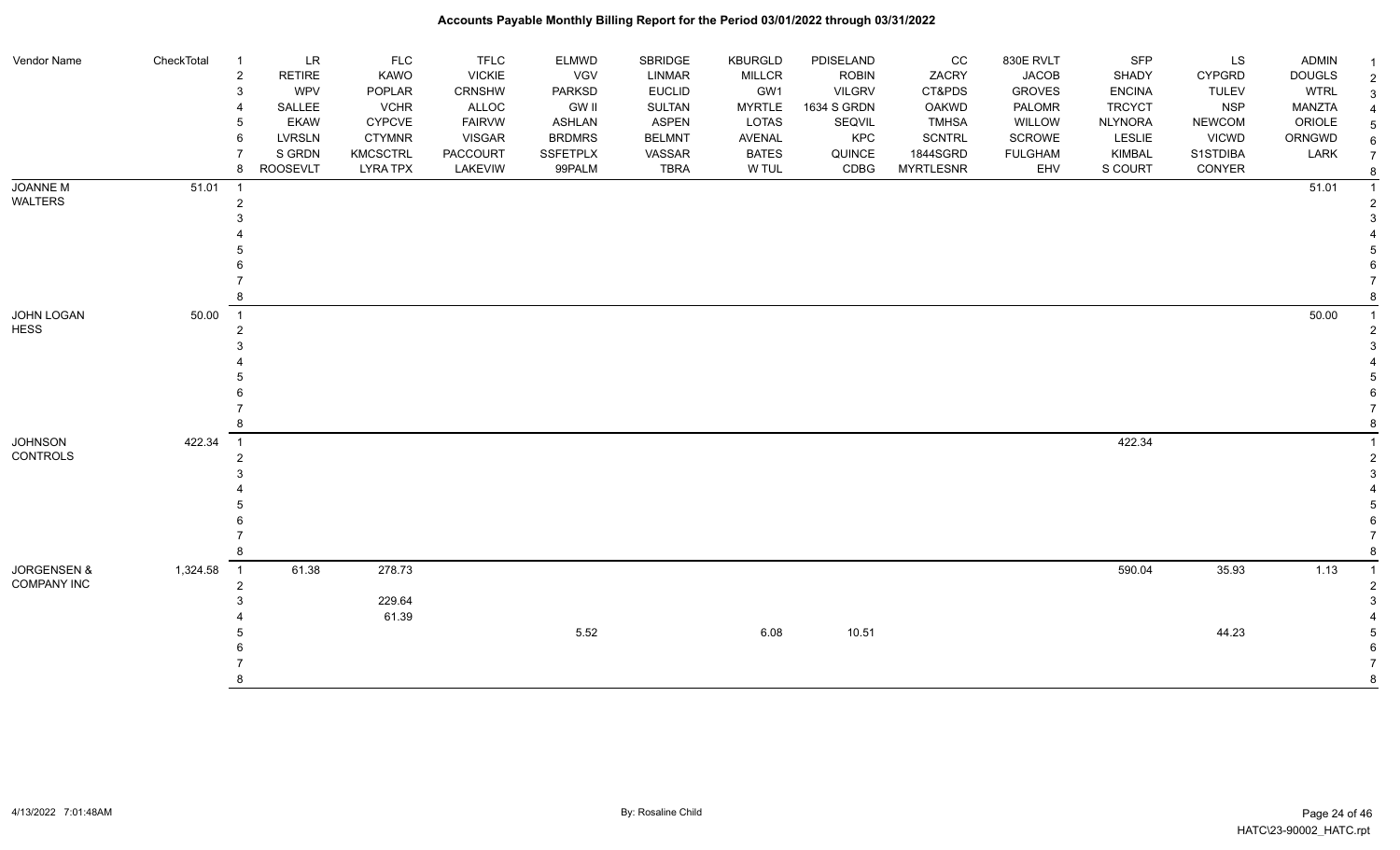| Vendor Name             | CheckTotal | $\overline{1}$   | LR              | <b>FLC</b>      | <b>TFLC</b>     | ELMWD           | SBRIDGE       | <b>KBURGLD</b> | PDISELAND     | CC               | 830E RVLT      | <b>SFP</b>     | LS.           | <b>ADMIN</b>  |   |
|-------------------------|------------|------------------|-----------------|-----------------|-----------------|-----------------|---------------|----------------|---------------|------------------|----------------|----------------|---------------|---------------|---|
|                         |            | $\boldsymbol{2}$ | <b>RETIRE</b>   | <b>KAWO</b>     | <b>VICKIE</b>   | VGV             | <b>LINMAR</b> | <b>MILLCR</b>  | <b>ROBIN</b>  | ZACRY            | <b>JACOB</b>   | SHADY          | <b>CYPGRD</b> | <b>DOUGLS</b> |   |
|                         |            | 3                | <b>WPV</b>      | POPLAR          | <b>CRNSHW</b>   | <b>PARKSD</b>   | <b>EUCLID</b> | GW1            | <b>VILGRV</b> | CT&PDS           | <b>GROVES</b>  | <b>ENCINA</b>  | <b>TULEV</b>  | <b>WTRL</b>   |   |
|                         |            |                  | SALLEE          | <b>VCHR</b>     | ALLOC           | <b>GW II</b>    | <b>SULTAN</b> | <b>MYRTLE</b>  | 1634 S GRDN   | OAKWD            | PALOMR         | <b>TRCYCT</b>  | <b>NSP</b>    | MANZTA        |   |
|                         |            | 5                | <b>EKAW</b>     | <b>CYPCVE</b>   | <b>FAIRVW</b>   | <b>ASHLAN</b>   | <b>ASPEN</b>  | <b>LOTAS</b>   | SEQVIL        | <b>TMHSA</b>     | WILLOW         | <b>NLYNORA</b> | <b>NEWCOM</b> | ORIOLE        |   |
|                         |            | 6                | <b>LVRSLN</b>   | <b>CTYMNR</b>   | <b>VISGAR</b>   | <b>BRDMRS</b>   | <b>BELMNT</b> | AVENAL         | KPC           | <b>SCNTRL</b>    | SCROWE         | <b>LESLIE</b>  | <b>VICWD</b>  | ORNGWD        |   |
|                         |            |                  | S GRDN          | <b>KMCSCTRL</b> | <b>PACCOURT</b> | <b>SSFETPLX</b> | VASSAR        | <b>BATES</b>   | QUINCE        | 1844SGRD         | <b>FULGHAM</b> | KIMBAL         | S1STDIBA      | LARK          |   |
|                         |            | 8                | <b>ROOSEVLT</b> | <b>LYRA TPX</b> | LAKEVIW         | 99PALM          | <b>TBRA</b>   | W TUL          | CDBG          | <b>MYRTLESNR</b> | EHV            | S COURT        | CONYER        |               | 8 |
| JOSE M MENDEZ /         | 23.68      | -1               | 15.15           |                 |                 |                 |               |                |               |                  |                |                |               |               |   |
| MENDEZ TIRE             |            | $\overline{2}$   |                 |                 |                 |                 | 3.79          |                |               |                  |                |                |               |               |   |
|                         |            |                  |                 |                 |                 | 1.89            |               |                |               |                  |                |                |               |               |   |
|                         |            |                  |                 |                 |                 |                 | 2.85          |                |               |                  |                |                |               |               |   |
|                         |            |                  |                 |                 |                 |                 |               |                |               |                  |                |                |               |               |   |
|                         |            |                  |                 |                 |                 |                 |               |                |               |                  |                |                |               |               |   |
|                         |            |                  |                 |                 |                 |                 |               |                |               |                  |                |                |               |               |   |
|                         |            |                  |                 |                 |                 |                 |               |                |               |                  |                |                |               |               |   |
| <b>JULIA A SILICATO</b> | 50.00      | $\overline{1}$   |                 |                 |                 |                 |               |                |               |                  |                |                |               | 50.00         |   |
|                         |            | 2                |                 |                 |                 |                 |               |                |               |                  |                |                |               |               |   |
|                         |            |                  |                 |                 |                 |                 |               |                |               |                  |                |                |               |               |   |
|                         |            |                  |                 |                 |                 |                 |               |                |               |                  |                |                |               |               |   |
|                         |            |                  |                 |                 |                 |                 |               |                |               |                  |                |                |               |               |   |
|                         |            |                  |                 |                 |                 |                 |               |                |               |                  |                |                |               |               |   |
|                         |            |                  |                 |                 |                 |                 |               |                |               |                  |                |                |               |               |   |
|                         |            |                  |                 |                 |                 |                 |               |                |               |                  |                |                |               |               |   |
| <b>KAWEAH</b>           | 7,020.00   | $\overline{1}$   |                 |                 |                 |                 |               |                |               |                  |                |                |               |               |   |
| <b>MANAGEMENT</b>       |            | 2                |                 |                 |                 |                 |               |                |               |                  |                |                | 7,020.00      |               |   |
|                         |            |                  |                 |                 |                 |                 |               |                |               |                  |                |                |               |               |   |
|                         |            |                  |                 |                 |                 |                 |               |                |               |                  |                |                |               |               |   |
|                         |            |                  |                 |                 |                 |                 |               |                |               |                  |                |                |               |               |   |
|                         |            |                  |                 |                 |                 |                 |               |                |               |                  |                |                |               |               |   |
|                         |            |                  |                 |                 |                 |                 |               |                |               |                  |                |                |               |               |   |
|                         |            |                  |                 |                 |                 |                 |               |                |               |                  |                |                |               |               |   |
| <b>KAWEAH</b>           | 188,244.60 | $\overline{1}$   |                 |                 |                 | 5,260.50        | 2,666.55      |                |               |                  |                |                |               |               |   |
| <b>MANAGEMENT</b>       |            | $\overline{c}$   |                 |                 | 10,824.44       |                 |               |                | 3,589.32      | 2,766.75         | 2,636.76       | 2,203.11       | 15,870.01     | 16,300.02     |   |
|                         |            | 3                |                 |                 | 1,921.36        |                 |               |                |               |                  |                |                |               |               |   |
|                         |            |                  | 2,871.65        |                 |                 |                 |               |                | 2,048.24      |                  |                | 2,360.05       |               | 2,062.43      |   |
|                         |            | 5                | 2,550.54        |                 |                 |                 |               |                |               |                  | 212.75         |                |               | 671.92        |   |
|                         |            |                  |                 | 6,978.68        | 8,157.21        |                 |               |                |               |                  |                |                | 841.43        |               |   |
|                         |            |                  | 1,293.76        | 9,930.08        | 9,260.72        | 4,738.73        | 4,150.06      | 3,212.62       | 3,115.13      | 7,075.20         |                |                | 876.94        | 2,722.60      |   |
|                         |            | 8                | 10,861.98       | 9,450.93        | 3,811.60        | 14,423.91       |               | 3,107.59       |               |                  |                | 4,678.67       | 2,740.36      |               | 8 |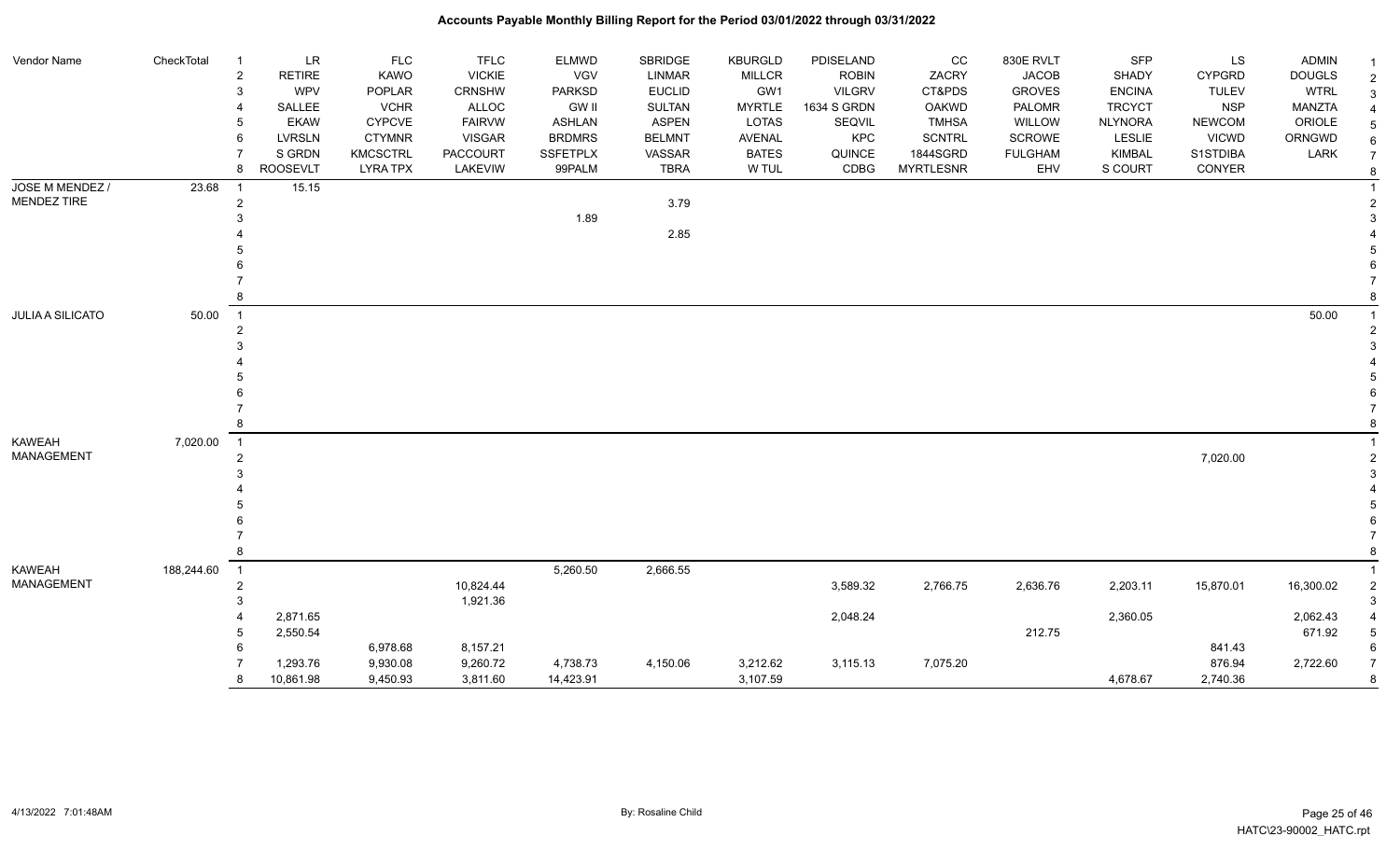| Vendor Name                             | CheckTotal | LR<br>$\overline{1}$<br>$\boldsymbol{2}$<br><b>RETIRE</b><br>WPV<br>3 | <b>FLC</b><br>KAWO<br>POPLAR | <b>TFLC</b><br><b>VICKIE</b><br>CRNSHW | <b>ELMWD</b><br>VGV<br><b>PARKSD</b> | SBRIDGE<br><b>LINMAR</b><br><b>EUCLID</b> | KBURGLD<br><b>MILLCR</b><br>GW1 | PDISELAND<br><b>ROBIN</b><br><b>VILGRV</b> | CC<br>ZACRY<br>CT&PDS | 830E RVLT<br><b>JACOB</b><br><b>GROVES</b> | SFP<br><b>SHADY</b><br><b>ENCINA</b> | LS<br><b>CYPGRD</b><br><b>TULEV</b> | <b>ADMIN</b><br><b>DOUGLS</b><br><b>WTRL</b> | $\overline{2}$<br>3 |
|-----------------------------------------|------------|-----------------------------------------------------------------------|------------------------------|----------------------------------------|--------------------------------------|-------------------------------------------|---------------------------------|--------------------------------------------|-----------------------|--------------------------------------------|--------------------------------------|-------------------------------------|----------------------------------------------|---------------------|
|                                         |            | SALLEE                                                                | <b>VCHR</b>                  | ALLOC                                  | <b>GW II</b>                         | SULTAN                                    | <b>MYRTLE</b>                   | 1634 S GRDN                                | OAKWD                 | PALOMR                                     | <b>TRCYCT</b>                        | <b>NSP</b>                          | MANZTA                                       |                     |
|                                         |            | <b>EKAW</b>                                                           | <b>CYPCVE</b>                | <b>FAIRVW</b>                          | <b>ASHLAN</b>                        | <b>ASPEN</b>                              | LOTAS                           | SEQVIL                                     | <b>TMHSA</b>          | WILLOW                                     | <b>NLYNORA</b>                       | <b>NEWCOM</b>                       | ORIOLE                                       | 5                   |
|                                         |            | 6<br><b>LVRSLN</b>                                                    | <b>CTYMNR</b>                | <b>VISGAR</b>                          | <b>BRDMRS</b>                        | <b>BELMNT</b>                             | AVENAL                          | KPC                                        | SCNTRL                | SCROWE                                     | LESLIE                               | <b>VICWD</b>                        | ORNGWD                                       | 6                   |
|                                         |            | S GRDN                                                                | <b>KMCSCTRL</b>              | <b>PACCOURT</b>                        | <b>SSFETPLX</b>                      | VASSAR                                    | <b>BATES</b>                    | QUINCE                                     | 1844SGRD              | <b>FULGHAM</b>                             | <b>KIMBAL</b>                        | S1STDIBA                            | LARK                                         | $\overline{7}$      |
|                                         |            | <b>ROOSEVLT</b><br>8                                                  | <b>LYRA TPX</b>              | LAKEVIW                                | 99PALM                               | <b>TBRA</b>                               | W TUL                           | CDBG                                       | <b>MYRTLESNR</b>      | EHV                                        | S COURT                              | CONYER                              |                                              | 8                   |
| KAWEAH PUMP,                            | 3,926.53   | -1                                                                    |                              |                                        |                                      |                                           |                                 |                                            |                       |                                            |                                      |                                     |                                              |                     |
| <b>INC</b>                              |            | 2                                                                     |                              |                                        |                                      |                                           |                                 |                                            |                       |                                            |                                      |                                     |                                              |                     |
|                                         |            |                                                                       |                              |                                        |                                      |                                           |                                 |                                            |                       |                                            |                                      |                                     |                                              |                     |
|                                         |            |                                                                       |                              |                                        |                                      |                                           |                                 |                                            |                       |                                            |                                      |                                     |                                              |                     |
|                                         |            |                                                                       |                              |                                        |                                      |                                           |                                 |                                            |                       |                                            |                                      |                                     |                                              |                     |
|                                         |            |                                                                       |                              |                                        |                                      |                                           |                                 |                                            |                       |                                            |                                      |                                     |                                              |                     |
|                                         |            |                                                                       |                              |                                        | 3,926.53                             |                                           |                                 |                                            |                       |                                            |                                      |                                     |                                              |                     |
|                                         |            |                                                                       |                              |                                        |                                      |                                           |                                 |                                            |                       |                                            |                                      |                                     |                                              |                     |
| <b>KEY EVIDENCE</b><br>LOCK & SAFE, INC | 48.50      | $\overline{1}$                                                        |                              |                                        |                                      |                                           |                                 |                                            |                       |                                            |                                      |                                     |                                              |                     |
|                                         |            | 2                                                                     |                              |                                        |                                      |                                           |                                 |                                            |                       |                                            |                                      |                                     |                                              | $\overline{2}$      |
|                                         |            |                                                                       |                              |                                        |                                      |                                           |                                 |                                            |                       |                                            |                                      |                                     |                                              |                     |
|                                         |            |                                                                       |                              |                                        |                                      |                                           |                                 |                                            |                       |                                            |                                      |                                     |                                              |                     |
|                                         |            |                                                                       |                              |                                        |                                      |                                           |                                 |                                            |                       |                                            |                                      |                                     |                                              |                     |
|                                         |            |                                                                       |                              | 48.50                                  |                                      |                                           |                                 |                                            |                       |                                            |                                      |                                     |                                              |                     |
|                                         |            |                                                                       |                              |                                        |                                      |                                           |                                 |                                            |                       |                                            |                                      |                                     |                                              |                     |
| KIMBALL MIDWEST                         | 2,661.29   | $\overline{1}$                                                        |                              |                                        |                                      |                                           |                                 |                                            |                       |                                            |                                      |                                     | 2,661.29                                     |                     |
| <b>INC</b>                              |            | 2                                                                     |                              |                                        |                                      |                                           |                                 |                                            |                       |                                            |                                      |                                     |                                              | 2                   |
|                                         |            |                                                                       |                              |                                        |                                      |                                           |                                 |                                            |                       |                                            |                                      |                                     |                                              |                     |
|                                         |            |                                                                       |                              |                                        |                                      |                                           |                                 |                                            |                       |                                            |                                      |                                     |                                              |                     |
|                                         |            |                                                                       |                              |                                        |                                      |                                           |                                 |                                            |                       |                                            |                                      |                                     |                                              |                     |
|                                         |            |                                                                       |                              |                                        |                                      |                                           |                                 |                                            |                       |                                            |                                      |                                     |                                              |                     |
|                                         |            |                                                                       |                              |                                        |                                      |                                           |                                 |                                            |                       |                                            |                                      |                                     |                                              |                     |
|                                         |            |                                                                       |                              |                                        |                                      |                                           |                                 |                                            |                       |                                            |                                      |                                     |                                              |                     |
| LANDSCAPE<br>DEVELOPMENT                | 12,944.00  | 2,812.00<br>$\overline{1}$<br>$\overline{2}$                          |                              | 805.00                                 |                                      |                                           |                                 |                                            | 375.00                |                                            |                                      |                                     | 290.00                                       |                     |
|                                         |            | 1,545.00<br>3                                                         |                              |                                        | 700.00                               |                                           |                                 |                                            |                       |                                            |                                      | 1,430.00                            |                                              |                     |
|                                         |            |                                                                       |                              |                                        |                                      |                                           |                                 |                                            | 503.00                |                                            |                                      |                                     |                                              |                     |
|                                         |            |                                                                       | 1,439.00                     |                                        |                                      | 800.00                                    |                                 |                                            |                       |                                            |                                      |                                     |                                              |                     |
|                                         |            |                                                                       |                              |                                        | 1,442.00                             |                                           |                                 |                                            |                       |                                            |                                      |                                     |                                              |                     |
|                                         |            |                                                                       |                              |                                        |                                      |                                           |                                 |                                            |                       |                                            |                                      |                                     |                                              |                     |
|                                         |            |                                                                       |                              |                                        | 803.00                               |                                           |                                 |                                            |                       |                                            |                                      |                                     |                                              | 8                   |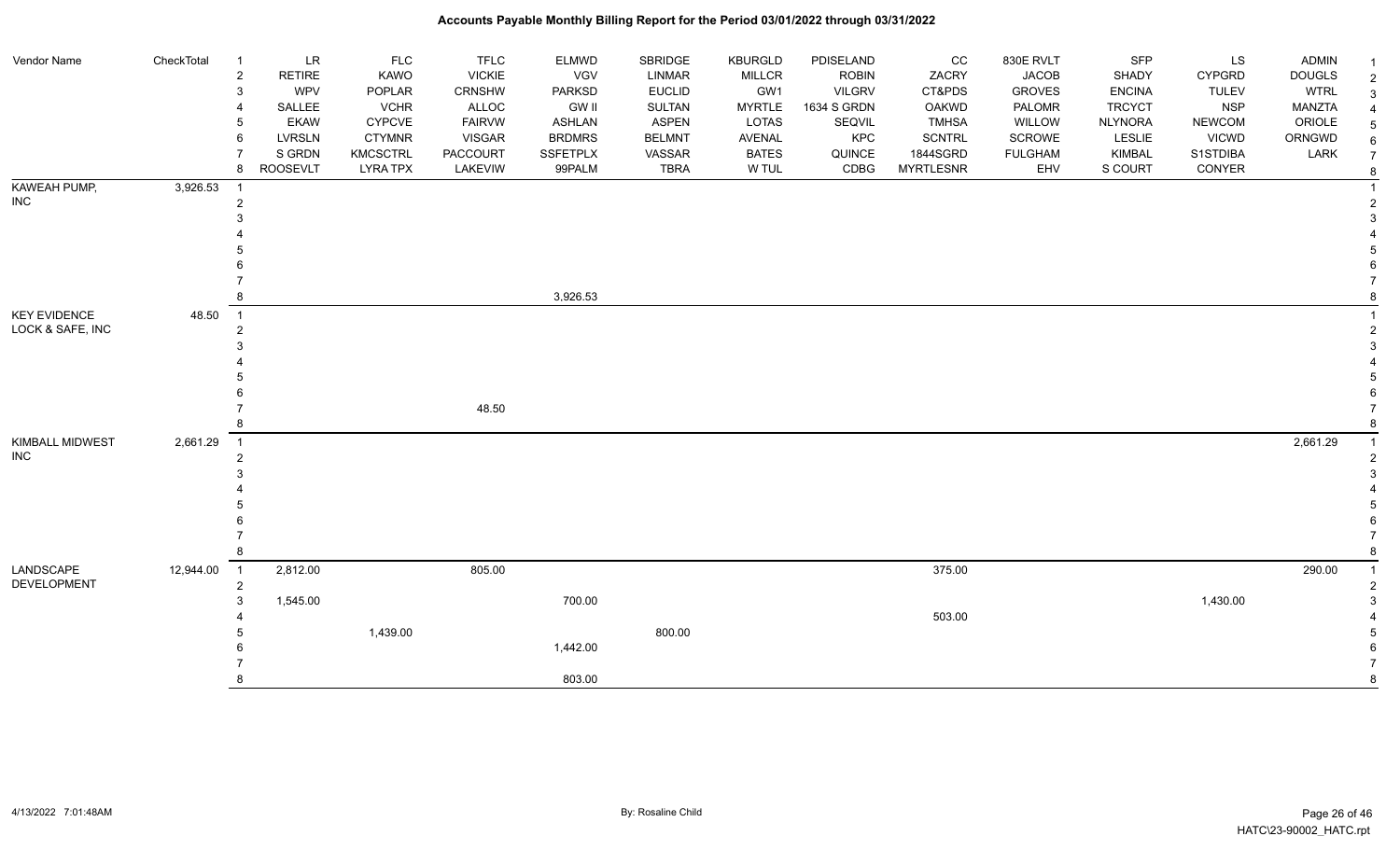| Vendor Name         | CheckTotal | <b>LR</b><br>$\overline{1}$          | <b>FLC</b>      | <b>TFLC</b>     | <b>ELMWD</b>    | <b>SBRIDGE</b> | <b>KBURGLD</b> | PDISELAND     | cc               | 830E RVLT      | <b>SFP</b>     | LS            | ADMIN         | $\overline{\mathbf{1}}$ |
|---------------------|------------|--------------------------------------|-----------------|-----------------|-----------------|----------------|----------------|---------------|------------------|----------------|----------------|---------------|---------------|-------------------------|
|                     |            | RETIRE<br>$\overline{2}$             | KAWO            | <b>VICKIE</b>   | VGV             | <b>LINMAR</b>  | MILLCR         | <b>ROBIN</b>  | ZACRY            | <b>JACOB</b>   | SHADY          | <b>CYPGRD</b> | <b>DOUGLS</b> | $\overline{2}$          |
|                     |            | <b>WPV</b><br>3                      | POPLAR          | <b>CRNSHW</b>   | <b>PARKSD</b>   | <b>EUCLID</b>  | GW1            | <b>VILGRV</b> | CT&PDS           | <b>GROVES</b>  | <b>ENCINA</b>  | <b>TULEV</b>  | <b>WTRL</b>   | 3                       |
|                     |            | SALLEE                               | <b>VCHR</b>     | <b>ALLOC</b>    | <b>GW II</b>    | <b>SULTAN</b>  | <b>MYRTLE</b>  | 1634 S GRDN   | <b>OAKWD</b>     | PALOMR         | <b>TRCYCT</b>  | <b>NSP</b>    | MANZTA        |                         |
|                     |            | <b>EKAW</b>                          | <b>CYPCVE</b>   | <b>FAIRVW</b>   | ASHLAN          | <b>ASPEN</b>   | <b>LOTAS</b>   | SEQVIL        | <b>TMHSA</b>     | WILLOW         | <b>NLYNORA</b> | <b>NEWCOM</b> | ORIOLE        | 5                       |
|                     |            | <b>LVRSLN</b><br>6                   | <b>CTYMNR</b>   | <b>VISGAR</b>   | <b>BRDMRS</b>   | <b>BELMNT</b>  | AVENAL         | KPC           | <b>SCNTRL</b>    | SCROWE         | <b>LESLIE</b>  | <b>VICWD</b>  | ORNGWD        | 6                       |
|                     |            | S GRDN                               | <b>KMCSCTRL</b> | <b>PACCOURT</b> | <b>SSFETPLX</b> | VASSAR         | <b>BATES</b>   | QUINCE        | 1844SGRD         | <b>FULGHAM</b> | KIMBAL         | S1STDIBA      | LARK          | $\overline{7}$          |
|                     |            | <b>ROOSEVLT</b><br>8                 | <b>LYRA TPX</b> | LAKEVIW         | 99PALM          | <b>TBRA</b>    | W TUL          | CDBG          | <b>MYRTLESNR</b> | EHV            | S COURT        | CONYER        |               | 8                       |
| <b>LINCOLN</b>      | 4,067.52   | $\overline{1}$                       |                 |                 |                 |                |                |               |                  |                |                |               | 4,067.52      |                         |
| NATIONAL LIFE       |            | $\overline{2}$                       |                 |                 |                 |                |                |               |                  |                |                |               |               |                         |
|                     |            |                                      |                 |                 |                 |                |                |               |                  |                |                |               |               |                         |
|                     |            |                                      |                 |                 |                 |                |                |               |                  |                |                |               |               |                         |
|                     |            |                                      |                 |                 |                 |                |                |               |                  |                |                |               |               |                         |
|                     |            |                                      |                 |                 |                 |                |                |               |                  |                |                |               |               |                         |
|                     |            |                                      |                 |                 |                 |                |                |               |                  |                |                |               |               |                         |
|                     |            |                                      |                 |                 |                 |                |                |               |                  |                |                |               |               |                         |
| <b>LONDON</b>       | 1,590.00   | 1,590.00<br>$\overline{\phantom{1}}$ |                 |                 |                 |                |                |               |                  |                |                |               |               |                         |
| <b>COMMUNITY</b>    |            | 2                                    |                 |                 |                 |                |                |               |                  |                |                |               |               | $\overline{2}$          |
|                     |            |                                      |                 |                 |                 |                |                |               |                  |                |                |               |               |                         |
|                     |            |                                      |                 |                 |                 |                |                |               |                  |                |                |               |               |                         |
|                     |            |                                      |                 |                 |                 |                |                |               |                  |                |                |               |               |                         |
|                     |            |                                      |                 |                 |                 |                |                |               |                  |                |                |               |               |                         |
|                     |            |                                      |                 |                 |                 |                |                |               |                  |                |                |               |               |                         |
|                     |            |                                      |                 |                 |                 |                |                |               |                  |                |                |               |               |                         |
| LOWES               | 16,590.44  | 1,474.31<br>$\overline{1}$           | 10,022.05       |                 |                 |                |                |               |                  |                | 168.48         | 104.28        | 605.22        | $\overline{1}$          |
|                     |            | 2                                    |                 |                 | 38.25           |                |                |               |                  | 56.67          |                |               |               |                         |
|                     |            |                                      | 157.34          |                 |                 |                |                |               |                  |                |                | 69.07         |               |                         |
|                     |            |                                      | 151.33          |                 |                 |                |                |               | 49.36            | 214.57         | 37.07          |               |               |                         |
|                     |            |                                      |                 | 25.87           | 13.62           | 35.87          | 17.62          | 1,377.38      |                  | 1,131.00       | 32.90          | 198.89        |               |                         |
|                     |            |                                      |                 | 116.85          |                 |                |                |               |                  |                |                |               |               |                         |
|                     |            | 30.86                                |                 |                 | 55.63           |                |                |               |                  |                | 30.84          |               |               |                         |
|                     |            |                                      |                 |                 |                 |                |                |               |                  |                |                | 375.11        |               | 8                       |
| LUIS GONZALEZ       | 1,896.40   | $\overline{1}$                       |                 |                 |                 |                |                |               |                  |                |                |               | 1,896.40      | $\overline{1}$          |
| <b>LUIS NURSERY</b> |            | 2                                    |                 |                 |                 |                |                |               |                  |                |                |               |               |                         |
|                     |            |                                      |                 |                 |                 |                |                |               |                  |                |                |               |               |                         |
|                     |            |                                      |                 |                 |                 |                |                |               |                  |                |                |               |               |                         |
|                     |            |                                      |                 |                 |                 |                |                |               |                  |                |                |               |               |                         |
|                     |            |                                      |                 |                 |                 |                |                |               |                  |                |                |               |               |                         |
|                     |            |                                      |                 |                 |                 |                |                |               |                  |                |                |               |               |                         |
|                     |            |                                      |                 |                 |                 |                |                |               |                  |                |                |               |               | 8                       |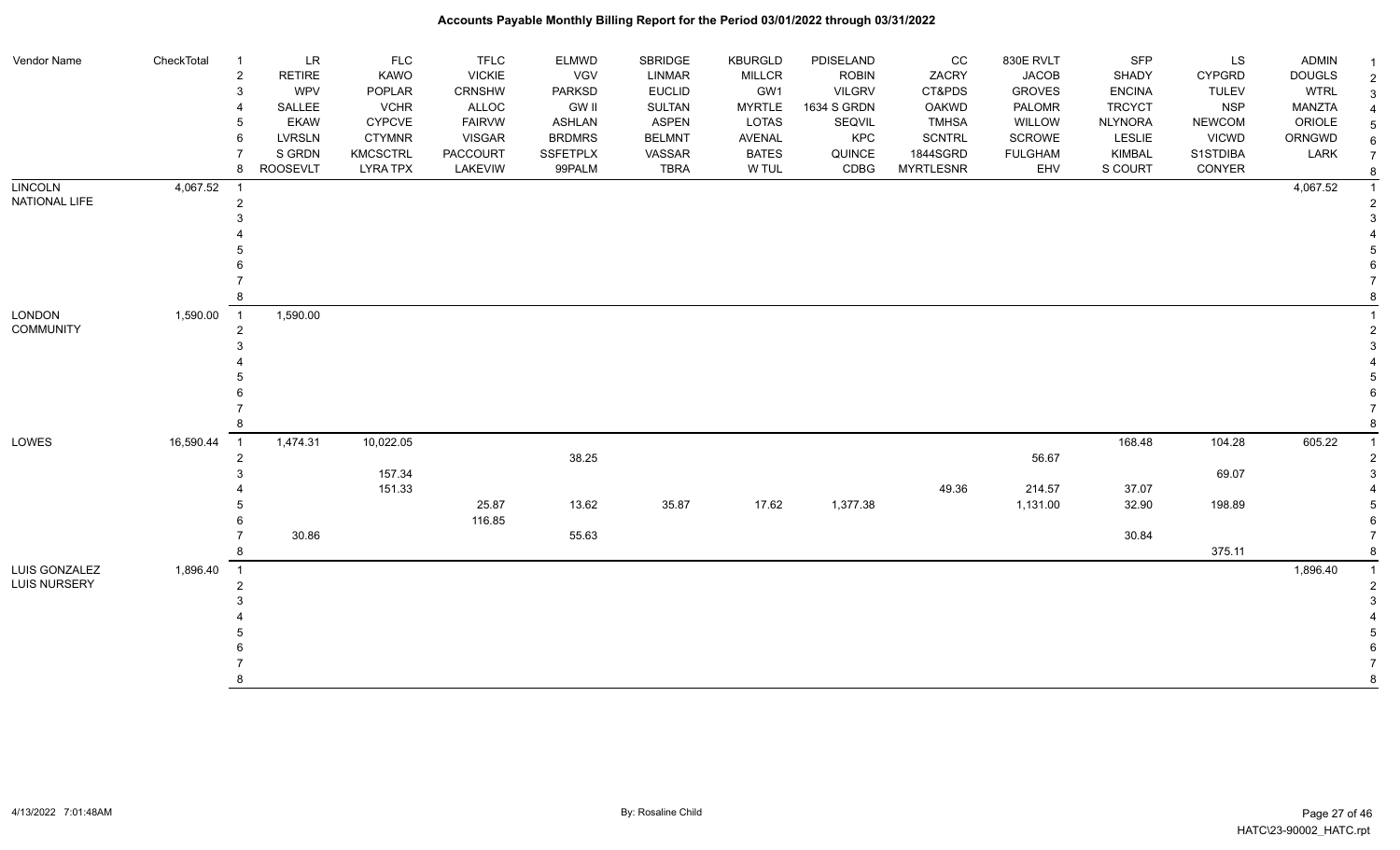| Vendor Name                           | CheckTotal | $\overline{1}$                             | LR              | <b>FLC</b>      | <b>TFLC</b>     | <b>ELMWD</b>    | SBRIDGE       | <b>KBURGLD</b> | PDISELAND     | cc               | 830E RVLT      | SFP            | LS            | <b>ADMIN</b>  |                            |
|---------------------------------------|------------|--------------------------------------------|-----------------|-----------------|-----------------|-----------------|---------------|----------------|---------------|------------------|----------------|----------------|---------------|---------------|----------------------------|
|                                       |            | $\overline{c}$                             | <b>RETIRE</b>   | <b>KAWO</b>     | <b>VICKIE</b>   | <b>VGV</b>      | <b>LINMAR</b> | <b>MILLCR</b>  | <b>ROBIN</b>  | ZACRY            | <b>JACOB</b>   | SHADY          | <b>CYPGRD</b> | <b>DOUGLS</b> | $\overline{1}$             |
|                                       |            | 3                                          | <b>WPV</b>      | POPLAR          | <b>CRNSHW</b>   | <b>PARKSD</b>   | <b>EUCLID</b> | GW1            | <b>VILGRV</b> | CT&PDS           | <b>GROVES</b>  | <b>ENCINA</b>  | <b>TULEV</b>  | <b>WTRL</b>   | $\sqrt{2}$<br>$\mathbf{3}$ |
|                                       |            | $\overline{4}$                             | SALLEE          | <b>VCHR</b>     | ALLOC           | <b>GW II</b>    | <b>SULTAN</b> | <b>MYRTLE</b>  | 1634 S GRDN   | <b>OAKWD</b>     | PALOMR         | <b>TRCYCT</b>  | <b>NSP</b>    | <b>MANZTA</b> | $\overline{4}$             |
|                                       |            | 5                                          | <b>EKAW</b>     | <b>CYPCVE</b>   | <b>FAIRVW</b>   | <b>ASHLAN</b>   | <b>ASPEN</b>  | LOTAS          | SEQVIL        | <b>TMHSA</b>     | WILLOW         | <b>NLYNORA</b> | <b>NEWCOM</b> | ORIOLE        | $\sqrt{5}$                 |
|                                       |            | 6                                          | <b>LVRSLN</b>   | <b>CTYMNR</b>   | <b>VISGAR</b>   | <b>BRDMRS</b>   | <b>BELMNT</b> | <b>AVENAL</b>  | KPC           | <b>SCNTRL</b>    | SCROWE         | LESLIE         | <b>VICWD</b>  | ORNGWD        | $\,6\,$                    |
|                                       |            |                                            | S GRDN          | <b>KMCSCTRL</b> | <b>PACCOURT</b> | <b>SSFETPLX</b> | VASSAR        | <b>BATES</b>   | QUINCE        | 1844SGRD         | <b>FULGHAM</b> | <b>KIMBAL</b>  | S1STDIBA      | LARK          | $\overline{7}$             |
|                                       |            | 8                                          | <b>ROOSEVLT</b> | <b>LYRA TPX</b> | LAKEVIW         | 99PALM          | <b>TBRA</b>   | W TUL          | CDBG          | <b>MYRTLESNR</b> | EHV            | S COURT        | CONYER        |               | $\bf 8$                    |
| <b>MATSON ALARM,</b>                  | 240.00     |                                            |                 |                 |                 |                 |               |                |               |                  |                |                |               |               | $\overline{1}$             |
| <b>INC</b>                            |            | $\overline{2}$                             |                 |                 |                 |                 |               | 39.50          |               |                  |                |                |               |               | $\overline{2}$             |
|                                       |            |                                            |                 | 39.50           |                 |                 |               |                | 36.50         |                  |                |                |               |               | 3                          |
|                                       |            |                                            |                 |                 |                 |                 |               |                |               |                  |                |                |               |               |                            |
|                                       |            |                                            |                 |                 |                 |                 |               |                |               | 85.00            |                |                |               |               | .5                         |
|                                       |            |                                            |                 |                 |                 |                 |               |                |               |                  |                |                |               |               |                            |
|                                       |            |                                            |                 |                 |                 |                 |               |                |               |                  |                | 39.50          |               |               |                            |
|                                       |            |                                            |                 |                 |                 |                 |               |                |               |                  |                |                |               |               |                            |
| <b>MC MURRAY</b>                      | 421.69     | $\overline{1}$                             |                 |                 |                 |                 |               |                |               |                  |                |                |               | 421.69        |                            |
| CHARLES INC                           |            | $\overline{2}$                             |                 |                 |                 |                 |               |                |               |                  |                |                |               |               | $\overline{2}$             |
|                                       |            |                                            |                 |                 |                 |                 |               |                |               |                  |                |                |               |               | $\mathcal{R}$              |
|                                       |            |                                            |                 |                 |                 |                 |               |                |               |                  |                |                |               |               |                            |
|                                       |            |                                            |                 |                 |                 |                 |               |                |               |                  |                |                |               |               |                            |
|                                       |            |                                            |                 |                 |                 |                 |               |                |               |                  |                |                |               |               |                            |
|                                       |            |                                            |                 |                 |                 |                 |               |                |               |                  |                |                |               |               |                            |
|                                       |            |                                            |                 |                 |                 |                 |               |                |               |                  |                |                |               |               | 8                          |
| MCCORMICK,                            | 12,775.00  | $\overline{1}$                             | 2,767.15        | 696.22          | 79.48           |                 |               |                |               |                  |                | 1,169.00       |               | 765.00        |                            |
| KABOT & LEW                           |            | $\overline{2}$                             |                 |                 |                 |                 | 1,407.50      |                |               |                  |                |                |               |               | $\overline{2}$             |
|                                       |            | 3                                          |                 |                 |                 |                 |               |                |               |                  |                |                | 72.25         |               | 3                          |
|                                       |            |                                            |                 | 2,909.65        |                 |                 |               | 255.00         |               | 476.00           | 221.00         |                |               |               |                            |
|                                       |            |                                            |                 |                 |                 | 72.25           |               |                | 85.00         | 435.50           |                | 68.00          | 85.00         |               | 5<br>6                     |
|                                       |            |                                            |                 |                 | 345.00          | 224.50          | 477.50        |                |               |                  |                |                |               |               | $\overline{7}$             |
|                                       |            |                                            |                 |                 |                 |                 |               |                |               |                  | 164.00         |                |               |               | 8                          |
|                                       |            |                                            |                 |                 |                 |                 |               |                |               |                  |                |                |               |               | $\overline{1}$             |
| <b>MEDICAL EYE</b><br><b>SERVICES</b> | 1,079.79   | $\overline{\phantom{0}}$ 1<br>$\mathbf{2}$ |                 |                 |                 |                 |               |                |               |                  |                |                |               | 1,079.79      | $\sqrt{2}$                 |
|                                       |            |                                            |                 |                 |                 |                 |               |                |               |                  |                |                |               |               | 3                          |
|                                       |            |                                            |                 |                 |                 |                 |               |                |               |                  |                |                |               |               |                            |
|                                       |            |                                            |                 |                 |                 |                 |               |                |               |                  |                |                |               |               |                            |
|                                       |            |                                            |                 |                 |                 |                 |               |                |               |                  |                |                |               |               |                            |
|                                       |            |                                            |                 |                 |                 |                 |               |                |               |                  |                |                |               |               |                            |
|                                       |            |                                            |                 |                 |                 |                 |               |                |               |                  |                |                |               |               | 8                          |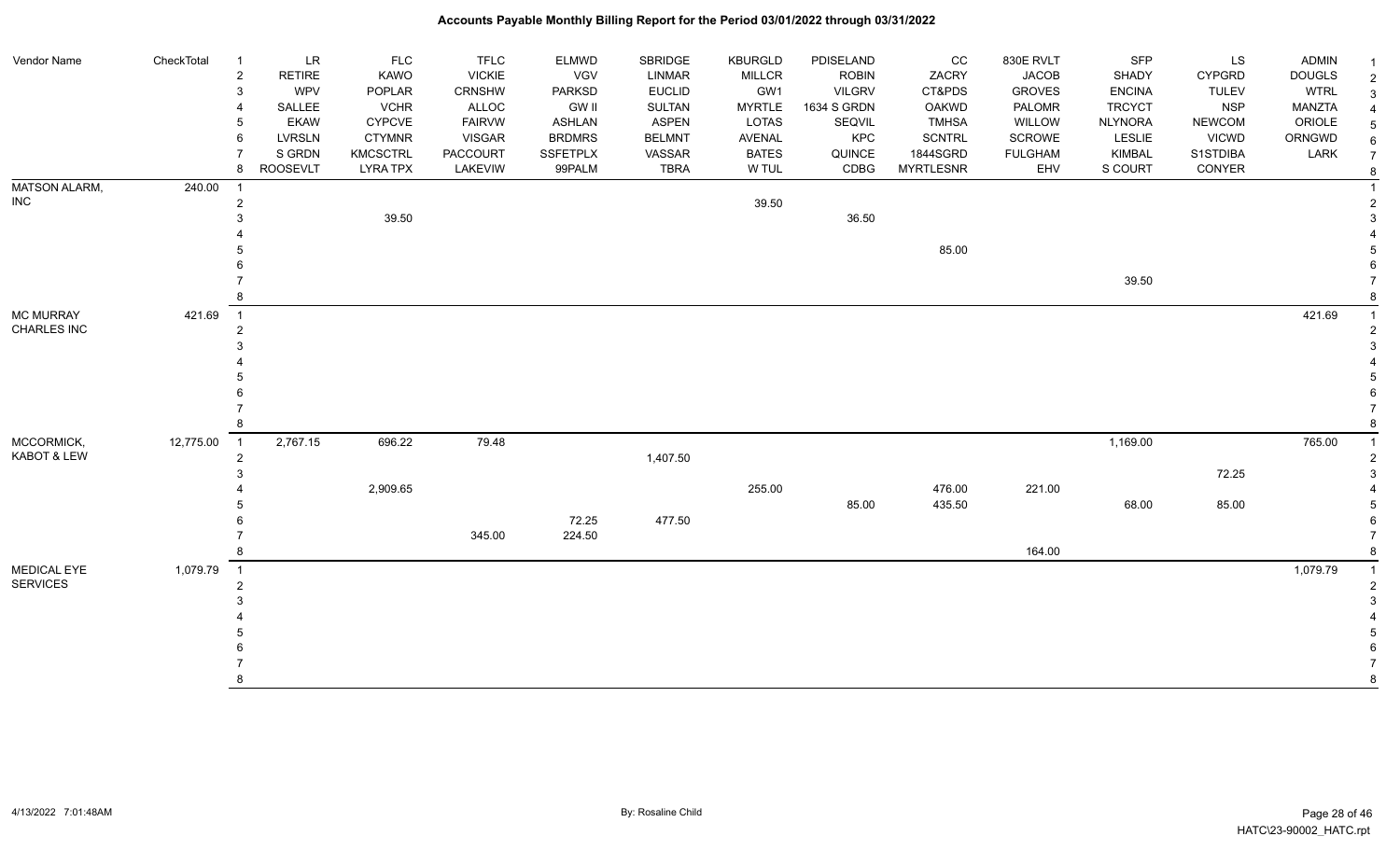#### Vendor Name CheckTotal 1 LR FLC FLC ELMWD SBRIDGE KBURGLD PDISELAND CC 830E RVLT SFP LS ADMIN <sub>1</sub> 2 RETIRE KAWO VICKIE VGV LINMAR MILLCR ROBIN ZACRY JACOB SHADY CYPGRD DOUGLS 2 3 WPV POPLAR CRNSHW PARKSD EUCLID GW1 VILGRV CT&PDS GROVES ENCINA TULEV WTRL 3 4 SALLEE VCHR ALLOC GW II SULTAN MYRTLE 1634 S GRDN OAKWD PALOMR TRCYCT NSP MANZTA 4 5 EKAW CYPCVE FAIRVW ASHLAN ASPEN LOTAS SEQVIL TMHSA WILLOW NLYNORA NEWCOM ORIOLE 5 6 LVRSLN CTYMNR VISGAR BRDMRS BELMNT AVENAL KPC SCNTRL SCROWE LESLIE VICWD ORNGWD  $_{6}$ 7 SIGRDN KMCSCTRL PACCOURT SSFETPLX VASSAR BATES QUINCE 1844SGRD FULGHAM KIMBAL S1STDIBA LARK 7 8 ROOSEVLT LYRA TPX LAKEVIW 99PALM TBRA W TUL CDBG MYRTLESNR EHV S COURT CONYER <sub>8</sub> METZNER INC dba JACK & JEFF 440.00 1 1 2 2  $3<sup>3</sup>$  4 4 5 5  $6$  7 7 8 440.00 8 MICHAEAL C. NELSON / NELSON 297.85 1 1 2 2  $3<sup>3</sup>$  4 4 5 5  $6$  7 297.85 7 8 8 MID VALLEY DISPOSAL 12,323.61 1 9,310.28 1 2 2  $426.27$  3 4 502.71 4 5 2,084.35 5  $6$  7 7 8 8 MORRIS LEVIN & SON INC 56.27 1 1 2 2  $3<sup>3</sup>$  4 4 5 56.27 5  $6$ 7 7

### **Accounts Payable Monthly Billing Report for the Period 03/01/2022 through 03/31/2022**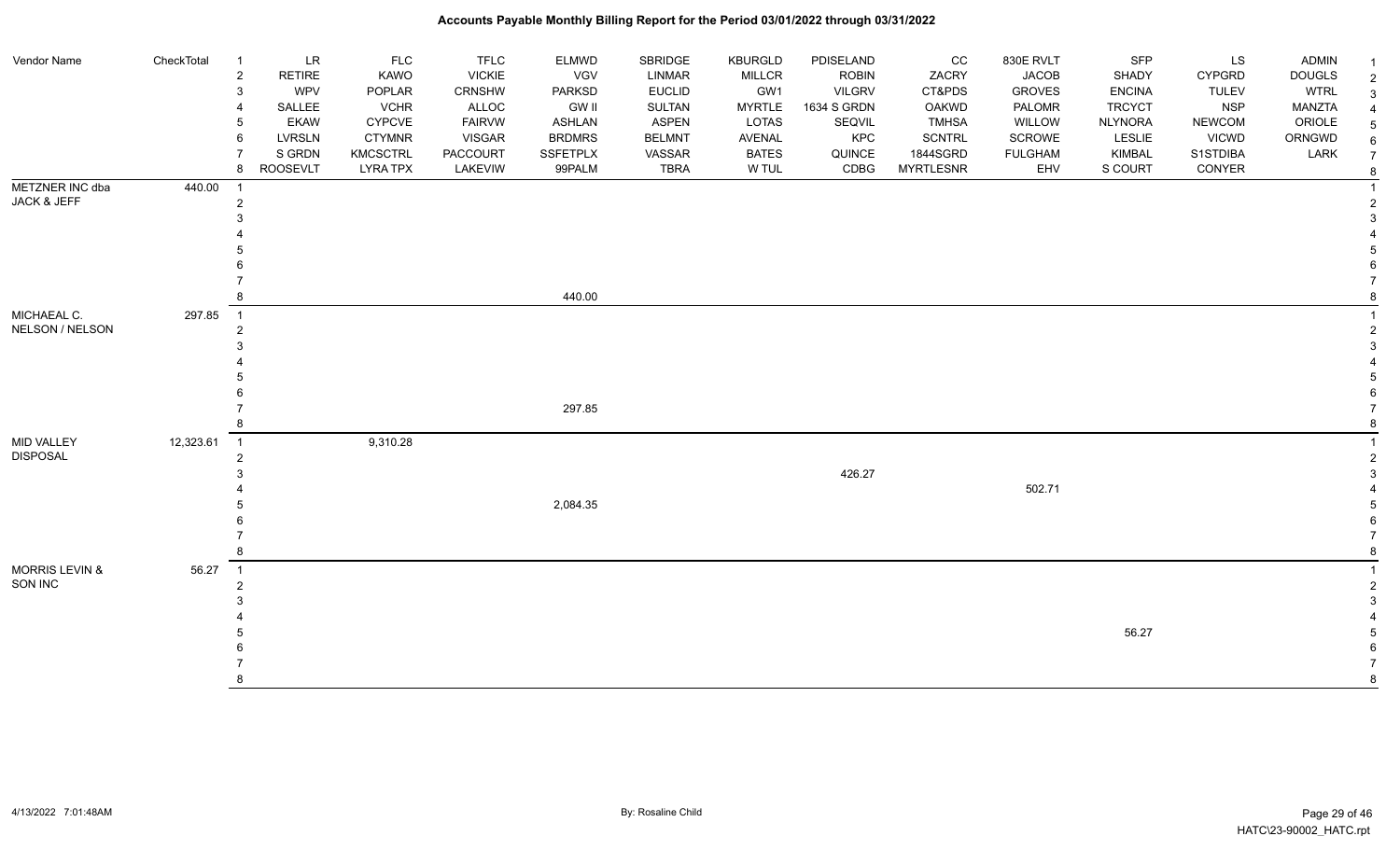| Vendor Name                       | CheckTotal | $\overline{1}$ | LR              | <b>FLC</b>      | <b>TFLC</b>   | <b>ELMWD</b>    | SBRIDGE       | <b>KBURGLD</b> | PDISELAND     | CC               | 830E RVLT      | <b>SFP</b>     | LS            | <b>ADMIN</b>  |                              |
|-----------------------------------|------------|----------------|-----------------|-----------------|---------------|-----------------|---------------|----------------|---------------|------------------|----------------|----------------|---------------|---------------|------------------------------|
|                                   |            | $\overline{c}$ | <b>RETIRE</b>   | <b>KAWO</b>     | <b>VICKIE</b> | <b>VGV</b>      | <b>LINMAR</b> | <b>MILLCR</b>  | <b>ROBIN</b>  | ZACRY            | <b>JACOB</b>   | <b>SHADY</b>   | <b>CYPGRD</b> | <b>DOUGLS</b> | $\overline{2}$               |
|                                   |            | 3              | <b>WPV</b>      | POPLAR          | CRNSHW        | <b>PARKSD</b>   | <b>EUCLID</b> | GW1            | <b>VILGRV</b> | CT&PDS           | <b>GROVES</b>  | <b>ENCINA</b>  | <b>TULEV</b>  | <b>WTRL</b>   | $\mathbf{3}$                 |
|                                   |            | 4              | SALLEE          | <b>VCHR</b>     | <b>ALLOC</b>  | <b>GW II</b>    | <b>SULTAN</b> | <b>MYRTLE</b>  | 1634 S GRDN   | <b>OAKWD</b>     | PALOMR         | <b>TRCYCT</b>  | <b>NSP</b>    | MANZTA        | $\overline{4}$               |
|                                   |            | 5              | <b>EKAW</b>     | <b>CYPCVE</b>   | <b>FAIRVW</b> | <b>ASHLAN</b>   | <b>ASPEN</b>  | <b>LOTAS</b>   | SEQVIL        | <b>TMHSA</b>     | WILLOW         | <b>NLYNORA</b> | <b>NEWCOM</b> | ORIOLE        | $\,$ 5 $\,$                  |
|                                   |            | 6              | <b>LVRSLN</b>   | <b>CTYMNR</b>   | <b>VISGAR</b> | <b>BRDMRS</b>   | <b>BELMNT</b> | <b>AVENAL</b>  | KPC           | <b>SCNTRL</b>    | SCROWE         | LESLIE         | <b>VICWD</b>  | ORNGWD        | 6                            |
|                                   |            | $\overline{7}$ | S GRDN          | <b>KMCSCTRL</b> | PACCOURT      | <b>SSFETPLX</b> | VASSAR        | <b>BATES</b>   | QUINCE        | 1844SGRD         | <b>FULGHAM</b> | KIMBAL         | S1STDIBA      | LARK          | $\overline{7}$               |
|                                   |            | 8              | <b>ROOSEVLT</b> | <b>LYRA TPX</b> | LAKEVIW       | 99PALM          | <b>TBRA</b>   | W TUL          | CDBG          | <b>MYRTLESNR</b> | EHV            | S COURT        | CONYER        |               | 8                            |
| <b>NAHRO</b>                      | 8,998.12   | $\overline{1}$ | 3,014.34        | 899.81          | 89.98         |                 |               |                |               |                  |                |                |               |               |                              |
|                                   |            | 2              |                 |                 |               |                 |               |                |               |                  |                |                |               |               | 2                            |
|                                   |            |                |                 |                 |               |                 |               |                |               |                  |                |                |               |               | 3                            |
|                                   |            |                |                 | 4,993.99        |               |                 |               |                |               |                  |                |                |               |               |                              |
|                                   |            |                |                 |                 |               |                 |               |                |               |                  |                |                |               |               | 5                            |
|                                   |            |                |                 |                 |               |                 |               |                |               |                  |                |                |               |               |                              |
|                                   |            |                |                 |                 |               |                 |               |                |               |                  |                |                |               |               |                              |
|                                   |            |                |                 |                 |               |                 |               |                |               |                  |                |                |               |               | 8                            |
| NAN MCKAY AND                     | 28,489.20  | $\overline{1}$ |                 |                 |               |                 |               |                |               |                  |                |                |               |               |                              |
| ASSOCIATES, INC                   |            | $\overline{2}$ |                 |                 |               |                 |               |                |               |                  |                |                |               |               | $\mathbf{2}$                 |
|                                   |            |                |                 |                 |               |                 |               |                |               |                  |                |                |               |               | 3                            |
|                                   |            |                |                 | 27,937.20       |               |                 |               |                |               |                  |                |                |               |               |                              |
|                                   |            |                |                 |                 |               |                 |               |                |               |                  |                |                |               |               |                              |
|                                   |            |                |                 |                 |               |                 |               |                |               |                  |                |                |               |               |                              |
|                                   |            |                |                 |                 |               |                 |               |                |               |                  | 552.00         |                |               |               | 8                            |
|                                   |            |                |                 |                 |               |                 |               |                |               |                  |                |                |               |               |                              |
| <b>OACYS</b><br><b>TECHNOLOGY</b> | 199.80     | $\overline{1}$ |                 |                 |               |                 |               |                |               |                  |                | 49.95          |               |               |                              |
|                                   |            | $\overline{2}$ |                 |                 |               |                 |               |                |               |                  |                |                |               |               | $\overline{\mathbf{c}}$<br>3 |
|                                   |            |                |                 | 49.95           |               |                 |               |                | 24.98         |                  | 24.97          |                |               |               |                              |
|                                   |            |                |                 |                 |               |                 |               |                |               |                  |                |                |               |               | 5                            |
|                                   |            |                |                 |                 |               |                 | 49.95         |                |               |                  |                |                |               |               | 6                            |
|                                   |            |                |                 |                 |               |                 |               |                |               |                  |                |                |               |               | $\overline{7}$               |
|                                   |            |                |                 |                 |               |                 |               |                |               |                  |                |                |               |               | 8                            |
| OFELIA'S                          | 2,045.00   | $\overline{1}$ | 610.00          |                 |               |                 |               |                |               |                  |                |                |               |               |                              |
| CLEANING                          |            | $\overline{2}$ |                 |                 |               |                 |               |                |               |                  |                |                |               |               | $\overline{c}$               |
|                                   |            |                |                 |                 |               |                 |               |                |               |                  |                |                |               |               | 3                            |
|                                   |            |                |                 |                 |               |                 |               |                |               |                  |                |                |               |               |                              |
|                                   |            |                |                 | 275.00          |               |                 |               |                |               |                  |                |                | 860.00        |               | 5                            |
|                                   |            |                |                 |                 |               |                 |               |                |               |                  |                |                |               |               | 6                            |
|                                   |            |                |                 |                 |               |                 |               |                |               |                  |                | 300.00         |               |               |                              |
|                                   |            |                |                 |                 |               |                 |               |                |               |                  |                |                |               |               | 8                            |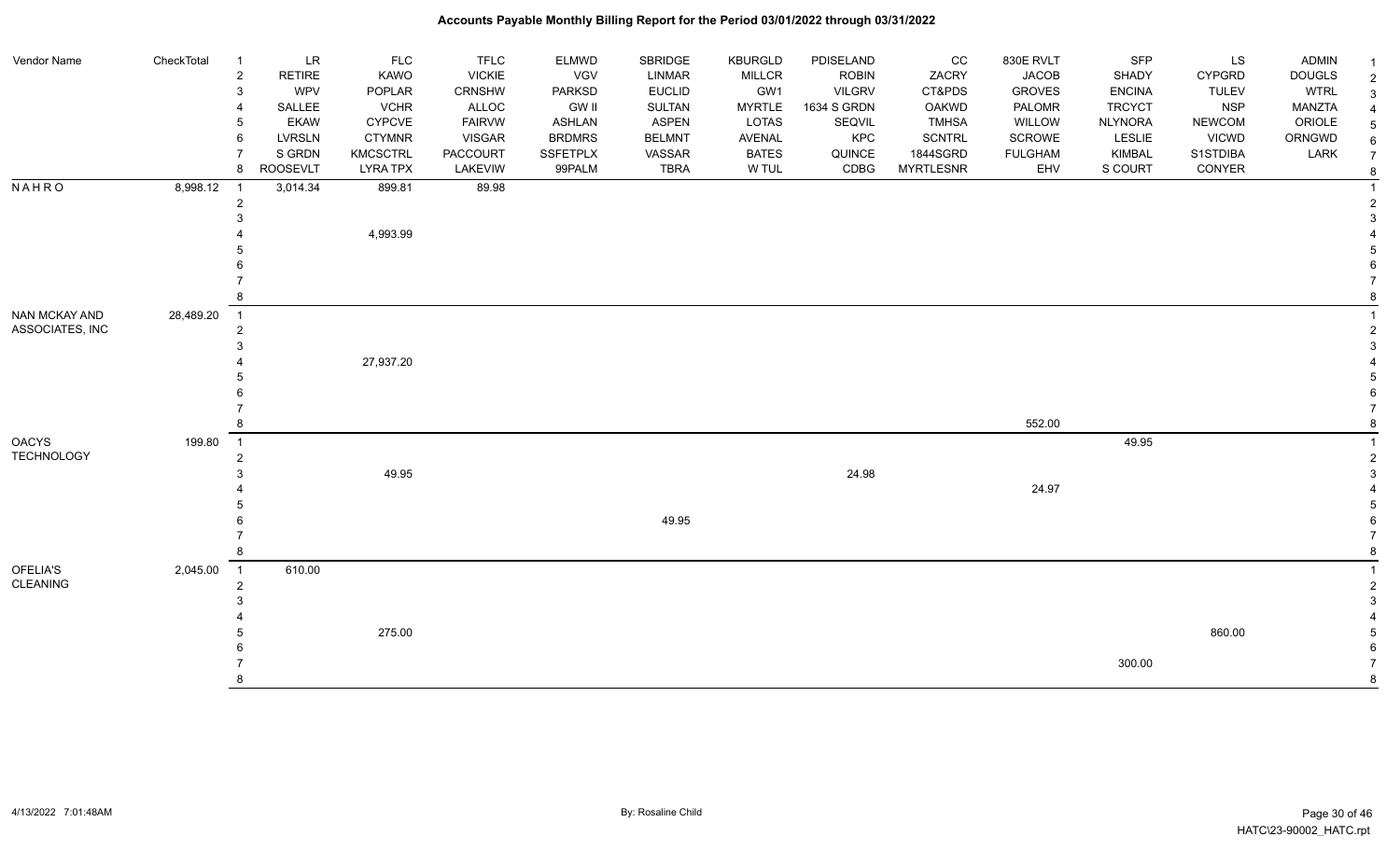| RETIRE<br>KAWO<br><b>VICKIE</b><br>VGV<br><b>LINMAR</b><br><b>MILLCR</b><br><b>ROBIN</b><br>ZACRY<br><b>JACOB</b><br>SHADY<br><b>DOUGLS</b><br>$\overline{2}$<br><b>CYPGRD</b><br><b>WTRL</b><br><b>WPV</b><br>POPLAR<br>CRNSHW<br><b>PARKSD</b><br><b>EUCLID</b><br>GW1<br><b>VILGRV</b><br>CT&PDS<br><b>GROVES</b><br><b>ENCINA</b><br><b>TULEV</b><br>3<br>SALLEE<br><b>VCHR</b><br>ALLOC<br><b>GW II</b><br><b>SULTAN</b><br><b>MYRTLE</b><br>1634 S GRDN<br>PALOMR<br><b>TRCYCT</b><br><b>NSP</b><br><b>MANZTA</b><br>OAKWD<br><b>ASPEN</b><br>ORIOLE<br><b>EKAW</b><br>CYPCVE<br><b>FAIRVW</b><br><b>ASHLAN</b><br>LOTAS<br>SEQVIL<br><b>TMHSA</b><br>WILLOW<br><b>NLYNORA</b><br><b>NEWCOM</b><br><b>LVRSLN</b><br><b>CTYMNR</b><br><b>BRDMRS</b><br><b>BELMNT</b><br>KPC<br>SCROWE<br><b>VICWD</b><br>ORNGWD<br><b>VISGAR</b><br>AVENAL<br><b>SCNTRL</b><br><b>LESLIE</b><br>6<br>S GRDN<br><b>SSFETPLX</b><br><b>BATES</b><br>1844SGRD<br>LARK<br>KMCSCTRL<br>PACCOURT<br>VASSAR<br>QUINCE<br><b>FULGHAM</b><br>KIMBAL<br>S1STDIBA<br><b>ROOSEVLT</b><br><b>TBRA</b><br>W TUL<br>CDBG<br><b>LYRA TPX</b><br>LAKEVIW<br>99PALM<br><b>MYRTLESNR</b><br>EHV<br>S COURT<br>CONYER<br>8<br>OFFICE DEPOT<br>5,248.61<br>82.32<br>134.25<br>2,387.84<br>900.24<br>165.80<br>216.98<br>$\overline{1}$<br>$\overline{2}$ | $\sqrt{2}$<br>$\mathbf{3}$<br>$\overline{4}$<br>$\sqrt{5}$<br>$\,6\,$<br>$\overline{7}$<br>8<br>$\overline{1}$<br>$\overline{2}$<br>3<br>5 |
|--------------------------------------------------------------------------------------------------------------------------------------------------------------------------------------------------------------------------------------------------------------------------------------------------------------------------------------------------------------------------------------------------------------------------------------------------------------------------------------------------------------------------------------------------------------------------------------------------------------------------------------------------------------------------------------------------------------------------------------------------------------------------------------------------------------------------------------------------------------------------------------------------------------------------------------------------------------------------------------------------------------------------------------------------------------------------------------------------------------------------------------------------------------------------------------------------------------------------------------------------------------------------------------------------------------------------|--------------------------------------------------------------------------------------------------------------------------------------------|
|                                                                                                                                                                                                                                                                                                                                                                                                                                                                                                                                                                                                                                                                                                                                                                                                                                                                                                                                                                                                                                                                                                                                                                                                                                                                                                                          |                                                                                                                                            |
|                                                                                                                                                                                                                                                                                                                                                                                                                                                                                                                                                                                                                                                                                                                                                                                                                                                                                                                                                                                                                                                                                                                                                                                                                                                                                                                          |                                                                                                                                            |
|                                                                                                                                                                                                                                                                                                                                                                                                                                                                                                                                                                                                                                                                                                                                                                                                                                                                                                                                                                                                                                                                                                                                                                                                                                                                                                                          |                                                                                                                                            |
|                                                                                                                                                                                                                                                                                                                                                                                                                                                                                                                                                                                                                                                                                                                                                                                                                                                                                                                                                                                                                                                                                                                                                                                                                                                                                                                          |                                                                                                                                            |
|                                                                                                                                                                                                                                                                                                                                                                                                                                                                                                                                                                                                                                                                                                                                                                                                                                                                                                                                                                                                                                                                                                                                                                                                                                                                                                                          |                                                                                                                                            |
|                                                                                                                                                                                                                                                                                                                                                                                                                                                                                                                                                                                                                                                                                                                                                                                                                                                                                                                                                                                                                                                                                                                                                                                                                                                                                                                          |                                                                                                                                            |
|                                                                                                                                                                                                                                                                                                                                                                                                                                                                                                                                                                                                                                                                                                                                                                                                                                                                                                                                                                                                                                                                                                                                                                                                                                                                                                                          |                                                                                                                                            |
|                                                                                                                                                                                                                                                                                                                                                                                                                                                                                                                                                                                                                                                                                                                                                                                                                                                                                                                                                                                                                                                                                                                                                                                                                                                                                                                          |                                                                                                                                            |
| 4.19<br>103.37<br>2.11                                                                                                                                                                                                                                                                                                                                                                                                                                                                                                                                                                                                                                                                                                                                                                                                                                                                                                                                                                                                                                                                                                                                                                                                                                                                                                   |                                                                                                                                            |
| 1,003.65<br>22.72<br>39.28<br>165.22<br>20.64                                                                                                                                                                                                                                                                                                                                                                                                                                                                                                                                                                                                                                                                                                                                                                                                                                                                                                                                                                                                                                                                                                                                                                                                                                                                            |                                                                                                                                            |
|                                                                                                                                                                                                                                                                                                                                                                                                                                                                                                                                                                                                                                                                                                                                                                                                                                                                                                                                                                                                                                                                                                                                                                                                                                                                                                                          |                                                                                                                                            |
|                                                                                                                                                                                                                                                                                                                                                                                                                                                                                                                                                                                                                                                                                                                                                                                                                                                                                                                                                                                                                                                                                                                                                                                                                                                                                                                          |                                                                                                                                            |
|                                                                                                                                                                                                                                                                                                                                                                                                                                                                                                                                                                                                                                                                                                                                                                                                                                                                                                                                                                                                                                                                                                                                                                                                                                                                                                                          | 8                                                                                                                                          |
| 170.49<br>846.83<br>94.51<br>9.45<br>105.48<br>3.29<br>OFFICE PRIDE<br>2,210.64<br>$\overline{1}$                                                                                                                                                                                                                                                                                                                                                                                                                                                                                                                                                                                                                                                                                                                                                                                                                                                                                                                                                                                                                                                                                                                                                                                                                        | $\overline{1}$                                                                                                                             |
|                                                                                                                                                                                                                                                                                                                                                                                                                                                                                                                                                                                                                                                                                                                                                                                                                                                                                                                                                                                                                                                                                                                                                                                                                                                                                                                          |                                                                                                                                            |
| 81.22                                                                                                                                                                                                                                                                                                                                                                                                                                                                                                                                                                                                                                                                                                                                                                                                                                                                                                                                                                                                                                                                                                                                                                                                                                                                                                                    | 3                                                                                                                                          |
| 704.61                                                                                                                                                                                                                                                                                                                                                                                                                                                                                                                                                                                                                                                                                                                                                                                                                                                                                                                                                                                                                                                                                                                                                                                                                                                                                                                   |                                                                                                                                            |
| 16.21<br>17.85<br>30.86<br>129.84                                                                                                                                                                                                                                                                                                                                                                                                                                                                                                                                                                                                                                                                                                                                                                                                                                                                                                                                                                                                                                                                                                                                                                                                                                                                                        | 5                                                                                                                                          |
|                                                                                                                                                                                                                                                                                                                                                                                                                                                                                                                                                                                                                                                                                                                                                                                                                                                                                                                                                                                                                                                                                                                                                                                                                                                                                                                          |                                                                                                                                            |
|                                                                                                                                                                                                                                                                                                                                                                                                                                                                                                                                                                                                                                                                                                                                                                                                                                                                                                                                                                                                                                                                                                                                                                                                                                                                                                                          | 8                                                                                                                                          |
| 41.92<br>165.57<br>221.82<br>OIL CHANGER INC<br>429.31<br>$\overline{1}$                                                                                                                                                                                                                                                                                                                                                                                                                                                                                                                                                                                                                                                                                                                                                                                                                                                                                                                                                                                                                                                                                                                                                                                                                                                 | $\overline{1}$                                                                                                                             |
| $\overline{2}$                                                                                                                                                                                                                                                                                                                                                                                                                                                                                                                                                                                                                                                                                                                                                                                                                                                                                                                                                                                                                                                                                                                                                                                                                                                                                                           | 2                                                                                                                                          |
|                                                                                                                                                                                                                                                                                                                                                                                                                                                                                                                                                                                                                                                                                                                                                                                                                                                                                                                                                                                                                                                                                                                                                                                                                                                                                                                          | 3                                                                                                                                          |
|                                                                                                                                                                                                                                                                                                                                                                                                                                                                                                                                                                                                                                                                                                                                                                                                                                                                                                                                                                                                                                                                                                                                                                                                                                                                                                                          |                                                                                                                                            |
|                                                                                                                                                                                                                                                                                                                                                                                                                                                                                                                                                                                                                                                                                                                                                                                                                                                                                                                                                                                                                                                                                                                                                                                                                                                                                                                          | 5                                                                                                                                          |
|                                                                                                                                                                                                                                                                                                                                                                                                                                                                                                                                                                                                                                                                                                                                                                                                                                                                                                                                                                                                                                                                                                                                                                                                                                                                                                                          | 6                                                                                                                                          |
|                                                                                                                                                                                                                                                                                                                                                                                                                                                                                                                                                                                                                                                                                                                                                                                                                                                                                                                                                                                                                                                                                                                                                                                                                                                                                                                          |                                                                                                                                            |
|                                                                                                                                                                                                                                                                                                                                                                                                                                                                                                                                                                                                                                                                                                                                                                                                                                                                                                                                                                                                                                                                                                                                                                                                                                                                                                                          | 8                                                                                                                                          |
| PACIFIC GAS &<br>1,110.74<br>2,667.05<br>$\overline{1}$                                                                                                                                                                                                                                                                                                                                                                                                                                                                                                                                                                                                                                                                                                                                                                                                                                                                                                                                                                                                                                                                                                                                                                                                                                                                  |                                                                                                                                            |
| <b>ELECTRIC</b><br>566.46<br>$\overline{2}$                                                                                                                                                                                                                                                                                                                                                                                                                                                                                                                                                                                                                                                                                                                                                                                                                                                                                                                                                                                                                                                                                                                                                                                                                                                                              | $\overline{2}$                                                                                                                             |
| 7.66<br>547.25                                                                                                                                                                                                                                                                                                                                                                                                                                                                                                                                                                                                                                                                                                                                                                                                                                                                                                                                                                                                                                                                                                                                                                                                                                                                                                           | 3                                                                                                                                          |
| 434.94                                                                                                                                                                                                                                                                                                                                                                                                                                                                                                                                                                                                                                                                                                                                                                                                                                                                                                                                                                                                                                                                                                                                                                                                                                                                                                                   |                                                                                                                                            |
|                                                                                                                                                                                                                                                                                                                                                                                                                                                                                                                                                                                                                                                                                                                                                                                                                                                                                                                                                                                                                                                                                                                                                                                                                                                                                                                          | 5<br>6                                                                                                                                     |
|                                                                                                                                                                                                                                                                                                                                                                                                                                                                                                                                                                                                                                                                                                                                                                                                                                                                                                                                                                                                                                                                                                                                                                                                                                                                                                                          |                                                                                                                                            |
|                                                                                                                                                                                                                                                                                                                                                                                                                                                                                                                                                                                                                                                                                                                                                                                                                                                                                                                                                                                                                                                                                                                                                                                                                                                                                                                          | 8                                                                                                                                          |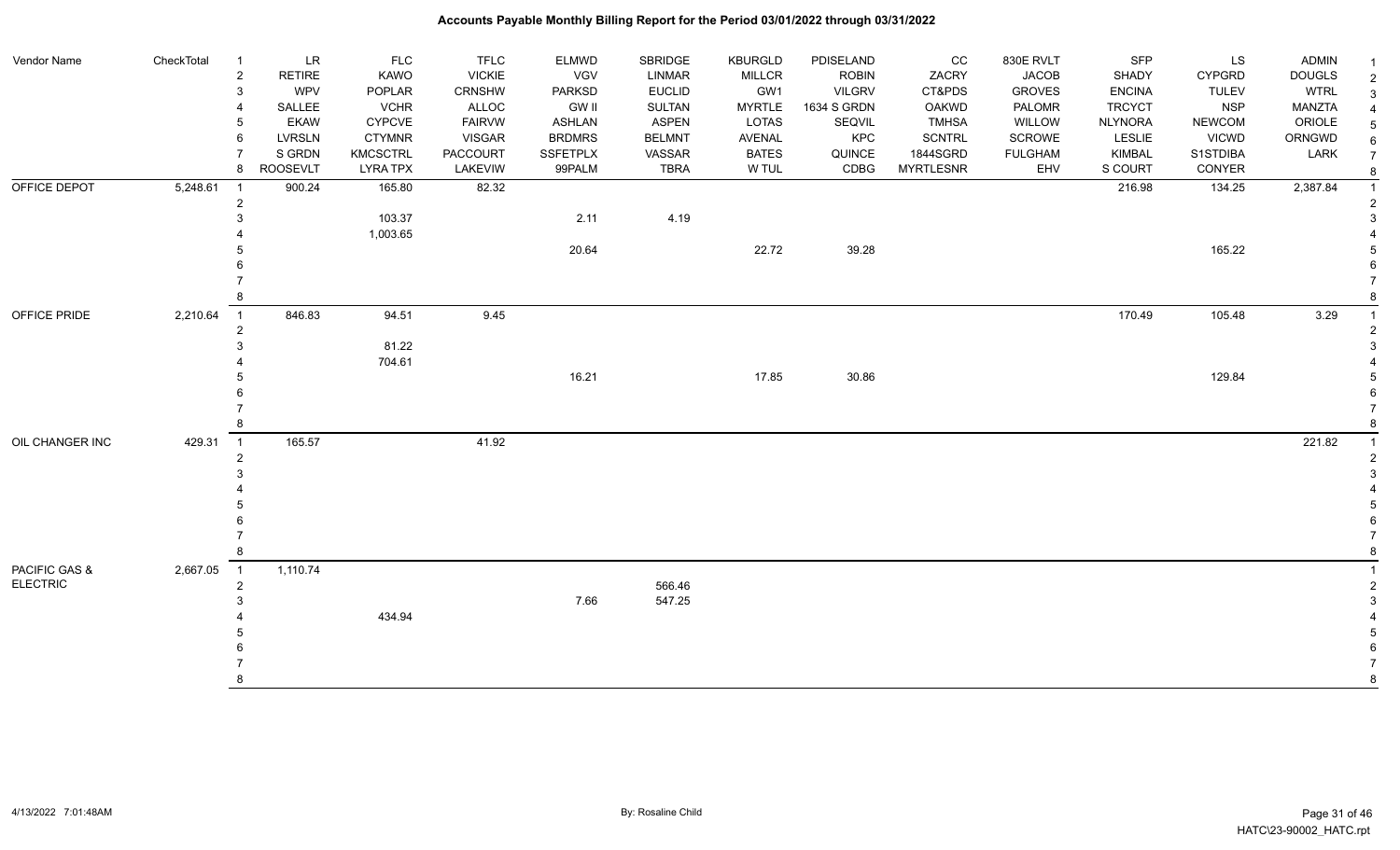| Vendor Name         | CheckTotal | $\overline{1}$ | $\ensuremath{\mathsf{LR}}\xspace$ | <b>FLC</b>      | <b>TFLC</b>     | <b>ELMWD</b>    | SBRIDGE       | <b>KBURGLD</b> | PDISELAND     | CC               | 830E RVLT      | SFP            | LS            | <b>ADMIN</b>  | $\overline{\mathbf{1}}$ |
|---------------------|------------|----------------|-----------------------------------|-----------------|-----------------|-----------------|---------------|----------------|---------------|------------------|----------------|----------------|---------------|---------------|-------------------------|
|                     |            | $\overline{2}$ | <b>RETIRE</b>                     | KAWO            | <b>VICKIE</b>   | VGV             | LINMAR        | <b>MILLCR</b>  | <b>ROBIN</b>  | ZACRY            | <b>JACOB</b>   | SHADY          | <b>CYPGRD</b> | <b>DOUGLS</b> | $\sqrt{2}$              |
|                     |            | 3              | <b>WPV</b>                        | POPLAR          | <b>CRNSHW</b>   | <b>PARKSD</b>   | <b>EUCLID</b> | GW1            | <b>VILGRV</b> | CT&PDS           | <b>GROVES</b>  | <b>ENCINA</b>  | <b>TULEV</b>  | <b>WTRL</b>   | $\mathbf{3}$            |
|                     |            | 4              | SALLEE                            | <b>VCHR</b>     | ALLOC           | <b>GW II</b>    | SULTAN        | <b>MYRTLE</b>  | 1634 S GRDN   | <b>OAKWD</b>     | PALOMR         | <b>TRCYCT</b>  | <b>NSP</b>    | <b>MANZTA</b> | $\overline{4}$          |
|                     |            | 5              | <b>EKAW</b>                       | <b>CYPCVE</b>   | <b>FAIRVW</b>   | <b>ASHLAN</b>   | <b>ASPEN</b>  | <b>LOTAS</b>   | SEQVIL        | <b>TMHSA</b>     | WILLOW         | <b>NLYNORA</b> | <b>NEWCOM</b> | ORIOLE        | $\sqrt{5}$              |
|                     |            | 6              | <b>LVRSLN</b>                     | <b>CTYMNR</b>   | <b>VISGAR</b>   | <b>BRDMRS</b>   | <b>BELMNT</b> | <b>AVENAL</b>  | KPC           | <b>SCNTRL</b>    | SCROWE         | LESLIE         | <b>VICWD</b>  | ORNGWD        | $\,6\,$                 |
|                     |            |                | S GRDN                            | <b>KMCSCTRL</b> | <b>PACCOURT</b> | <b>SSFETPLX</b> | VASSAR        | <b>BATES</b>   | QUINCE        | 1844SGRD         | <b>FULGHAM</b> | <b>KIMBAL</b>  | S1STDIBA      | LARK          | $\overline{7}$          |
|                     |            | 8              | ROOSEVLT                          | <b>LYRA TPX</b> | LAKEVIW         | 99PALM          | <b>TBRA</b>   | W TUL          | CDBG          | <b>MYRTLESNR</b> | EHV            | S COURT        | CONYER        |               | $\bf 8$                 |
| PACWEST DIRECT      | 315.42     |                | 105.57                            | 31.56           | 3.15            |                 |               |                |               |                  |                |                |               |               | $\overline{1}$          |
|                     |            | $\overline{2}$ |                                   |                 |                 |                 |               |                |               |                  |                |                |               |               | $\sqrt{2}$              |
|                     |            |                |                                   |                 |                 |                 |               |                |               |                  |                |                |               |               | 3                       |
|                     |            |                |                                   | 175.14          |                 |                 |               |                |               |                  |                |                |               |               |                         |
|                     |            |                |                                   |                 |                 |                 |               |                |               |                  |                |                |               |               | 5                       |
|                     |            |                |                                   |                 |                 |                 |               |                |               |                  |                |                |               |               | 6                       |
|                     |            |                |                                   |                 |                 |                 |               |                |               |                  |                |                |               |               |                         |
|                     |            |                |                                   |                 |                 |                 |               |                |               |                  |                |                |               |               | 8                       |
| PARKER & PARKER     | 690.00     | $\overline{1}$ | 270.00                            |                 |                 |                 |               |                |               |                  |                |                |               |               |                         |
| <b>PLUMBING</b>     |            | $\overline{2}$ |                                   |                 |                 |                 |               |                |               |                  |                |                |               |               | $\overline{2}$          |
|                     |            |                |                                   |                 |                 |                 |               |                |               |                  |                |                |               |               | 3                       |
|                     |            |                |                                   |                 |                 |                 |               |                |               | 210.00           |                |                |               |               |                         |
|                     |            |                |                                   |                 |                 |                 | 210.00        |                |               |                  |                |                |               |               | 5                       |
|                     |            |                |                                   |                 |                 |                 |               |                |               |                  |                |                |               |               | 6                       |
|                     |            |                |                                   |                 |                 |                 |               |                |               |                  |                |                |               |               | $\overline{7}$          |
|                     |            |                |                                   |                 |                 |                 |               |                |               |                  |                |                |               |               | $\bf8$                  |
| PAULINE F.          | 161.16     | $\overline{1}$ | 54.00                             | 16.11           | 1.61            |                 |               |                |               |                  |                |                |               |               | $\mathbf 1$             |
| <b>RICHMOND DBA</b> |            | $\overline{2}$ |                                   |                 |                 |                 |               |                |               |                  |                |                |               |               | $\sqrt{2}$              |
|                     |            |                |                                   |                 |                 |                 |               |                |               |                  |                |                |               |               | 3                       |
|                     |            |                |                                   | 89.44           |                 |                 |               |                |               |                  |                |                |               |               |                         |
|                     |            |                |                                   |                 |                 |                 |               |                |               |                  |                |                |               |               | 5                       |
|                     |            |                |                                   |                 |                 |                 |               |                |               |                  |                |                |               |               | 6                       |
|                     |            |                |                                   |                 |                 |                 |               |                |               |                  |                |                |               |               | $\overline{7}$<br>8     |
|                     |            |                |                                   |                 |                 |                 |               |                |               |                  |                |                |               |               |                         |
| PDQ SUPPLY INC      | 2,659.43   | $\overline{1}$ |                                   |                 |                 |                 |               |                |               |                  |                |                |               | 2,526.54      | $\overline{1}$          |
|                     |            | 2              |                                   |                 |                 |                 |               |                |               |                  |                |                |               |               | $\overline{2}$          |
|                     |            |                |                                   |                 |                 |                 | 132.89        |                |               |                  |                |                |               |               | 3                       |
|                     |            |                |                                   |                 |                 |                 |               |                |               |                  |                |                |               |               |                         |
|                     |            |                |                                   |                 |                 |                 |               |                |               |                  |                |                |               |               | 5                       |
|                     |            |                |                                   |                 |                 |                 |               |                |               |                  |                |                |               |               | 6                       |
|                     |            | 8              |                                   |                 |                 |                 |               |                |               |                  |                |                |               |               |                         |
|                     |            |                |                                   |                 |                 |                 |               |                |               |                  |                |                |               |               | 8                       |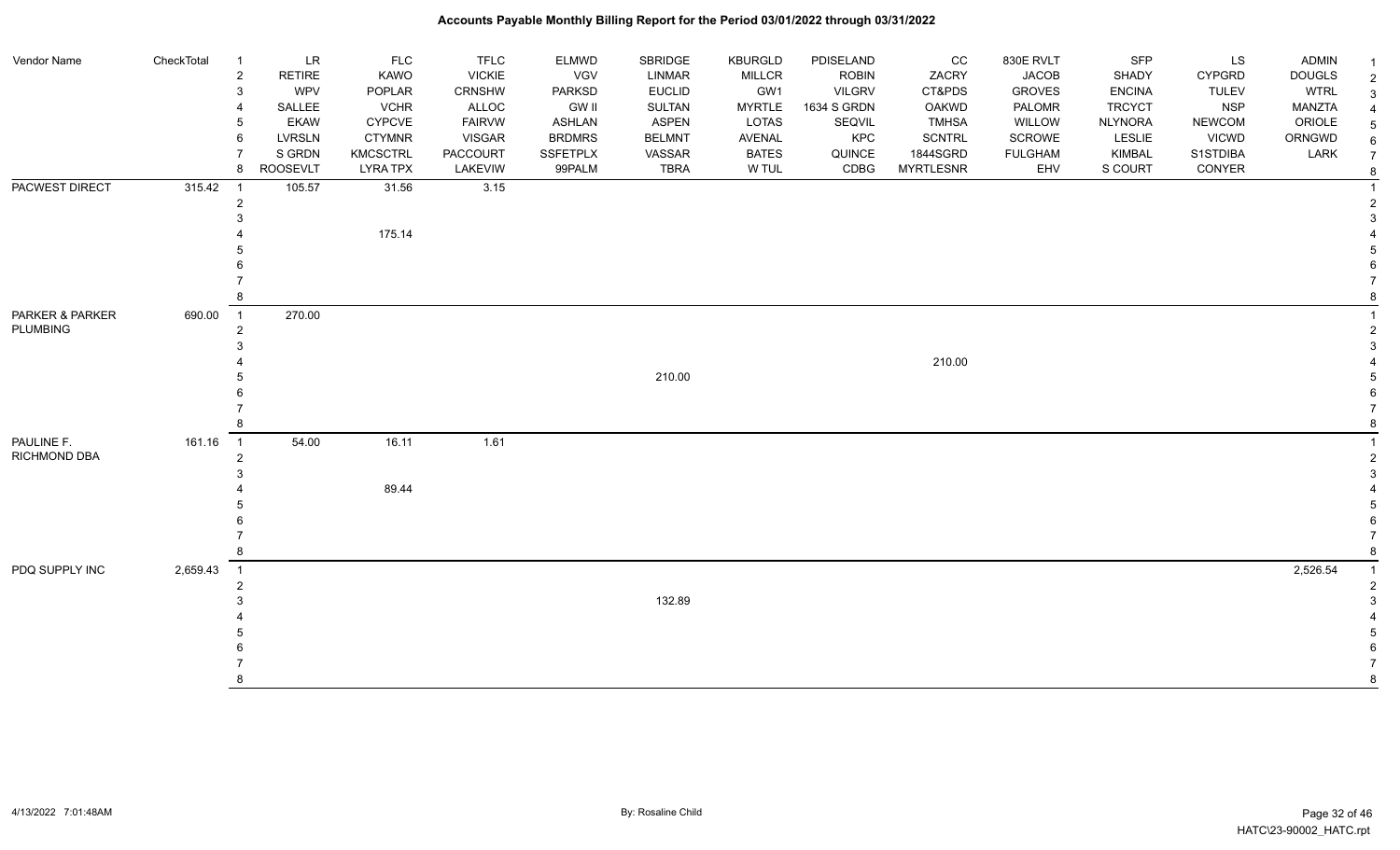| Vendor Name             | CheckTotal | $\overline{1}$          | LR              | <b>FLC</b>      | <b>TFLC</b>   | <b>ELMWD</b>    | SBRIDGE            | <b>KBURGLD</b> | PDISELAND     | cc               | 830E RVLT      | SFP            | <b>LS</b>     | ADMIN         |                    |
|-------------------------|------------|-------------------------|-----------------|-----------------|---------------|-----------------|--------------------|----------------|---------------|------------------|----------------|----------------|---------------|---------------|--------------------|
|                         |            | $\overline{\mathbf{c}}$ | <b>RETIRE</b>   | KAWO            | <b>VICKIE</b> | VGV             | LINMAR             | <b>MILLCR</b>  | <b>ROBIN</b>  | ZACRY            | <b>JACOB</b>   | SHADY          | <b>CYPGRD</b> | <b>DOUGLS</b> | $\overline{2}$     |
|                         |            | 3                       | <b>WPV</b>      | POPLAR          | CRNSHW        | <b>PARKSD</b>   | <b>EUCLID</b>      | GW1            | <b>VILGRV</b> | CT&PDS           | <b>GROVES</b>  | <b>ENCINA</b>  | <b>TULEV</b>  | <b>WTRL</b>   | $\mathbf{3}$       |
|                         |            |                         | SALLEE          | <b>VCHR</b>     | <b>ALLOC</b>  | <b>GW II</b>    | <b>SULTAN</b>      | <b>MYRTLE</b>  | 1634 S GRDN   | <b>OAKWD</b>     | PALOMR         | <b>TRCYCT</b>  | <b>NSP</b>    | <b>MANZTA</b> |                    |
|                         |            | 5                       | <b>EKAW</b>     | <b>CYPCVE</b>   | <b>FAIRVW</b> | <b>ASHLAN</b>   | <b>ASPEN</b>       | LOTAS          | SEQVIL        | <b>TMHSA</b>     | WILLOW         | <b>NLYNORA</b> | <b>NEWCOM</b> | ORIOLE        | -5                 |
|                         |            | 6                       | <b>LVRSLN</b>   | <b>CTYMNR</b>   | <b>VISGAR</b> | <b>BRDMRS</b>   | <b>BELMNT</b>      | <b>AVENAL</b>  | KPC           | <b>SCNTRL</b>    | <b>SCROWE</b>  | <b>LESLIE</b>  | <b>VICWD</b>  | ORNGWD        |                    |
|                         |            | $\overline{7}$          | S GRDN          | <b>KMCSCTRL</b> | PACCOURT      | <b>SSFETPLX</b> | VASSAR             | <b>BATES</b>   | QUINCE        | 1844SGRD         | <b>FULGHAM</b> | <b>KIMBAL</b>  | S1STDIBA      | LARK          | $\overline{7}$     |
|                         |            | 8                       | <b>ROOSEVLT</b> | <b>LYRA TPX</b> | LAKEVIW       | 99PALM          | <b>TBRA</b>        | W TUL          | CDBG          | <b>MYRTLESNR</b> | EHV            | S COURT        | CONYER        |               | 8                  |
| PENA'S DISPOSAL,<br>INC | 4,055.17   | $\overline{1}$          | 2,706.67        |                 |               |                 |                    |                |               |                  |                |                |               |               |                    |
|                         |            | $\overline{2}$<br>3     |                 |                 |               |                 |                    |                |               |                  |                |                |               |               | $\mathcal{P}$<br>3 |
|                         |            |                         |                 | 33.21           |               | 0.58            | 164.87<br>1,149.84 |                |               |                  |                |                |               |               |                    |
|                         |            |                         |                 |                 |               |                 |                    |                |               |                  |                |                |               |               |                    |
|                         |            |                         |                 |                 |               |                 |                    |                |               |                  |                |                |               |               |                    |
|                         |            |                         |                 |                 |               |                 |                    |                |               |                  |                |                |               |               |                    |
|                         |            |                         |                 |                 |               |                 |                    |                |               |                  |                |                |               |               |                    |
| PERSONNEL               | 3,688.78   | $\overline{1}$          |                 | 3,688.78        |               |                 |                    |                |               |                  |                |                |               |               |                    |
| SOLUTIONS               |            | $\overline{2}$          |                 |                 |               |                 |                    |                |               |                  |                |                |               |               |                    |
|                         |            |                         |                 |                 |               |                 |                    |                |               |                  |                |                |               |               |                    |
|                         |            |                         |                 |                 |               |                 |                    |                |               |                  |                |                |               |               |                    |
|                         |            |                         |                 |                 |               |                 |                    |                |               |                  |                |                |               |               |                    |
|                         |            |                         |                 |                 |               |                 |                    |                |               |                  |                |                |               |               |                    |
|                         |            |                         |                 |                 |               |                 |                    |                |               |                  |                |                |               |               |                    |
|                         |            |                         |                 |                 |               |                 |                    |                |               |                  |                |                |               |               |                    |
| PETTY CASH - O.         | 118.31     | $\overline{1}$          | 55.77           |                 |               |                 |                    |                |               |                  |                |                |               |               |                    |
| VALDEZ                  |            | $\overline{2}$          |                 |                 |               |                 |                    |                |               |                  |                |                |               |               |                    |
|                         |            |                         |                 |                 |               | 29.63           | 32.91              |                |               |                  |                |                |               |               |                    |
|                         |            |                         |                 |                 |               |                 |                    |                |               |                  |                |                |               |               |                    |
|                         |            |                         |                 |                 |               |                 |                    |                |               |                  |                |                |               |               |                    |
|                         |            |                         |                 |                 |               |                 |                    |                |               |                  |                |                |               |               |                    |
|                         |            |                         |                 |                 |               |                 |                    |                |               |                  |                |                |               |               |                    |
|                         |            |                         |                 |                 |               |                 |                    |                |               |                  |                |                |               |               | 8                  |
| PETTY CASH -            | 202.65     | $\overline{1}$          | 13.79           | 4.10            | 0.41          |                 |                    |                |               |                  |                |                |               | 161.56        | $\overline{1}$     |
| ROSALINE CHILD          |            | $\overline{2}$          |                 |                 |               |                 |                    |                |               |                  |                |                |               |               | -2                 |
|                         |            |                         |                 |                 |               |                 |                    |                |               |                  |                |                |               |               |                    |
|                         |            |                         |                 | 22.79           |               |                 |                    |                |               |                  |                |                |               |               |                    |
|                         |            |                         |                 |                 |               |                 |                    |                |               |                  |                |                |               |               |                    |
|                         |            |                         |                 |                 |               |                 |                    |                |               |                  |                |                |               |               |                    |
|                         |            |                         |                 |                 |               |                 |                    |                |               |                  |                |                |               |               |                    |
|                         |            |                         |                 |                 |               |                 |                    |                |               |                  |                |                |               |               | 8                  |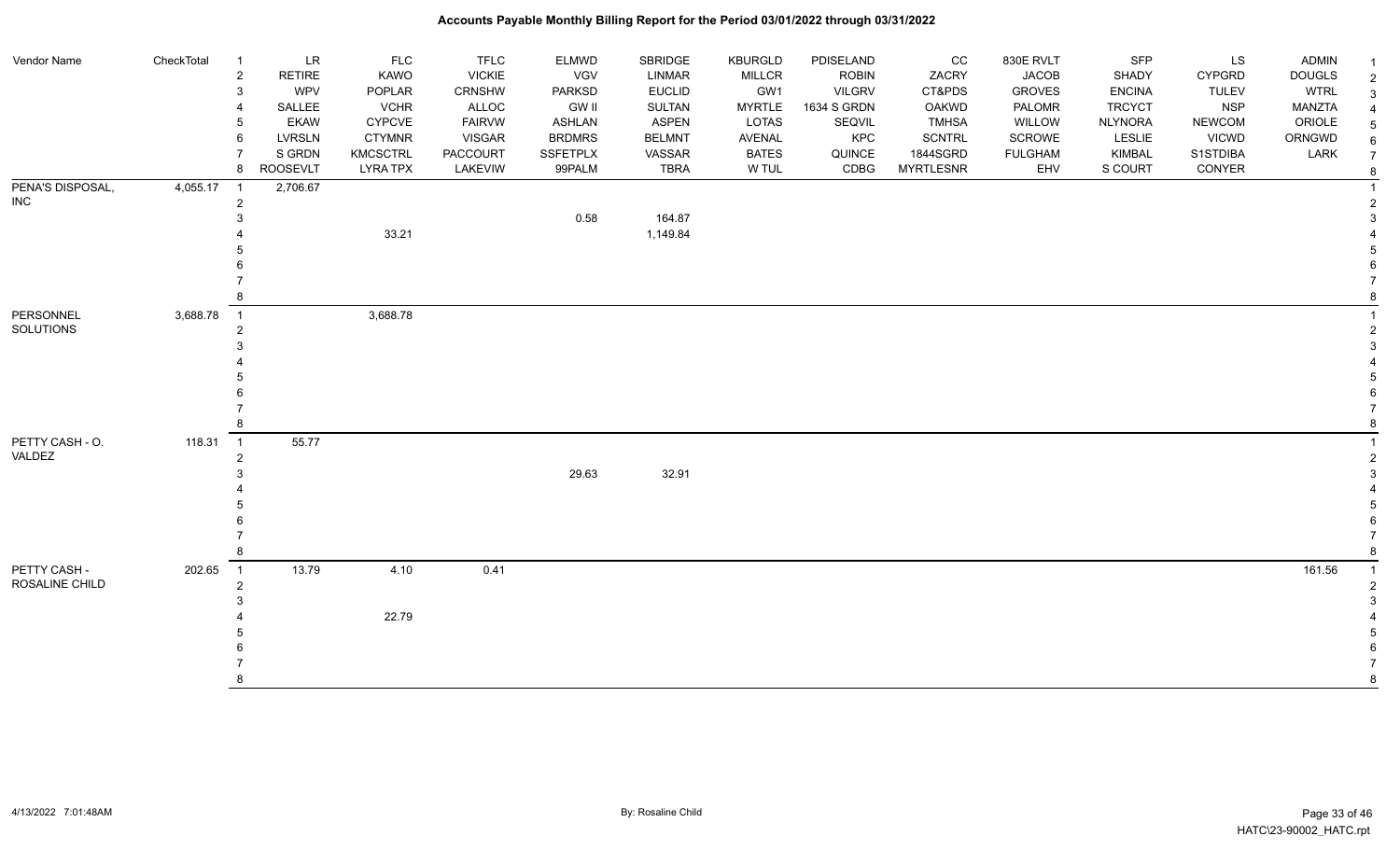| Vendor Name         | CheckTotal | $\overline{1}$ | LR              | <b>FLC</b>      | <b>TFLC</b>     | <b>ELMWD</b>    | SBRIDGE       | <b>KBURGLD</b> | PDISELAND     | CC               | 830E RVLT      | SFP            | LS            | <b>ADMIN</b>  |                     |
|---------------------|------------|----------------|-----------------|-----------------|-----------------|-----------------|---------------|----------------|---------------|------------------|----------------|----------------|---------------|---------------|---------------------|
|                     |            | $\overline{2}$ | <b>RETIRE</b>   | <b>KAWO</b>     | <b>VICKIE</b>   | <b>VGV</b>      | <b>LINMAR</b> | <b>MILLCR</b>  | <b>ROBIN</b>  | ZACRY            | <b>JACOB</b>   | <b>SHADY</b>   | <b>CYPGRD</b> | <b>DOUGLS</b> | $\overline{1}$      |
|                     |            | 3              | <b>WPV</b>      | POPLAR          | <b>CRNSHW</b>   | <b>PARKSD</b>   | <b>EUCLID</b> | GW1            | <b>VILGRV</b> | CT&PDS           | <b>GROVES</b>  | <b>ENCINA</b>  | <b>TULEV</b>  | <b>WTRL</b>   | $\overline{2}$<br>3 |
|                     |            | 4              | SALLEE          | <b>VCHR</b>     | ALLOC           | <b>GW II</b>    | <b>SULTAN</b> | <b>MYRTLE</b>  | 1634 S GRDN   | OAKWD            | <b>PALOMR</b>  | <b>TRCYCT</b>  | <b>NSP</b>    | <b>MANZTA</b> |                     |
|                     |            | 5              | <b>EKAW</b>     | <b>CYPCVE</b>   | <b>FAIRVW</b>   | <b>ASHLAN</b>   | <b>ASPEN</b>  | LOTAS          | SEQVIL        | <b>TMHSA</b>     | WILLOW         | <b>NLYNORA</b> | <b>NEWCOM</b> | ORIOLE        | 5                   |
|                     |            | 6              | LVRSLN          | <b>CTYMNR</b>   | <b>VISGAR</b>   | <b>BRDMRS</b>   | <b>BELMNT</b> | <b>AVENAL</b>  | KPC           | <b>SCNTRL</b>    | SCROWE         | LESLIE         | <b>VICWD</b>  | ORNGWD        | 6                   |
|                     |            |                | S GRDN          | <b>KMCSCTRL</b> | <b>PACCOURT</b> | <b>SSFETPLX</b> | VASSAR        | <b>BATES</b>   | QUINCE        | 1844SGRD         | <b>FULGHAM</b> | <b>KIMBAL</b>  | S1STDIBA      | LARK          | $\overline{7}$      |
|                     |            | 8              | <b>ROOSEVLT</b> | <b>LYRA TPX</b> | LAKEVIW         | 99PALM          | TBRA          | W TUL          | CDBG          | <b>MYRTLESNR</b> | EHV            | S COURT        | CONYER        |               | 8                   |
| PITNEY BOWES        | 827.34     | $\overline{1}$ | 277.17          | 82.74           | 8.27            |                 |               |                |               |                  |                |                |               |               |                     |
| GLOBAL              |            | $\overline{2}$ |                 |                 |                 |                 |               |                |               |                  |                |                |               |               | $\overline{2}$      |
|                     |            |                |                 |                 |                 |                 |               |                |               |                  |                |                |               |               |                     |
|                     |            |                |                 | 459.16          |                 |                 |               |                |               |                  |                |                |               |               |                     |
|                     |            |                |                 |                 |                 |                 |               |                |               |                  |                |                |               |               |                     |
|                     |            |                |                 |                 |                 |                 |               |                |               |                  |                |                |               |               |                     |
|                     |            |                |                 |                 |                 |                 |               |                |               |                  |                |                |               |               |                     |
|                     |            |                |                 |                 |                 |                 |               |                |               |                  |                |                |               |               |                     |
| PORTERVILLE         | 200.83     | $\overline{1}$ |                 |                 |                 |                 |               |                |               |                  |                | 200.83         |               |               |                     |
| <b>RECORDER INC</b> |            | $\overline{2}$ |                 |                 |                 |                 |               |                |               |                  |                |                |               |               | 2                   |
|                     |            |                |                 |                 |                 |                 |               |                |               |                  |                |                |               |               |                     |
|                     |            |                |                 |                 |                 |                 |               |                |               |                  |                |                |               |               |                     |
|                     |            |                |                 |                 |                 |                 |               |                |               |                  |                |                |               |               |                     |
|                     |            |                |                 |                 |                 |                 |               |                |               |                  |                |                |               |               |                     |
|                     |            |                |                 |                 |                 |                 |               |                |               |                  |                |                |               |               |                     |
|                     |            |                |                 |                 |                 |                 |               |                |               |                  |                |                |               |               | 8                   |
| PROFESSIONAL        | 8,600.00   | $\overline{1}$ | 8,600.00        |                 |                 |                 |               |                |               |                  |                |                |               |               |                     |
| <b>ASBESTOS</b>     |            | $\overline{2}$ |                 |                 |                 |                 |               |                |               |                  |                |                |               |               | 2                   |
|                     |            |                |                 |                 |                 |                 |               |                |               |                  |                |                |               |               |                     |
|                     |            |                |                 |                 |                 |                 |               |                |               |                  |                |                |               |               |                     |
|                     |            |                |                 |                 |                 |                 |               |                |               |                  |                |                |               |               |                     |
|                     |            |                |                 |                 |                 |                 |               |                |               |                  |                |                |               |               |                     |
|                     |            |                |                 |                 |                 |                 |               |                |               |                  |                |                |               |               |                     |
|                     |            | 8              |                 |                 |                 |                 |               |                |               |                  |                |                |               |               | 8                   |
| PROVOST &           | 16,177.12  | $\overline{1}$ |                 | 13,477.12       |                 |                 |               |                |               |                  |                |                |               |               |                     |
| PRITCHARD           |            | $\overline{2}$ |                 |                 |                 |                 |               |                |               |                  |                |                |               |               | $\mathcal{P}$       |
|                     |            |                |                 |                 |                 |                 |               |                |               |                  |                |                |               |               | 3                   |
|                     |            |                |                 |                 |                 |                 |               |                |               |                  |                |                |               |               |                     |
|                     |            |                |                 |                 |                 |                 |               |                |               |                  |                |                |               |               |                     |
|                     |            |                |                 |                 |                 |                 |               |                |               |                  |                |                |               |               |                     |
|                     |            |                |                 |                 |                 |                 |               |                |               |                  |                |                |               |               |                     |
|                     |            |                |                 |                 |                 |                 |               |                |               |                  |                |                | 2,700.00      |               | 8                   |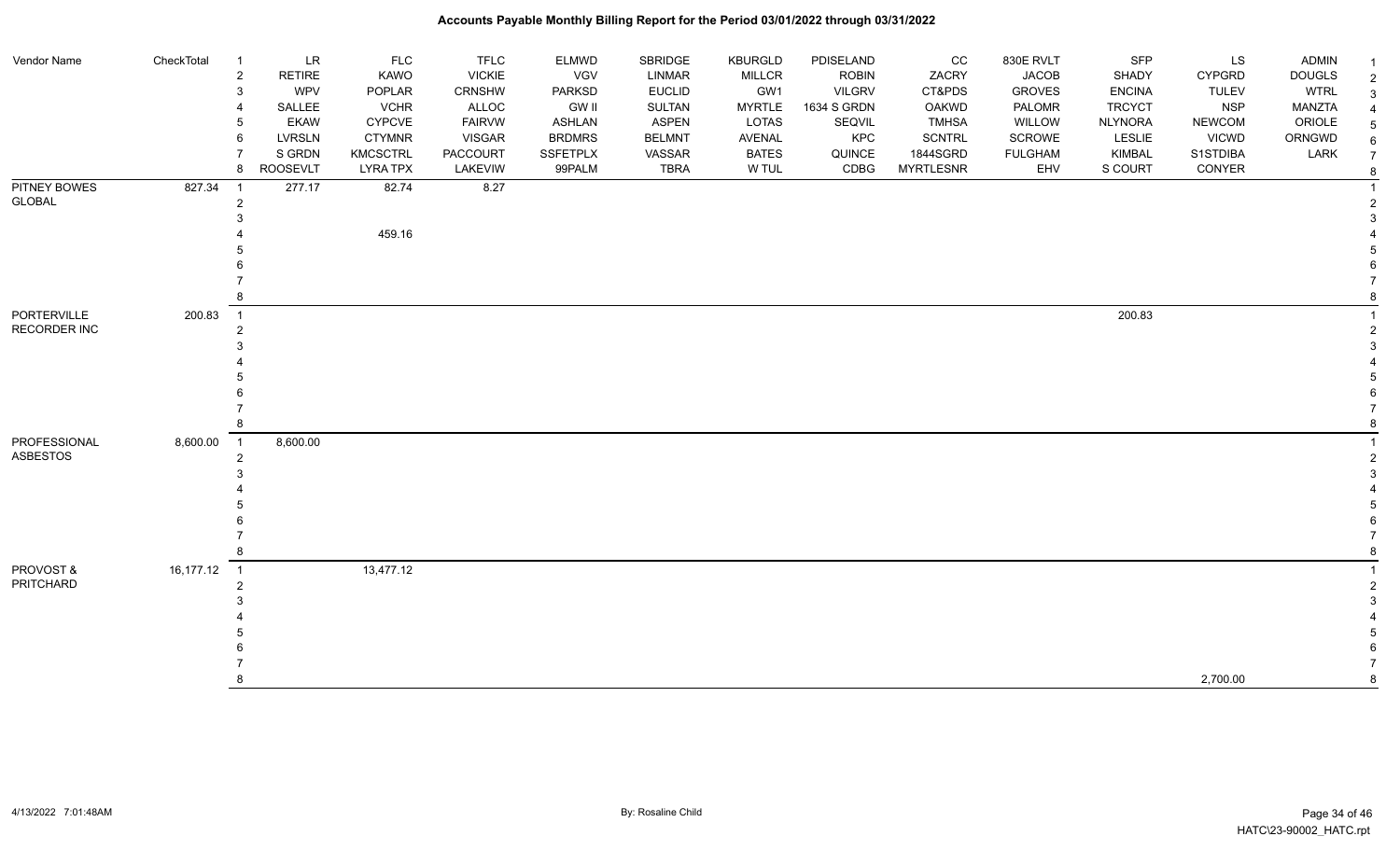| Vendor Name           | CheckTotal  | $\overline{1}$             | <b>LR</b>     | <b>FLC</b>      | <b>TFLC</b>   | <b>ELMWD</b>    | SBRIDGE       | KBURGLD       | PDISELAND     | cc               | 830E RVLT      | <b>SFP</b>     | LS            | <b>ADMIN</b>  |  |
|-----------------------|-------------|----------------------------|---------------|-----------------|---------------|-----------------|---------------|---------------|---------------|------------------|----------------|----------------|---------------|---------------|--|
|                       |             | $\overline{\mathbf{c}}$    | <b>RETIRE</b> | KAWO            | <b>VICKIE</b> | VGV             | LINMAR        | <b>MILLCR</b> | <b>ROBIN</b>  | ZACRY            | <b>JACOB</b>   | SHADY          | <b>CYPGRD</b> | <b>DOUGLS</b> |  |
|                       |             | 3                          | <b>WPV</b>    | POPLAR          | <b>CRNSHW</b> | PARKSD          | <b>EUCLID</b> | GW1           | <b>VILGRV</b> | CT&PDS           | <b>GROVES</b>  | <b>ENCINA</b>  | <b>TULEV</b>  | <b>WTRL</b>   |  |
|                       |             |                            | SALLEE        | <b>VCHR</b>     | ALLOC         | <b>GW II</b>    | <b>SULTAN</b> | <b>MYRTLE</b> | 1634 S GRDN   | OAKWD            | PALOMR         | <b>TRCYCT</b>  | <b>NSP</b>    | MANZTA        |  |
|                       |             | 5                          | <b>EKAW</b>   | <b>CYPCVE</b>   | <b>FAIRVW</b> | <b>ASHLAN</b>   | <b>ASPEN</b>  | LOTAS         | SEQVIL        | <b>TMHSA</b>     | WILLOW         | <b>NLYNORA</b> | <b>NEWCOM</b> | ORIOLE        |  |
|                       |             | 6                          | <b>LVRSLN</b> | <b>CTYMNR</b>   | <b>VISGAR</b> | <b>BRDMRS</b>   | <b>BELMNT</b> | AVENAL        | <b>KPC</b>    | <b>SCNTRL</b>    | SCROWE         | LESLIE         | <b>VICWD</b>  | ORNGWD        |  |
|                       |             |                            | S GRDN        | <b>KMCSCTRL</b> | PACCOURT      | <b>SSFETPLX</b> | VASSAR        | <b>BATES</b>  | QUINCE        | 1844SGRD         | <b>FULGHAM</b> | <b>KIMBAL</b>  | S1STDIBA      | LARK          |  |
|                       |             | 8                          | ROOSEVLT      | <b>LYRA TPX</b> | LAKEVIW       | 99PALM          | TBRA          | W TUL         | CDBG          | <b>MYRTLESNR</b> | EHV            | S COURT        | CONYER        |               |  |
| <b>PRUDENTIAL</b>     | 42,684.22   | - 1                        |               |                 |               |                 |               |               |               |                  |                | 27,229.93      | 15,454.29     |               |  |
| <b>HUNTOON PAIGE</b>  |             | $\overline{a}$             |               |                 |               |                 |               |               |               |                  |                |                |               |               |  |
|                       |             |                            |               |                 |               |                 |               |               |               |                  |                |                |               |               |  |
|                       |             |                            |               |                 |               |                 |               |               |               |                  |                |                |               |               |  |
|                       |             |                            |               |                 |               |                 |               |               |               |                  |                |                |               |               |  |
|                       |             |                            |               |                 |               |                 |               |               |               |                  |                |                |               |               |  |
|                       |             |                            |               |                 |               |                 |               |               |               |                  |                |                |               |               |  |
|                       |             |                            |               |                 |               |                 |               |               |               |                  |                |                |               |               |  |
| <b>QLT CONSUMER</b>   | 21.82       | $\overline{1}$             |               |                 |               |                 |               |               |               |                  |                | 21.82          |               |               |  |
| <b>LEASE CONSUMER</b> |             | 2                          |               |                 |               |                 |               |               |               |                  |                |                |               |               |  |
|                       |             |                            |               |                 |               |                 |               |               |               |                  |                |                |               |               |  |
|                       |             |                            |               |                 |               |                 |               |               |               |                  |                |                |               |               |  |
|                       |             |                            |               |                 |               |                 |               |               |               |                  |                |                |               |               |  |
|                       |             |                            |               |                 |               |                 |               |               |               |                  |                |                |               |               |  |
|                       |             |                            |               |                 |               |                 |               |               |               |                  |                |                |               |               |  |
|                       |             |                            |               |                 |               |                 |               |               |               |                  |                |                |               |               |  |
| QUADIENT              | 10,791.77 1 |                            | 3,852.51      | 628.32          | 119.63        |                 |               |               |               |                  |                |                |               |               |  |
| FINANCE USA, INC      |             | $\overline{2}$             |               |                 |               |                 |               |               |               |                  |                |                |               |               |  |
|                       |             |                            |               |                 |               | 12.12           | 24.25         |               |               |                  |                |                |               |               |  |
|                       |             |                            |               | 6,154.94        |               |                 |               |               |               |                  |                |                |               |               |  |
|                       |             |                            |               |                 |               |                 |               |               |               |                  |                |                |               |               |  |
|                       |             |                            |               |                 |               |                 |               |               |               |                  |                |                |               |               |  |
|                       |             |                            |               |                 |               |                 |               |               |               |                  |                |                |               |               |  |
|                       |             | 8                          |               |                 |               |                 |               |               |               |                  |                |                |               |               |  |
| <b>QUALITY</b>        | 26,586.84   | $\overline{\phantom{0}}$ 1 |               | 26,586.84       |               |                 |               |               |               |                  |                |                |               |               |  |
| <b>MACHINERY</b>      |             | $\overline{2}$             |               |                 |               |                 |               |               |               |                  |                |                |               |               |  |
|                       |             |                            |               |                 |               |                 |               |               |               |                  |                |                |               |               |  |
|                       |             |                            |               |                 |               |                 |               |               |               |                  |                |                |               |               |  |
|                       |             |                            |               |                 |               |                 |               |               |               |                  |                |                |               |               |  |
|                       |             |                            |               |                 |               |                 |               |               |               |                  |                |                |               |               |  |
|                       |             |                            |               |                 |               |                 |               |               |               |                  |                |                |               |               |  |
|                       |             |                            |               |                 |               |                 |               |               |               |                  |                |                |               |               |  |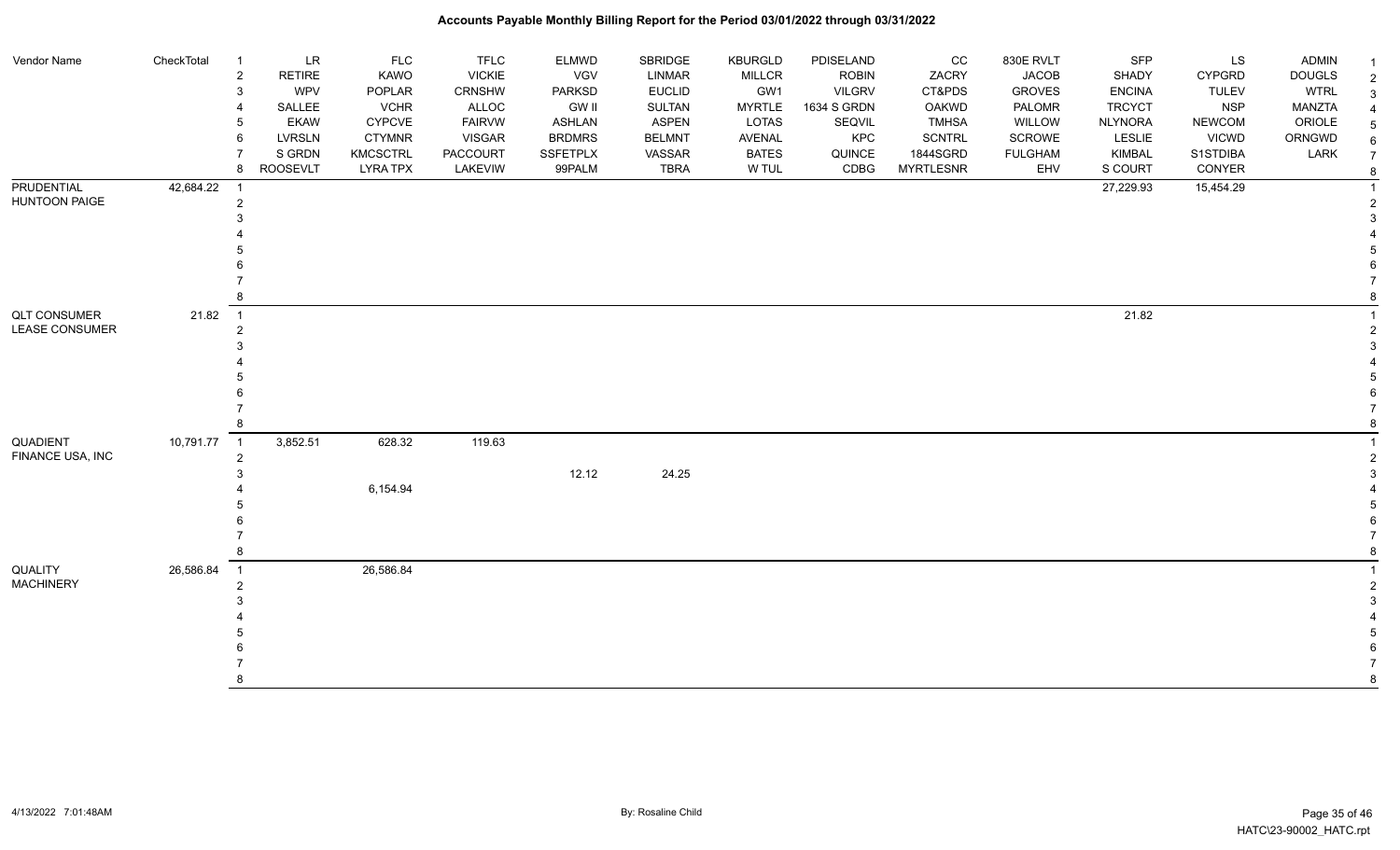| Vendor Name            | CheckTotal | $\overline{1}$ | LR                        | <b>FLC</b>                         | <b>TFLC</b>         | <b>ELMWD</b>              | SBRIDGE               | <b>KBURGLD</b>        | PDISELAND      | CC                           | 830E RVLT             | SFP                      | LS                 | <b>ADMIN</b>  | -1                    |
|------------------------|------------|----------------|---------------------------|------------------------------------|---------------------|---------------------------|-----------------------|-----------------------|----------------|------------------------------|-----------------------|--------------------------|--------------------|---------------|-----------------------|
|                        |            | $\overline{c}$ | <b>RETIRE</b>             | KAWO                               | <b>VICKIE</b>       | <b>VGV</b>                | <b>LINMAR</b>         | <b>MILLCR</b>         | <b>ROBIN</b>   | ZACRY                        | <b>JACOB</b>          | SHADY                    | <b>CYPGRD</b>      | <b>DOUGLS</b> | $\overline{2}$        |
|                        |            | 3              | <b>WPV</b>                | POPLAR                             | <b>CRNSHW</b>       | <b>PARKSD</b>             | <b>EUCLID</b>         | GW1                   | <b>VILGRV</b>  | CT&PDS                       | <b>GROVES</b>         | <b>ENCINA</b>            | <b>TULEV</b>       | <b>WTRL</b>   | $\mathbf{3}$          |
|                        |            |                | SALLEE                    | <b>VCHR</b>                        | ALLOC               | <b>GW II</b>              | <b>SULTAN</b>         | <b>MYRTLE</b>         | 1634 S GRDN    | <b>OAKWD</b>                 | PALOMR                | <b>TRCYCT</b>            | <b>NSP</b>         | <b>MANZTA</b> | $\overline{4}$        |
|                        |            | 5              | <b>EKAW</b>               | <b>CYPCVE</b>                      | <b>FAIRVW</b>       | <b>ASHLAN</b>             | <b>ASPEN</b>          | <b>LOTAS</b>          | SEQVIL         | <b>TMHSA</b>                 | WILLOW                | <b>NLYNORA</b>           | <b>NEWCOM</b>      | ORIOLE        | $\sqrt{5}$            |
|                        |            | 6              | LVRSLN                    | <b>CTYMNR</b>                      | <b>VISGAR</b>       | <b>BRDMRS</b>             | <b>BELMNT</b>         | <b>AVENAL</b>         | KPC            | <b>SCNTRL</b>                | SCROWE                | <b>LESLIE</b>            | <b>VICWD</b>       | ORNGWD        | $6\phantom{1}$        |
|                        |            | 8              | S GRDN<br><b>ROOSEVLT</b> | <b>KMCSCTRL</b><br><b>LYRA TPX</b> | PACCOURT<br>LAKEVIW | <b>SSFETPLX</b><br>99PALM | VASSAR<br><b>TBRA</b> | <b>BATES</b><br>W TUL | QUINCE<br>CDBG | 1844SGRD<br><b>MYRTLESNR</b> | <b>FULGHAM</b><br>EHV | <b>KIMBAL</b><br>S COURT | S1STDIBA<br>CONYER | LARK          | $\overline{7}$        |
| R LANG CO INC          | 630.83     | $\overline{1}$ |                           | 630.83                             |                     |                           |                       |                       |                |                              |                       |                          |                    |               | $\bf8$<br>$\mathbf 1$ |
|                        |            | $\overline{2}$ |                           |                                    |                     |                           |                       |                       |                |                              |                       |                          |                    |               | $\overline{2}$        |
|                        |            |                |                           |                                    |                     |                           |                       |                       |                |                              |                       |                          |                    |               | 3                     |
|                        |            |                |                           |                                    |                     |                           |                       |                       |                |                              |                       |                          |                    |               |                       |
|                        |            |                |                           |                                    |                     |                           |                       |                       |                |                              |                       |                          |                    |               | 5                     |
|                        |            |                |                           |                                    |                     |                           |                       |                       |                |                              |                       |                          |                    |               | 6                     |
|                        |            |                |                           |                                    |                     |                           |                       |                       |                |                              |                       |                          |                    |               |                       |
|                        |            |                |                           |                                    |                     |                           |                       |                       |                |                              |                       |                          |                    |               | 8                     |
| RANDALL LEE            | 300.00     | $\overline{1}$ |                           |                                    |                     |                           |                       |                       |                |                              |                       |                          |                    |               |                       |
| ROQUE DBA              |            | $\overline{2}$ |                           |                                    |                     |                           |                       |                       |                |                              |                       |                          |                    |               | 2                     |
|                        |            |                |                           |                                    |                     |                           | 300.00                |                       |                |                              |                       |                          |                    |               | 3                     |
|                        |            |                |                           |                                    |                     |                           |                       |                       |                |                              |                       |                          |                    |               |                       |
|                        |            |                |                           |                                    |                     |                           |                       |                       |                |                              |                       |                          |                    |               | 5                     |
|                        |            |                |                           |                                    |                     |                           |                       |                       |                |                              |                       |                          |                    |               | 6                     |
|                        |            |                |                           |                                    |                     |                           |                       |                       |                |                              |                       |                          |                    |               | $\overline{7}$        |
|                        |            |                |                           |                                    |                     |                           |                       |                       |                |                              |                       |                          |                    |               | 8                     |
| RAUL V ACEVEDO         | 2,562.61   | $\overline{1}$ | 1,568.30                  |                                    |                     |                           |                       |                       |                |                              |                       | 325.00                   | 669.31             |               | -1                    |
| <b>DBA ACE HEATING</b> |            | $\overline{2}$ |                           |                                    |                     |                           |                       |                       |                |                              |                       |                          |                    |               | $\sqrt{2}$            |
|                        |            |                |                           |                                    |                     |                           |                       |                       |                |                              |                       |                          |                    |               | 3                     |
|                        |            |                |                           |                                    |                     |                           |                       |                       |                |                              |                       |                          |                    |               |                       |
|                        |            |                |                           |                                    |                     |                           |                       |                       |                |                              |                       |                          |                    |               | 5                     |
|                        |            |                |                           |                                    |                     |                           |                       |                       |                |                              |                       |                          |                    |               | 6                     |
|                        |            |                |                           |                                    |                     |                           |                       |                       |                |                              |                       |                          |                    |               | $\overline{7}$<br>8   |
| REDI-ROOTER            | 11,230.63  | $\overline{1}$ | 2,156.43                  | 145.00                             |                     |                           |                       |                       |                |                              |                       |                          |                    | 145.00        | $\overline{1}$        |
| PLUMBING, INC          |            | $\overline{2}$ |                           |                                    |                     | 100.00                    |                       | 145.00                |                |                              |                       |                          |                    |               | $\overline{2}$        |
|                        |            |                |                           |                                    |                     | 300.00                    |                       |                       |                |                              |                       |                          |                    |               | 3                     |
|                        |            |                |                           |                                    |                     |                           |                       | 358.56                |                | 210.00                       |                       |                          |                    |               |                       |
|                        |            |                |                           |                                    |                     |                           | 315.00                |                       |                |                              |                       |                          |                    |               | 5                     |
|                        |            |                |                           |                                    | 6,465.90            |                           |                       |                       |                |                              |                       |                          |                    |               | 6                     |
|                        |            |                |                           |                                    |                     | 145.00                    |                       |                       |                |                              |                       | 744.74                   |                    |               |                       |
|                        |            |                |                           |                                    |                     |                           |                       |                       |                |                              |                       |                          |                    |               | 8                     |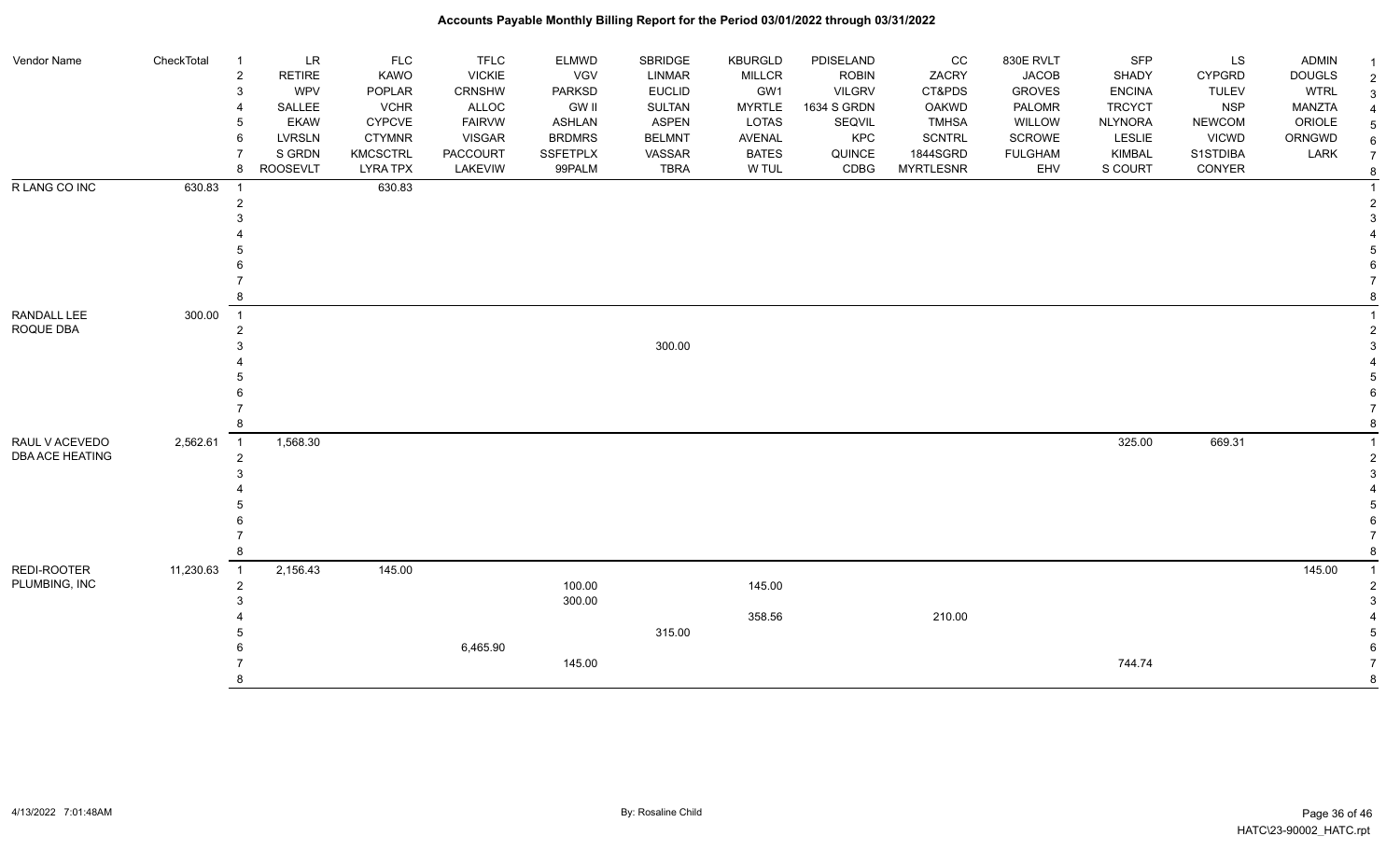| Vendor Name           | CheckTotal | $\overline{1}$ | LR            | <b>FLC</b>      | <b>TFLC</b>     | <b>ELMWD</b>  | SBRIDGE       | KBURGLD       | PDISELAND     | cc               | 830E RVLT      | SFP            | LS            | <b>ADMIN</b>  |  |
|-----------------------|------------|----------------|---------------|-----------------|-----------------|---------------|---------------|---------------|---------------|------------------|----------------|----------------|---------------|---------------|--|
|                       |            | $\overline{2}$ | <b>RETIRE</b> | KAWO            | <b>VICKIE</b>   | VGV           | <b>LINMAR</b> | MILLCR        | <b>ROBIN</b>  | ZACRY            | <b>JACOB</b>   | SHADY          | <b>CYPGRD</b> | <b>DOUGLS</b> |  |
|                       |            | 3              | WPV           | POPLAR          | CRNSHW          | PARKSD        | <b>EUCLID</b> | GW1           | <b>VILGRV</b> | CT&PDS           | <b>GROVES</b>  | <b>ENCINA</b>  | <b>TULEV</b>  | <b>WTRL</b>   |  |
|                       |            |                | SALLEE        | <b>VCHR</b>     | ALLOC           | <b>GW II</b>  | <b>SULTAN</b> | <b>MYRTLE</b> | 1634 S GRDN   | <b>OAKWD</b>     | PALOMR         | <b>TRCYCT</b>  | <b>NSP</b>    | <b>MANZTA</b> |  |
|                       |            | b              | <b>EKAW</b>   | <b>CYPCVE</b>   | <b>FAIRVW</b>   | ASHLAN        | <b>ASPEN</b>  | LOTAS         | SEQVIL        | <b>TMHSA</b>     | WILLOW         | <b>NLYNORA</b> | <b>NEWCOM</b> | ORIOLE        |  |
|                       |            | 6              | <b>LVRSLN</b> | <b>CTYMNR</b>   | <b>VISGAR</b>   | <b>BRDMRS</b> | <b>BELMNT</b> | AVENAL        | KPC           | <b>SCNTRL</b>    | SCROWE         | LESLIE         | <b>VICWD</b>  | ORNGWD        |  |
|                       |            |                | S GRDN        | KMCSCTRL        | <b>PACCOURT</b> | SSFETPLX      | VASSAR        | <b>BATES</b>  | QUINCE        | 1844SGRD         | <b>FULGHAM</b> | KIMBAL         | S1STDIBA      | LARK          |  |
|                       |            | 8              | ROOSEVLT      | <b>LYRA TPX</b> | LAKEVIW         | 99PALM        | <b>TBRA</b>   | W TUL         | CDBG          | <b>MYRTLESNR</b> | EHV            | S COURT        | CONYER        |               |  |
| <b>RJMS</b>           | 370.00     | - 1            |               |                 |                 |               |               |               |               |                  |                |                |               | 370.00        |  |
| CORPORATION           |            | $\overline{2}$ |               |                 |                 |               |               |               |               |                  |                |                |               |               |  |
|                       |            |                |               |                 |                 |               |               |               |               |                  |                |                |               |               |  |
|                       |            |                |               |                 |                 |               |               |               |               |                  |                |                |               |               |  |
|                       |            |                |               |                 |                 |               |               |               |               |                  |                |                |               |               |  |
|                       |            |                |               |                 |                 |               |               |               |               |                  |                |                |               |               |  |
|                       |            |                |               |                 |                 |               |               |               |               |                  |                |                |               |               |  |
|                       |            |                |               |                 |                 |               |               |               |               |                  |                |                |               |               |  |
| RONALD MORGAN /       | 80.00      | $\overline{1}$ |               |                 |                 |               |               |               |               |                  |                | 80.00          |               |               |  |
| <b>BUGZILLA PEST</b>  |            | 2              |               |                 |                 |               |               |               |               |                  |                |                |               |               |  |
|                       |            |                |               |                 |                 |               |               |               |               |                  |                |                |               |               |  |
|                       |            |                |               |                 |                 |               |               |               |               |                  |                |                |               |               |  |
|                       |            |                |               |                 |                 |               |               |               |               |                  |                |                |               |               |  |
|                       |            |                |               |                 |                 |               |               |               |               |                  |                |                |               |               |  |
|                       |            |                |               |                 |                 |               |               |               |               |                  |                |                |               |               |  |
|                       |            | 8              |               |                 |                 |               |               |               |               |                  |                |                |               |               |  |
| SAN GABRIEL           | 255.44     | $\overline{1}$ |               |                 |                 |               |               |               |               |                  |                |                |               | 255.44        |  |
| <b>TEMPORARY</b>      |            | $\mathcal{P}$  |               |                 |                 |               |               |               |               |                  |                |                |               |               |  |
|                       |            |                |               |                 |                 |               |               |               |               |                  |                |                |               |               |  |
|                       |            |                |               |                 |                 |               |               |               |               |                  |                |                |               |               |  |
|                       |            |                |               |                 |                 |               |               |               |               |                  |                |                |               |               |  |
|                       |            |                |               |                 |                 |               |               |               |               |                  |                |                |               |               |  |
|                       |            |                |               |                 |                 |               |               |               |               |                  |                |                |               |               |  |
|                       |            | 8              |               |                 |                 |               |               |               |               |                  |                |                |               |               |  |
| <b>SECURITY FIRST</b> | 226.00     | $\overline{1}$ |               |                 |                 |               |               |               |               |                  |                |                |               |               |  |
| ALARM KING            |            |                |               |                 |                 |               |               |               |               |                  |                |                |               |               |  |
|                       |            |                |               |                 |                 |               | 226.00        |               |               |                  |                |                |               |               |  |
|                       |            |                |               |                 |                 |               |               |               |               |                  |                |                |               |               |  |
|                       |            |                |               |                 |                 |               |               |               |               |                  |                |                |               |               |  |
|                       |            |                |               |                 |                 |               |               |               |               |                  |                |                |               |               |  |
|                       |            |                |               |                 |                 |               |               |               |               |                  |                |                |               |               |  |
|                       |            |                |               |                 |                 |               |               |               |               |                  |                |                |               |               |  |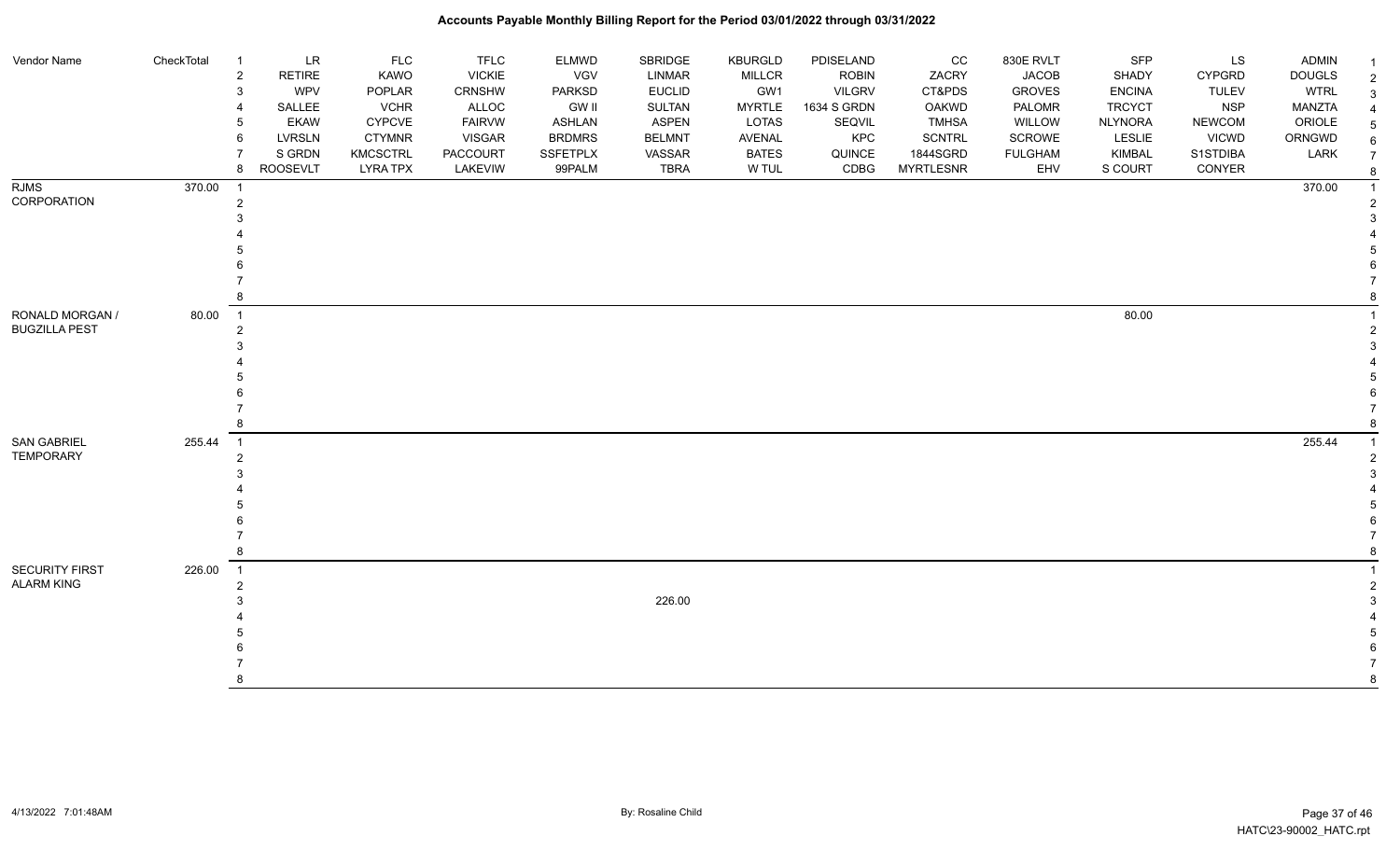| Vendor Name                 | CheckTotal |                | <b>LR</b>             | <b>FLC</b>                     | <b>TFLC</b>            | <b>ELMWD</b>                   | SBRIDGE                       | <b>KBURGLD</b>        | PDISELAND      | CC                            | 830E RVLT             | SFP                      | LS                            | <b>ADMIN</b>     |                |
|-----------------------------|------------|----------------|-----------------------|--------------------------------|------------------------|--------------------------------|-------------------------------|-----------------------|----------------|-------------------------------|-----------------------|--------------------------|-------------------------------|------------------|----------------|
|                             |            | $\overline{2}$ | RETIRE                | KAWO                           | <b>VICKIE</b>          | VGV                            | <b>LINMAR</b>                 | <b>MILLCR</b>         | <b>ROBIN</b>   | ZACRY                         | <b>JACOB</b>          | SHADY                    | CYPGRD                        | <b>DOUGLS</b>    | $\overline{2}$ |
|                             |            | 3              | WPV                   | POPLAR                         | CRNSHW                 | PARKSD                         | <b>EUCLID</b>                 | GW1                   | <b>VILGRV</b>  | CT&PDS                        | <b>GROVES</b>         | <b>ENCINA</b>            | <b>TULEV</b>                  | <b>WTRL</b>      | 3              |
|                             |            |                | SALLEE<br><b>EKAW</b> | <b>VCHR</b>                    | ALLOC<br><b>FAIRVW</b> | <b>GW II</b>                   | <b>SULTAN</b><br><b>ASPEN</b> | <b>MYRTLE</b>         | 1634 S GRDN    | <b>OAKWD</b>                  | PALOMR<br>WILLOW      | <b>TRCYCT</b>            | <b>NSP</b>                    | <b>MANZTA</b>    | $\overline{4}$ |
|                             |            | 6              | <b>LVRSLN</b>         | <b>CYPCVE</b><br><b>CTYMNR</b> | <b>VISGAR</b>          | <b>ASHLAN</b><br><b>BRDMRS</b> | <b>BELMNT</b>                 | LOTAS<br>AVENAL       | SEQVIL<br>KPC  | <b>TMHSA</b><br><b>SCNTRL</b> | SCROWE                | <b>NLYNORA</b><br>LESLIE | <b>NEWCOM</b><br><b>VICWD</b> | ORIOLE<br>ORNGWD | 5              |
|                             |            |                | S GRDN                |                                |                        | <b>SSFETPLX</b>                |                               |                       |                | 1844SGRD                      |                       |                          | S1STDIBA                      |                  | 6              |
|                             |            | 8              | <b>ROOSEVLT</b>       | KMCSCTRL<br><b>LYRA TPX</b>    | PACCOURT<br>LAKEVIW    | 99PALM                         | VASSAR<br><b>TBRA</b>         | <b>BATES</b><br>W TUL | QUINCE<br>CDBG | <b>MYRTLESNR</b>              | <b>FULGHAM</b><br>EHV | <b>KIMBAL</b><br>S COURT | CONYER                        | LARK             | $\overline{7}$ |
|                             |            |                |                       |                                |                        |                                |                               |                       |                |                               |                       |                          |                               |                  | 8              |
| SHARON J<br><b>ETHRIDGE</b> | 50.00      | $\overline{1}$ |                       |                                |                        |                                |                               |                       |                |                               |                       |                          |                               | 50.00            |                |
|                             |            | 2              |                       |                                |                        |                                |                               |                       |                |                               |                       |                          |                               |                  |                |
|                             |            |                |                       |                                |                        |                                |                               |                       |                |                               |                       |                          |                               |                  |                |
|                             |            |                |                       |                                |                        |                                |                               |                       |                |                               |                       |                          |                               |                  |                |
|                             |            |                |                       |                                |                        |                                |                               |                       |                |                               |                       |                          |                               |                  |                |
|                             |            |                |                       |                                |                        |                                |                               |                       |                |                               |                       |                          |                               |                  |                |
|                             |            |                |                       |                                |                        |                                |                               |                       |                |                               |                       |                          |                               |                  |                |
|                             |            |                |                       |                                |                        |                                |                               |                       |                |                               |                       |                          |                               |                  |                |
| SIDNEY C                    | 5,366.06   | $\overline{1}$ |                       |                                |                        |                                |                               |                       |                |                               |                       | 257.04                   | 5,109.02                      |                  |                |
| WHEELER DBA                 |            | $\mathfrak{p}$ |                       |                                |                        |                                |                               |                       |                |                               |                       |                          |                               |                  | 2              |
|                             |            |                |                       |                                |                        |                                |                               |                       |                |                               |                       |                          |                               |                  | 3              |
|                             |            |                |                       |                                |                        |                                |                               |                       |                |                               |                       |                          |                               |                  |                |
|                             |            |                |                       |                                |                        |                                |                               |                       |                |                               |                       |                          |                               |                  |                |
|                             |            |                |                       |                                |                        |                                |                               |                       |                |                               |                       |                          |                               |                  |                |
|                             |            |                |                       |                                |                        |                                |                               |                       |                |                               |                       |                          |                               |                  |                |
|                             |            |                |                       |                                |                        |                                |                               |                       |                |                               |                       |                          |                               |                  |                |
| SIGN TIME                   | 16.28      | $\overline{1}$ |                       | 16.28                          |                        |                                |                               |                       |                |                               |                       |                          |                               |                  |                |
|                             |            | $\mathfrak{p}$ |                       |                                |                        |                                |                               |                       |                |                               |                       |                          |                               |                  |                |
|                             |            |                |                       |                                |                        |                                |                               |                       |                |                               |                       |                          |                               |                  | 3              |
|                             |            |                |                       |                                |                        |                                |                               |                       |                |                               |                       |                          |                               |                  |                |
|                             |            |                |                       |                                |                        |                                |                               |                       |                |                               |                       |                          |                               |                  |                |
|                             |            |                |                       |                                |                        |                                |                               |                       |                |                               |                       |                          |                               |                  |                |
|                             |            |                |                       |                                |                        |                                |                               |                       |                |                               |                       |                          |                               |                  |                |
|                             |            |                |                       |                                |                        |                                |                               |                       |                |                               |                       |                          |                               |                  |                |
| SLAKEY BROS INC             | 22,258.57  | $\overline{1}$ |                       |                                |                        |                                |                               |                       |                |                               |                       |                          |                               | 22,258.57        |                |
|                             |            |                |                       |                                |                        |                                |                               |                       |                |                               |                       |                          |                               |                  |                |
|                             |            |                |                       |                                |                        |                                |                               |                       |                |                               |                       |                          |                               |                  | 3              |
|                             |            |                |                       |                                |                        |                                |                               |                       |                |                               |                       |                          |                               |                  |                |
|                             |            |                |                       |                                |                        |                                |                               |                       |                |                               |                       |                          |                               |                  |                |
|                             |            |                |                       |                                |                        |                                |                               |                       |                |                               |                       |                          |                               |                  |                |
|                             |            |                |                       |                                |                        |                                |                               |                       |                |                               |                       |                          |                               |                  |                |
|                             |            |                |                       |                                |                        |                                |                               |                       |                |                               |                       |                          |                               |                  | 8              |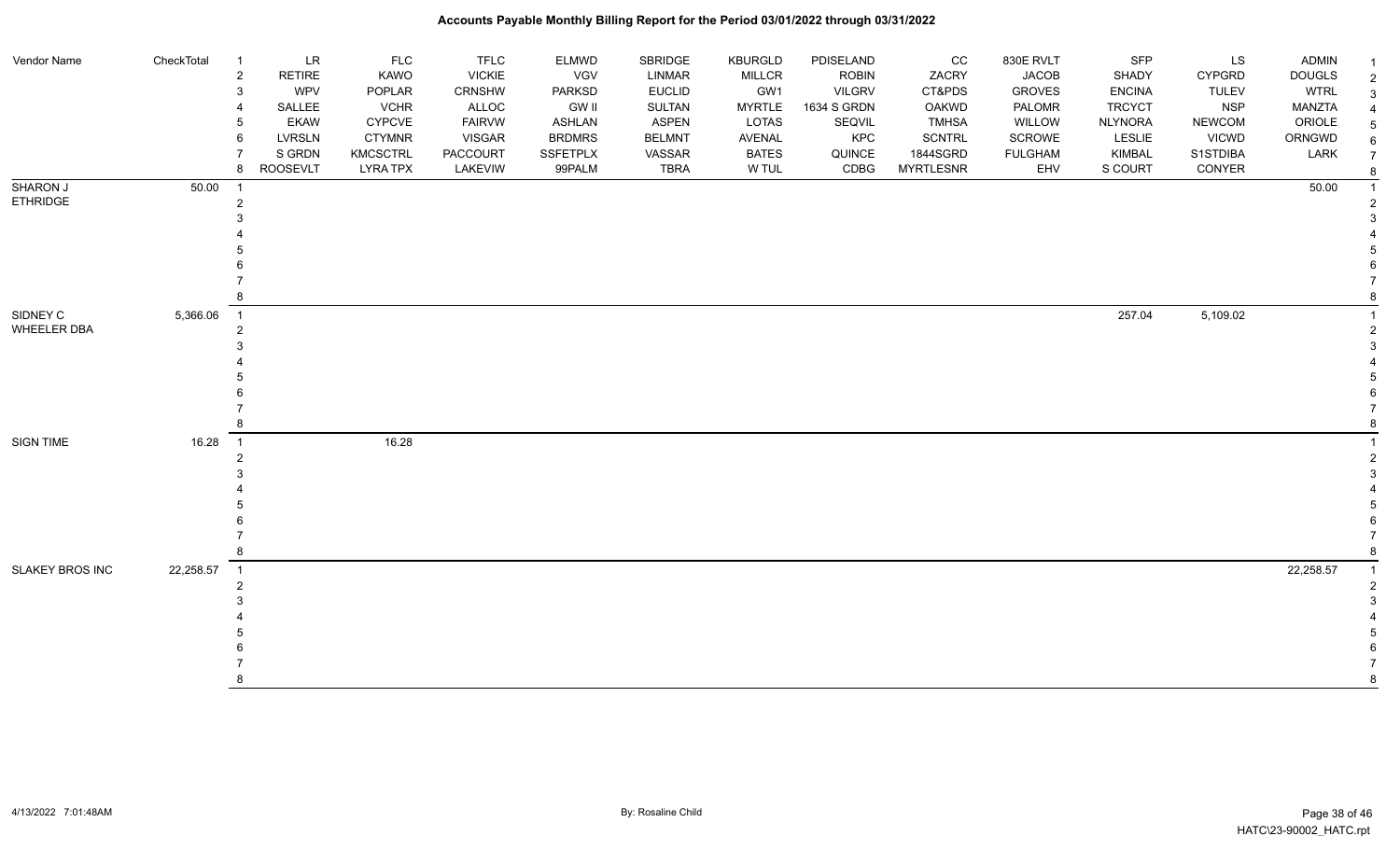#### Vendor Name CheckTotal 1 LR FLC FLC ELMWD SBRIDGE KBURGLD PDISELAND CC 830E RVLT SFP LS ADMIN <sub>1</sub> 2 RETIRE KAWO VICKIE VGV LINMAR MILLCR ROBIN ZACRY JACOB SHADY CYPGRD DOUGLS 2 3 WPV POPLAR CRNSHW PARKSD EUCLID GW1 VILGRV CT&PDS GROVES ENCINA TULEV WTRL 3 4 SALLEE VCHR ALLOC GW II SULTAN MYRTLE 1634 S GRDN OAKWD PALOMR TRCYCT NSP MANZTA 4 5 EKAW CYPCVE FAIRVW ASHLAN ASPEN LOTAS SEQVIL TMHSA WILLOW NLYNORA NEWCOM ORIOLE 5 6 LVRSLN CTYMNR VISGAR BRDMRS BELMNT AVENAL KPC SCNTRL SCROWE LESLIE VICWD ORNGWD  $_{6}$ 7 SIGRDN KMCSCTRL PACCOURT SSFETPLX VASSAR BATES QUINCE 1844SGRD FULGHAM KIMBAL S1STDIBA LARK 7 8 ROOSEVLT LYRA TPX LAKEVIW 99PALM TBRA W TUL CDBG MYRTLESNR EHV S COURT CONYER <sub>8</sub> **SOUTHERN** CALIFORNIA 12,618.62 1 890.84 884.41 28.14 410.38 1  $931.00$   $3.18$   $2$  3 403.23 386.97 78.57 143.45 125.81 252.16 3 4 6.77 26.35 835.36 37.59 4 5 178.37 78.13 79.96 791.22 278.28 703.36 134.13 1,040.80 5 6 613.55 347.25 97.99 6 7 в том на народно производство на 136.72 в том на 136.72 в том на 136.72 в том на 136.72 в том на 136.72 в то е в селото в селото в 1,593.12 в селото в 1,593.12 в селото в селото в селото в селото в селото в селото в село SOUTHERN CALIFORNIA GAS 16,401.40 1 3,840.75 1,490.16 451.17 110.18 5,291.66 373.66 203.29 1 2 62.08 26.26 403.87 2 3 99.80 80.25 191.87 35.06 177.08 23.45 220.80 3 4 1,227.89 55.80 40.46 129.69 4 5 18.38 530.92 54.19 92.61 5.41 154.38 38.57 4.77 5 6 93.01 168.53 51.17 6 7 39.53 203.25 411.45 7 8 8 SULTANA COMMUNITY 3,090.29 1 1 2 2  $3<sup>3</sup>$  4 3,090.29 4 5 5  $6$  7 7 8 8 TERRA BELLA IRRIGATION 134.29 1 134.29 1 2 2  $3<sup>3</sup>$  4 4 5 5  $6$  7 7 8 8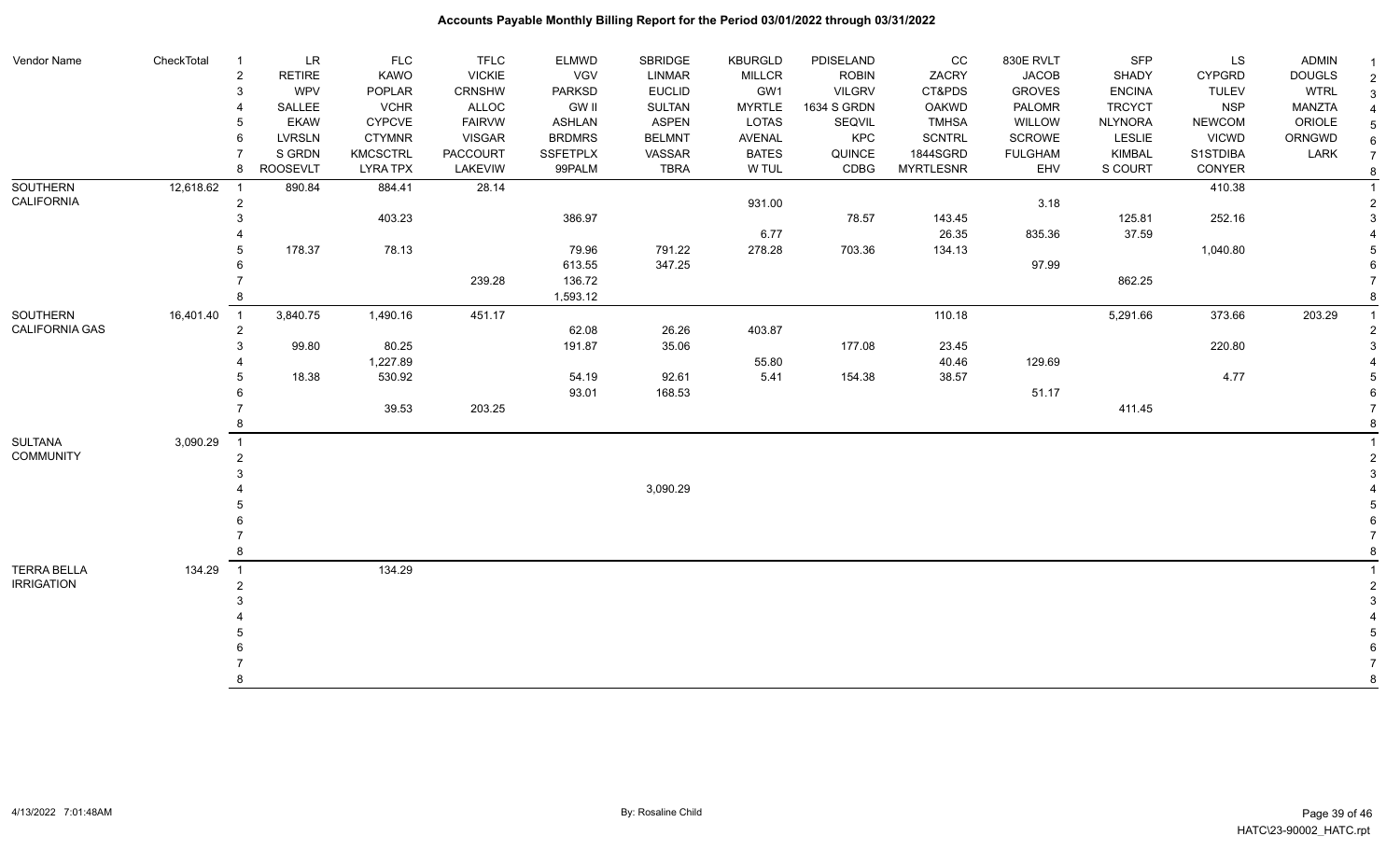| Vendor Name     | CheckTotal | $\overline{1}$ | LR              | FLC             | <b>TFLC</b>     | <b>ELMWD</b>  | <b>SBRIDGE</b> | <b>KBURGLD</b> | PDISELAND     | cc               | 830E RVLT      | SFP            | LS            | <b>ADMIN</b>  |   |
|-----------------|------------|----------------|-----------------|-----------------|-----------------|---------------|----------------|----------------|---------------|------------------|----------------|----------------|---------------|---------------|---|
|                 |            | $\overline{2}$ | <b>RETIRE</b>   | KAWO            | <b>VICKIE</b>   | <b>VGV</b>    | <b>LINMAR</b>  | <b>MILLCR</b>  | <b>ROBIN</b>  | ZACRY            | <b>JACOB</b>   | SHADY          | <b>CYPGRD</b> | <b>DOUGLS</b> | 2 |
|                 |            | 3              | WPV             | POPLAR          | CRNSHW          | PARKSD        | <b>EUCLID</b>  | GW1            | <b>VILGRV</b> | CT&PDS           | <b>GROVES</b>  | <b>ENCINA</b>  | <b>TULEV</b>  | <b>WTRL</b>   | 3 |
|                 |            | $\overline{4}$ | SALLEE          | <b>VCHR</b>     | ALLOC           | GW II         | <b>SULTAN</b>  | <b>MYRTLE</b>  | 1634 S GRDN   | OAKWD            | PALOMR         | <b>TRCYCT</b>  | <b>NSP</b>    | MANZTA        |   |
|                 |            | 5              | <b>EKAW</b>     | <b>CYPCVE</b>   | <b>FAIRVW</b>   | <b>ASHLAN</b> | <b>ASPEN</b>   | <b>LOTAS</b>   | SEQVIL        | <b>TMHSA</b>     | WILLOW         | <b>NLYNORA</b> | NEWCOM        | ORIOLE        |   |
|                 |            | 6              | <b>LVRSLN</b>   | <b>CTYMNR</b>   | <b>VISGAR</b>   | <b>BRDMRS</b> | <b>BELMNT</b>  | <b>AVENAL</b>  | KPC           | <b>SCNTRL</b>    | SCROWE         | LESLIE         | <b>VICWD</b>  | ORNGWD        |   |
|                 |            | $\overline{7}$ | S GRDN          | <b>KMCSCTRL</b> | <b>PACCOURT</b> | SSFETPLX      | VASSAR         | <b>BATES</b>   | QUINCE        | 1844SGRD         | <b>FULGHAM</b> | <b>KIMBAL</b>  | S1STDIBA      | LARK          |   |
|                 |            | 8              | <b>ROOSEVLT</b> | <b>LYRA TPX</b> | LAKEVIW         | 99PALM        | <b>TBRA</b>    | W TUL          | CDBG          | <b>MYRTLESNR</b> | EHV            | S COURT        | CONYER        |               | 8 |
| THE CARPET      | 26,627.00  | $\overline{1}$ | 17,052.00       |                 |                 |               |                |                |               |                  |                | 4,587.00       |               |               |   |
| <b>SHOPPE</b>   |            | $\overline{2}$ |                 |                 |                 |               |                | 3,819.00       |               |                  |                |                |               |               |   |
|                 |            | 3              |                 |                 |                 |               |                |                |               |                  |                |                |               |               |   |
|                 |            |                |                 |                 |                 |               |                |                |               |                  | 1,169.00       |                |               |               |   |
|                 |            |                |                 |                 |                 |               |                |                |               |                  |                |                |               |               |   |
|                 |            |                |                 |                 |                 |               |                |                |               |                  |                |                |               |               |   |
|                 |            |                |                 |                 |                 |               |                |                |               |                  |                |                |               |               |   |
|                 |            | 8              |                 |                 |                 |               |                |                |               |                  |                |                |               |               |   |
| THE GLASS SHOP  | 821.37     | $\overline{1}$ | 764.79          |                 |                 |               |                |                |               |                  |                |                |               |               |   |
| <b>INC</b>      |            | $\overline{2}$ |                 |                 |                 |               |                |                |               |                  |                |                |               |               |   |
|                 |            | 3              |                 |                 |                 |               |                |                | 56.58         |                  |                |                |               |               |   |
|                 |            |                |                 |                 |                 |               |                |                |               |                  |                |                |               |               |   |
|                 |            |                |                 |                 |                 |               |                |                |               |                  |                |                |               |               |   |
|                 |            |                |                 |                 |                 |               |                |                |               |                  |                |                |               |               |   |
|                 |            |                |                 |                 |                 |               |                |                |               |                  |                |                |               |               |   |
|                 |            | 8              |                 |                 |                 |               |                |                |               |                  |                |                |               |               |   |
| THE HOME DEPOT  | 11,957.35  | $\overline{1}$ | 1,094.66        | 439.99          |                 |               |                |                |               |                  |                |                |               | 8,968.23      |   |
| <b>SUPPLY</b>   |            | $\overline{2}$ |                 |                 |                 |               | 136.69         |                |               |                  |                |                |               |               |   |
|                 |            | 3              |                 |                 |                 | 189.18        | 117.03         |                |               |                  |                |                |               |               |   |
|                 |            |                |                 |                 |                 |               | 1,011.57       |                |               |                  |                |                |               |               |   |
|                 |            |                |                 |                 |                 |               |                |                |               |                  |                |                |               |               |   |
|                 |            |                |                 |                 |                 |               |                |                |               |                  |                |                |               |               |   |
|                 |            |                |                 |                 |                 |               |                |                |               |                  |                |                |               |               |   |
|                 |            | 8              |                 |                 |                 |               |                |                |               |                  |                |                |               |               |   |
| THE             | 11,300.57  | $\overline{1}$ | 1,172.65        |                 |                 |               |                |                |               |                  |                |                |               | 9,748.22      |   |
| SHERWIN-WILLIAM |            | $\overline{2}$ |                 |                 |                 |               |                |                |               |                  |                |                |               |               |   |
|                 |            | 3              |                 |                 |                 |               |                |                |               |                  |                |                |               |               |   |
|                 |            |                |                 |                 |                 |               |                |                |               |                  |                |                |               |               |   |
|                 |            |                |                 |                 |                 |               |                |                |               |                  |                |                |               |               |   |
|                 |            |                |                 |                 |                 |               | 186.89         |                |               |                  |                |                |               |               |   |
|                 |            |                |                 |                 |                 |               |                |                |               |                  |                | 192.81         |               |               |   |
|                 |            | 8              |                 |                 |                 |               |                |                |               |                  |                |                |               |               | 8 |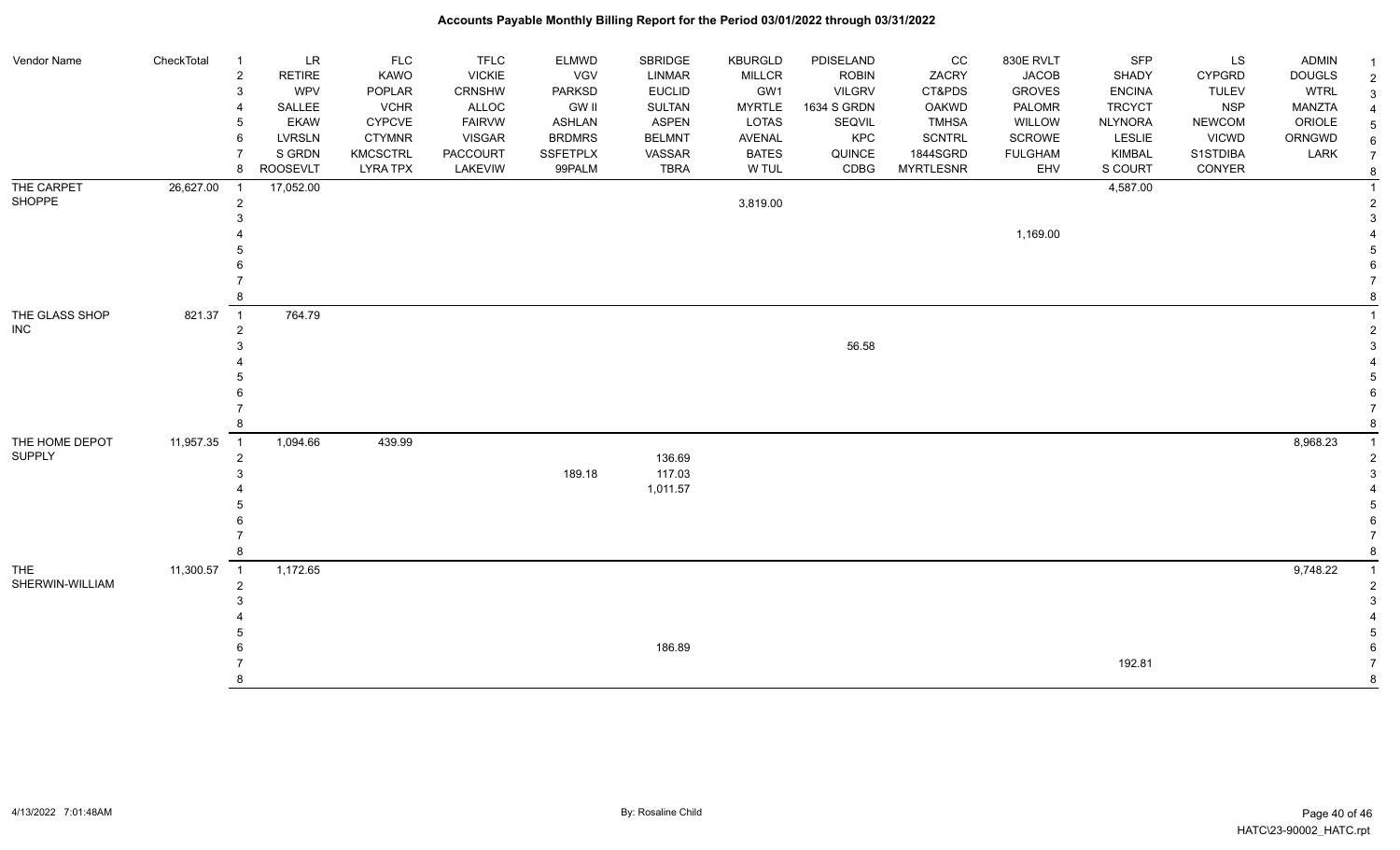| Vendor Name         | CheckTotal | LR<br>$\overline{1}$            | <b>FLC</b>      | <b>TFLC</b>     | <b>ELMWD</b>  | SBRIDGE       | <b>KBURGLD</b> | PDISELAND     | CC               | 830E RVLT      | <b>SFP</b>     | LS            | <b>ADMIN</b>  |                |
|---------------------|------------|---------------------------------|-----------------|-----------------|---------------|---------------|----------------|---------------|------------------|----------------|----------------|---------------|---------------|----------------|
|                     |            | <b>RETIRE</b><br>$\overline{c}$ | KAWO            | <b>VICKIE</b>   | VGV           | LINMAR        | <b>MILLCR</b>  | <b>ROBIN</b>  | ZACRY            | <b>JACOB</b>   | SHADY          | <b>CYPGRD</b> | <b>DOUGLS</b> | $\overline{2}$ |
|                     |            | <b>WPV</b><br>3                 | POPLAR          | CRNSHW          | PARKSD        | <b>EUCLID</b> | GW1            | <b>VILGRV</b> | CT&PDS           | <b>GROVES</b>  | <b>ENCINA</b>  | <b>TULEV</b>  | <b>WTRL</b>   | 3              |
|                     |            | SALLEE                          | <b>VCHR</b>     | <b>ALLOC</b>    | <b>GW II</b>  | SULTAN        | <b>MYRTLE</b>  | 1634 S GRDN   | <b>OAKWD</b>     | PALOMR         | <b>TRCYCT</b>  | <b>NSP</b>    | MANZTA        |                |
|                     |            | <b>EKAW</b>                     | <b>CYPCVE</b>   | <b>FAIRVW</b>   | <b>ASHLAN</b> | <b>ASPEN</b>  | <b>LOTAS</b>   | SEQVIL        | <b>TMHSA</b>     | WILLOW         | <b>NLYNORA</b> | <b>NEWCOM</b> | ORIOLE        | 5              |
|                     |            | <b>LVRSLN</b><br>6              | <b>CTYMNR</b>   | <b>VISGAR</b>   | <b>BRDMRS</b> | <b>BELMNT</b> | AVENAL         | KPC           | <b>SCNTRL</b>    | SCROWE         | LESLIE         | VICWD         | ORNGWD        | 6              |
|                     |            | S GRDN                          | <b>KMCSCTRL</b> | <b>PACCOURT</b> | SSFETPLX      | VASSAR        | <b>BATES</b>   | QUINCE        | 1844SGRD         | <b>FULGHAM</b> | <b>KIMBAL</b>  | S1STDIBA      | LARK          | $\overline{7}$ |
|                     |            | <b>ROOSEVLT</b><br>8            | <b>LYRA TPX</b> | LAKEVIW         | 99PALM        | <b>TBRA</b>   | W TUL          | CDBG          | <b>MYRTLESNR</b> | EHV            | S COURT        | CONYER        |               | 8              |
| THE VINCENT CO      | 1,000.00   | $\overline{1}$                  |                 |                 |               |               |                |               |                  | 1,000.00       |                |               |               |                |
| ARCHITECTS, INC     |            | 2                               |                 |                 |               |               |                |               |                  |                |                |               |               | $\overline{2}$ |
|                     |            |                                 |                 |                 |               |               |                |               |                  |                |                |               |               |                |
|                     |            |                                 |                 |                 |               |               |                |               |                  |                |                |               |               |                |
|                     |            |                                 |                 |                 |               |               |                |               |                  |                |                |               |               |                |
|                     |            |                                 |                 |                 |               |               |                |               |                  |                |                |               |               |                |
|                     |            |                                 |                 |                 |               |               |                |               |                  |                |                |               |               |                |
|                     |            |                                 |                 |                 |               |               |                |               |                  |                |                |               |               |                |
| TK ELEVATOR         | 4,832.86   | $\overline{1}$                  |                 |                 |               |               |                |               |                  |                | 2,450.44       |               |               |                |
| CORP                |            | 2                               |                 |                 |               |               |                |               |                  |                |                |               |               | $\overline{2}$ |
|                     |            |                                 |                 |                 |               |               |                |               |                  |                |                |               |               | 3              |
|                     |            |                                 |                 |                 |               |               |                |               |                  | 2,382.42       |                |               |               |                |
|                     |            |                                 |                 |                 |               |               |                |               |                  |                |                |               |               |                |
|                     |            |                                 |                 |                 |               |               |                |               |                  |                |                |               |               |                |
|                     |            |                                 |                 |                 |               |               |                |               |                  |                |                |               |               |                |
|                     |            |                                 |                 |                 |               |               |                |               |                  |                |                |               |               |                |
| T-MOBILE USA INC    | 100.41     | $\overline{1}$<br>33.61         | 10.04           | 1.00            |               |               |                |               |                  |                |                |               |               |                |
|                     |            | 2                               |                 |                 |               |               |                |               |                  |                |                |               |               | $\overline{2}$ |
|                     |            |                                 |                 |                 |               |               |                |               |                  |                |                |               |               |                |
|                     |            |                                 | 55.76           |                 |               |               |                |               |                  |                |                |               |               |                |
|                     |            |                                 |                 |                 |               |               |                |               |                  |                |                |               |               |                |
|                     |            |                                 |                 |                 |               |               |                |               |                  |                |                |               |               |                |
|                     |            |                                 |                 |                 |               |               |                |               |                  |                |                |               |               |                |
|                     |            |                                 |                 |                 |               |               |                |               |                  |                |                |               |               |                |
| <b>TRAVER SEWER</b> | 365.00     | 365.00<br>$\overline{1}$        |                 |                 |               |               |                |               |                  |                |                |               |               |                |
|                     |            | 2                               |                 |                 |               |               |                |               |                  |                |                |               |               | $\overline{2}$ |
|                     |            |                                 |                 |                 |               |               |                |               |                  |                |                |               |               |                |
|                     |            |                                 |                 |                 |               |               |                |               |                  |                |                |               |               |                |
|                     |            |                                 |                 |                 |               |               |                |               |                  |                |                |               |               |                |
|                     |            |                                 |                 |                 |               |               |                |               |                  |                |                |               |               |                |
|                     |            |                                 |                 |                 |               |               |                |               |                  |                |                |               |               |                |
|                     |            |                                 |                 |                 |               |               |                |               |                  |                |                |               |               | 8              |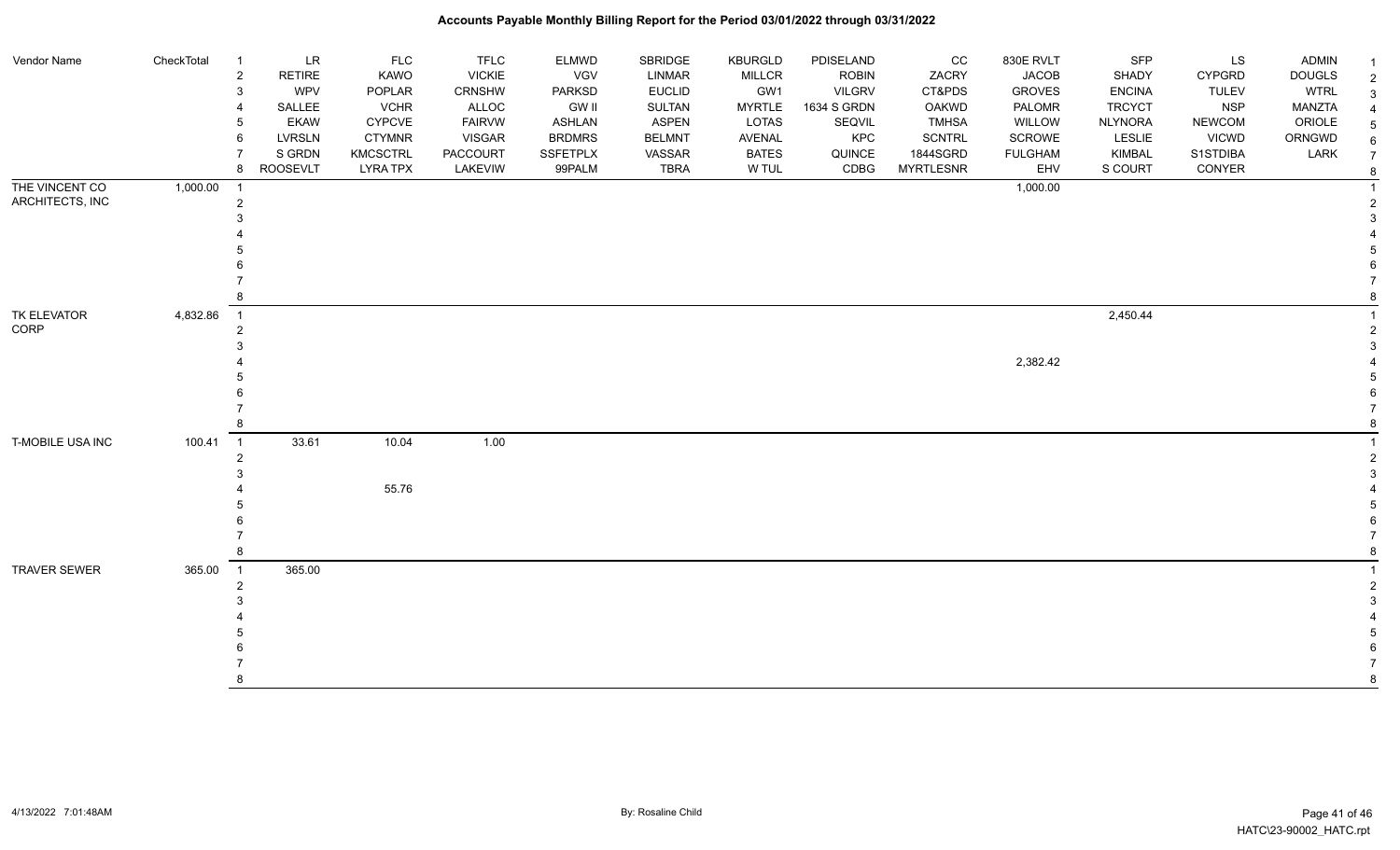| Vendor Name          | CheckTotal  | $\overline{1}$               | LR<br><b>RETIRE</b> | <b>FLC</b><br>KAWO | <b>TFLC</b><br><b>VICKIE</b> | <b>ELMWD</b><br>VGV | SBRIDGE<br>LINMAR | <b>KBURGLD</b>       | PDISELAND<br><b>ROBIN</b> | CC<br>ZACRY      | 830E RVLT<br><b>JACOB</b> | SFP<br>SHADY   | LS<br><b>CYPGRD</b> | ADMIN                        |                     |
|----------------------|-------------|------------------------------|---------------------|--------------------|------------------------------|---------------------|-------------------|----------------------|---------------------------|------------------|---------------------------|----------------|---------------------|------------------------------|---------------------|
|                      |             | $\overline{\mathbf{c}}$<br>3 | WPV                 | POPLAR             | <b>CRNSHW</b>                | <b>PARKSD</b>       | <b>EUCLID</b>     | <b>MILLCR</b><br>GW1 | <b>VILGRV</b>             | CT&PDS           | <b>GROVES</b>             | <b>ENCINA</b>  | <b>TULEV</b>        | <b>DOUGLS</b><br><b>WTRL</b> | $\overline{2}$      |
|                      |             |                              | SALLEE              | <b>VCHR</b>        | ALLOC                        | <b>GW II</b>        | SULTAN            | <b>MYRTLE</b>        | 1634 S GRDN               | <b>OAKWD</b>     | PALOMR                    | <b>TRCYCT</b>  | <b>NSP</b>          | MANZTA                       | 3                   |
|                      |             |                              | EKAW                | <b>CYPCVE</b>      | <b>FAIRVW</b>                | <b>ASHLAN</b>       | <b>ASPEN</b>      | LOTAS                | SEQVIL                    | <b>TMHSA</b>     | WILLOW                    | <b>NLYNORA</b> | <b>NEWCOM</b>       | ORIOLE                       |                     |
|                      |             | 6                            | LVRSLN              | <b>CTYMNR</b>      | <b>VISGAR</b>                | <b>BRDMRS</b>       | <b>BELMNT</b>     | AVENAL               | KPC                       | <b>SCNTRL</b>    | SCROWE                    | LESLIE         | <b>VICWD</b>        | ORNGWD                       | $\overline{5}$      |
|                      |             |                              | S GRDN              | <b>KMCSCTRL</b>    | <b>PACCOURT</b>              | <b>SSFETPLX</b>     | VASSAR            | <b>BATES</b>         | QUINCE                    | 1844SGRD         | <b>FULGHAM</b>            | <b>KIMBAL</b>  | S1STDIBA            | LARK                         | 6<br>$\overline{7}$ |
|                      |             | 8                            | <b>ROOSEVLT</b>     | <b>LYRA TPX</b>    | LAKEVIW                      | 99PALM              | <b>TBRA</b>       | W TUL                | CDBG                      | <b>MYRTLESNR</b> | EHV                       | S COURT        | CONYER              |                              | -8                  |
| <b>TROPICAL LAWN</b> | 1,205.00    | -1                           |                     |                    |                              |                     |                   |                      |                           |                  |                           |                |                     |                              |                     |
| SERVICE, INC         |             | $\overline{2}$               |                     |                    |                              |                     |                   |                      |                           |                  |                           |                |                     |                              |                     |
|                      |             |                              |                     |                    |                              |                     |                   |                      |                           |                  |                           |                |                     |                              |                     |
|                      |             |                              |                     |                    |                              |                     |                   |                      |                           |                  | 1,205.00                  |                |                     |                              |                     |
|                      |             |                              |                     |                    |                              |                     |                   |                      |                           |                  |                           |                |                     |                              |                     |
|                      |             |                              |                     |                    |                              |                     |                   |                      |                           |                  |                           |                |                     |                              |                     |
|                      |             |                              |                     |                    |                              |                     |                   |                      |                           |                  |                           |                |                     |                              |                     |
|                      |             |                              |                     |                    |                              |                     |                   |                      |                           |                  |                           |                |                     |                              |                     |
| <b>TUCOEMAS</b>      | 10,061.16 1 |                              |                     |                    |                              |                     |                   |                      |                           |                  |                           |                |                     | 10,061.16                    |                     |
| FEDERAL CREDIT       |             | $\overline{2}$               |                     |                    |                              |                     |                   |                      |                           |                  |                           |                |                     |                              |                     |
|                      |             |                              |                     |                    |                              |                     |                   |                      |                           |                  |                           |                |                     |                              |                     |
|                      |             |                              |                     |                    |                              |                     |                   |                      |                           |                  |                           |                |                     |                              |                     |
|                      |             |                              |                     |                    |                              |                     |                   |                      |                           |                  |                           |                |                     |                              |                     |
|                      |             |                              |                     |                    |                              |                     |                   |                      |                           |                  |                           |                |                     |                              |                     |
|                      |             |                              |                     |                    |                              |                     |                   |                      |                           |                  |                           |                |                     |                              |                     |
|                      |             |                              |                     |                    |                              |                     |                   |                      |                           |                  |                           |                |                     |                              |                     |
| <b>TULARE COUNTY</b> | 485.00      | $\overline{1}$               |                     |                    |                              |                     |                   |                      |                           |                  |                           |                |                     |                              |                     |
| <b>ENVIRONMENTAL</b> |             | 2                            |                     |                    |                              |                     |                   | 485.00               |                           |                  |                           |                |                     |                              |                     |
|                      |             |                              |                     |                    |                              |                     |                   |                      |                           |                  |                           |                |                     |                              |                     |
|                      |             |                              |                     |                    |                              |                     |                   |                      |                           |                  |                           |                |                     |                              |                     |
|                      |             |                              |                     |                    |                              |                     |                   |                      |                           |                  |                           |                |                     |                              |                     |
|                      |             |                              |                     |                    |                              |                     |                   |                      |                           |                  |                           |                |                     |                              |                     |
|                      |             |                              |                     |                    |                              |                     |                   |                      |                           |                  |                           |                |                     |                              |                     |
|                      |             |                              |                     |                    |                              |                     |                   |                      |                           |                  |                           |                |                     |                              |                     |
| TULARE COUNTY        | 578.70      | $\overline{1}$               | 345.56              | 26.11              | 4.54                         |                     |                   |                      |                           |                  |                           |                | 22.24               |                              |                     |
| SOLID WASTE          |             | 2                            |                     |                    |                              |                     |                   |                      |                           |                  |                           |                |                     |                              |                     |
|                      |             |                              |                     |                    |                              |                     |                   |                      |                           |                  |                           |                |                     |                              |                     |
|                      |             |                              |                     | 160.25             |                              |                     |                   |                      |                           |                  | 10.00                     |                |                     |                              |                     |
|                      |             |                              |                     |                    |                              |                     |                   |                      |                           |                  |                           |                |                     |                              |                     |
|                      |             |                              |                     |                    |                              |                     |                   |                      |                           |                  |                           |                |                     |                              |                     |
|                      |             |                              |                     |                    |                              | 10.00               |                   |                      |                           |                  |                           |                |                     |                              | 8                   |
|                      |             |                              |                     |                    |                              |                     |                   |                      |                           |                  |                           |                |                     |                              |                     |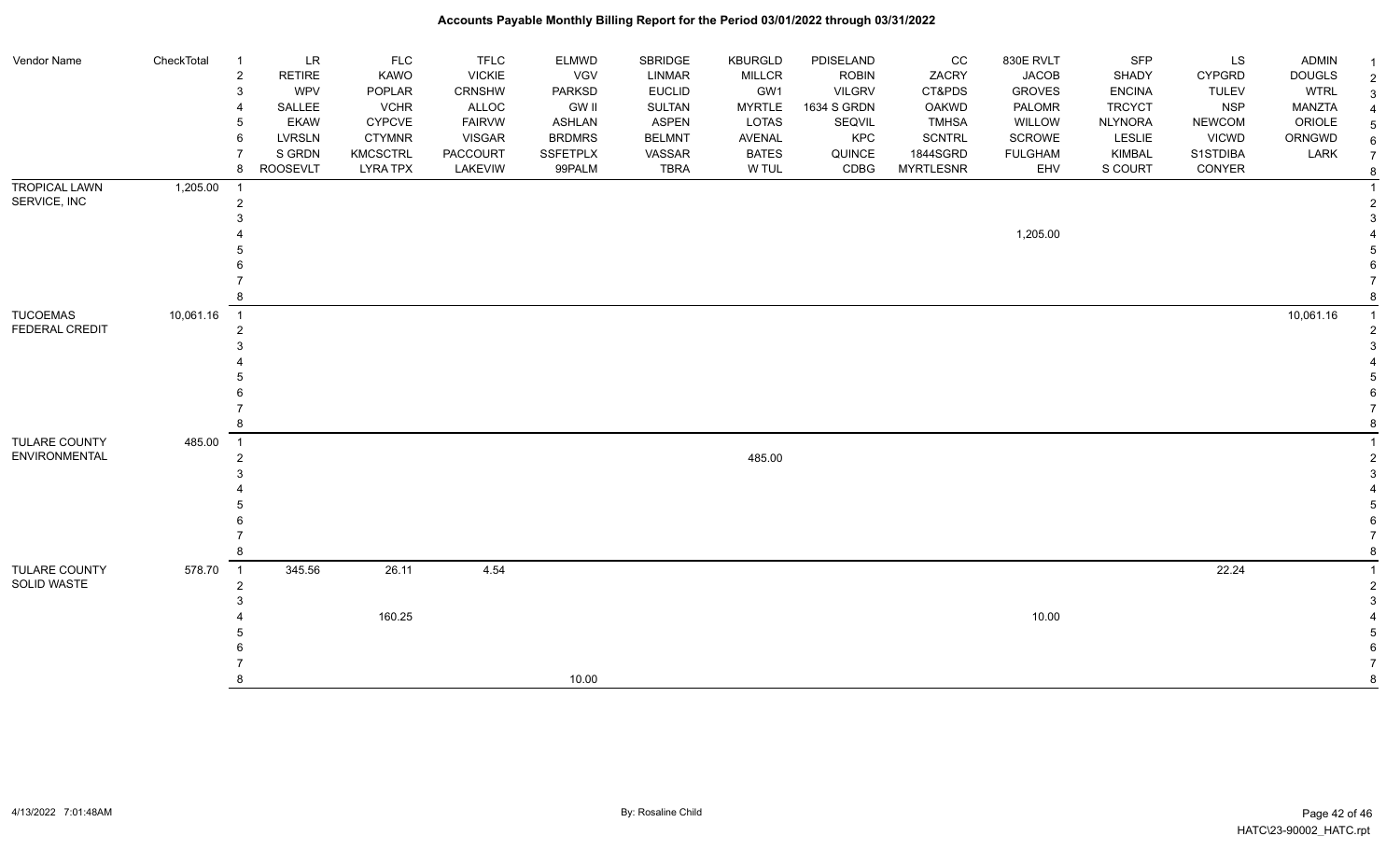| Vendor Name          | CheckTotal | $\overline{1}$ | LR              | <b>FLC</b>      | <b>TFLC</b>    | <b>ELMWD</b>    | SBRIDGE       | <b>KBURGLD</b> | PDISELAND     | CC               | 830E RVLT      | SFP            | LS            | ADMIN         |                |
|----------------------|------------|----------------|-----------------|-----------------|----------------|-----------------|---------------|----------------|---------------|------------------|----------------|----------------|---------------|---------------|----------------|
|                      |            | $\overline{2}$ | <b>RETIRE</b>   | KAWO            | <b>VICKIE</b>  | <b>VGV</b>      | <b>LINMAR</b> | <b>MILLCR</b>  | <b>ROBIN</b>  | ZACRY            | <b>JACOB</b>   | SHADY          | <b>CYPGRD</b> | <b>DOUGLS</b> | $\overline{2}$ |
|                      |            | 3              | <b>WPV</b>      | POPLAR          | <b>CRNSHW</b>  | <b>PARKSD</b>   | <b>EUCLID</b> | GW1            | <b>VILGRV</b> | CT&PDS           | <b>GROVES</b>  | <b>ENCINA</b>  | <b>TULEV</b>  | <b>WTRL</b>   | $\overline{3}$ |
|                      |            |                | SALLEE          | <b>VCHR</b>     | ALLOC          | <b>GW II</b>    | <b>SULTAN</b> | <b>MYRTLE</b>  | 1634 S GRDN   | <b>OAKWD</b>     | PALOMR         | <b>TRCYCT</b>  | <b>NSP</b>    | MANZTA        |                |
|                      |            | 5              | <b>EKAW</b>     | <b>CYPCVE</b>   | <b>FAIRVW</b>  | <b>ASHLAN</b>   | <b>ASPEN</b>  | LOTAS          | SEQVIL        | <b>TMHSA</b>     | WILLOW         | <b>NLYNORA</b> | <b>NEWCOM</b> | ORIOLE        | 5              |
|                      |            | 6              | <b>LVRSLN</b>   | <b>CTYMNR</b>   | <b>VISGAR</b>  | <b>BRDMRS</b>   | <b>BELMNT</b> | <b>AVENAL</b>  | KPC           | <b>SCNTRL</b>    | SCROWE         | LESLIE         | <b>VICWD</b>  | ORNGWD        | 6              |
|                      |            |                | S GRDN          | KMCSCTRL        | PACCOURT       | <b>SSFETPLX</b> | VASSAR        | <b>BATES</b>   | QUINCE        | 1844SGRD         | <b>FULGHAM</b> | <b>KIMBAL</b>  | S1STDIBA      | LARK          | $\overline{7}$ |
|                      |            | 8              | <b>ROOSEVLT</b> | <b>LYRA TPX</b> | <b>LAKEVIW</b> | 99PALM          | <b>TBRA</b>   | W TUL          | CDBG          | <b>MYRTLESNR</b> | EHV            | S COURT        | CONYER        |               |                |
| <b>TULARE COUNTY</b> | 135,571.87 | $\overline{1}$ |                 |                 |                | 11,066.09       | 2,951.84      |                |               |                  |                |                | 288.51        |               |                |
| TAX COLLECTOR        |            | $\overline{2}$ |                 | 9,430.68        | 15,133.67      | 79.73           |               | 3,897.79       | 945.80        | 3,836.04         | 2,949.47       | 12.03          | 5,315.83      | 11,045.08     |                |
|                      |            |                | 666.92          |                 | 1,546.04       | 1,377.10        |               |                | 99.06         | 81.42            |                | 8.79           |               |               | -3             |
|                      |            |                | 4,552.68        |                 |                |                 | 1,196.72      | 2,644.95       | 2,403.87      | 936.89           | 75.19          | 614.34         |               |               |                |
|                      |            |                | 577.55          | 9.61            | 736.02         |                 | 16.43         | 318.24         | 8,233.08      | 34.95            | 921.00         |                |               | 3,490.09      |                |
|                      |            |                |                 |                 |                | 21.56           | 30.26         |                |               |                  |                |                |               |               |                |
|                      |            |                | 12.50           | 341.16          | 788.88         | 17.36           | 5,243.29      | 347.94         | 1,267.32      | 1,473.87         | 1,332.56       | 17.93          | 11.75         | 3,756.23      | $\overline{7}$ |
|                      |            |                | 4,112.86        |                 | 5,176.77       | 10,670.43       |               | 3,455.70       |               |                  |                |                |               |               |                |
| <b>TULARE GLASS</b>  | 2,160.36   | $\overline{1}$ | 1,462.40        |                 | 48.71          |                 |               |                |               |                  |                |                |               | 284.82        |                |
| COMPANY, INC         |            | $\overline{2}$ |                 |                 |                |                 |               |                |               |                  |                |                |               |               |                |
|                      |            |                |                 |                 |                |                 |               |                |               |                  |                |                | 196.88        |               |                |
|                      |            |                |                 |                 |                |                 |               |                |               |                  |                |                |               |               |                |
|                      |            |                |                 | 167.55          |                |                 |               |                |               |                  |                |                |               |               |                |
|                      |            |                |                 |                 |                |                 |               |                |               |                  |                |                |               |               |                |
|                      |            |                |                 |                 |                |                 |               |                |               |                  |                |                |               |               |                |
|                      |            |                |                 |                 |                |                 |               |                |               |                  |                |                |               |               |                |
| VALLEY EXPETEC       | 3,053.50   | $\overline{1}$ | 41.54           | 12.40           | 1.24           |                 |               |                |               |                  |                |                |               | 2,929.50      |                |
|                      |            | $\overline{2}$ |                 |                 |                |                 |               |                |               |                  |                |                |               |               |                |
|                      |            |                |                 |                 |                |                 |               |                |               |                  |                |                |               |               |                |
|                      |            |                |                 | 68.82           |                |                 |               |                |               |                  |                |                |               |               |                |
|                      |            |                |                 |                 |                |                 |               |                |               |                  |                |                |               |               |                |
|                      |            |                |                 |                 |                |                 |               |                |               |                  |                |                |               |               |                |
|                      |            |                |                 |                 |                |                 |               |                |               |                  |                |                |               |               |                |
|                      |            |                |                 |                 |                |                 |               |                |               |                  |                |                |               |               |                |
| Vicki Needham        | 95.00      | $\overline{1}$ |                 |                 |                |                 |               |                |               |                  |                |                |               |               |                |
|                      |            |                |                 |                 |                |                 | 95.00         |                |               |                  |                |                |               |               |                |
|                      |            |                |                 |                 |                |                 |               |                |               |                  |                |                |               |               |                |
|                      |            |                |                 |                 |                |                 |               |                |               |                  |                |                |               |               |                |
|                      |            |                |                 |                 |                |                 |               |                |               |                  |                |                |               |               |                |
|                      |            |                |                 |                 |                |                 |               |                |               |                  |                |                |               |               |                |
|                      |            |                |                 |                 |                |                 |               |                |               |                  |                |                |               |               |                |
|                      |            |                |                 |                 |                |                 |               |                |               |                  |                |                |               |               | 8              |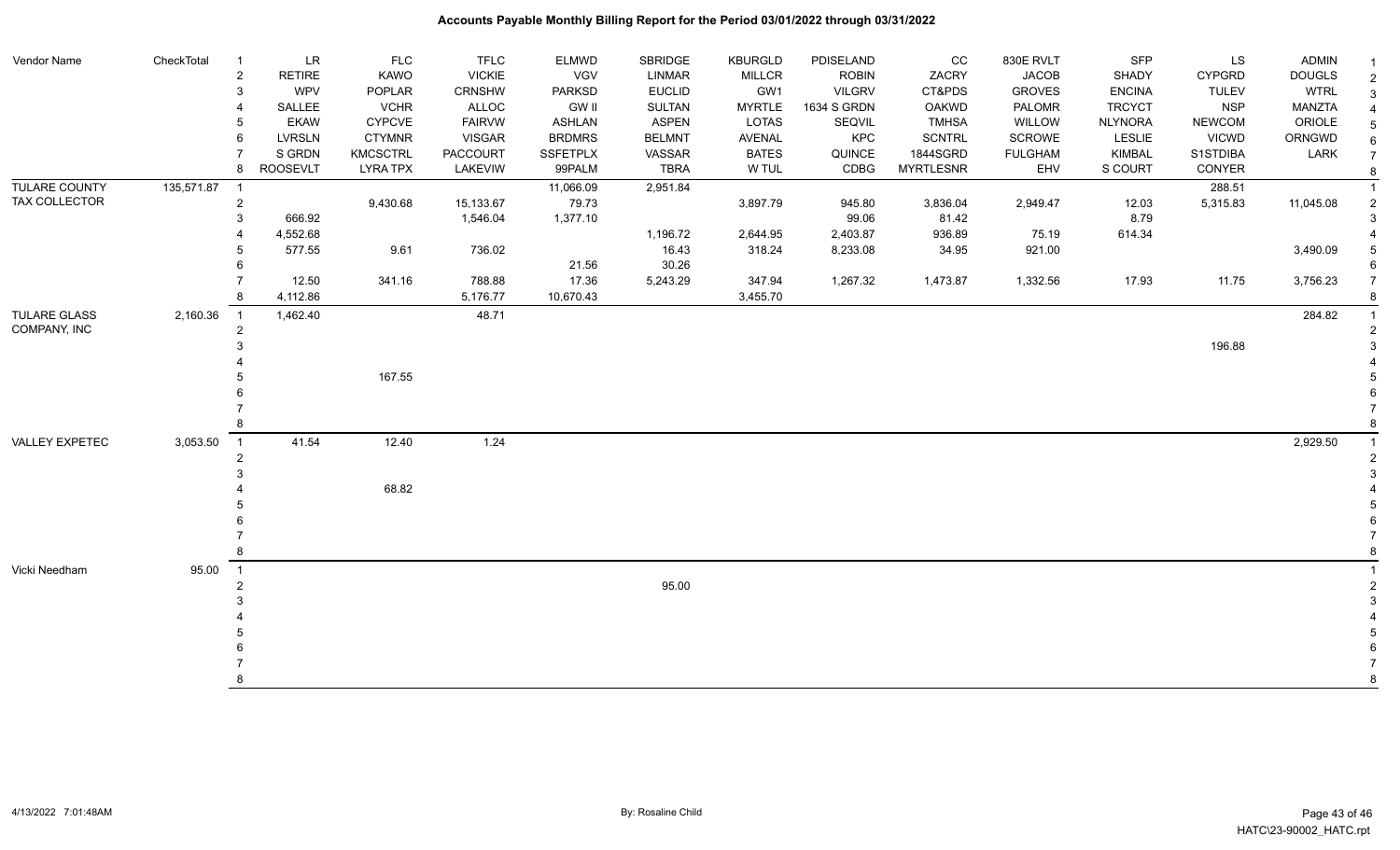| <b>Vendor Name</b>            | CheckTotal | $\overline{1}$             | <b>LR</b>       | <b>FLC</b>      | <b>TFLC</b>   | <b>ELMWD</b>    | <b>SBRIDGE</b> | KBURGLD       | PDISELAND     | CC               | 830E RVLT      | SFP            | <b>LS</b>     | <b>ADMIN</b>  | -1             |
|-------------------------------|------------|----------------------------|-----------------|-----------------|---------------|-----------------|----------------|---------------|---------------|------------------|----------------|----------------|---------------|---------------|----------------|
|                               |            | $\overline{c}$             | <b>RETIRE</b>   | <b>KAWO</b>     | <b>VICKIE</b> | <b>VGV</b>      | LINMAR         | <b>MILLCR</b> | <b>ROBIN</b>  | ZACRY            | <b>JACOB</b>   | SHADY          | <b>CYPGRD</b> | <b>DOUGLS</b> | $\overline{2}$ |
|                               |            | 3                          | <b>WPV</b>      | POPLAR          | <b>CRNSHW</b> | <b>PARKSD</b>   | <b>EUCLID</b>  | GW1           | <b>VILGRV</b> | CT&PDS           | <b>GROVES</b>  | <b>ENCINA</b>  | <b>TULEV</b>  | <b>WTRL</b>   | $\mathbf{3}$   |
|                               |            |                            | SALLEE          | <b>VCHR</b>     | ALLOC         | <b>GW II</b>    | <b>SULTAN</b>  | <b>MYRTLE</b> | 1634 S GRDN   | <b>OAKWD</b>     | PALOMR         | <b>TRCYCT</b>  | <b>NSP</b>    | <b>MANZTA</b> | 4              |
|                               |            | 5                          | <b>EKAW</b>     | <b>CYPCVE</b>   | <b>FAIRVW</b> | <b>ASHLAN</b>   | <b>ASPEN</b>   | LOTAS         | SEQVIL        | <b>TMHSA</b>     | WILLOW         | <b>NLYNORA</b> | <b>NEWCOM</b> | ORIOLE        | $\sqrt{5}$     |
|                               |            | 6                          | <b>LVRSLN</b>   | <b>CTYMNR</b>   | <b>VISGAR</b> | <b>BRDMRS</b>   | <b>BELMNT</b>  | AVENAL        | KPC           | <b>SCNTRL</b>    | SCROWE         | LESLIE         | <b>VICWD</b>  | ORNGWD        | 6              |
|                               |            | 7                          | S GRDN          | <b>KMCSCTRL</b> | PACCOURT      | <b>SSFETPLX</b> | VASSAR         | <b>BATES</b>  | QUINCE        | 1844SGRD         | <b>FULGHAM</b> | <b>KIMBAL</b>  | S1STDIBA      | LARK          | $\overline{7}$ |
|                               |            | 8                          | <b>ROOSEVLT</b> | <b>LYRA TPX</b> | LAKEVIW       | 99PALM          | <b>TBRA</b>    | W TUL         | CDBG          | <b>MYRTLESNR</b> | EHV            | S COURT        | CONYER        |               | $\bf 8$        |
| <b>VISALIA LUMBER</b>         | 3,094.67   | $\overline{1}$             | 463.09          | 594.32          |               |                 |                |               |               |                  |                |                |               | 1,448.87      | $\overline{1}$ |
| COMPANY, INC                  |            | $\overline{2}$             |                 |                 |               |                 |                | 189.72        |               |                  |                |                |               |               | $\overline{c}$ |
|                               |            |                            |                 |                 |               |                 |                |               |               |                  |                |                |               |               | 3              |
|                               |            |                            |                 |                 |               |                 |                | 377.24        |               |                  | 21.43          |                |               |               |                |
|                               |            |                            |                 |                 |               |                 |                |               |               |                  |                |                |               |               | 5              |
|                               |            |                            |                 |                 |               |                 |                |               |               |                  |                |                |               |               | 6              |
|                               |            |                            |                 |                 |               |                 |                |               |               |                  |                |                |               |               |                |
|                               |            |                            |                 |                 |               |                 |                |               |               |                  |                |                |               |               | 8              |
| <b>VISALIA</b><br>TIMES-DELTA | 611.52     | $\overline{1}$             |                 |                 |               |                 |                |               |               |                  |                |                |               | 48.00         |                |
|                               |            | $\overline{2}$             |                 |                 |               |                 |                |               |               |                  |                |                |               |               | 2              |
|                               |            |                            |                 |                 |               |                 |                |               |               |                  |                |                |               |               | 3              |
|                               |            |                            |                 | 563.52          |               |                 |                |               |               |                  |                |                |               |               |                |
|                               |            |                            |                 |                 |               |                 |                |               |               |                  |                |                |               |               | 5              |
|                               |            |                            |                 |                 |               |                 |                |               |               |                  |                |                |               |               | 6              |
|                               |            |                            |                 |                 |               |                 |                |               |               |                  |                |                |               |               | $\overline{7}$ |
|                               |            |                            |                 |                 |               |                 |                |               |               |                  |                |                |               |               | 8              |
| <b>VOLT</b>                   | 259.16     | $\overline{\phantom{0}}$ 1 |                 |                 | 38.87         |                 |                |               |               |                  |                |                |               |               |                |
| MANAGEMENT                    |            | $\overline{2}$             |                 |                 |               |                 |                |               |               |                  |                |                |               |               | $\overline{c}$ |
|                               |            |                            |                 |                 |               |                 |                |               |               |                  |                |                | 64.79         |               | $\mathsf 3$    |
|                               |            |                            |                 | 90.71           |               |                 |                |               |               |                  |                |                |               |               |                |
|                               |            |                            |                 |                 |               |                 |                |               |               |                  |                |                |               |               | 5              |
|                               |            |                            |                 |                 |               | 64.79           |                |               |               |                  |                |                |               |               | 6              |
|                               |            |                            |                 |                 |               |                 |                |               |               |                  |                |                |               |               |                |
|                               |            |                            |                 |                 |               |                 |                |               |               |                  |                |                |               |               | 8              |
| <b>WAGEWORKS INC</b>          | 1,978.73   | $\overline{1}$             |                 |                 |               |                 |                |               |               |                  |                |                |               | 1,978.73      | -1             |
|                               |            | 2                          |                 |                 |               |                 |                |               |               |                  |                |                |               |               | $\overline{2}$ |
|                               |            |                            |                 |                 |               |                 |                |               |               |                  |                |                |               |               | 3              |
|                               |            |                            |                 |                 |               |                 |                |               |               |                  |                |                |               |               |                |
|                               |            |                            |                 |                 |               |                 |                |               |               |                  |                |                |               |               | 5              |
|                               |            |                            |                 |                 |               |                 |                |               |               |                  |                |                |               |               | 6              |
|                               |            |                            |                 |                 |               |                 |                |               |               |                  |                |                |               |               | $\overline{7}$ |
|                               |            |                            |                 |                 |               |                 |                |               |               |                  |                |                |               |               | 8              |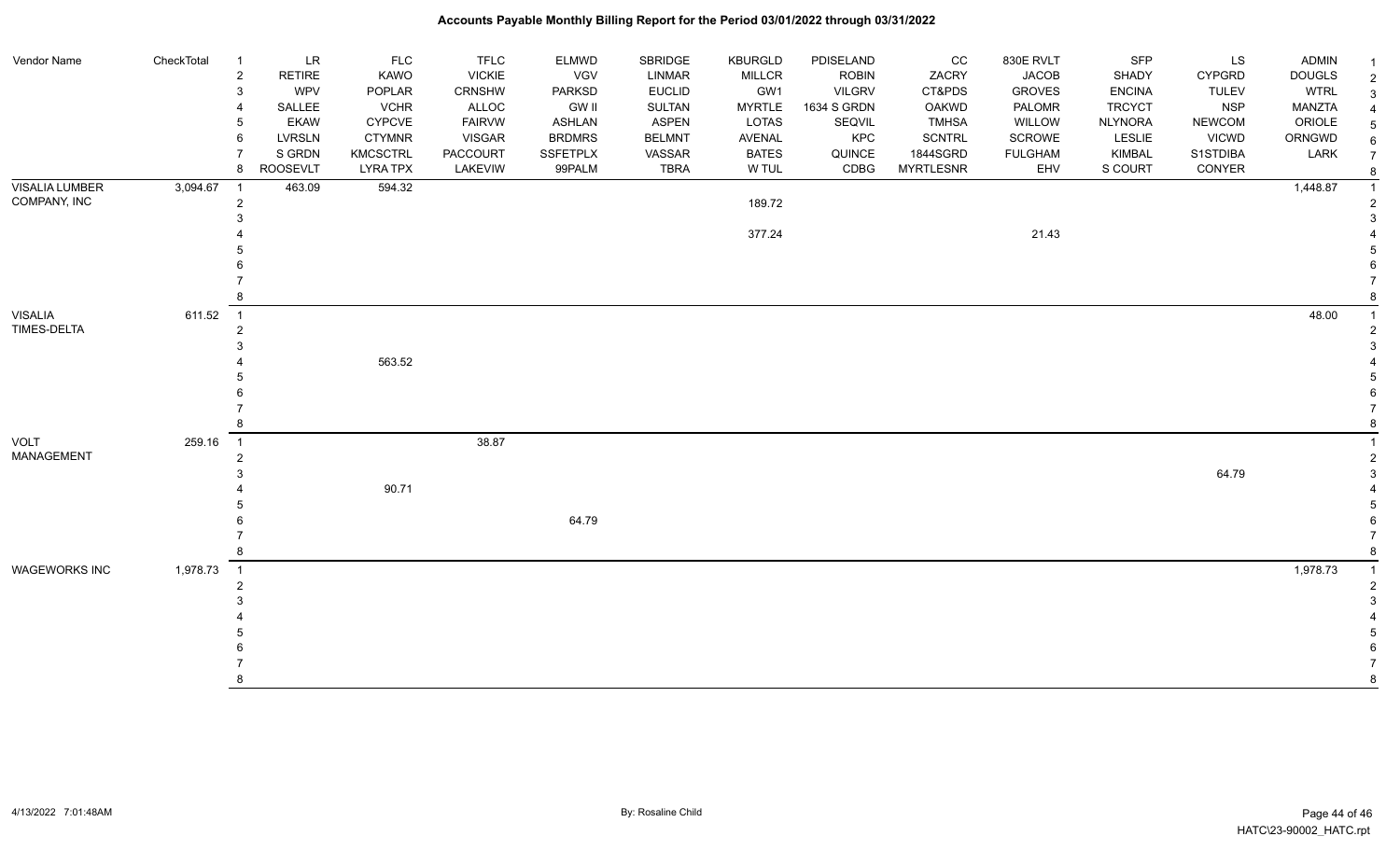| Vendor Name           | CheckTotal | <b>LR</b><br>$\overline{1}$     | <b>FLC</b>      | <b>TFLC</b>     | <b>ELMWD</b>    | <b>SBRIDGE</b> | <b>KBURGLD</b> | PDISELAND     | cc               | 830E RVLT      | <b>SFP</b>     | LS            | <b>ADMIN</b>  |                |
|-----------------------|------------|---------------------------------|-----------------|-----------------|-----------------|----------------|----------------|---------------|------------------|----------------|----------------|---------------|---------------|----------------|
|                       |            | $\overline{a}$<br><b>RETIRE</b> | KAWO            | <b>VICKIE</b>   | VGV             | LINMAR         | <b>MILLCR</b>  | <b>ROBIN</b>  | ZACRY            | <b>JACOB</b>   | SHADY          | <b>CYPGRD</b> | <b>DOUGLS</b> | $\overline{2}$ |
|                       |            | 3<br><b>WPV</b>                 | POPLAR          | CRNSHW          | <b>PARKSD</b>   | <b>EUCLID</b>  | GW1            | <b>VILGRV</b> | CT&PDS           | <b>GROVES</b>  | <b>ENCINA</b>  | <b>TULEV</b>  | <b>WTRL</b>   | 3              |
|                       |            | SALLEE<br>$\overline{4}$        | <b>VCHR</b>     | ALLOC           | <b>GW II</b>    | <b>SULTAN</b>  | <b>MYRTLE</b>  | 1634 S GRDN   | OAKWD            | PALOMR         | <b>TRCYCT</b>  | <b>NSP</b>    | <b>MANZTA</b> |                |
|                       |            | <b>EKAW</b><br>5                | <b>CYPCVE</b>   | <b>FAIRVW</b>   | <b>ASHLAN</b>   | <b>ASPEN</b>   | <b>LOTAS</b>   | SEQVIL        | <b>TMHSA</b>     | WILLOW         | <b>NLYNORA</b> | <b>NEWCOM</b> | ORIOLE        |                |
|                       |            | 6<br><b>LVRSLN</b>              | <b>CTYMNR</b>   | <b>VISGAR</b>   | <b>BRDMRS</b>   | <b>BELMNT</b>  | <b>AVENAL</b>  | KPC           | <b>SCNTRL</b>    | <b>SCROWE</b>  | <b>LESLIE</b>  | <b>VICWD</b>  | ORNGWD        |                |
|                       |            | $\overline{7}$<br>S GRDN        | <b>KMCSCTRL</b> | <b>PACCOURT</b> | <b>SSFETPLX</b> | VASSAR         | <b>BATES</b>   | QUINCE        | 1844SGRD         | <b>FULGHAM</b> | <b>KIMBAL</b>  | S1STDIBA      | LARK          |                |
|                       |            | 8<br><b>ROOSEVLT</b>            | <b>LYRA TPX</b> | LAKEVIW         | 99PALM          | <b>TBRA</b>    | W TUL          | CDBG          | <b>MYRTLESNR</b> | EHV            | S COURT        | CONYER        |               | 8              |
| <b>WASTE</b>          | 13,844.30  | $\overline{1}$                  | 7,804.39        |                 |                 |                |                |               |                  |                |                |               |               |                |
| MANAGEMENT USA        |            | $\overline{a}$                  |                 |                 |                 |                |                |               |                  |                |                |               |               |                |
|                       |            | 3                               | 5,427.20        |                 |                 |                |                |               |                  |                |                |               |               |                |
|                       |            |                                 |                 |                 |                 |                |                |               |                  |                |                |               |               |                |
|                       |            |                                 |                 |                 |                 |                |                |               |                  |                |                |               |               |                |
|                       |            |                                 |                 |                 |                 |                |                |               |                  |                |                |               |               |                |
|                       |            |                                 |                 |                 |                 |                |                |               |                  |                |                |               |               |                |
|                       |            | 8                               |                 |                 | 612.71          |                |                |               |                  |                |                |               |               |                |
| <b>WATER SYSTEM</b>   | 650.00     | $\overline{1}$                  | 500.00          |                 |                 |                |                |               |                  |                |                |               |               |                |
| SOLUTIONS LLC         |            | $\overline{2}$                  |                 |                 |                 |                |                |               |                  |                |                |               |               |                |
|                       |            | 3                               |                 |                 |                 |                |                |               |                  |                |                |               |               |                |
|                       |            |                                 |                 |                 |                 |                |                |               |                  |                |                |               |               |                |
|                       |            |                                 |                 |                 |                 |                |                |               |                  |                |                |               |               |                |
|                       |            |                                 |                 |                 |                 |                |                |               |                  |                |                |               |               |                |
|                       |            |                                 |                 |                 |                 |                |                |               |                  |                |                |               |               |                |
|                       |            | 8                               |                 |                 | 150.00          |                |                |               |                  |                |                |               |               |                |
| WEST HILLS OIL,       | 16,983.02  | 5,518.52<br>$\overline{1}$      | 2,045.83        | 257.75          |                 |                |                |               | 113.15           |                | 604.59         | 390.10        | 3,449.77      |                |
| <b>INC</b>            |            | $\overline{2}$                  |                 |                 | 207.96          | 214.13         | 165.20         | 62.16         |                  | 13.24          |                |               |               |                |
|                       |            | 3<br>99.04                      | 181.73          |                 | 62.96           | 244.36         |                | 21.45         | 96.67            |                | 16.98          | 23.58         |               |                |
|                       |            |                                 | 108.90          | 555.38          |                 | 105.72         | 169.58         |               | 31.24            | 154.73         | 13.20          | 31.41         |               |                |
|                       |            | 40.66                           | 69.30           | 61.81           | 21.48           | 21.44          | 43.75          | 132.35        | 80.13            | 58.84          | 25.10          | 226.24        |               |                |
|                       |            | 6                               |                 |                 | 152.38          | 62.95          |                |               |                  |                |                |               |               |                |
|                       |            | 34.26                           |                 | 101.81          | 48.07           |                |                | 33.26         | 103.91           |                | 178.52         | 13.75         |               |                |
|                       |            | 8                               | 11.46           |                 | 502.22          |                |                |               |                  |                |                |               |               |                |
| <b>XTREME ROOFING</b> | 9,610.00   | $\overline{\phantom{0}}$ 1      |                 |                 |                 |                |                |               |                  |                |                |               |               |                |
| <b>CONTRACTORS</b>    |            | $\overline{2}$                  |                 |                 |                 |                |                |               |                  | 9,610.00       |                |               |               |                |
|                       |            | 3                               |                 |                 |                 |                |                |               |                  |                |                |               |               |                |
|                       |            |                                 |                 |                 |                 |                |                |               |                  |                |                |               |               |                |
|                       |            |                                 |                 |                 |                 |                |                |               |                  |                |                |               |               |                |
|                       |            |                                 |                 |                 |                 |                |                |               |                  |                |                |               |               |                |
|                       |            |                                 |                 |                 |                 |                |                |               |                  |                |                |               |               |                |
|                       |            | 8                               |                 |                 |                 |                |                |               |                  |                |                |               |               |                |